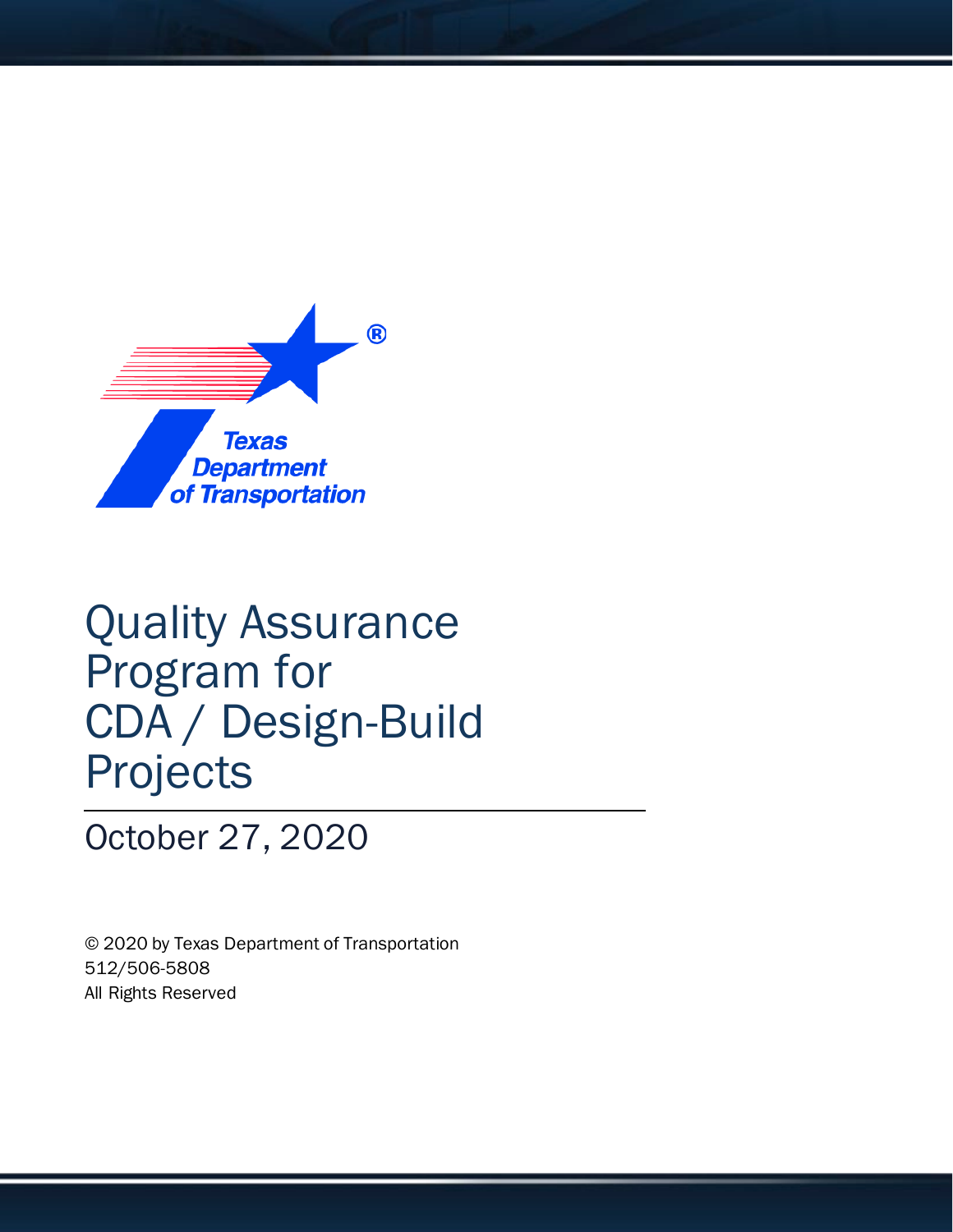## TABLE OF CONTENTS

| 1.1 |                                                            |  |
|-----|------------------------------------------------------------|--|
| 1.2 |                                                            |  |
| 1.3 |                                                            |  |
| 1.4 |                                                            |  |
|     |                                                            |  |
| 2.1 |                                                            |  |
| 2.2 |                                                            |  |
|     |                                                            |  |
| 3.1 |                                                            |  |
| 3.2 |                                                            |  |
| 3.3 |                                                            |  |
| 3.4 |                                                            |  |
| 3.5 |                                                            |  |
| 3.6 |                                                            |  |
| 3.7 |                                                            |  |
|     | SECTION 4 - INDEPENDENT ASSURANCE PROGRAM 32               |  |
| 4.1 |                                                            |  |
| 4.2 |                                                            |  |
| 4.3 |                                                            |  |
| 4.4 |                                                            |  |
|     | SECTION 5 - CDA / DESIGN-BUILD QAP IMPLEMENTATION GUIDE 41 |  |

|  |  |  |  | Appendix A - Acronyms and Definitions |
|--|--|--|--|---------------------------------------|
|--|--|--|--|---------------------------------------|

- Appendix B Alignment/Split Sample Tolerance Limits
- Appendix C IQF Data Transfer Requirements
- Appendix D OV Levels for Materials Testing Validation/Verification
- Appendix E Test Methods for Personnel Qualifications
- Appendix F Test Methods for Split/Proficiency Evaluation
- Appendix G Material Certification Example Letter
- Appendix H Minimum Qualification Requirements for Laboratories
- Appendix I I2MS Version 3.2 Continuous Analysis Algorithm
- Appendix J Minimum Construction Hold Points
- Appendix K Example Engineering Judgment Agreement
- Appendix L Archived Versions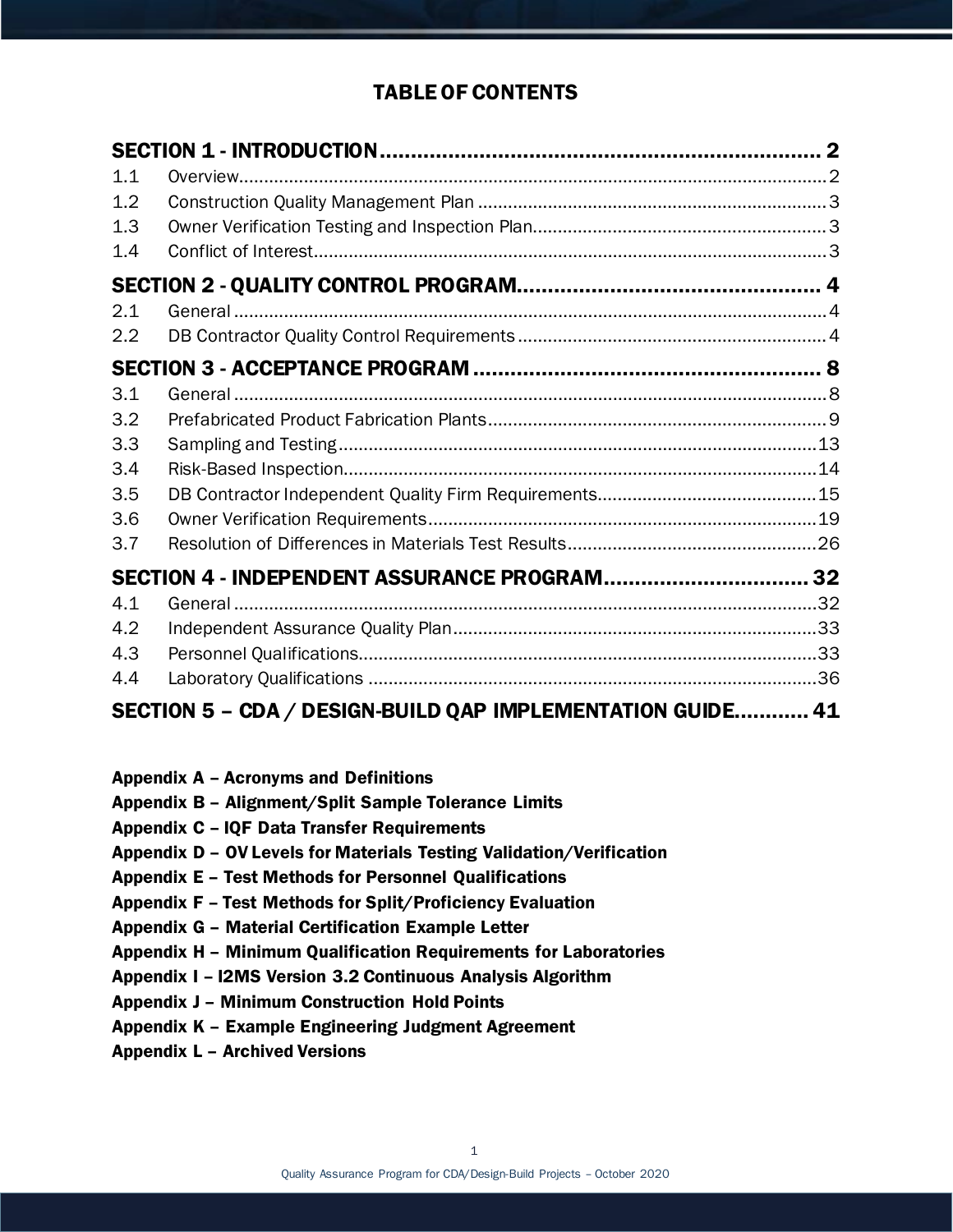# <span id="page-2-0"></span>SECTION 1 - INTRODUCTION

## <span id="page-2-1"></span>1.1 Overview

The Quality Assurance Program (QAP) for Comprehensive Development Agreement (CDA)/Design-Build Projects (hereafter referred to as "the DB QAP"), established by the Texas Department of Transportation (TxDOT), ensures that materials and workmanship incorporated into the highway construction project are in reasonable conformance with the approved plans and specifications, including any approved changes.

Projects must use the recommended OV Levels for Materials Testing Validation/Verification in [Appendix D.](#page-52-0) Any proposed changes to the OV levels of analyses shall be discussed during a project-specific materials and inspection risk assessment workshop. Modifications to the OV Levels of Materials Validation/Verification will require approval from TxDOT Materials and Tests Division (MTD) and Federal Highway Administration (FHWA).

This program is developed based on 23 CFR 637B and FHWA Technical Advisory T6120.3, available at the following links.

- [23 CFR 637 Subpart B](http://www.ecfr.gov/cgi-bin/text-idx?SID=8da335130ef51b0426ce060318ffc421&mc=true&node=pt23.1.637&rgn=div5)
- [Technical Advisory 6120.3](http://www.fhwa.dot.gov/construction/t61203.cfm)

The QAP consists of a Quality Control (QC) Program [\(Section 2\)](#page-4-0), an Acceptance Program [\(Section 3\)](#page-7-0), and an Independent Assurance (IA) Program [\(Section 4\)](#page-31-0). The QAP allows for the use of contractor-performed Independent Quality Firm's (IQF) test results as part of an acceptance decision only if the IQF's results are verified by the Owner Verification (OV) testing results performed by TxDOT.

The purpose of the QAP is to provide statewide consistency and a programmatic approach to Quality Assurance for design-build projects where the design-build contractor's (DB Contractor) test results are used in the acceptance decision, regardless of how the project is funded. It clarifies federal requirements relating to quality assurance and owner verification. Any modification to a project-specific DB QAP requires review and approval by TxDOT and FHWA 90 days before construction starts.

The use of IQF test results as part of the acceptance decision should be carefully evaluated for each project because a significant TxDOT owner verification program is instrumental to its success.

Acronyms and definitions for terms used in this QAP are provided in [Appendix A.](#page-42-0)

The QAP is comprised of several components, and the relationships between the parties and functions are shown in Figure 1.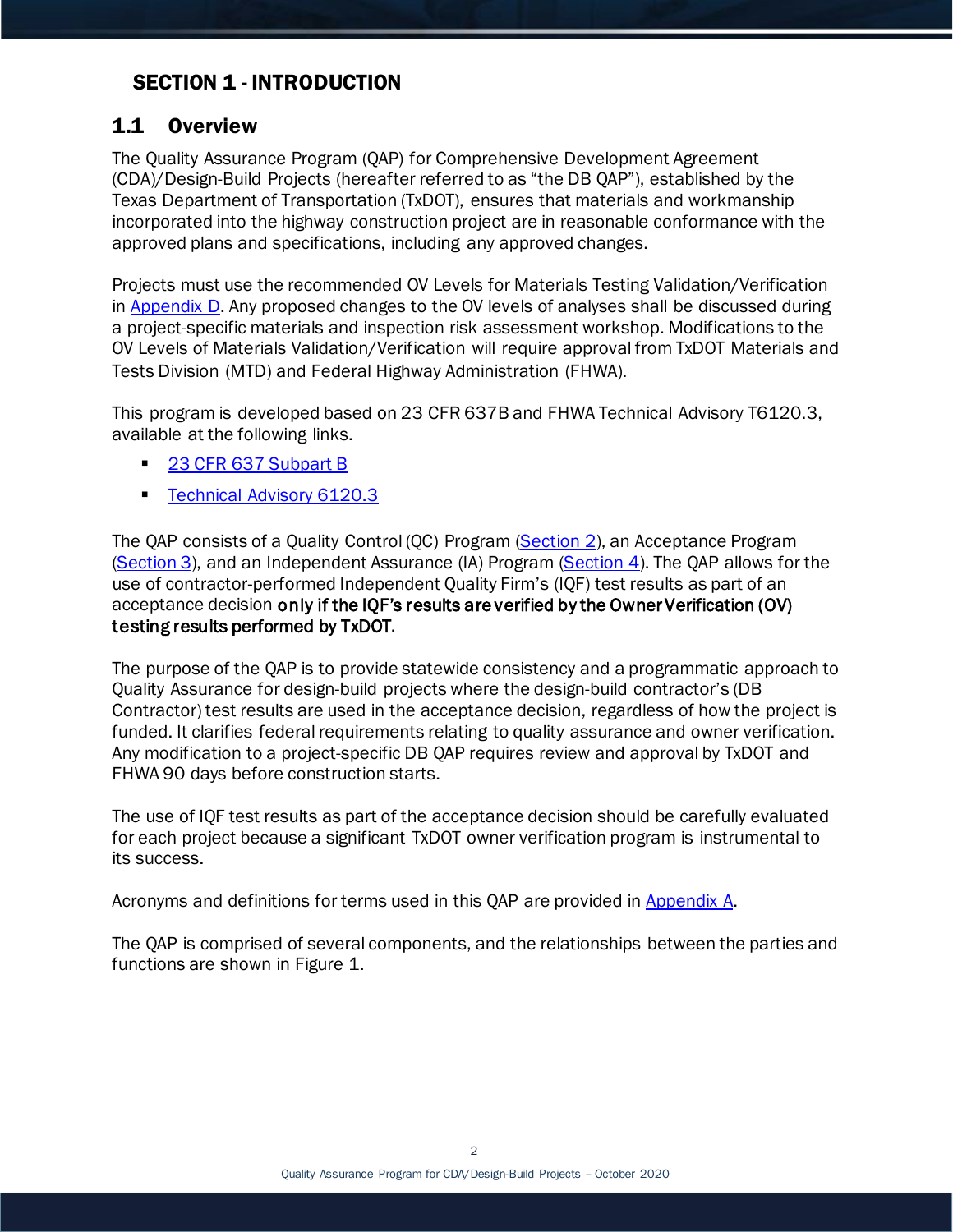

Figure 1—Components (Reporting Relationship) in the QAP

# <span id="page-3-0"></span>1.2 Construction Quality Management Plan

The DB Contractor's Construction Quality Management Plan (CQMP) shall include both QC and IQF requirements with respect to performance of the Work. Section 2 – [Quality Control](#page-4-0)  [Program](#page-4-0) describes requirements for the QC portion of the CQMP. Section 3 – [Acceptance](#page-7-0)  [Program](#page-7-0) describes requirements for the IQF portion of the CQMP. The CQMP shall establish a clear distinction between QC and IQF activities, and the persons performing each function will not be the same. The DB Contractor shall submit the CQMP to TxDOT for review and approval. The CQMP shall be approved before construction starts.

# <span id="page-3-1"></span>1.3 Owner Verification Testing and Inspection Plan

TxDOT's Owner Verification Testing and Inspection Plan (OVTIP) will describe TxDOT's commitments to perform owner verification (OV) of the DB Contractor's IQF testing and inspection. Section 3 – [Acceptance Program](#page-7-0) describes requirements for the OVTIP. The OVTIP must be submitted to TxDOT for review and approval. The OVTIP shall be approved before construction starts.

# <span id="page-3-2"></span>1.4 Conflict of Interest

To avoid an appearance of a conflict of interest, any non-TxDOT entity will perform only one of the following functions on the same project:

- Quality Control testing and inspection;
- Independent Quality Firm testing and inspection;
- Owner Verification testing and inspection;
- **Independent Assurance testing; or**
- Referee testing.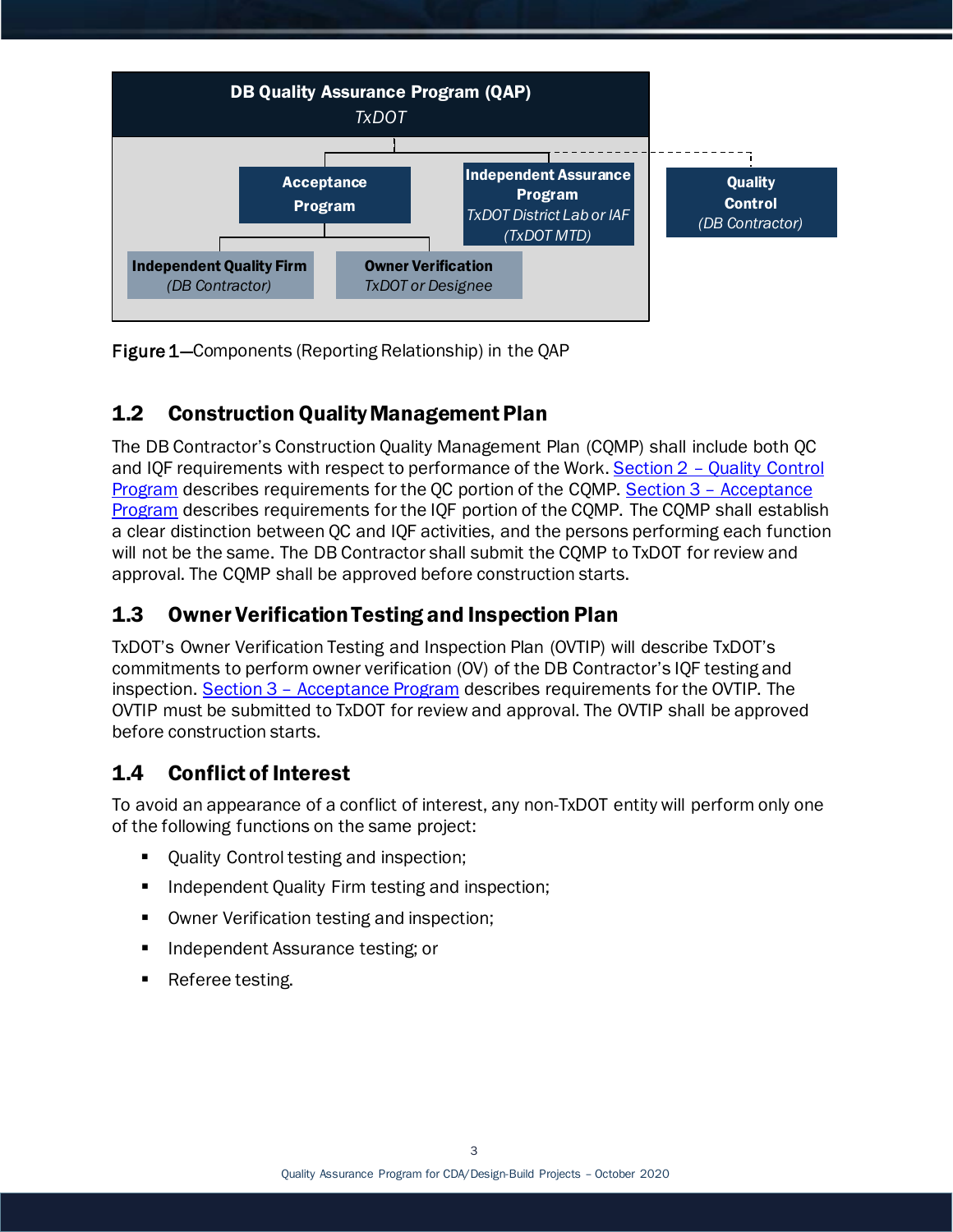# <span id="page-4-0"></span>SECTION 2 - QUALITY CONTROL PROGRAM

# <span id="page-4-1"></span>2.1 General

The DB Contractor will be responsible for the quality of the Work. Project quality will be enhanced through the daily efforts of all the workers involved with the Work, supported by the DB Contractor's CQMP. The DB Contractor's QC portion of the CQMP will include the internal procedures used by the DB Contractor to ensure that the Work is delivered in accordance with the Contract Documents, Early Start of Construction (ESOC) plans, Temporary Work plans, Released-For-Construction (RFC) plans, approved working and shop drawings, and specifications. This involves the active participation of the entire workforce in working to achieve "quality" initially and to minimize or eliminate re-work. The DB Contractor's QC will not be part of the acceptance program.

# <span id="page-4-2"></span>2.2 DB Contractor Quality Control Requirements

The DB Contractor's CQMP will establish a systematic approach to define the processes, methods, procedures, and documentation for delivery of QC on the Project. These methods and procedures will clearly define the authority and responsibility for the administration of the DB Contractor's QC portion of the CQMP.

## 2.2.1 Staffing

During periods of construction, the DB Contractor will assign an on-site Construction Quality Control Manager (CQCM) responsible for management of the QC portion of the CQMP. The CQCM will not be involved with scheduling or production activities and will report directly to the DB Contractor's management team. The CQCM will ensure that the methods and procedures contained in the approved CQMP are implemented and followed by the DB Contractor and Subcontractors in the performance of the Work. The CQCM shall have at minimum of 10 years of experience on projects of similar complexity.

The DB Contractor's and Subcontractor's construction workforce are all considered to be members of the DB Contractor's QC staff, as each member is responsible for the quality of the Work. Personnel responsible for performing the QC inspection will be independent from IQF personnel, be knowledgeable in their duties, and receive documented training. Personnel performing QC sampling and testing will be knowledgeable in the testing methods and procedures. IQF personnel will not perform duties on behalf of QC personnel, although IQF equipment can be shared with QC personnel.

Although not used for the acceptance decision, documented QC testing and inspection will ensure quality has been incorporated into all elements of work before requesting IQF testing and inspection. The QC program should be sufficient in scope to pre-empt and avoid repeated discoveries—by TxDOT, IQF personnel, or DB Contractor's QC staff—of Nonconforming Work. Repeated discoveries of Nonconforming Work documented in Construction Deficiency Reports (CDRs) or Nonconformance Reports (NCRs) or excessive use of Engineering Judgment will be considered a breakdown of the QC program and will be cause for investigation and corrective action before recommencement of Work areas affected. Corrective action may include the addition of new QC procedures, revision to existing QC procedures, re-training of QC personnel, removal and replacement of QC personnel, or other such actions that will restore the effectiveness of the QC program.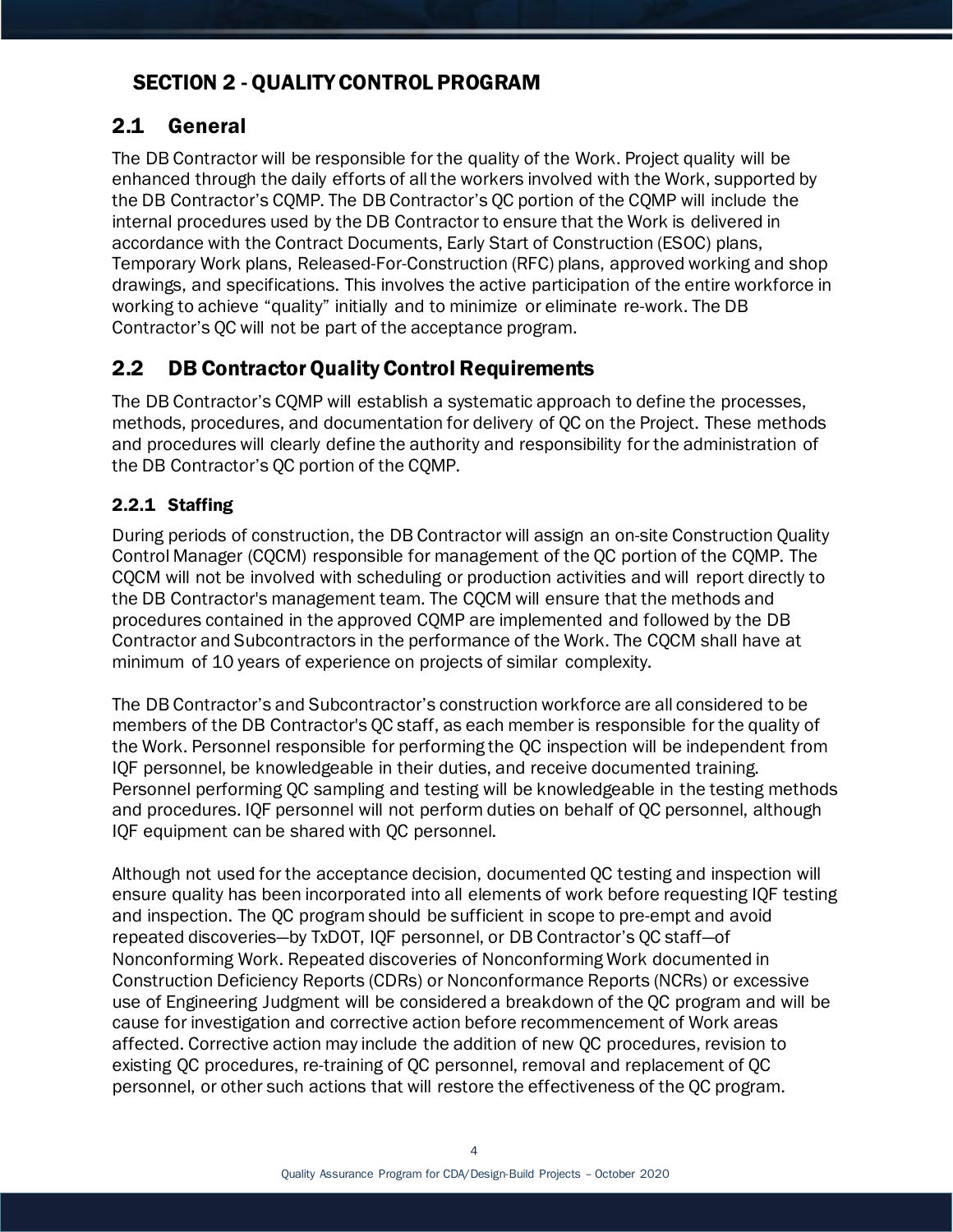#### 2.2.2 CQMP Requirements

As it relates to QC, the DB Contractor's CQMP will clearly address, at minimum, how the DB Contractor's QC staff will address the following requirements.

- A. A construction QC organizational chart and staffing plan, which will include the period of time that the QC staff members will be present on the site and the experience, knowledge, and skill levels of QC staff.
- B. Procedures to ensure that the education, training, and qualification of personnel performing CQMP activities are achieved and maintained, and that all Work is performed in accordance with the designs, plans, and specifications.
- C. Procedures to ensure that the DB Contractor, Suppliers, and Subcontractors designate individuals on each crew responsible for performing daily field inspections of their own Work and for preparing a daily QC report to document the inspection performed. Report forms to be used by the responsible QC personnel will be included in the DB Contractor's CQMP.
- D. Documents specifying that all activities undertaken by or on behalf of the DB Contractor affecting the quality of the Work will be prescribed and accomplished by documented instructions, procedures, and appropriate drawings. Such instructions, procedures, and drawings will include quantitative and qualitative criteria to be used to determine compliance.
- E. Procedures to ensure that elements of the Work are not started or continued without formal communication with the Independent Quality Firm Manager (IQFM). Inspection or hold points must be identified and communicated to the IQFM, CQCM, and TxDOT. Procedures to progress beyond the inspection or hold points will be developed. The hold points will include, at a minimum, those described in [Appendix](#page-75-0) J. TxDOT will be provided the same advance notice as the IQF for all hold points. Milestones will be established at convenient opportunities to inspect the Work and to prevent significant cost of correction. No work may be covered until it has been subject to a hold point acceptance by IQF personnel. The IQFM and TxDOT may agree to modify established hold points to meet the needs of the project.
- F. Procedures for inspecting, checking, and documenting the Work. Inspection, examinations, and measurements will be performed for each operation of the Work to assure quality.
- G. Procedures for identification and control of materials, equipment, and elements of the Work. These procedures will ensure that identification of an item is maintained by appropriate means, either on the item or on records traceable to the item, as necessary, throughout fabrication, erection, installation, and use of the item.
- H. Procedures to ensure that materials, equipment, or elements of the Work that do not conform to requirements of the Contract Documents, the Governmental Approvals, applicable Law, or the Design Documents are not used or installed. These procedures will include identification, documentation, segregation, disposition, and notification to TxDOT, and, if appropriate, Governmental Entities and other affected third parties, as well as procedures for TxDOT to review Nonconforming Work and Construction Deficiency Items.
- I. Procedures for processing a request for information (RFI) to resolve discrepancies or questions on the plans and specifications so that all changes are documented and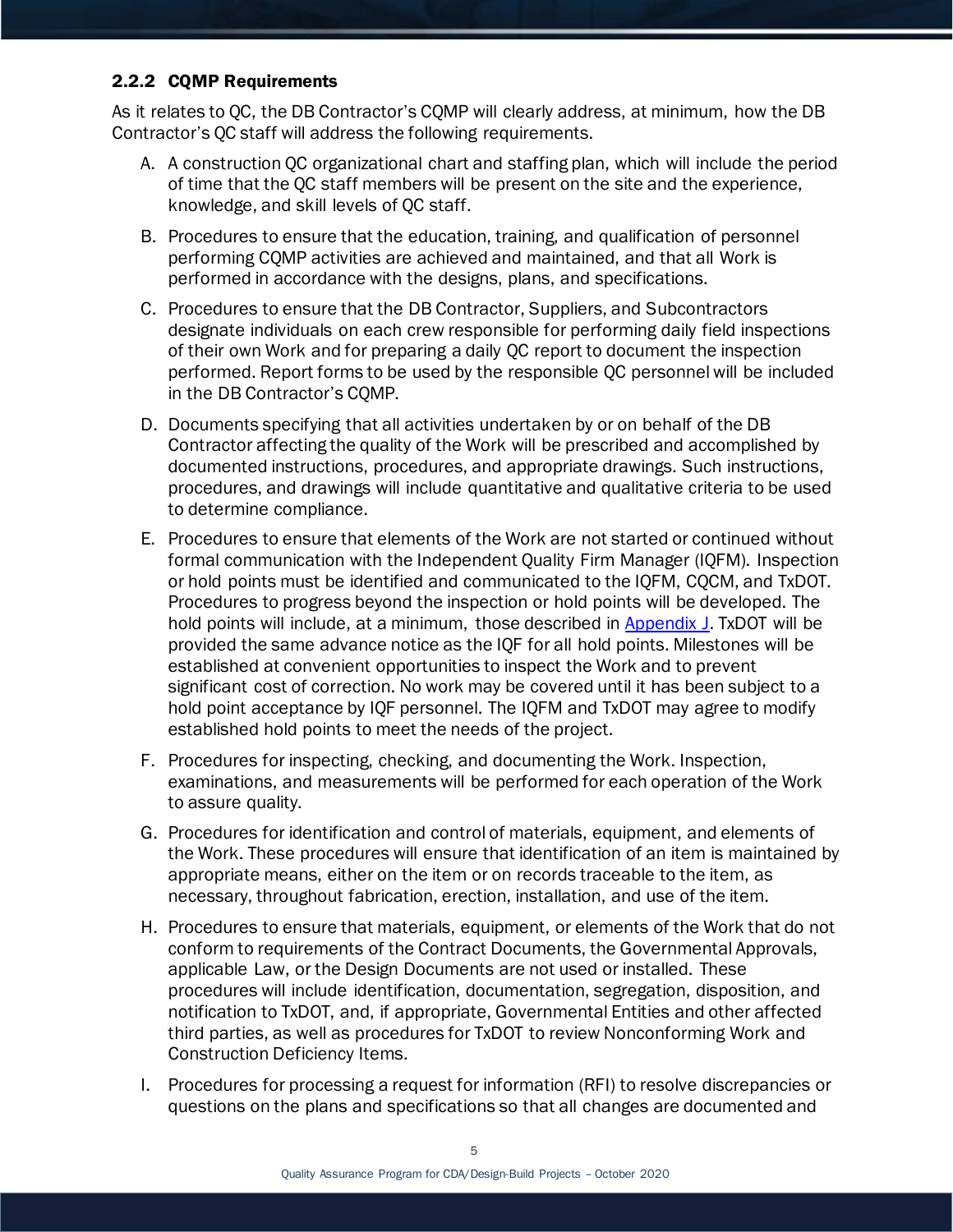approved by the Engineer of Record (EOR). Work cannot proceed until the RFI or notice of design change (NDC) have been approved by the EOR.

- J. Procedures to indicate—by the use of markings such as stamps, tags, labels, routing cards, or other suitable means—the status of inspections and tests performed upon individual items of the Work.
- K. A program for coordination of all IQF inspections and testing with Governmental Entities and Utility Owners.
- L. A program to ensure performance of all testing required to demonstrate that all materials, equipment, and elements of the Work will perform satisfactorily for the purpose intended and meet the standards specified in the Contract Documents. It will specify written test procedures that include provisions for ensuring that all prerequisites for the given test have been met and that adequate test instrumentation is available and used. The CQMP will require test results be documented and evaluated by the CQCM to ensure that test requirements have been satisfied.
- M. Measures to ensure that tools, gauges, instruments, and other measuring and testing devices used in activities affecting quality are properly maintained, controlled, calibrated, certified, and adjusted at specified periods to maintain accuracy within industry standards. Malfunctioning equipment or equipment out of calibration shall be tagged and put out of service until it is repaired or calibrated.
- N. The preparation of all Portland cement concrete, soil-lime treatment (stabilization or modification), soil-cement treatment, and hot-mix asphalt mix designs must be performed by personnel who hold the required certifications as specified in the Contract Documents. Additionally, the designs will be reviewed and sealed by a licensed professional engineer in the state of Texas attesting that the design meets TxDOT requirements for the specified class or grade for which it was prepared.
- O. Sampling and testing of all materials during the production or manufacturing processes so that only materials meeting the specifications are supplied for ultimate incorporation into the Work.
- P. Procedures to control the handling, storage, shipping, cleaning, and preservation of materials and equipment to prevent damage or deterioration.
- Q. Procedures to ensure that conditions adverse to quality—such as failures, malfunctions, deficiencies, defective material and equipment, deviations, and other Nonconforming Work and Construction Deficiency Items—are promptly identified and corrected. The procedures will ensure that the cause of the condition is determined and corrective action taken to preclude repetition. The identification of the significant condition adverse to quality, the cause of the condition, and the corrective action taken will be documented and reported in writing to TxDOT and to appropriate levels of the DB Contractor's management to ensure corrective action is promptly taken.
- R. Measures to control the receipt and issuance of documents—such as instructions, procedures, training manuals, and drawings, including changes thereto—that prescribe activities affecting quality. These measures will ensure that approved documents, including authorized changes thereto, are reviewed for adequacy and approved for release by authorized personnel of the DB Contractor and are distributed to and used at the location where the prescribed activity is performed.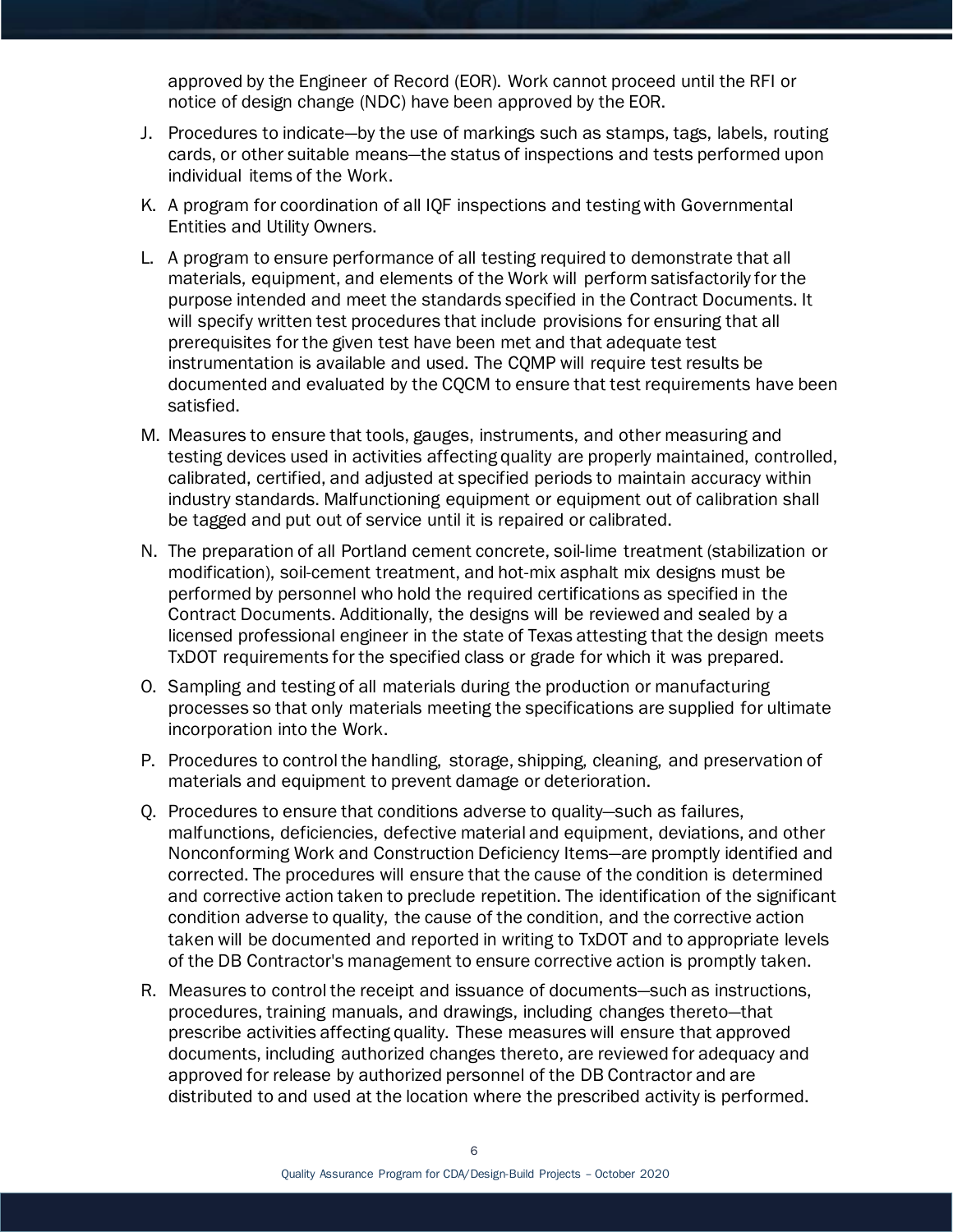Changes to documents will be reviewed and approved by the same organizations that performed the original review and approval, unless TxDOT consents in writing to another responsible organization.

- S. Requirements and methods for controlling documents.
- T. Procedures for checking and verifying the accuracy and adequacy of construction stakes, lines, and grades established by the DB Contractor.
- U. Procedures for ensuring that construction alignment and grades are in accordance with the requirements contained in the TxDOT Survey Guide.

#### 2.2.3 Reporting, Record Keeping, and Documentation

The DB Contractor will maintain construction workmanship and materials quality records of all inspections and tests performed per the approved CQMP. These records will include factual evidence that the required inspections or tests have been performed, including type and number of inspections or tests involved; results of inspections or tests; nature of defects, deviations, causes for rejection, etc.; proposed remedial action; and corrective actions taken. These records will cover both conforming and defective or deficient features, and will include a statement that all supplies and materials incorporated in the Work are in full compliance with the terms of the Contract Documents. These records shall be furnished to TxDOT in an electronic format specified in the CQMP.

<span id="page-7-0"></span>QC inspection reports, process control material sampling or testing results, and control charts (for every sublot of each mix) will be reported within 48 hours following the inspection or test and be readily available for IQF and TxDOT review or audit.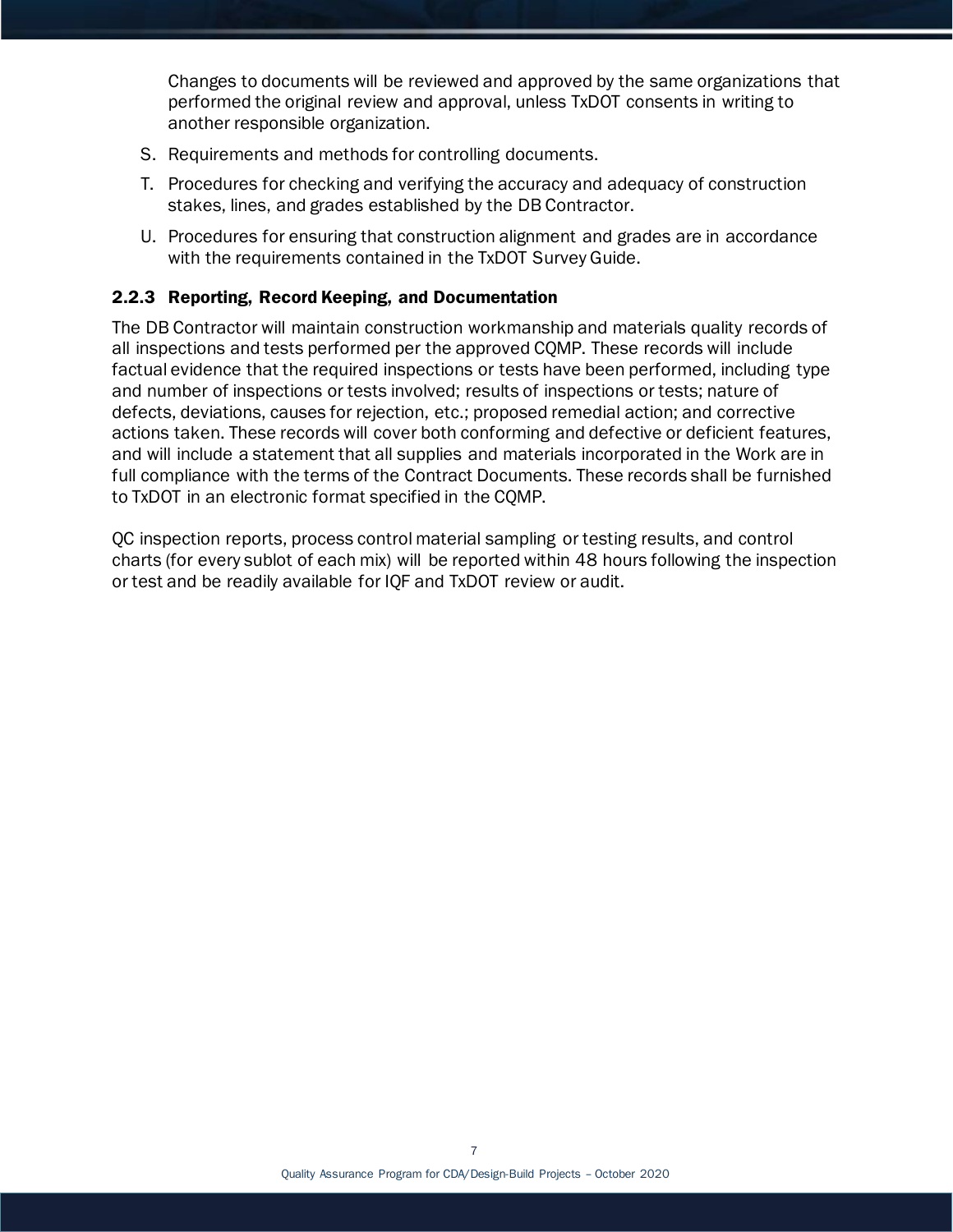# <span id="page-8-0"></span>SECTION 3 - ACCEPTANCE PROGRAM

# <span id="page-8-1"></span>3.1 General

The testing and inspection frequencies for this QAP that are used in the Acceptance Program are based on a Project risk profile that includes the following:

- Scope of the Project;
- **Public (TxDOT or FHWA) funding; and**
- Appreciable schedule acceleration, relative to conventional design-bid-build.

The DB Contractor's CQMP shall include the internal procedures used by the IQF to ensure that the Work is inspected and tested to verify compliance with the Contract Documents. The DB Contractor's IQF shall be separate from the DB Contractor's QC program.

TxDOT's Owner Verification (OV) program will include internal procedures used by TxDOT to ensure that the DB Contractor's IQF program is performed in accordance with the approved CQMP and to validate or verify IQF testing and inspection. TxDOT will decide the extent and applicable use of Engineering Judgment and may delegate engineering authority for such decisions to the Independent Quality Firm Manager (IQFM) in writing.

Both the IQF's and OVF's testing and inspection results together are the basis for the acceptance decision. IQF testing results may be used for acceptance when they are either statistically validated or verified by the OVF testing results. IQ activities are performed by the IQF and OV is performed by TxDOT or its designee.

## <span id="page-8-2"></span>3.1.1 TxDOT-Performed Materials Acceptance

TxDOT uses monitored materials from various manufacturers and producers. The list of TxDOT-monitored materials is maintained on the Material Producer List (MPL) and IQF can use results from TxDOT's MPL. For materials listed on the MPL, the IQF shall perform job control tests as defined by the TxDOT *Guide Schedule of Sampling and Testing for Design-Build Projects* (DB Guide Schedule). For example, mechanical couplers and multiple piece tie bars, although on the MPL, shall still be tested as described in DB Guide Schedule before installation of the item into any product.

Materials that are not monitored or not pre-approved by TxDOT are subject to sampling and testing as noted in the DB Guide Schedule, applicable material quality program, and DMS for approval of the material and job control tests as defined in the DB Guide Schedule. These materials shall be approved by TxDOT before use. The IQF shall audit and verify that materials delivered to the project site are in conformance with approved material submittals. Manufacturers' warranties, mill test reports, guarantees, instruction sheets, parts lists, and other materials that are furnished with articles or materials incorporated into the Work shall be collected and compiled by the IQF and made available to TxDOT upon request.

The DB Contractor shall, at TxDOT's request, furnish additional samples of materials to be incorporated into the Work.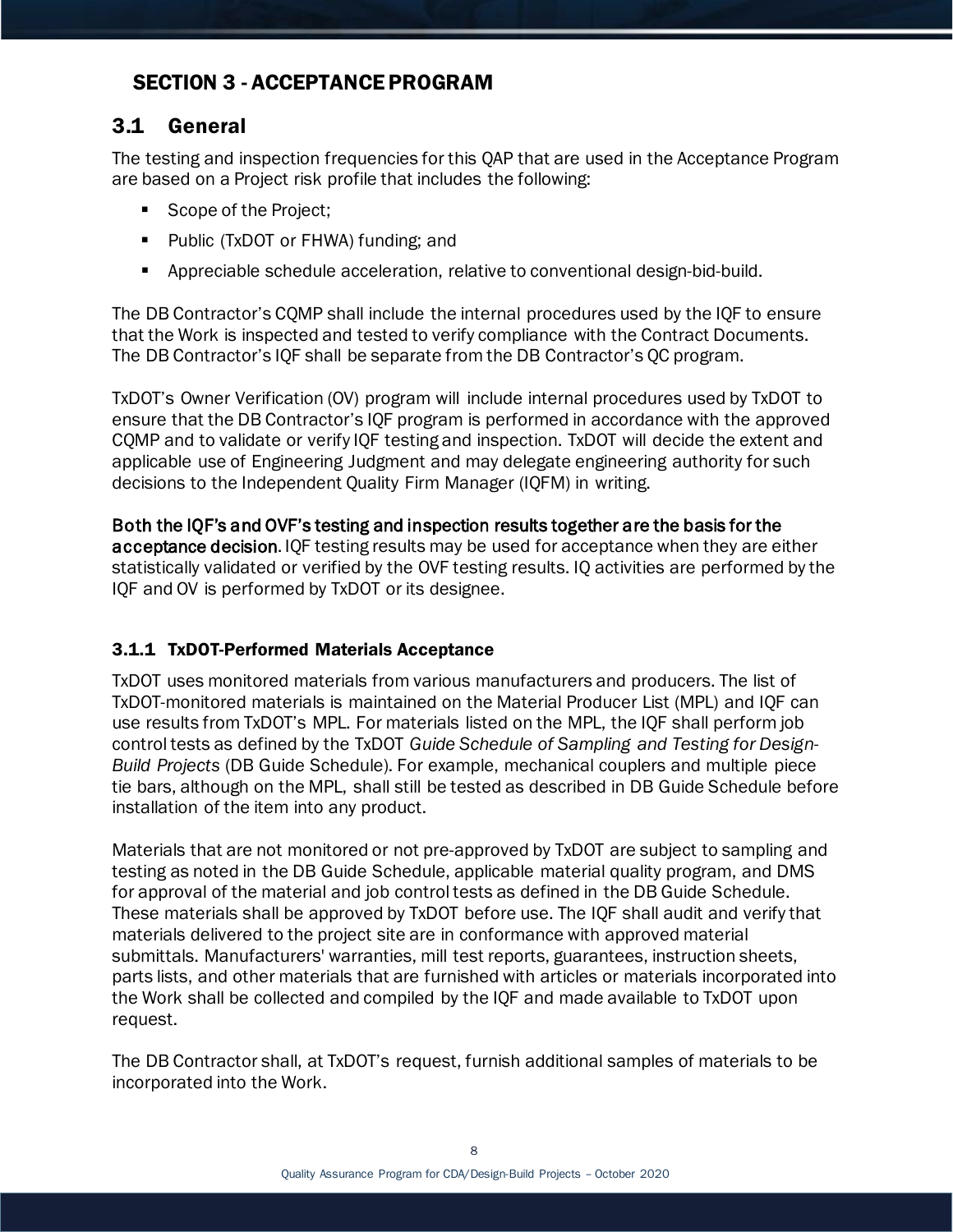# <span id="page-9-0"></span>3.2 Prefabricated Product Fabrication Plants

For plants monitored or pre-approved by TxDOT MTD, Prefabricated Structural Materials Section, TxDOT may or may not be available to perform the inspection and testing at MPLapproved off-site prefabricated product fabrication plants and any jobsite prestressed concrete girder plants. When using prefabricated product fabrication plants listed on TxDOT's MPL, follow sections 3.2.1 and 3.2.2, as applicable. When the DB contractor uses non-pre-approved (non-MPL) prefabricated product fabrication plants, follow section 3.2.3.

The DB Contractor shall, at TxDOT's request, furnish additional samples of materials to be incorporated into the Work. Manufacturers' warranties, mill test reports, guarantees, instruction sheets, parts lists, and other materials that are furnished with articles or materials incorporated into the Work shall be collected and compiled by the IQF and made available to TxDOT upon request.

Material-on-hand shall only be paid for after each fabricated member or lot has been inspected, sampled, tested, and documented on approved forms and is in full conformance with no outstanding non-conformances or pending process that may determine that the product is not in full conformance. When requested, applicable documentation shall be submitted promptly to validate material-on-hand requests.

Supplier's QC, IQF, and OVF inspection, sampling, and testing results shall be independently performed and separately documented, dated, and signed.

Being listed on the MPL does not guarantee Supplier's QC will be allowed to perform inspection, sampling, and testing for acceptance. If supplier's QC program is not approved by MTD, follow section 3.2.2.2. Supplier's QC personnel shall have a minimum of one year experience producing applicable TxDOT product meeting all TxDOT project specifications in order for the Supplier's QC inspection and testing results to be considered for use in the acceptance decision. This decision is at the sole discretion of TxDOT MTD. Allowing Supplier's testing and inspection to be part of the acceptance decision does not constitute MPL approval.

For steel members, OVF does not have to perform non-destructive evaluation (NDE) verification provided OVF witnesses IQF performing the Work to ensure proper procedures are followed and interpretation and approval of all radiographic film is performed.

#### 3.2.1 TxDOT MTD Performs the Services

As may be requested in advance by the DB Contractor and agreed upon by TxDOT, the cooperative use of TxDOT resources for materials testing and product inspection services at a point in Texas where the State routinely provides resident inspection services for its own highway materials, and at other locations throughout the contiguous United States, can be used by the DB Contractor. Upon election by the DB Contractor to use TxDOT MTD, Prefabricated Structural Materials section services, the DB Contractor shall prepare work orders in full compliance with the terms of the Contract Documents.

If TxDOT services are agreed upon, the DB Contractor is responsible for having the manufacturers and producers furnish their scheduling of Work to TxDOT MTD, Prefabricated Structural Materials section and provide a minimum 21-day notice for performance of the services. Election to use and rely upon TxDOT services is at the DB Contractor's own option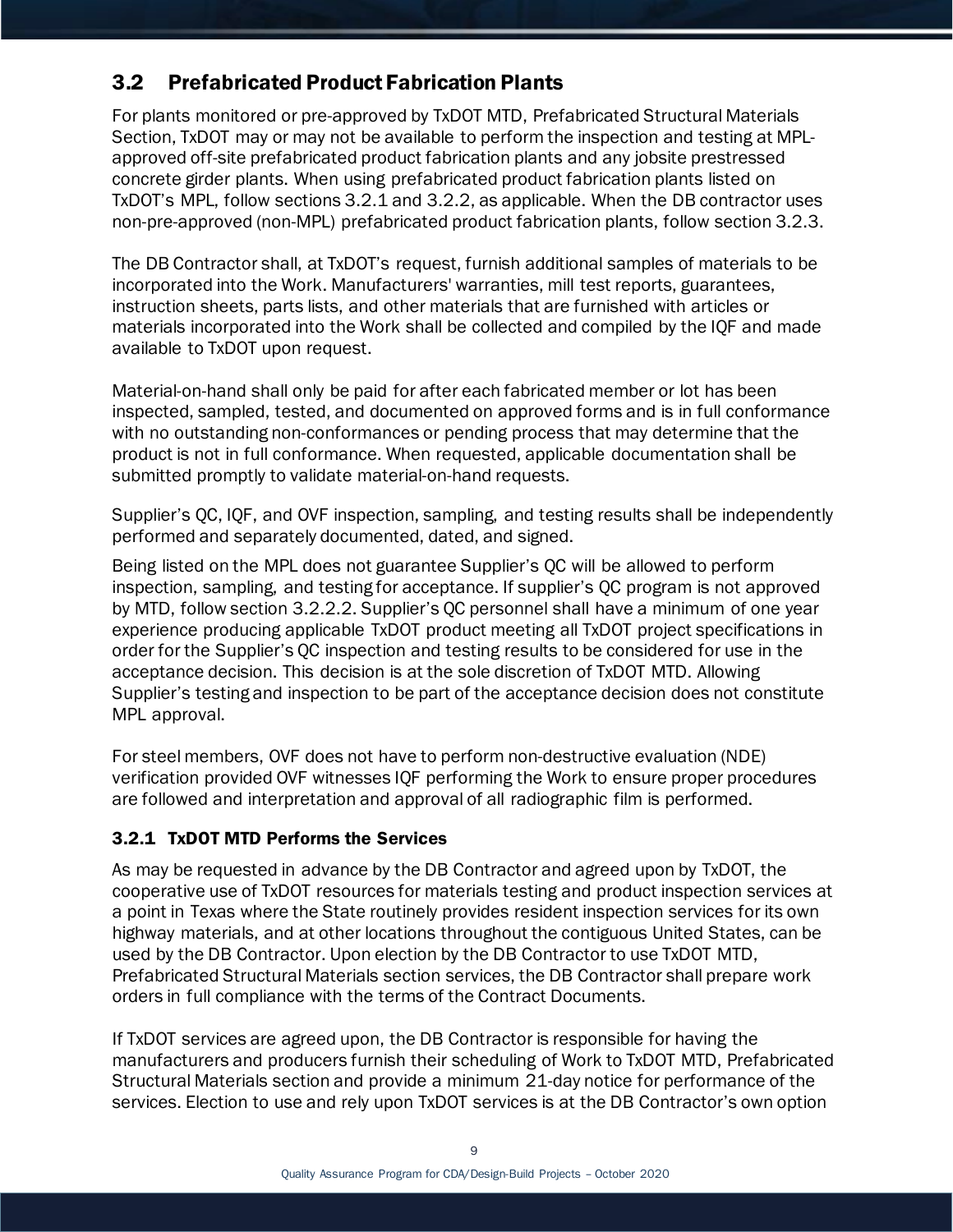and risk. No time extension or additional compensation will be granted for issues arising from the use of TxDOT resources. The DB Contractor shall be responsible for all direct and indirect costs or expenses involved in the performance of TxDOT's services.

If MTD is not available to provide such services for the suppliers, manufacturers, and producers, follow section 3.2.2.

## <span id="page-10-0"></span>3.2.2 TxDOT MTD Does Not Perform the Services (for MPL Approved-Plant)

#### 3.2.2.1 Supplier's QC Approved by MTD For Acceptance Decision

If approved in writing in advance by TxDOT MTD, Prefabricated Structural Materials section, qualified and certified Supplier's QC individuals may perform 100% inspection and testing, documentation, and certification of product per the applicable DMS requirements, material quality program, specifications, and other applicable documents required by the Contract Documents. In addition, the IQF shall independently document and perform, at minimum, 20% of Supplier's QC inspection, sampling, and testing of each approved QC responsibility or at a higher frequency as directed by TxDOT MTD.

Supplier's QC and IQF personnel qualifications and certifications shall be in accordance with the specifications, applicable material quality program and DMS. The required certifications shall be obtained by qualified Supplier's QC and IQF onsite individuals before fabrication of any product.

The OVF will review Supplier's QC and IQF inspection and testing results and all required documentation to verify compliance with the contract documents.

MTD will supply any existing audit checklists to the IQF, which shall be used to verify product compliance. The IQF shall contact MTD to receive current documents. The IQF shall create or modify the checklist to meet project requirements, and submit the IQF checklist to TxDOT for approval. The checklist (including inspection and testing checklists and procedures) shall meet or exceed TxDOT's documents or requirements.

#### 3.2.2.2 Supplier's QC Not Approved by MTD For Acceptance Decision

When TxDOT MTD does not perform the services and Supplier's QC personnel is not approved by TxDOT MTD to perform the inspection, sampling, and testing, the IQF shall perform 100% of the required sampling, testing, and inspection for acceptance.

IQF's inspection, sampling, and testing responsibilities shall include those items listed as Supplier's QC in Section 3.2.2.1. At no time shall the sampling, testing, and inspection frequency be lower than the applicable TxDOT DMS, material quality program, specifications, and other applicable documents required by the Contract Documents.

The IQF shall provide the required documentation as defined by the TxDOT Standard specifications, applicable TxDOT DMS, material quality program, specifications, and other applicable documents required by the Contract Documents.

The IQF shall submit a plan, subject to TxDOT's approval, demonstrating how the IQF shall perform 100% upfront sampling, testing, and inspection (including checklists). This plan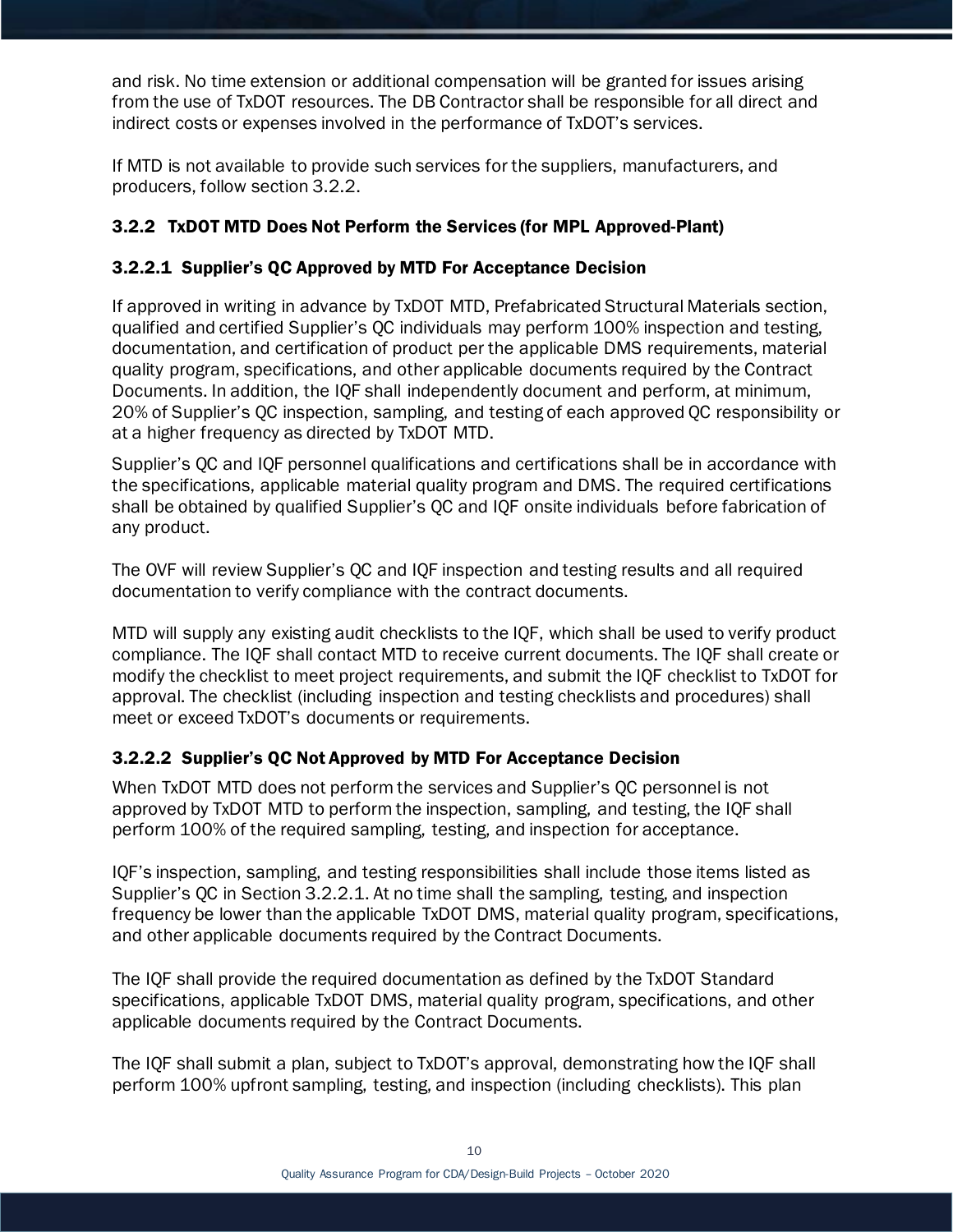shall meet or exceed TxDOT's current requirements and shall be approved before any product is fabricated or manufactured for the project.

During the fabrication of the first products, the IQF shall audit the fabrication plant and verify products are delivered to the project site in conformance with approved material procedures, submittals, and related specifications. Audits may be performed before the start of production provided the supplier's processes and products being produced are representative of the product supplied to the project. Audits shall be performed routinely to ensure compliance.

The OVF's inspections and testing frequency will be at a minimum of 10% of IQF's inspection and testing frequency. Inspection and testing frequency may be increased when noncompliance products are encountered as necessary to ensure product compliance.

The IQF and OVF personnel qualifications and certifications shall be in accordance with the applicable material quality program, specifications, contract documents, and applicable DMS. The required certifications shall be obtained by qualified IQF and OVF onsite individuals before fabrication of any product.

MTD will supply any existing audit checklists to the IQF, which shall be used to verify product compliance. The IQF shall contact MTD to receive all current documents. The IQF shall create or modify the checklist to meet project requirements and submit the IQF checklist to TxDOT for approval. The checklist (including inspection and testing checklists and procedures) shall meet or exceed TxDOT's documents or requirements.

#### 3.2.3 Acceptance by IQF and OVF (Non-MPL-Approved Product)

When the DB Contractor uses non-pre-approved (non-MPL) prefabricated product fabrication plants, the required Supplier's QC inspection and testing as outlined in the applicable material's quality program requirements will not be used as part of the acceptance decision for the duration of the project. Instead the IQF and OVF inspection and testing results will be used together to form the basis for the acceptance decision as described in the previous section.

Follow the same requirements included in section 3.2.2.2, except the OVF's inspections and testing frequency will be at a minimum 20% of IQF's inspection and testing frequency. A higher inspection and testing frequency will be used during start-up operations and when non-compliance products are encountered as necessary to ensure product compliance. A lower sampling and testing frequency may be performed with prior approval by TxDOT, however inspection frequency shall not be lower than 20%.

## 3.2.4 Staffing and Facility Requirements

#### 3.2.4.1 Supplier QC Staffing Requirements

Although not used for the acceptance decision, documented Supplier's QC testing and inspection will ensure quality has been incorporated into all elements of the Work before requesting IQF testing and inspection. The Supplier's QC program should be enough in scope to pre-empt and avoid repeated discoveries—by TxDOT, OVF, IQF, or Supplier's QC staff. Repeated discoveries of Nonconforming Work, Construction Deficiency Reports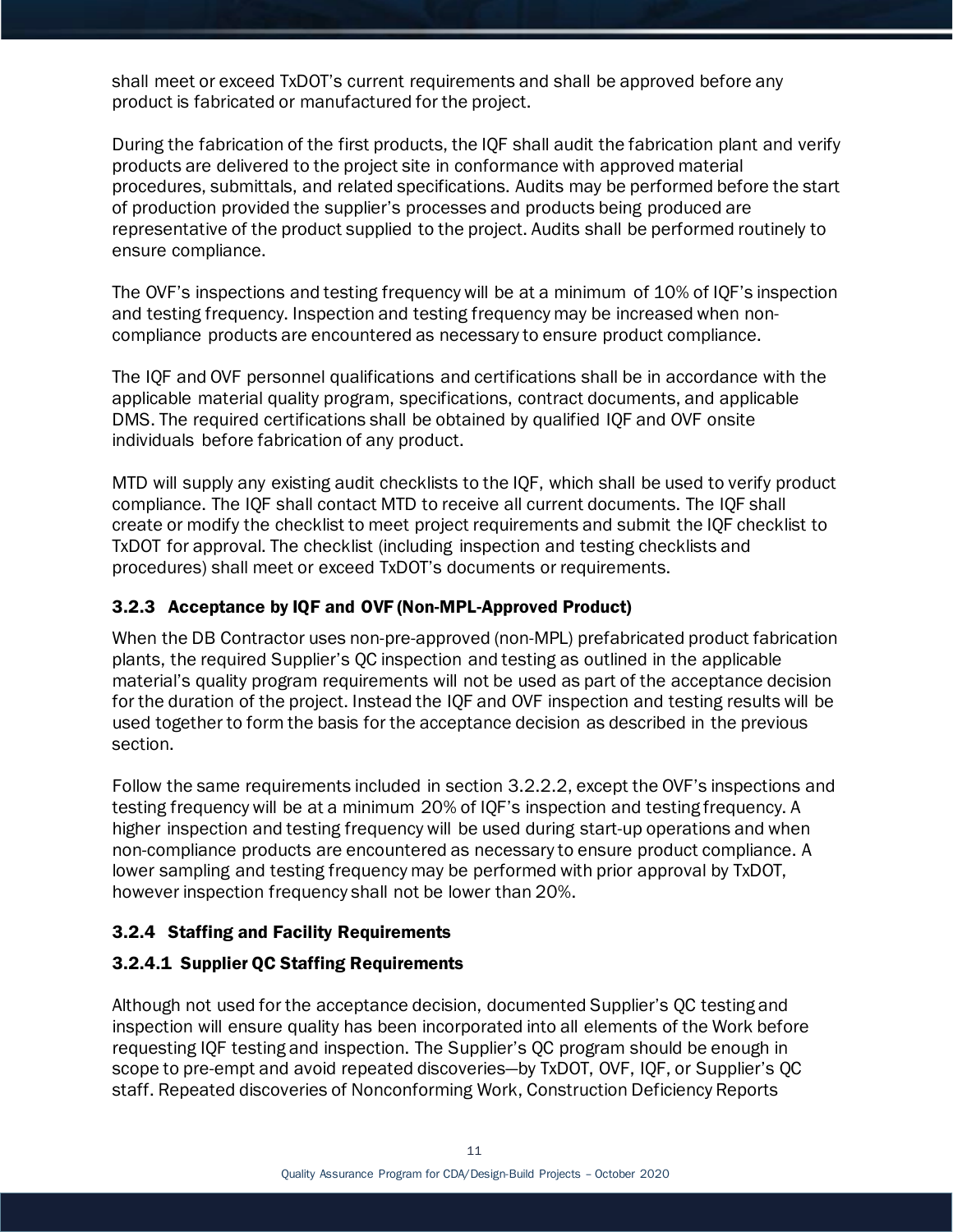(CDRs)/ Nonconformance Reports (NCRs) by the IQF, or, in the opinion of TxDOT, excessive use of Engineering Judgment shall be considered a breakdown of the supplier's QC program and shall be cause for investigation and corrective action before recommencement of Work areas affected. Corrective action may include an increase in testing and inspection by IQF, the addition of new Supplier's QC procedures, revision to existing Supplier's QC procedures, re-training of Supplier's QC personnel, removal and replacement of Supplier's QC personnel, or other such actions that will restore the effectiveness of the Supplier's QC program.

The Supplier shall meet all inspection and testing requirements in the applicable specifications and related material quality program, except Supplier's QC personnel are not required to be certified when they are not part of the acceptance decision. Personnel responsible for performing the Supplier's QC inspection requirements will be independent from IQF personnel, be knowledgeable in their duties, and receive documented training. Personnel performing Supplier's QC sampling and testing will be knowledgeable in the testing methods and procedures. IQF personnel shall not perform duties on behalf of Supplier's QC personnel, although if approved by TxDOT MTD/Prefabricated Structural Materials Section, equipment can be shared between IQF and Supplier's QC personnel.

#### 3.2.4.2 DB Contractor's IQF Staffing Requirements

The Supplier's fabrication plant and products shall be subject to IQF inspection, sampling, and testing when IQF's results are used as part of the acceptance program. The IQF will verify daily fabrication processes and that product delivered to the project site are in conformance with approved material submittals and specifications. The IQF staff at the Supplier's fabrication plant must meet the requirements of Section 3.5 - DB Contractor [Independent Quality Firm Requirements.](#page-15-0)

For specialty materials and products (e.g., segmental concrete, bearings, etc.), the IQF inspectors shall have the nationally recognized certifications applicable to inspection or testing activities. Nationally recognized best practices for fabrication, testing, and inspection to be used on the project shall be submitted to TxDOT for approval at its sole discretion (e.g., *Construction Practices Handbook for Concrete Segmental and Cable-Supported Bridge*).

#### 3.2.4.3 Owner Verification Staffing Requirements

TxDOT's OV will perform Owner Verification testing and inspection, and conduct audits to verify the DB Contractor's compliance with the approved CQMP in accordance with [Section](#page-19-0)  3.6 – [Owner Verification Requirements](#page-19-0) for the applicable quality program, when OVF's results are used as part of the acceptance. The OVF inspectors will have the same nationally recognized certifications as the IQF inspectors should have. Approved MTD personnel are not required to have the nationally recognized certifications.

#### 3.2.4.4 Supplier's Facilities and Equipment

The Supplier's fabrication plant laboratory and equipment shall be approved through the requirements established in the DB QAP. The supplier shall furnish the laboratory, field office, and all applicable equipment listed in the TxDOT-established material's quality program and applicable DMS.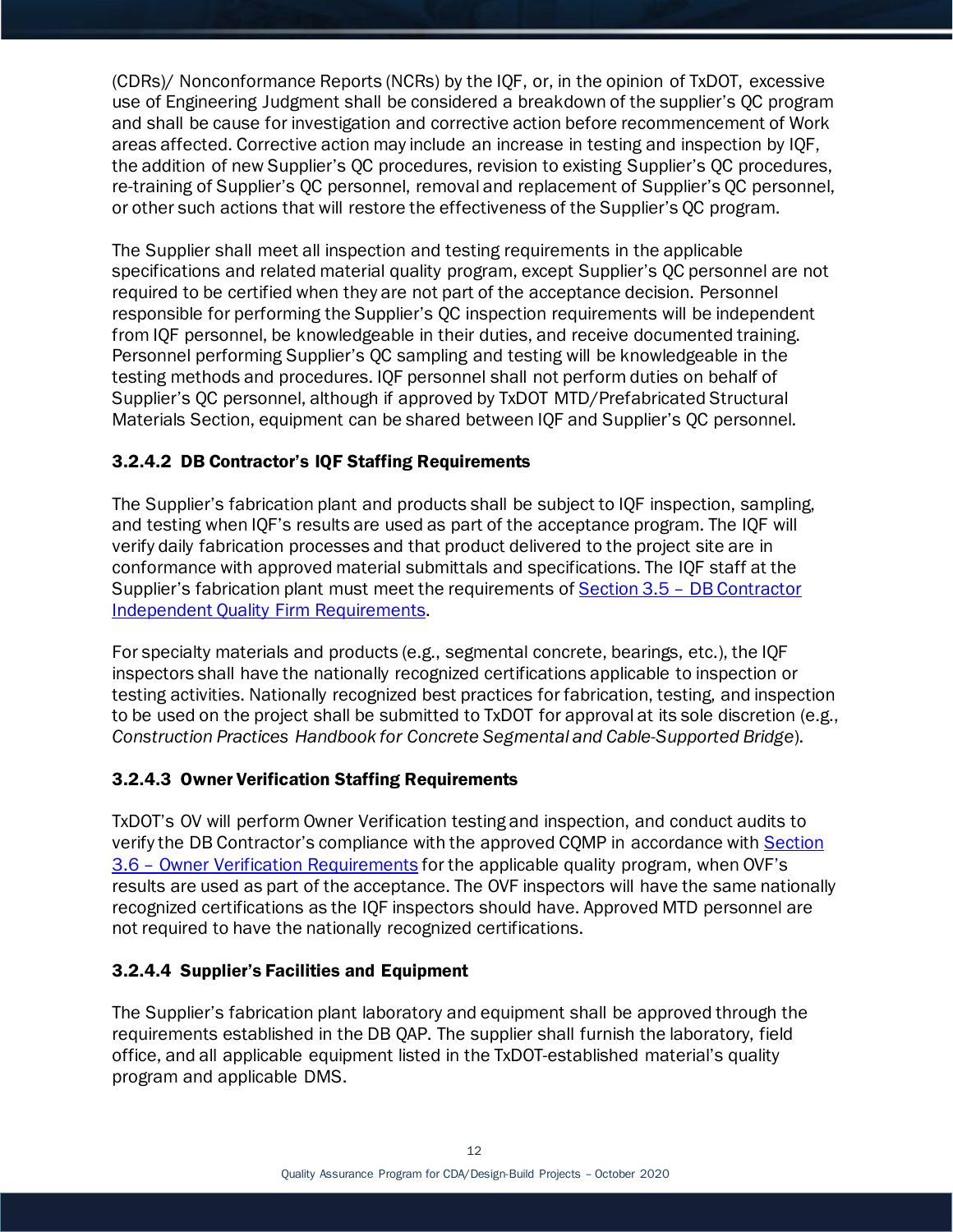# <span id="page-13-0"></span>3.3 Sampling and Testing

This Section provides FHWA's and TxDOT's requirements for sampling, testing, and acceptance requirements to be used in the acceptance decision.

## <span id="page-13-1"></span>3.3.1 Sample Types and Uses

Sampling is either random or fixed, depending on whether the location was selected randomly (random) or if a specific location was subjectively identified (fixed). Sampling is also either independent or dependent, based on whether the location was independently selected (independent) or whether it was based on the location of another sample (dependent or split). The F- and t- tests described in Section 3.6.3.1 – [Statistical Analysis](#page-21-0) are only valid when using random independent or random split samples.

Split samples may be used outside of the statistical analysis for owner verification of contractor-performed IQF tests under TxDOT's Owner Verification Program. A comparison process for performing and analyzing split samples between OVF and IQF is necessary during the initial implementation of the QAP. TxDOT will analyze these samples and discuss the results with the IQF to assure laboratory and technician test results compare favorably. When the acceptable tolerance limits in  $Appendix B - Split Sample Tolerance Limits$  $Appendix B - Split Sample Tolerance Limits$  are exceeded, corrective actions for either or both parties will be identified and corrective actions will be incorporated as appropriate. This process will help provide initial alignment of the TxDOT and IQF laboratories and testing procedures.

Split samples may also be performed throughout the life of the project as necessary to investigate non-validating material categories and verify or realign testing equipment and personnel.

IQF and OVF will determine random sample locations using ASTM D3665.

## 3.3.2 Notification

On a weekly basis, the DB Contractor will update and provide the IQF and TxDOT with a rolling 3-week look-ahead schedule consistent with the current Project Baseline Schedule (PBS) and showing the anticipated start and finish of Work activities. The look-ahead schedule will include fabrication activities and planned construction activities. Anticipated inspection activities, reviewed by third parties, and all associated hold points will be shown in the look-ahead schedules for each of the Work activities. The DB Contractor will also, on a daily basis, communicate changes to the scheduled Work for each current day to the IQF and TxDOT and will notify the IQF and TxDOT when materials are ready for sampling and testing.

## 3.3.3 Quantities and Testing Frequency

The IQF will continuously track and record the quantities of materials incorporated into the Project. These quantities will be reported per **Section 3.6.3.5. Monthly Construction** [Certification.](#page-25-0) The IQF will generate this report monthly to ensure compliance with the DB Guide Schedule and submit it to TxDOT*.* TxDOT will use the report to verify compliance of both the IQF and OV testing frequency.

The IQF will perform material sampling at locations and timing defined in the DB Guide Schedule. At a minimum, material sampling and testing will be conducted at the frequency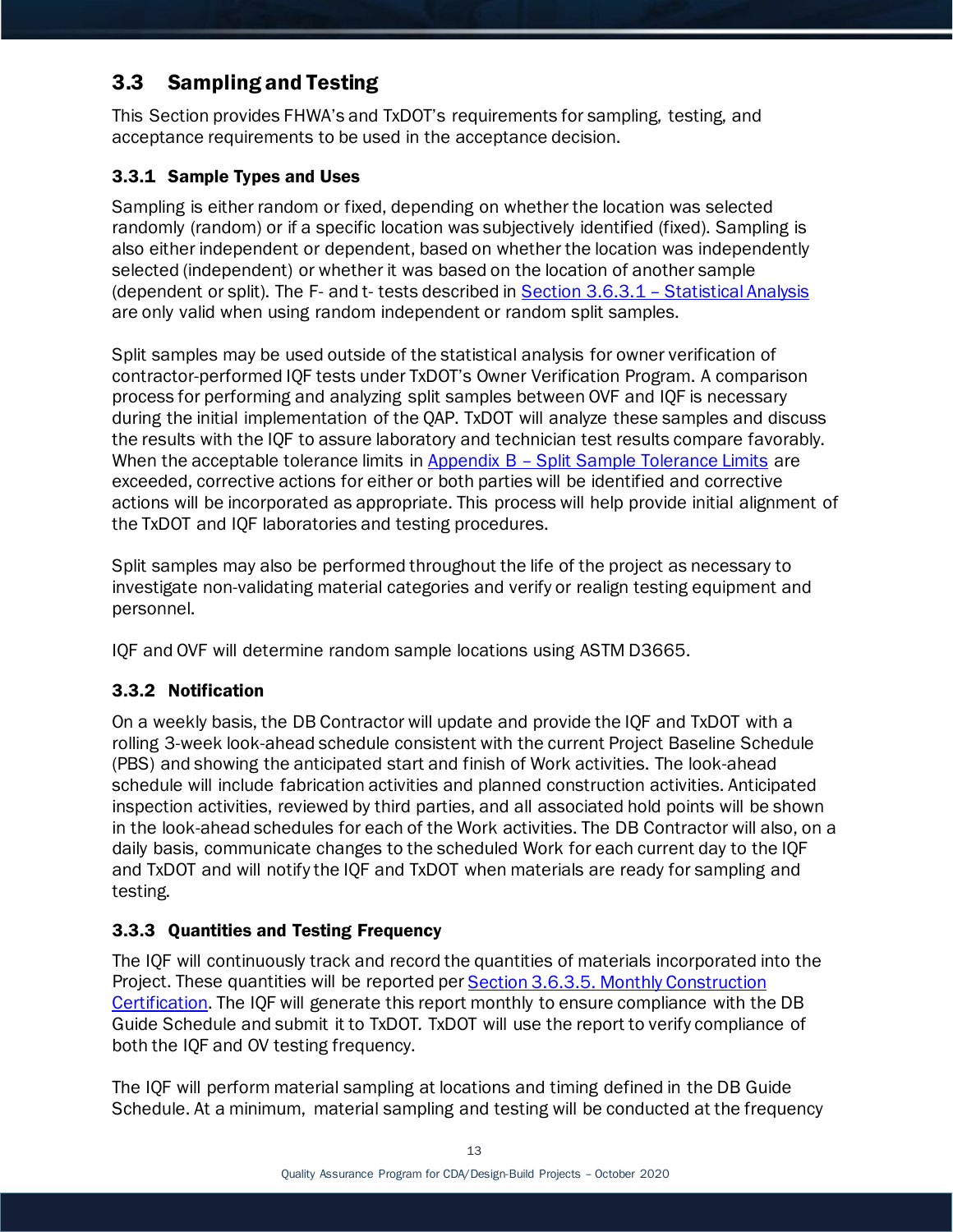of sampling specified in the DB Guide Schedule. This minimum testing frequency must be met with random independent or random split samples as defined in [Section 3.3.1](#page-13-1) – [Sample Types](#page-13-1) and Uses. During the start-up of new categories of Work and when there are any concerns over the quality of material, the IQF will conduct testing at a higher testing frequency as described in the preamble of the DB Guide Schedule.

While the testing of random independent or random split samples is required to meet the DB Guide Schedule requirements, the IQF will perform additional (fixed) tests when the quality of material is questionable at a location other than the randomly selected location. These fixed tests will constitute an acceptance test, and a failing result will be addressed in a similar manner to a failing random independent test. Fixed tests will not count towards meeting minimum IQF sampling and testing frequencies. If IQF is unavailable or unwilling to perform additional fixed tests when material quality is questionable at a location other than their random location, OVF should perform those fixed tests.

TxDOT, or its designee, will perform oversight inspection and material verification sampling or testing. To verify IQF test results, OV testing will be performed at a minimum frequency shown in Appendix D - [OV Levels for Materials Testing Validation/Verification,](#page-52-0) subject to project-specific recommendations to be approved by TxDOT MTD and FHWA. Split sample testing defined in [Appendix F](#page-65-0) does not replace or relieve the requirements found in [Section](#page-19-1)  4 – [Independent Assurance Program.](#page-19-1)

# <span id="page-14-0"></span>3.4 Risk-Based Inspection

The OVF will implement a risk-based process for Owner Verification Inspection (OVI) for use in the acceptance decision, similar to Appendix D – [OV Levels for Materials Testing](#page-52-0)  [Validation/Verification.](#page-52-0) Risk-based inspection is a prioritizing and planning tool where elements of Work are identified for inspection based on their associated risk of failure. This approach allows the OVF to maximize the effectiveness of its inspection resources to oversee the IQF by concentrating on those assets that pose the highest risk of failure. In general, the higher the residual risk for the performance of the material after the DB Contractor's maintenance obligations expire, the higher the level of monitoring and verification that should be performed by the OVF. The OVF will use the risk-based inspection process to report the IQF's specification compliance on installed items of Work. If the IQF's processes and procedures do not result in acceptable specification compliance, the OVF will issue a process NCR and the IQF shall modify CQMP inspection procedures.

## 3.4.1 Defining Risks

In risk-based inspection, risk is determined as the product of the probability of failure and the consequences associated with a failure. Consequences include short- and long-term functional failures, reduced design life, reduced safety, increased maintenance cost, probability of failure, severability of failure, and ability to detect. In conjunction with TxDOT and FHWA, the OVF will develop and conduct an OVI risk assessment workshop in conjunction with a OVT risk assessment workshop, to define project-specific risks and provide details classifying appropriate levels of monitoring and verification for each element of Work constructed, based on their risk profiles. This workshop should be conducted at least 8 weeks before start of construction.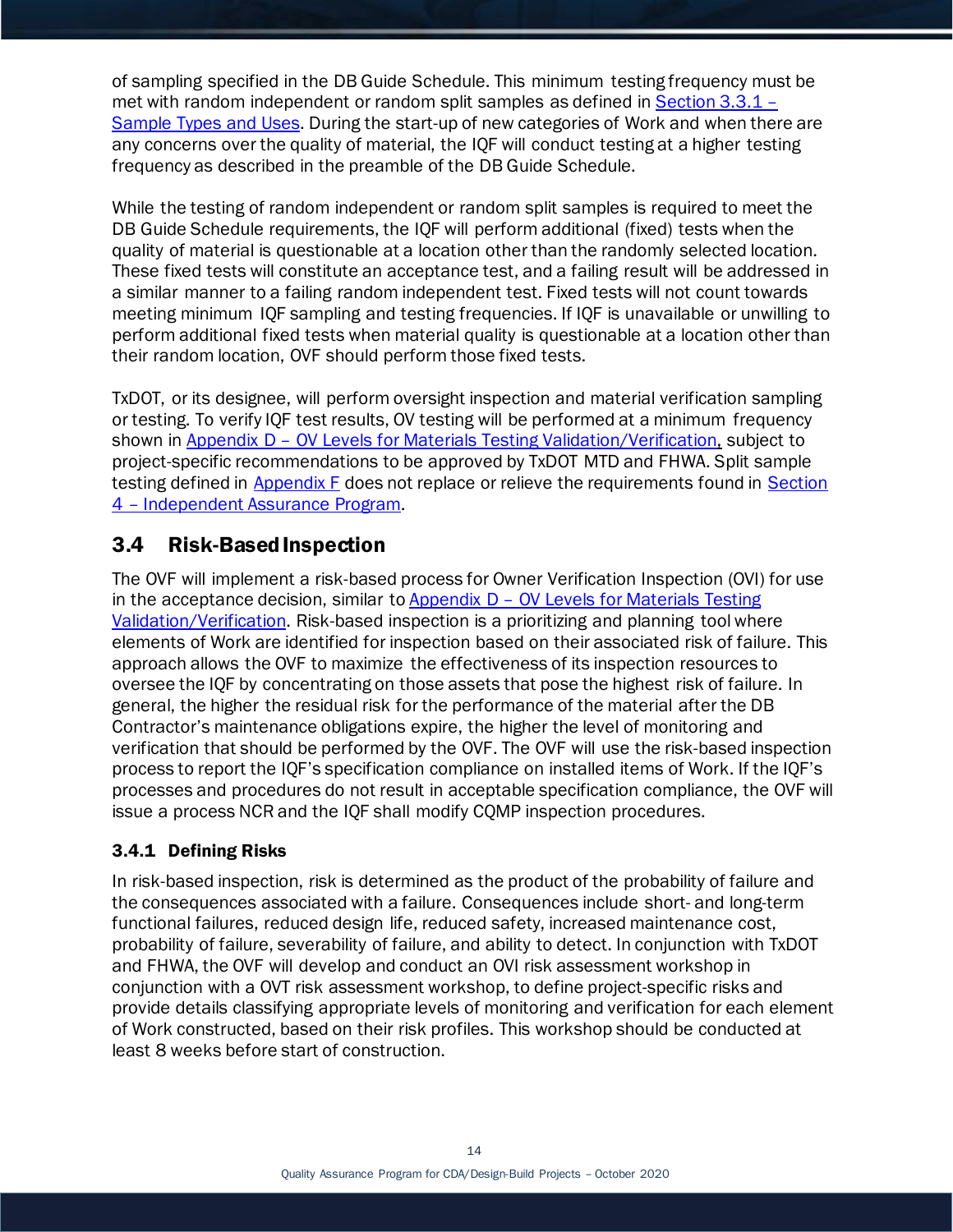# <span id="page-15-0"></span>3.5 DB Contractor Independent Quality Firm Requirements

DB Contractor's CQMP shall establish a systematic approach to define the processes, methods, procedures, and documentation for delivery of IQ on the Project. These methods and procedures should be based on the DB Guide Schedule or greater, and parts of the TxDOT *Construction Contract Administration Manual* that apply to DB projects and shall clearly define the authority and responsibility for the administration of the IQ portion of the CQMP.

The DB Contractor's IQF will assign an on-site Independent Quality Firm Manager (IQFM), responsible for management of the quality aspect of the DB Contractor's CQMP, which may be used in TxDOT's acceptance decision if validated or verified by the OVF. The IQFM will be a licensed professional engineer in the state of Texas and will be an employee of the IQF. The IQFM will report jointly to DB Contractor's management team and TxDOT. The IQFM will not report to any person or party directly responsible for design or construction Work and will not be involved in scheduling or production activities.

#### 3.5.1 Authority of the IQFM

The IQFM will review, approve, authorize, examine, interpret, and confirm any methods or procedures requiring the Engineer's review, approval, authorization, examination, interpretation, confirmation, etc., as designated in the TxDOT Standard Specifications and DB Specifications. The IQFM is considered the "Engineer," for the purpose of this document, when interpreting the TxDOT Standard Specifications and DB Specifications, Contract Documents, standards, and policies during construction; however, the IQFM is not considered the Engineer of Record (EOR). Acceptance decisions by the IQFM must be verified through the Owner Verification program or through the NCR process.

The IQFM will have the authority to stop Work.

#### 3.5.2 IQF Staffing

The IQF inspection and materials sampling or testing staff will be employed by the IQF and be under the direction of the IQFM to verify compliance with the Contract for any or all parts of the Construction Work and the materials used by any member of the DB Contractor's group. If approved in writing in advance by TxDOT, qualified individuals who are employees of or retained by manufacturers, Vendors, or Suppliers may inspect certain portions of the Work.

The size of the IQF's staff will reflect the volume of activities necessary for acceptance of the work in progress and will be maintained in accordance with the approved CQMP.

The IQF's staffing requirements will be updated as necessary throughout the term of the agreement to reflect changes in the actual construction schedule. The DB Contractor will ensure that adequate IQF staff is available and that CQMP activities are undertaken in a manner consistent with the Project Schedule and in a manner, that will enable DB Contractor to achieve the Substantial Completion and Final Acceptance deadlines.

#### 3.5.3 IQF Training and Experience

IQF inspection and materials sampling or testing staff will have been trained in the applicable inspection and material sampling and testing procedures. The IQF's staff will be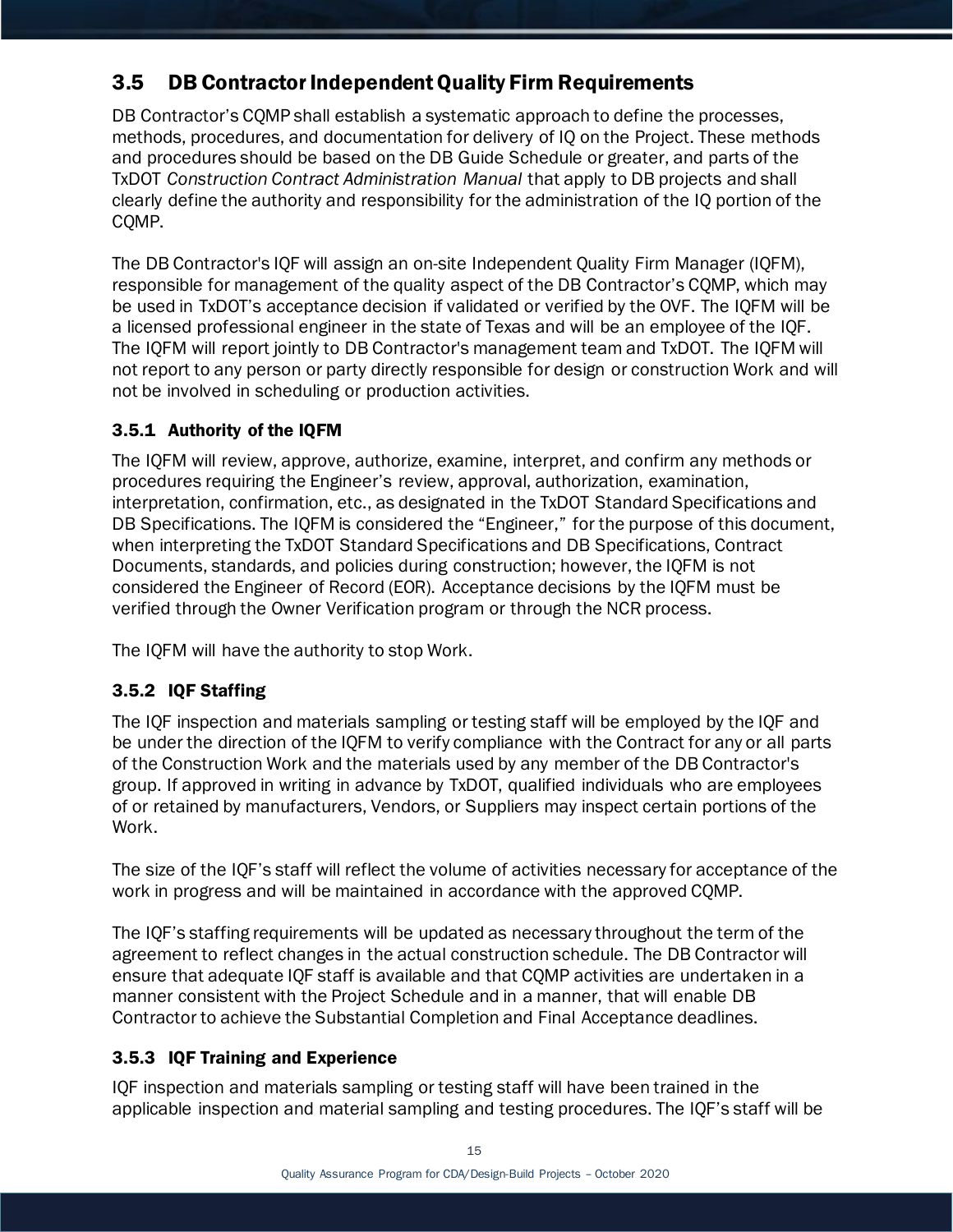experienced in highway inspection and materials testing. The training and experience of the IQF staff will be commensurate with the scope, complexity, and nature of the activity to be inspected and tested. IQF personnel qualifications will include appropriate TxDOT or State Highway Agency certification for testing and inspection as well as appropriate nationally recognized certifications applicable to inspection or testing activities. IQF materials sampling or testing personnel must be qualified under the IA program described in [Section 4 –](#page-19-1) [Independent Assurance Program.](#page-19-1) Documentation of the training, certification, and experience will be maintained by the IQF and available for review and audit.

#### 3.5.4 IQF Facilities and Equipment

The DB Contractor's IQF will use a laboratory meeting the requirements described in Section 4 – [Independent Assurance Program](#page-19-1) for quality testing. Unless otherwise approved by TxDOT, the laboratory or field laboratory will be located on site or within 10 miles of the Project.

#### <span id="page-16-0"></span>3.5.5 CQMP Requirements

The DB Contractor's CQMP will clearly address, at a minimum, how the DB Contractor's IQF staff will address the following requirements.

- A. The CQMP will be ISO 9001:2015 compliant for quality systems, quality plans, and quality audits, or most current version, as updated by the International Organization for Standardization, including methods and procedures that clearly define the authority and responsibility for the administration of the DB Contractor's CQMP.
- B. Procedures for inspecting, checking, and documenting the Work for acceptance. Inspection, examinations, and measurements will be performed for each operation of the Work to assure quality.
- C. Procedures to ensure that the education, training, and certification of personnel performing CQMP activities are achieved and maintained and that all Work is performed in accordance with the approved designs, plans, and specifications.
- D. Procedures to document and track the disposition of any identified nonconformance with the plans and specifications. These procedures will include a clearly defined process for communicating identified non-conformances to TxDOT and the DB Contractor.
- E. Measures to ensure that purchased materials, equipment, and services conform to the Contract Documents, the Governmental Approvals, applicable laws, rules, and the Design Documents. These measures will include provisions for source evaluation and selection, objective evidence of quality furnished by Subcontractors and Suppliers, inspection at the manufacture or vendor source, and examination of products upon delivery.
- F. Measures to ensure that tools, gauges, instruments, and other measuring and testing devices used in activities affecting quality are properly maintained, controlled, calibrated, certified, and adjusted at specified periods to maintain accuracy within industry standards. Malfunctioning equipment or equipment out of calibration shall be tagged and put out of service until it is repaired or calibrated.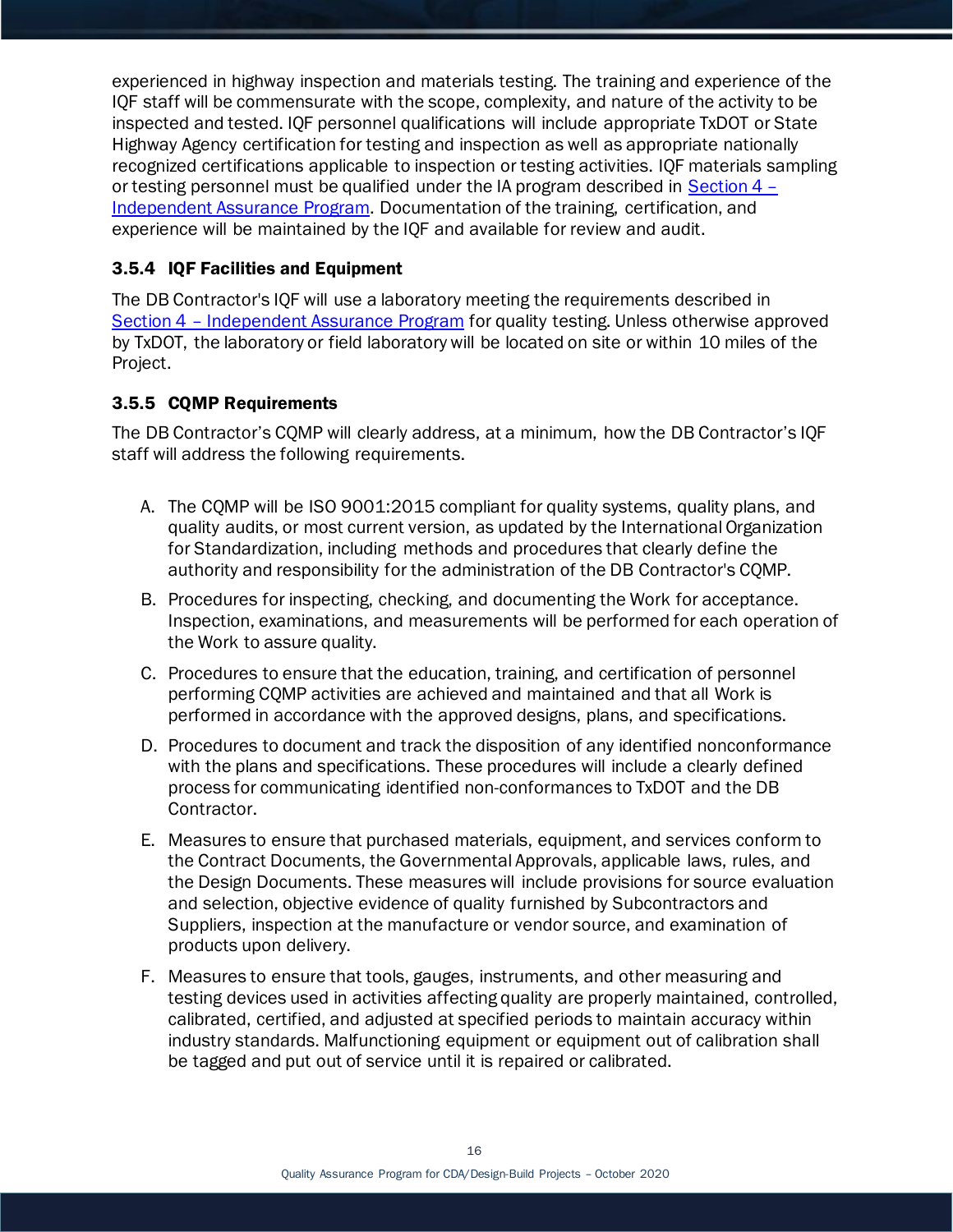- G. A comprehensive system of planned and periodic audits of DB Contractor's CQMP to determine adherence to and the effectiveness of the CQMP. Audits must be performed at least twice a year or more frequently as needed. IQF personnel will perform the audits in accordance with the written procedures or checklists. Audit results will be documented, reviewed, transmitted to TxDOT, and acted upon by the DB Contractor. Follow-up action, including re-audit of deficient areas following corrective action, will be taken where indicated.
- H. The requirements and methods for controlling documents. The DB Contractor's document control system will be compatible with TxDOT's.
- I. Inspection of all Work to verify and document that the Work has been constructed in conformance with the Released-for-Construction Documents, specifications, and approved working and shop drawings.
- J. Procedures on how IQF materials sampling and testing will be performed, including the processes for random sampling, tracking materials samples, processing materials samples, review and approval of test records, and tracking compliance with materials testing frequency.
- K. Procedures for addressing failed tests. For a failed random independent test, a fixed test at the original failing test location and a new random independent test at a new location in the same lot are required. For a failed fixed test, a new fixed test is required at the original failing test location.
- L. Procedures for reviewing IQF test results for compliance with mutually agreed-upon processes and naming conventions to ensure data integrity for accurate statistical analyses. The IQF shall coordinate with the OVF to mutually agreed on controlled vocabulary lists (CVLs) before the CVLs are implemented.
- M. Procedures for auditing of QC and IQF records, documentation, procedures, and processes to verify compliance with the Contract Documents and approved CQMP.
- N. Procedures for the review and verification of all Portland cement concrete, soil-lime treatment (stabilization or modification), soil-cement treatment, and hot-mix asphalt mix designs by a licensed professional engineer in the state of Texas.
- O. Procedures for ensuring IQF sampling and testing will be performed at the frequency stipulated in the DB Guide Schedule. IQF shall submit a monthly report to TxDOT showing quantity of materials incorporated into the Project during that month, so that TxDOT can verify compliance with the DB guide schedule. These quantities shall be broken down by material application, specification item, grade, source/supplier, and material (mix ID, design depth, source identification code, etc.). The number of tests required and performed for each material category in the prior sentence shall also be presented for each test method required for that material category.
- P. Procedures for ensuring IQF staff will provide oversight and perform audits of the quality control inspection, materials sampling or testing operation, and DB Contractor's survey documentation.
- Q. Procedures for ensuring that pre-approved materials used on the project maintain their approved status on the MPL. Materials shall be sampled and tested in accordance with [Section 3.1.1.](#page-8-2) For testing to be performed by MTD, results will be available after 30 days from receipt of the sample at TxDOT MTD. Each project is limited to 3 samples in 30 days.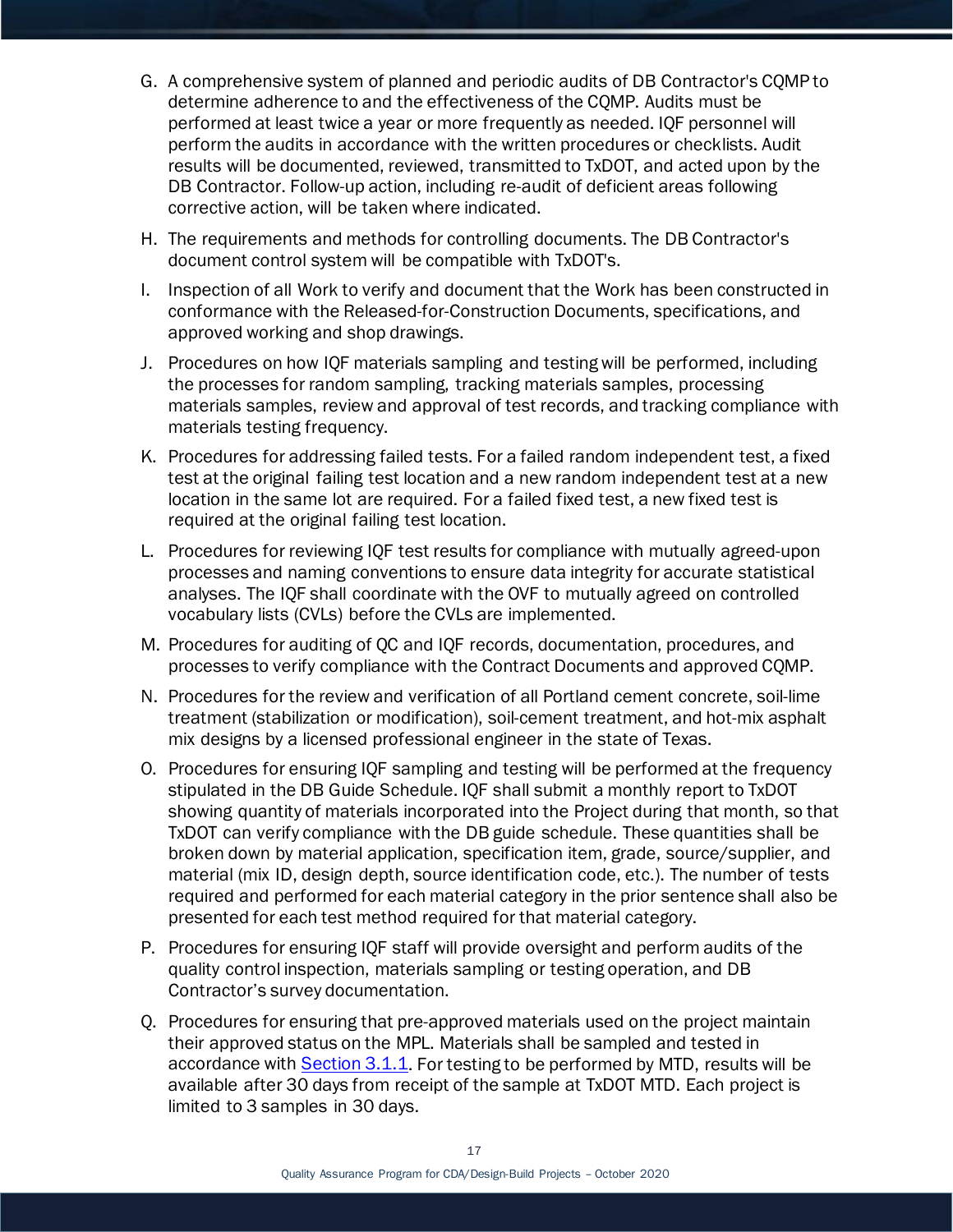- R. Procedures for sampling, testing, and inspection, in accordance with [Section 3.2.2,](#page-10-0) when MTD does not perform inspection, sampling, and testing services of off-site prefabricated product fabrication plants and any jobsite prestressed concrete girder plant.
- S. Procedures for addressing OV failing test results and non-validation or nonverification of IQF test results.
- T. Procedure for verifying traffic control setup and completion of hold point inspections before starting construction Work associated with the traffic control and appropriate correction actions are taken to ensure compliance with the traffic control plan (TCP) before allowing Work to proceed.
- U. Procedure for verifying that traffic control devices are in good working condition and appropriate correction actions are taken to remedy traffic control devices deficiencies. TxDOT Form 599, "Traffic Control Devices Inspection Checklist" shall be used when conducting the inspection.
- V. Procedures for reviewing and certifying the construction portion of the monthly draw request.

## 3.5.6 Reporting, Record Keeping, and Documentation

The DB Contractor will document and maintain documentation showing how the IQF has complied with the CQMP requirements in **Section 3.5.5.** 

The DB Contractor's IQF will maintain electronically and transmit to TxDOT daily inspection reports within 48 hours after the work shift in a format acceptable to TxDOT. The daily inspection reports will document the day's events, activities, inspections conducted, results of inspections, location and nature of defects found, causes for rejection, and remedial or corrective actions taken or proposed. The responsible inspector and supervisor will sign the daily inspection reports.

The IQF will be responsible for establishing an electronic system for recording all materials test results. The responsible technician and his or her supervisor will sign the daily test reports and provide the results of the daily tests to TxDOT within 48 hours of test completion. The IQF's materials test results will be electronically transmitted to TxDOT in an extensible markup language (XML) format acceptable to TxDOT. Guidance on TxDOT requirements for XML data transfer is provided in Appendix C – [IQF Data Transfer](#page-51-0)  [Requirements.](#page-51-0) This electronic reporting is intended to allow the DB Contractor and TxDOT to make timely and accurate decisions on workmanship and materials quality issues.

If the IQF inspection and testing source documents are paper and then changed to an electronic document for project-level use, the original source paper document must be kept for 3 years after FHWA final voucher on the project and as detailed in the State of Texas Records Retention Schedule. The IQF inspection and materials test results will be simultaneously transmitted to both TxDOT and the DB Contractor. The DB Contractor will not receive the IQF inspection or materials test results before TxDOT.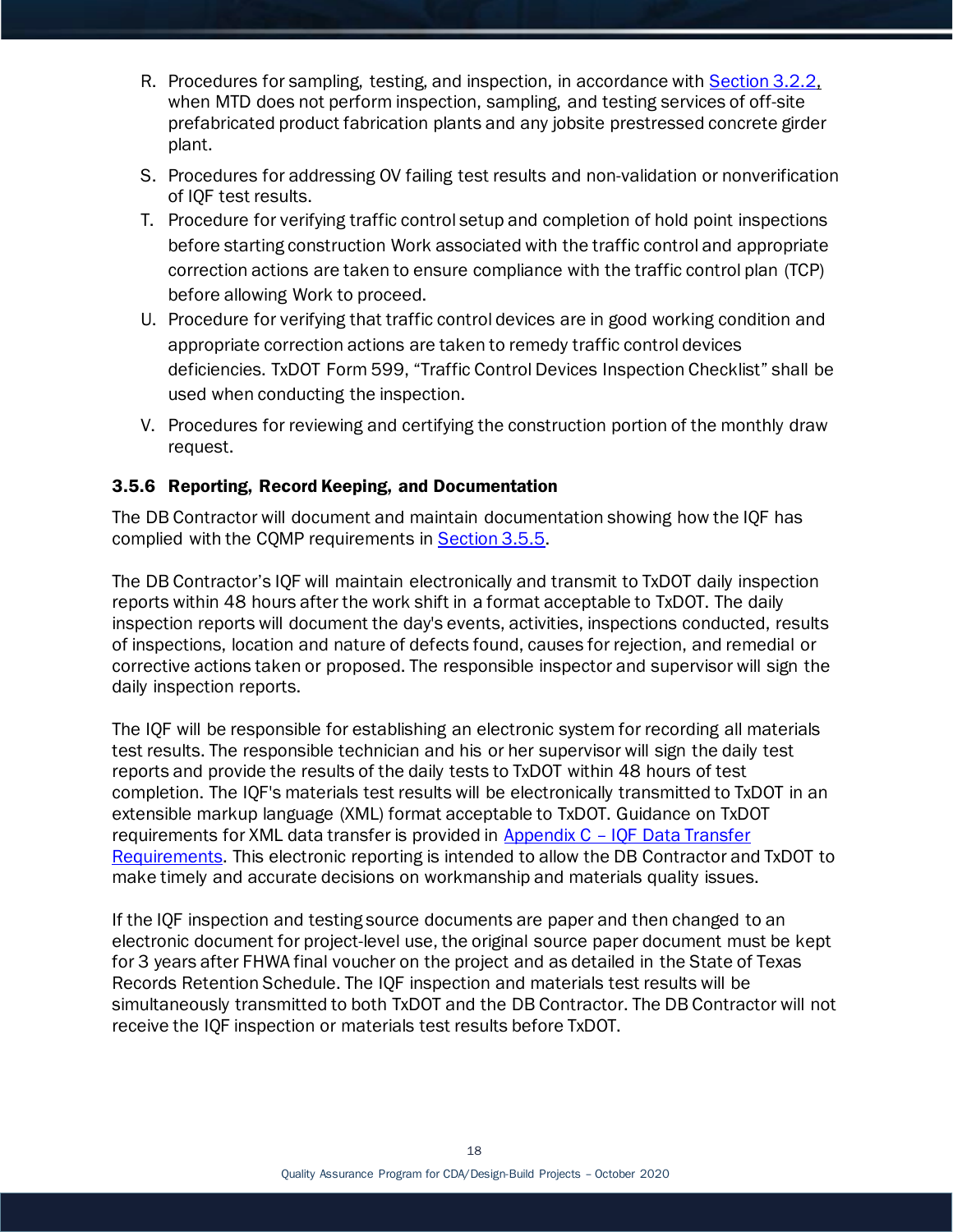# <span id="page-19-0"></span>3.6 Owner Verification Requirements

#### 3.6.1 General

TxDOT has the ultimate responsibility for verifying that the Project is delivered in compliance with the Contract Documents. As such, TxDOT will perform Owner Verification sampling, testing, and inspection, and conduct audits to verify the DB Contractor's compliance with the approved CQMP.

TxDOT will establish a system for managing the materials acceptance process. This process will include the performance and approval of OV tests at the stipulated test frequency, review of IQF test results, performance of statistical analysis on OV and IQF test results, and any associated tasks arising out of the statistical analysis.

<span id="page-19-1"></span>TxDOT's OV laboratory will meet the requirements described in **Section 4 - Independent** [Assurance Program.](#page-19-1)

#### 3.6.2 Owner Verification Testing and Inspection Plan

TxDOT or its designated agent will develop a comprehensive Risk-Based Owner Verification Testing and Inspection Plan (OVTIP). The OVTIP shall be approved before construction starts. The OVTIP will clearly address, at the minimum, how TxDOT's OV staff will address the following requirements.

- A. Methods and procedures that clearly define the authority and responsibility for the administration of the OVTIP.
- B. Procedures for overseeing and inspecting the Work for compliance with the DB Contractor's CQMP for each operation.
- C. Procedures to ensure that the education, training, and certification of personnel performing OV activities are achieved and maintained and that all Work is performed in accordance with the approved OVTIP.
- D. Procedures to oversee the status and disposition of any identified noncompliance with the plans and specifications.
- E. Measures to ensure that tools, gauges, instruments, and other measuring and testing devices used in activities affecting quality are properly maintained, controlled, calibrated, certified, and adjusted at specified periods to maintain accuracy within industry standards.
- F. A system of planned and periodic audits of the DB Contractor's CQMP to determine adherence to and the effectiveness of the CQMP. Audits must be performed at least once a year or more frequently as needed. Audit results will be documented, reviewed, and sent to TxDOT and the DB Contractor. Follow-up action, including reaudit of deficient areas following corrective action, will be taken where indicated.
- G. A system of planned and periodic audits of the OV firm to determine adherence to and the effectiveness of the OVTIP. Audit results will be documented, reviewed, and sent to TxDOT. Follow-up action, including re-audit of deficient areas following corrective action, will be taken where indicated.
- H. Procedures for performing periodic risk-based inspection of Work to verify that the IQF has performed the Work in compliance with the ESOC plans, Temporary Work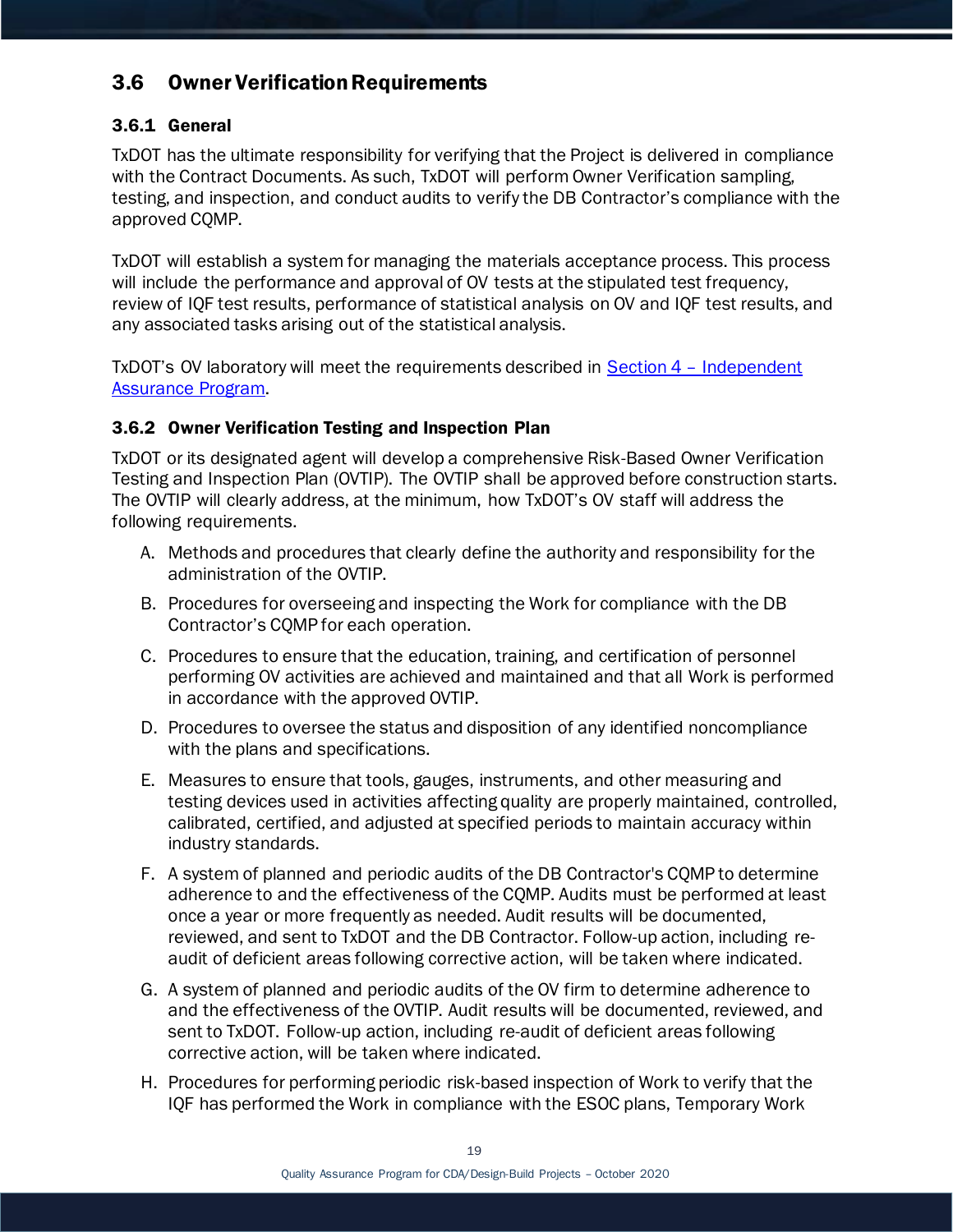plans, RFC plans, specifications, and approved working and shop drawings. The procedure should identify a target oversight inspection rate and methods for performing verification inspections for all QC and IQF inspectors.

- I. Procedures on how OV materials sampling and testing will be performed, including the processes for random sampling, tracking materials samples, processing materials samples, review and approval of test records, and tracking compliance with materials testing frequency.
- J. Procedures for reviewing IQF and OV test results for compliance with mutually agreed-upon processes and naming conventions to ensure data integrity for accurate statistical analyses.
- K. Procedures for ensuring that only tests performed by qualified IQF testing personnel are submitted to TxDOT.
- L. Procedures for auditing of QC and IQF records, documentation, procedures, and processes to verify compliance with the Contract Documents and approved CQMP.
- M. Procedures for reviewing Portland cement concrete, soil-lime treatment (stabilization or modification), soil-cement treatment, and hot-mix asphalt mix designs.
- N. Procedures for ensuring OV testing will be performed at the frequency stipulated in this QAP.
- O. Procedures for performing timely statistical analyses in compliance with procedures outlined in this DB QAP and reviewing and communicating the analysis results with QC and IQF on a minimum weekly basis.
- P. Procedures for review and approval of NCR resolutions proposed by the DB Contractor.
- Q. Procedures for verifying that the IQF is performing the required traffic control device inspections per the approved CQMP and that the IQF is verifying the traffic control implementation is consistent with the Temporary Work plans, ESOC plans, and RFC plans.

#### 3.6.3 Reporting, Record Keeping, and Documentation

TxDOT will submit OV Reports on a quarterly basis to FHWA for concurrence of TxDOT's compliance with the approved QAP. The reporting period for specific pay items or materials is dependent on the pace of construction and the number of tests performed in each analysis category, the time period of the sampling, and the specification and quality requirements. Each report will cover a period of construction not greater than 3 months. The first and last reports may cover a period of construction greater than 3 months with prior approval by TxDOT MTD.

If the OVF inspection and testing source documents are paper and then changed to an electronic document for project-level use, the original source paper document must be kept for 3 years after FHWA final voucher on the project and as detailed in the State of Texas Records Retention Schedule.

The OV Report will be submitted quarterly and address the following areas: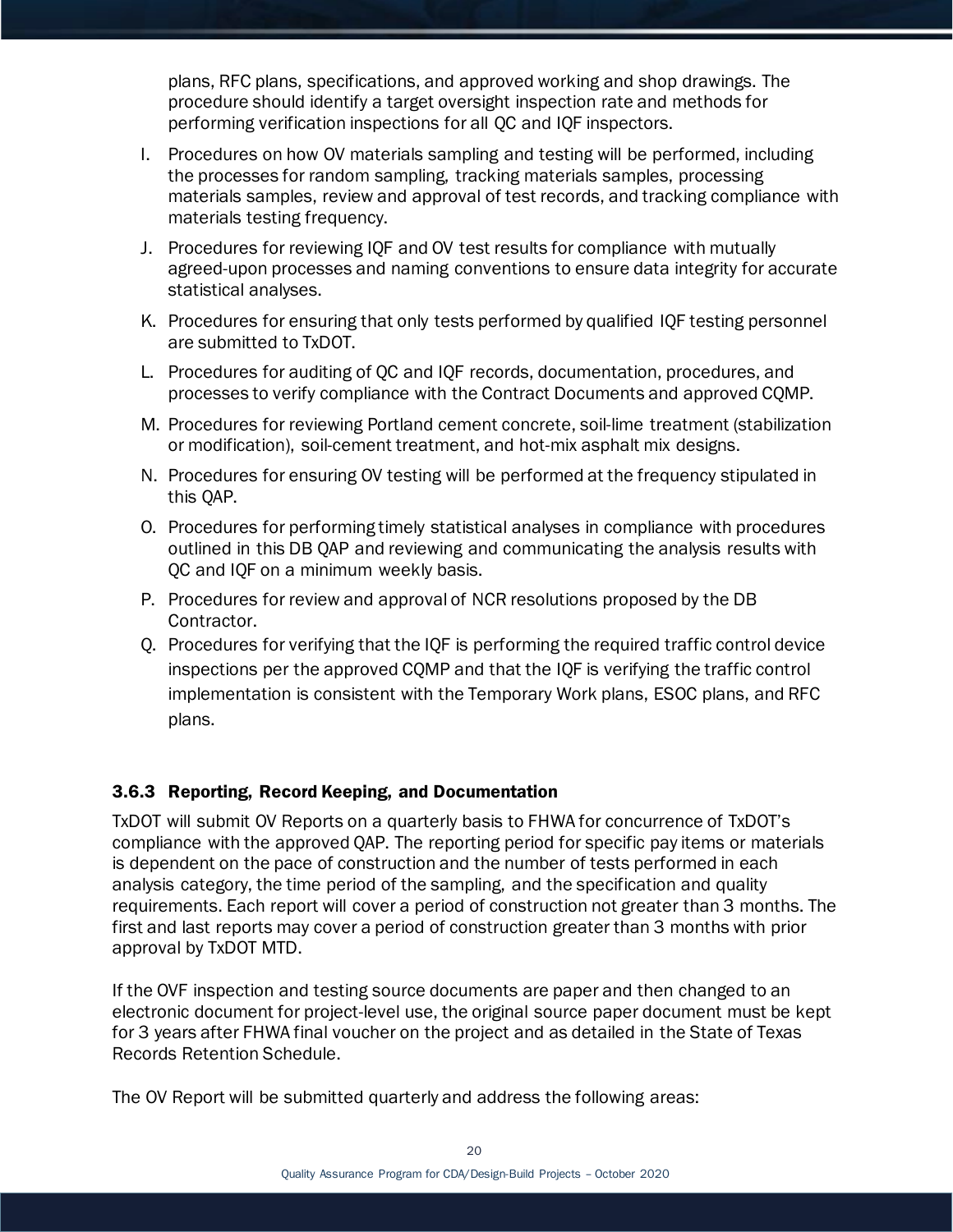- A. Statistical analysis results, to include specification requirements (when analysis categories are not validating) and status of validation process during start-up and completion of an item;
- B. Non-validation and nonverification investigations, to include TxDOT's materials acceptance decision for materials represented by non-validated or nonverified IQF test results;
- C. Split-sample test results;
- D. Nonconformance log;
- E. IQF Engineering Judgment log;
- F. OVF Engineering judgment log;
- G. IQF's Monthly material certification (see Example in [Appendix G\)](#page-66-0); and
- H. Project-Specific Levels of Analysis.

#### <span id="page-21-0"></span>3.6.3.1 Statistical Analysis

For Level 1, F-tests and t-tests will be used to analyze OVF and IQF data. The F-test is a comparison of variances to determine if the OVF and IQF population variances are equal. The t-test is a comparison of means to determine if the OVF and IQF population means are equal. In addition to these two types of analyses, Level 2 independent verification and Level 3 observation verification will also be used to verify the IQF test results. The type of analysis and recommended level of significance for specific tests are shown in Appendix  $D - OV$ [Levels for Materials Testing Validation/Verification.](#page-52-0)

Before performing any statistical analyses, it is important to ensure that the data contained in each analysis category are in reasonable compliance with the underlying assumptions of the F-test and t- test. The implementation of CVLs is essential to parse data into appropriate analysis categories.

#### 3.6.3.2 Nonverification Investigation

If the OVF test results do not validate (Level 1) or verify (Level 2) the IQF test results, an investigation will be conducted to determine the reason for nonverification. Assuming that the analysis categories were established appropriately, other areas for investigation include data integrity and accuracy, technician reporting issues, testing equipment and procedures, sampling variability, and material variability. Material quality when nonverification occurs is further discussed in Section 3.7 – [Resolution of Differences in Materials](#page-26-0) Test Results. Results of the investigation should be reported for the nonverifying categories. If recurring nonverification continues, OV sampling and testing frequency must be increased to approach the minimum DB guide schedule testing frequency, so there is enough OVF data for assessing material quality during the period of nonverification.

#### <span id="page-21-1"></span>3.6.3.3 Engineering Judgment

Materials test results or other characteristics of the work that indicate reasonable conformance with specification requirements, but did not meet the minimum specification requirements, may be adequate for their intended use. As such, TxDOT has allowed the IQF to exercise Engineering Judgment to accept such materials or work; however, each occurrence shall include notification to TxDOT within 24 hours and be properly documented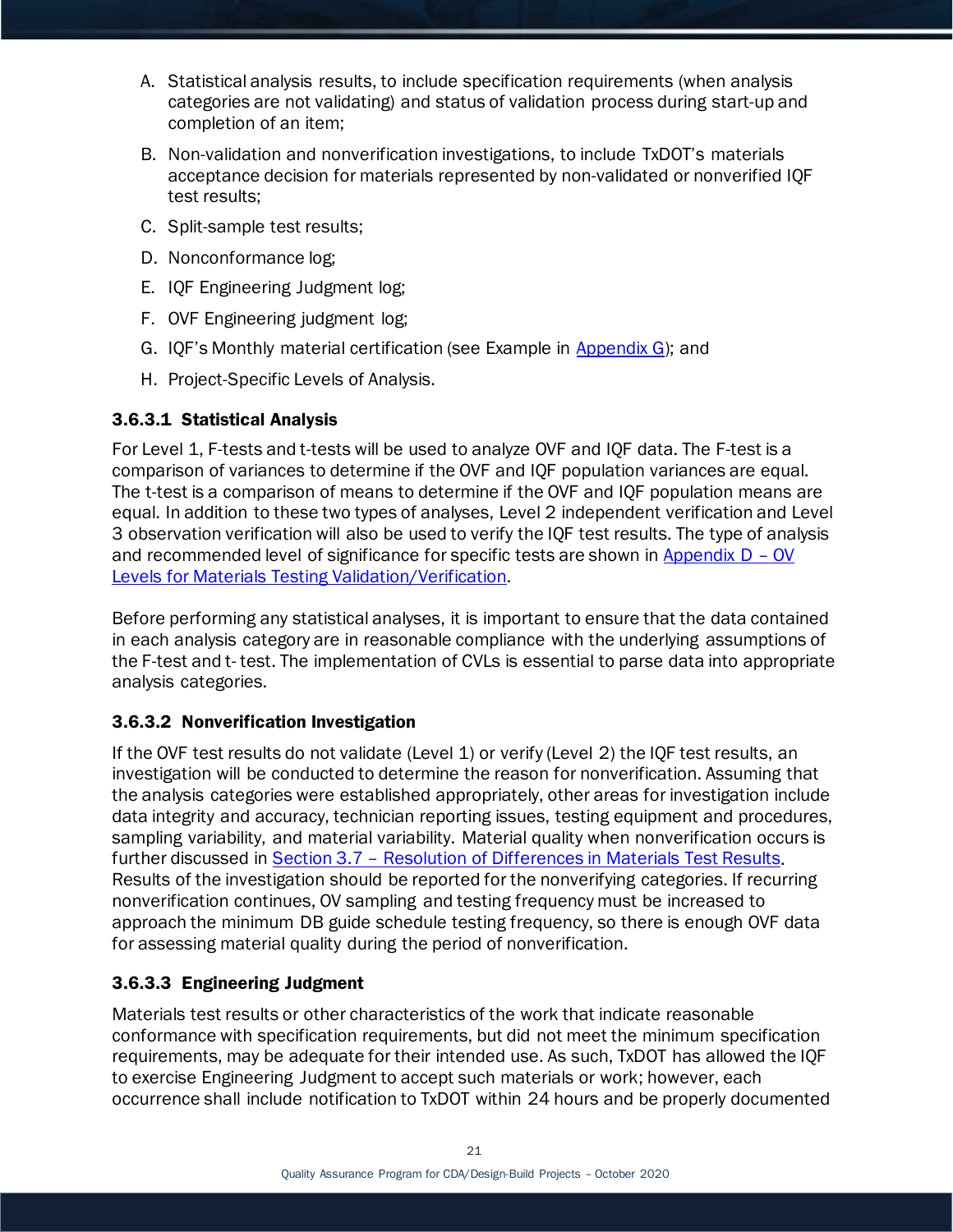in the EJ log and submitted to TxDOT monthly. EJs decisions shall be made as soon as test results are available and EJ log updated within one week. Documentation will include the location where the material is incorporated, the specification requirement, the recorded test value, deviation from specification, and the Engineering Judgment applied to allow use of that material, method, or product. If the IQF does not choose to exercise Engineering Judgment to accept failing materials or Construction Deficiency noted in CDRs, the Nonconforming Items in question may still be accepted through the NCR process and repaired if approved, brought into conformance with specifications, or removed from the project.

The OVF will also maintain an Engineering Judgment log and documentation for any OV test result that fails to meet the minimum specification requirements and remains in place.

A project-specific Engineering Judgment Agreement must be drafted by the IQFM in conjunction with the DB Contractor's EORs, and approved by TxDOT following the guiding principles below.

TxDOT, OVF, EORs, QC and the IQF will meet and discuss situations that may arise in the field during construction under the specification items anticipated to be used on the project. They will agree on whether the IQF will be allowed to use engineering judgment or not in each situation and how much latitude could be applied under what circumstances. Once agreed, each situation and its guidelines will be listed in the Agreement. TxDOT will transmit a finalized project-specific Agreement listing situations where judgment may and may not be used. This is a living document and may be changed at any time as new special specifications, special provisions, or plans, as situations change in the field or at the discretion of TxDOT. All changes will be made in writing, clearly modifying the agreement. An Example Engineering Judgment Agreement is shown in [Appendix K.](#page-78-0) It is only an example of some typical items that might be delegated or not, for reference and use in developing the Agreement that will apply to the Project.

The development of the Project must proceed with a reasonable approach to the quality duties of the IQF and the extension of the IQF's ability to render decisions in the field with regard to the Work performed. TxDOT recognizes that the IQF is an element of the DB Contractor's team working to progress the development of the Project for TxDOT, and working alongside DB Contractor who is responsible for compliance. TxDOT recognizes that the IQF should be afforded the opportunity, in concert with its independent role, to render engineering decisions with respect to appropriate documents for inspection and testing as long as the following conditions are met.

- A. Engineering decisions will be delegated no lower than an engineer in charge of a section of the Project. This engineer may be an employee of TxDOT, OVF, or IQF, and must be a licensed professional engineer registered in the State of Texas. Engineering decisions will be within an individual's area of expertise.
- B. Engineering Judgment to accept material or Work failing specifications will never be applied solely to promote "partnering" or to help the DB Contractor. The Project's quality will be regarded as the highest order of concern. Schedule is a secondary consideration with respect to quality delivery of the Project.
- C. If these guiding principles do not address the situation, the individual applying Engineering Judgment must provide a decision to TxDOT as to whether a material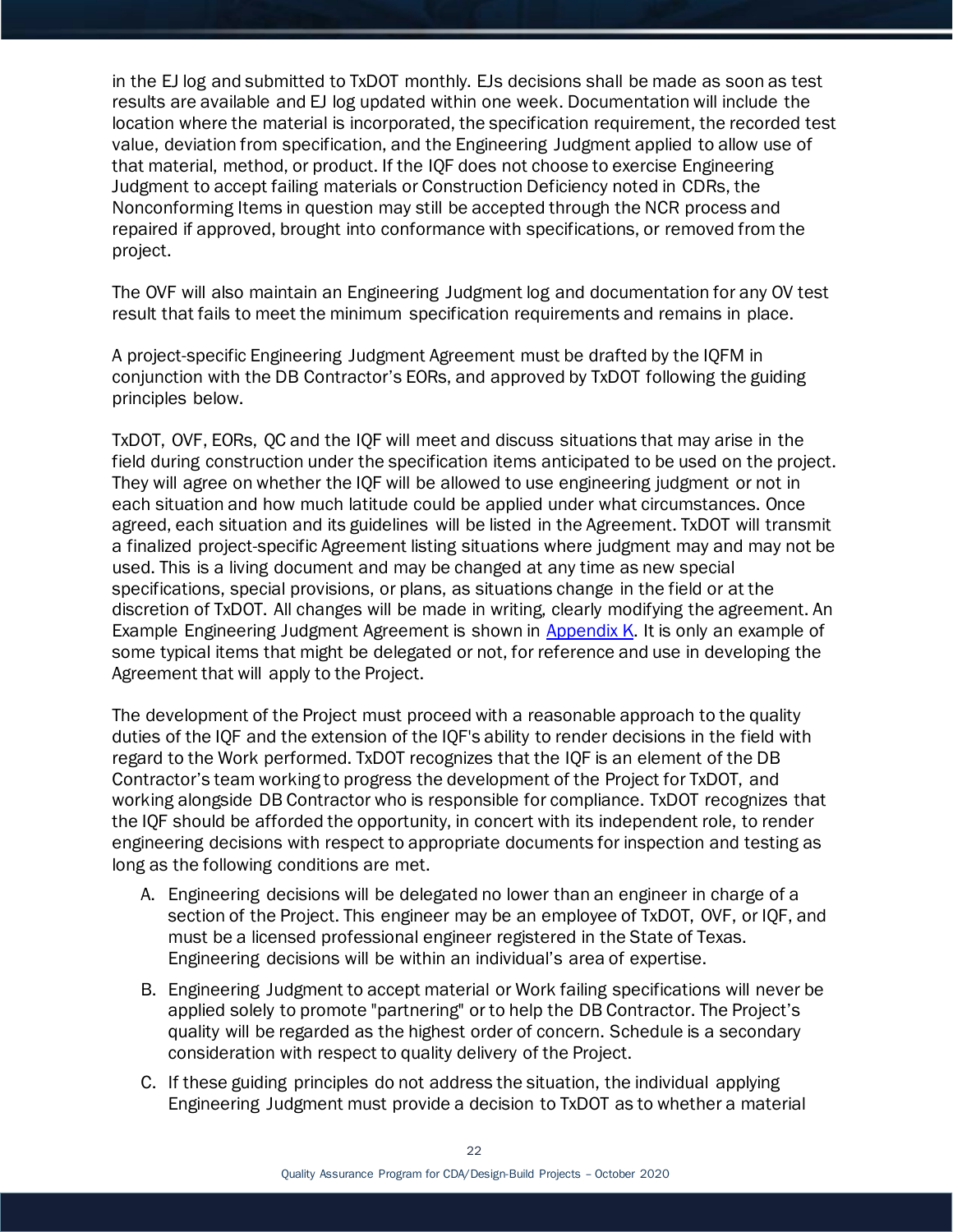failing to meet specification requirements and not within applicable tolerances should be accepted, or not accepted, based on sound engineering principles, experience, or related results of applicable material tests.

- D. Engineering Judgment to accept materials or Work failing specification requirements will be applied only in cases where natural resources may be lost that will otherwise meet the intent of the design (e.g., strength tests versus slump requirements); rejection of material endangers quality or loss of a larger or more significant item (e.g., by rejecting load of concrete, a structure element subject to a cold joint, reflective cracking); or some other issue that unduly threatens the overall quality or schedule of the Project. In general, engineering judgment is typically allowed on factors that are only indicators of final product quality, such as slump, or are "rule of thumb" as written into specifications, such as the number of mixing revolutions or time to discharge since batching. Use of judgment supported by logical engineering analysis of the actual situation or conditions can allow production to continue. Materials that failed to meet the specification requirement may continue to be used as long as adjustments are made by the contractor to correct the cause of the failing factor. (Concrete failing slump, mixing time, or over revolutions may actually still produce concrete exceeding design strength. It is advised that strength samples should be taken for concrete as fixed independent tests in these situations to verify the ultimate strength of the load of concrete, for instance.)
- E. Engineering judgment should not be used by the IQF on material test results that are the ultimate acceptance criteria for the item, such as concrete compressive strength, density of HMAC, pavement thickness, deck thickness, or cover on steel. These are generally not field situations that can be adjusted to correct during on-going production or are immediately necessary to sustain production. They are factors that ultimately determine if the product meets contract and design requirements and affect performance, durability, and maintenance. Accepting failing tests in these areas should be through the NCR process only after analysis and consideration by the EOR and TxDOT and may include assessment of liquidated damages.
- F. Failed results of material tests may be accepted only for individual tests. Patterns of failure will not be accepted, will be considered a breakdown in Quality Control activities, and will be addressed in the CQMP. Recurring use of Engineering Judgment for the same plan or specification deviation should result in process corrections to the construction operations to assure material and Work is conforming to plan and specification requirements. As a general rule of thumb, if failing tests are 5% or less and the process is consistent, then that process is generally under control. If failing tests rise to 8% or more, then increased process control testing and process adjustments are indicated as needed to get back to a uniform controlled process. The intent of delegating Engineering Judgment Authority to the IQF is not to allow widening of a specification requirement on a continuing basis, but is necessary to allow for reasonable production efforts to adjust and control their processes by the DB Contractor.
- G. The IQFM may use Engineering Judgment to direct that an amount of acceptance testing greater than the required minimum be performed when deemed necessary. The IQFM must document any variations from the prescribed frequencies.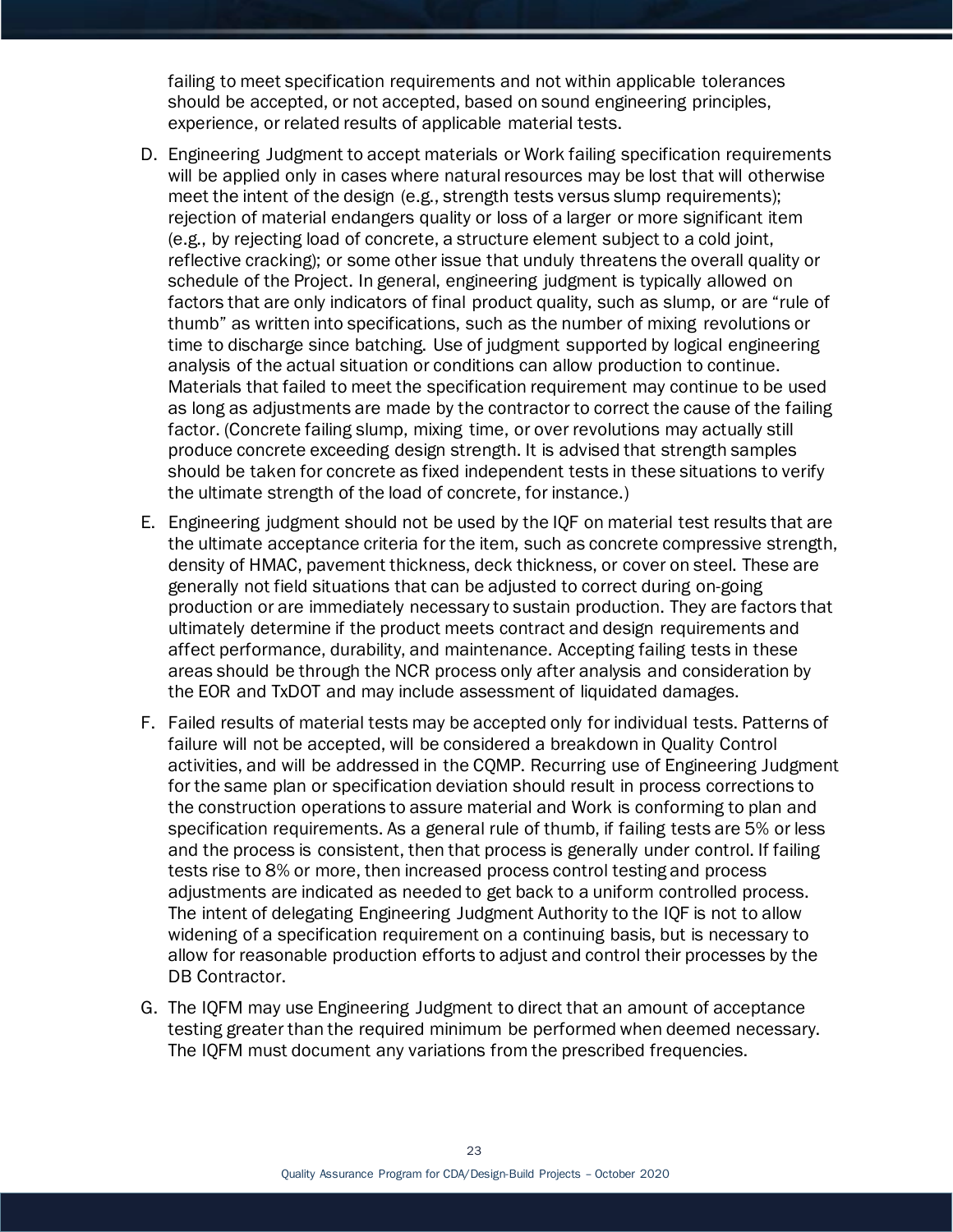- H. The individual making the Engineering Judgment will apply good engineering practices to ensure quality of accepted material by making additional tests, through engineering analysis, etc., and will document his or her acceptance and justification.
- I. Engineering Judgment in acceptance of material or Work not meeting specification requirements will be applied only to situations that are technically sound, in consideration of localized conditions. Engineering Judgment will not be used to waive specifications for conditions that have project-wide implications. The acceptance of materials or Work not meeting specifications in one instance at a location will not become a corridor-wide or project-wide decision. Each situation will be judged on the merits of its unique characteristics.
- J. TxDOT may, at any time, remove Engineering Judgment authority from the IQFM in specific circumstances.
- K. TxDOT and FHWA have oversight agreements in place that require specific documentation relating to nonconforming material that is allowed to remain in place. Any instance of the application of these guiding principles will be accompanied by appropriate documentation.
- L. The IQF is encouraged but not required to consult with TxDOT before making acceptance decisions.
- M. IQF personnel are not placed, and do not appear to be placed, in a position that exhibits signs that they were pressured by the DB Contractor to accept, approve, or continue the duties of the IQF scope of work as detailed in the Project under duress.
- N. Excessive use of Engineering Judgment in any specific area, as determined by the IQF or TxDOT, will require a Corrective Action Report (CAR) by the DB Contractor which will include a root cause analysis for the repeated noncompliance with the specification requirement and actions to eliminate or significantly reduce the use of engineering judgment in that area. Anyone in the project can initiate a CAR.

#### 3.6.3.4 Nonconformance and Construction Deficiency Logs

Materials or workmanship nonconformances that do not meet the minimum specification requirements may be adequate for their intended use; however, the incorporation of the material or workmanship in question is subject to the review and approval by the EOR and must be documented through the Nonconformance Report (NCR) process. Workmanship deficiencies that do not require an engineering decision by the EOR can be addressed through rework using the Construction Deficiency Report (CDR) process. For example: reworking earth work, re-tying steel, etc. Construction deficiencies must be noted in the daily inspection report.

The DB Contractor will identify, document, and report to TxDOT all instances of Work that have not been constructed with the strictest adherence to the approved drawings and specifications and within the requirements of the Contract Documents, the Governmental Approvals, and applicable Law. This reporting will be in the form of an NCR as described below and will be submitted to TxDOT in writing within 24 hours of the DB Contractor obtaining knowledge of the same. The DB Contractor will simultaneously send a copy of each NCR to the DB Contractor's EOR and the IQF.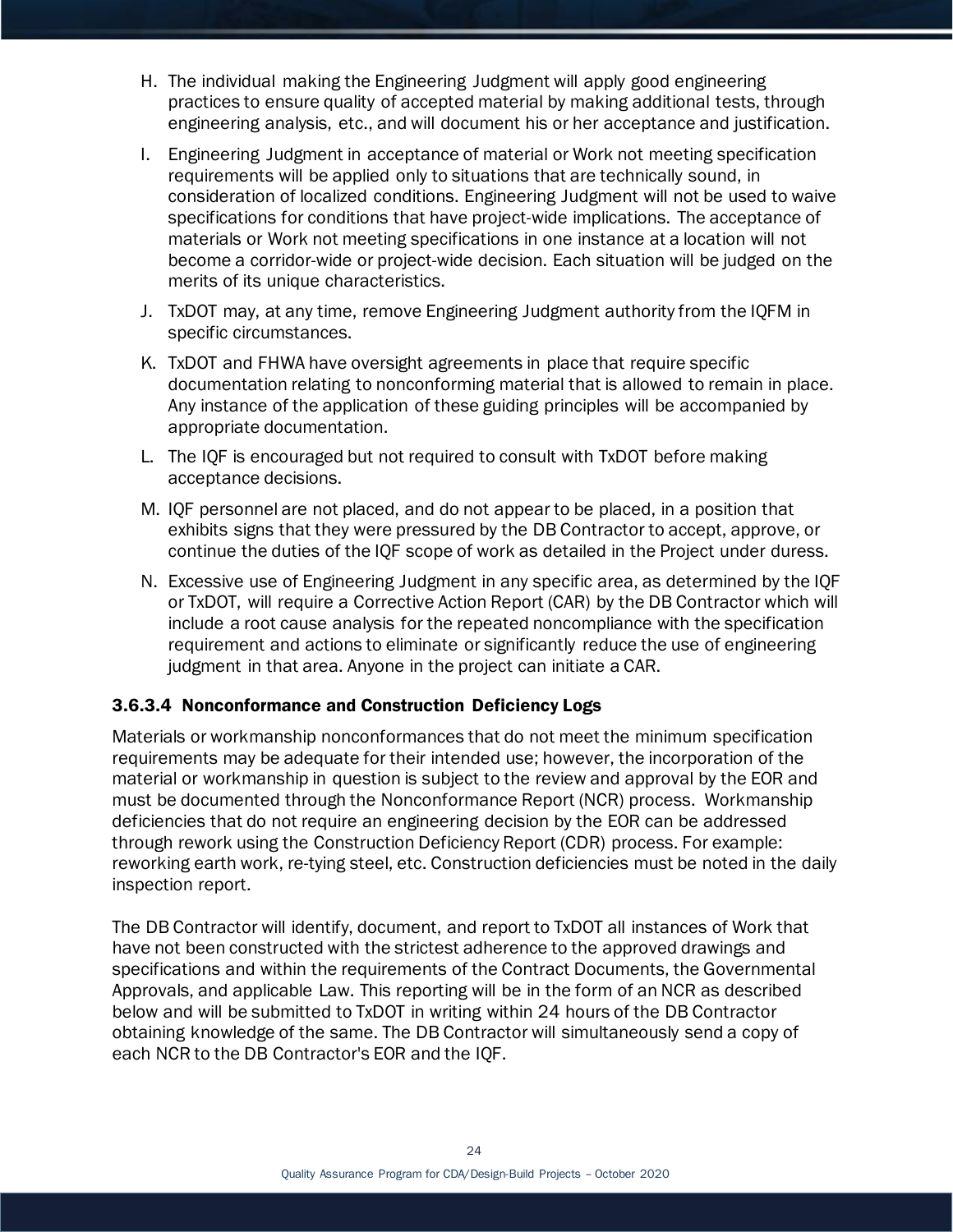The NCR will clearly describe the element of Work that is nonconforming and the reason for the nonconformance. The EOR will evaluate the effect of the Nonconformance on the performance, safety, durability, and effect of the long-term maintenance of the project and the specific element affected. If the EOR determines remedial actions are necessary, the proposed remedial action will be documented and bear the stamp of the original responsible licensed professional engineer or the responsible licensed professional engineer from the same firm assigned to replace the original.

Any NCR resolution involving materials should be based on acceptance procedures in the ESOC plan, temporary work plan, RFC plans and specifications, random testing by IQF with OVF verification, using test methods qualified by IA, and consistent with the IQF's CQMP and OVTIP. OV testing must be increased if the IQ testing is in nonverification status. NCR resolutions that do not use this approach will not be consistent with 23 CFR 637B and may cause non-participation by FHWA. For NCR resolutions involving destructive testing, the EOR will determine frequency and location of IQF testing and the OVF will perform a level 2 independent verification of all IQF's sampling and testing. Alternatively, the EOR will determine the testing location and the OVF will perform the testing.

The DB Contractor will maintain a log of all NCRs and CDRs and submit these logs to TxDOT and the IQF on a bi-weekly basis. Each NCR and CDR will be numbered sequentially and given a brief description, status, and an expected date for closure, if not closed. All NCRs must be closed with the signature of the EOR or the qualified licensed professional engineer from the same firm if the EOR is not available, and TxDOT's approval. All NCRs that require changes to the original calculations or design must include the stamp of the EOR or the qualified licensed professional engineer from the same firm, and TxDOT approval. When TxDOT does not approve the NCR, resolution will be made in accordance with requirements of the Contract Documents, as applicable.

Excessive use of NCR and CDR in any specific area, as determined by the IQF or TxDOT, will require a CAR by the DB Contractor which will include a root cause analysis for the repeated noncompliance with the specification requirement and actions to eliminate or significantly reduce the cause of failing in that area. Anyone in the project can initiate a CAR.

#### <span id="page-25-0"></span>3.6.3.5 Monthly Construction Certification

The DB Contractor will provide a monthly written certification by the IQFM, delivered to TxDOT with each payment request, indicating that the CQMP and all of the measures and procedures provided therein, are being fully complied with and are functioning properly. The IQF will maintain and submit records monthly that include factual evidence that required activities and tests have been performed, including the following:

- A. Type, number, and results of CQMP activities, including reviews, inspections, tests, audits, monitoring of Work performance, and materials analysis;
- B. Quantities of materials incorporated into the project;
- C. Inspector or data recorder, the type of test or observation employed, the results and the acceptability of the Work, and action taken in connection with deficiencies;
- D. Nature of Nonconforming Work and Construction Deficiency Items and causes for rejection;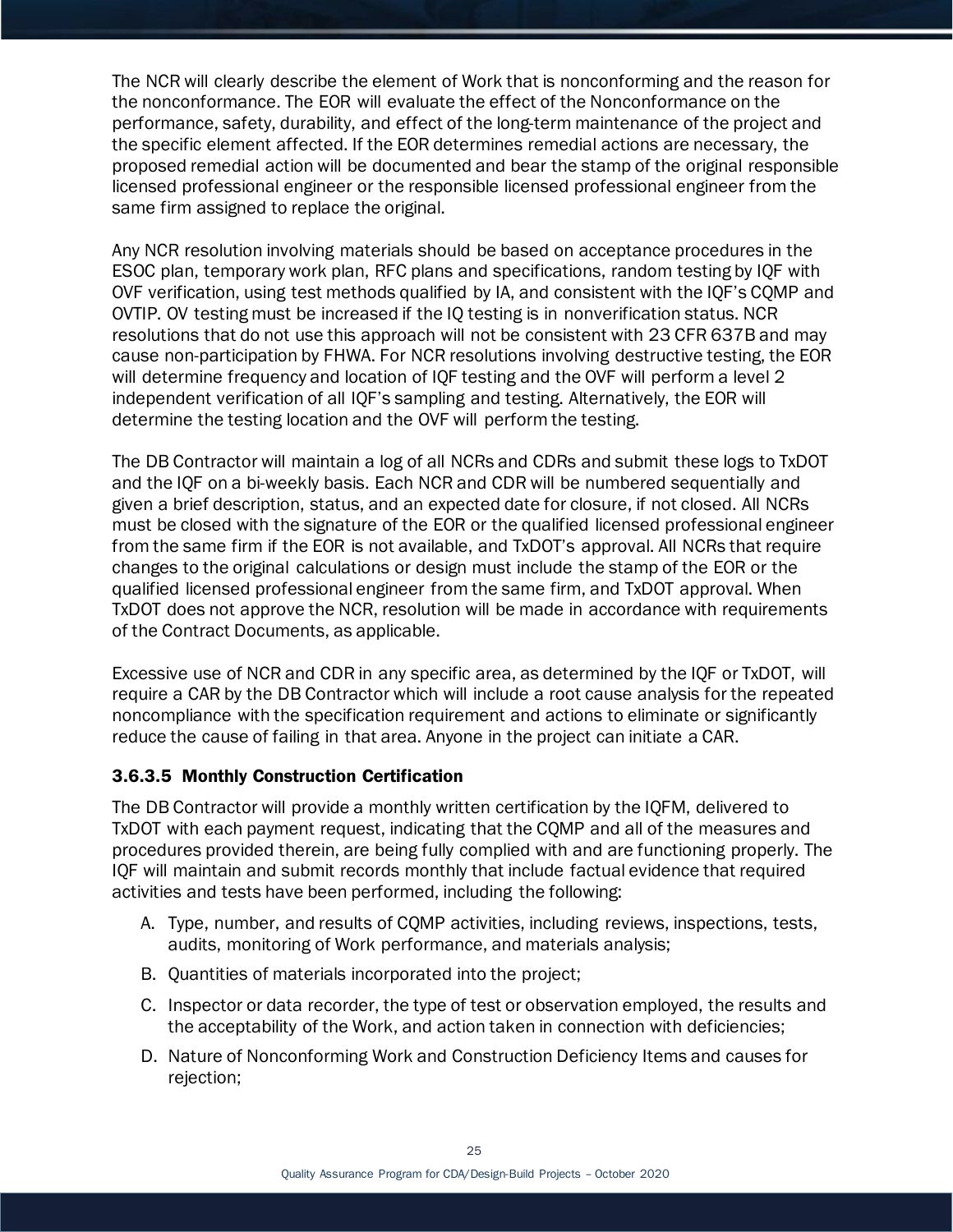- E. Proposed corrective action for Nonconforming Work and Construction Deficiency Items;
- F. Corrective actions taken with respect to Nonconforming Work and Construction Deficiency Items; and
- G. Results of such corrective actions.

## 3.6.3.6 End of Project Materials Certification Letter

For projects with Federal oversight, the end of project materials certification letter will be signed by the District Engineer or designee. The end of project materials certification letter, along with all approved OV Reports attached as supporting documentation, will be the final materials certification to be submitted to the FHWA Division Administrator for each construction project before FHWA closes out the Project. Refer to 23 CFR 637, Subpart B, Appendix A for an example of a materials certification letter.

For projects without Federal oversight, the end of project materials certification, signed by the District Engineer or designee, along with all approved OV Reports, will be the final materials certification and will be kept at the district office. A copy of the end of project materials certification letter, signed by District Engineer or designee, will be submitted to MTD before TxDOT closes out the Project.

# <span id="page-26-0"></span>3.7 Resolution of Differences in Materials Test Results

Through the life of the Project, there may be differences in individual materials test results or test result sample populations between the IQF and TxDOT. Due to the natural variability in construction materials testing and unavoidable biases in sampling and testing, these differences are often difficult to avoid. When the differences between IQF and TxDOT sample populations are large enough, TxDOT's OV sampling and testing will not verify IQF test results. IQF test results that are not verified will not be used for TxDOT's acceptance of the material.

All failing IQF and OVF tests results, verifying or nonverifying, must be accepted based on Engineering Judgment, NCR process, reworked, or removed and replaced.

Any OV or IQF results identified as an outlier needs to be confirmed using ASTM E178. An outlier may be excluded from validation or verification analysis but cannot be used to address failing materials or excluded from PWL calculations.

## 3.7.1 Material Quality

Material quality addresses whether the material in question meets its intended purpose. If test results indicate that the specification requirements are met, the material is deemed to have met its intended purpose. If test results do not indicate that specifications requirements are met, but the test results are within reasonable conformance to the specification requirements, Engineering Judgment may be exercised to determine that the material met its intended purpose in accordance with **Section 3.6.3.3.** 

A material quality decision must be made on all IQ and OV test results regardless of whether the analysis category for that material is validating or not. If the material in question is in an analysis category that is validating, the OV performs its regular program-level oversight of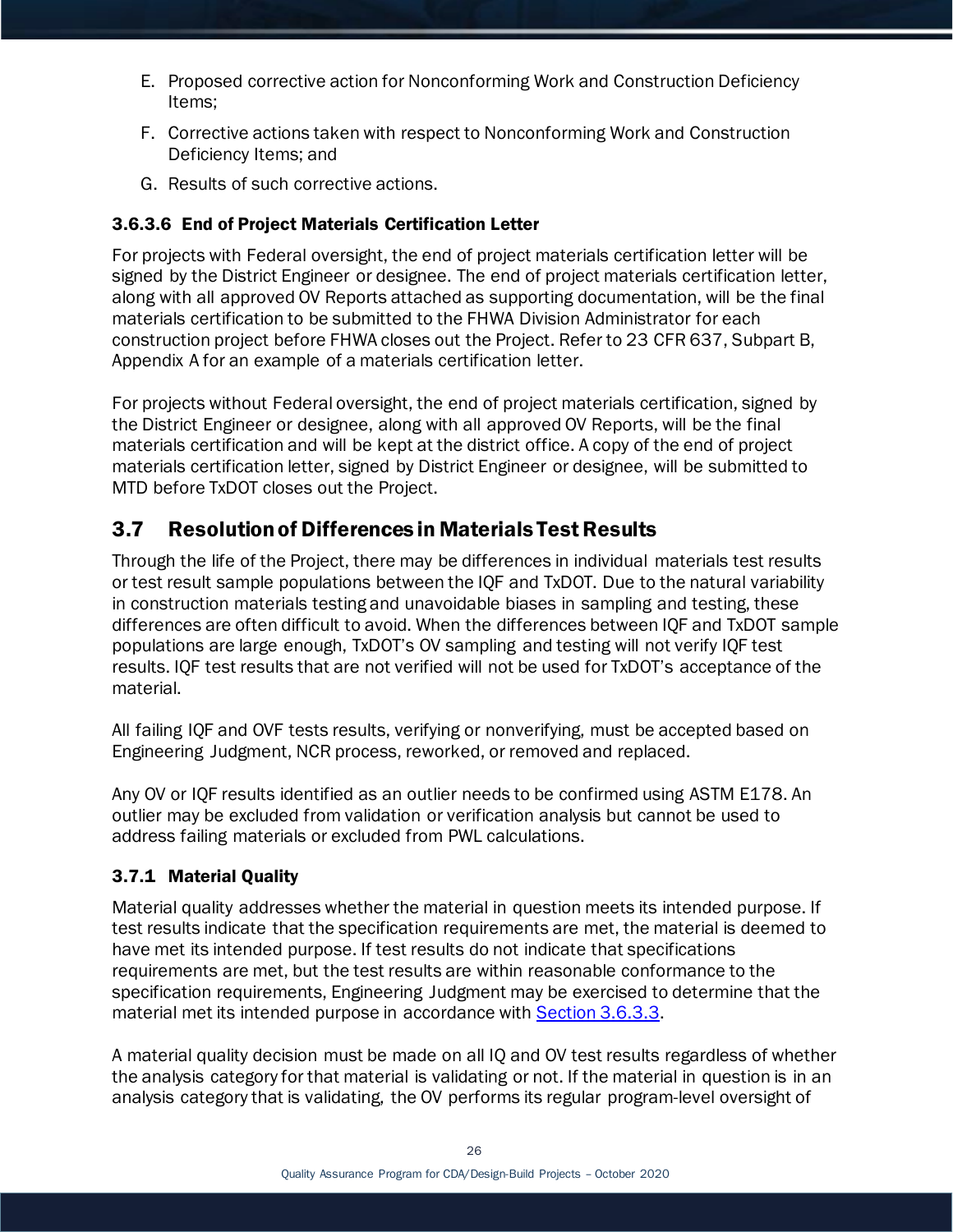IQF and its engineering judgment decisions. If the material in question is in an analysis category that is non-validating, TxDOT must provide engineering justification for acceptance of the material in question and only OV results are used to make the acceptance decision because IQ results may not be used in the acceptance decision.

#### 3.7.2 Validating Materials

When either the IQF or OVF test results fail to meet specification requirements and if these materials have been historically validating, there are four possible combinations of passing or failing results between the IQF and the OVF that must be evaluated.

## 3.7.2.1 Both the IQF and OV Test Results Pass Specification Limits

Material may be left in place.

#### 3.7.2.2 IQF Test Results Fail and OV Test Results Pass Specification Limits

Material may be left in place if the IQF exercises Engineering Judgment, as described in [Section 3.6.3.3,](#page-21-1) to accept the material, or if the material is accepted through the NCR process.

## 3.7.2.3 Both the IQF and OV Test Results Fail Specification Limits

Material may be left in place if the IQF and OV both determine that Engineering Judgment may be used to accept the material for their respective tests or if the material is accepted through the NCR process, unless reworked or replaced. Otherwise, the acceptance of material is subject to one of the two scenarios below.

- A. If the OV exercises Engineering Judgment to accept the material based on the OV test result but the IQF does not exercise Engineering Judgment to accept the material based on the IQF test result, the DB Contractor shall address this material that does not meet its intended purpose through the NCR process, unless reworked or replaced.
- B. If the IQF exercises Engineering Judgment to accept the material based on the IQF test result but TxDOT or OV does not immediately exercise Engineering Judgment to accept the material based on the OV test result, IQF will perform a fixed split test at the OV failing test location to assist with the investigation. This investigation may include additional fixed tests performed by the OVF. Based on the results of the investigation, TxDOT will decide to accept the material in question via engineering judgment, or not to accept the material and DB contractor shall address the failing material that does not meet its intended purpose through the NCR process, unless reworked or replaced.

#### 3.7.2.4 IQF Test Results Pass but OV Test Results Fail Specification Limits

Material may be left in place if the OVF exercises Engineering Judgment to accept the material or if the material is accepted through the NCR process. This is subject to TxDOT response in the two scenarios below.

- A. OV test results indicate reasonable conformance with specification requirements, TxDOT exercises Engineering Judgment to accept the material.
- B. OV test results do not indicate reasonable conformance with specification requirements, the IQF will perform a fixed split test at the failing OV test location.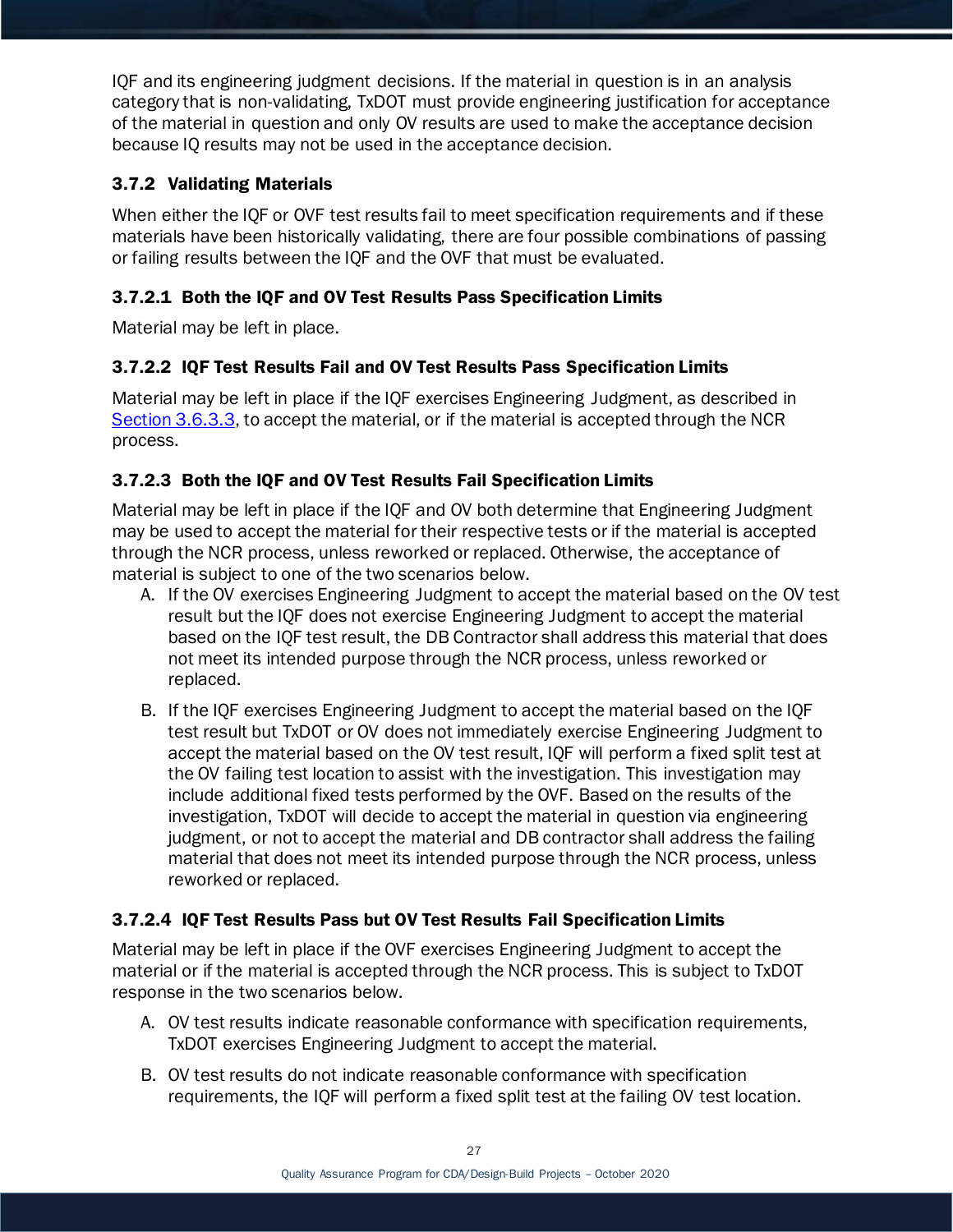- a. If the IQF fixed-split tests does not meet specifications and the IQF does not exercise Engineering Judgment to accept the material, the DB shall address this material that does not meet its intended purpose through the NCR process, unless reworked or replaced.
- b. If the IQF fixed-split test meets specifications or the IQF exercises Engineering Judgment on the IQF fixed split test that does not meet specifications, TxDOT will further investigate the area in question. This investigation may include additional fixed tests performed by the OVF. Based on the results of the investigation, TxDOT will decide whether to accept the material as meeting its intended purpose via engineering judgment or not accept the material and the DB Contractor will have to address this material that does not meet its intended purpose through the NCR process, unless reworked or replaced

#### 3.7.3 Non-Validating Materials

When OV independent test results do not statistically validate the IQF test results as outlined in Section 3.6.3.1 – [Statistical Analysis](#page-21-0) (Level 1), or TxDOT determines that independent OV sampling and testing does not verify IQF test results (Level 2), TxDOT and the IQF will jointly investigate to determine the sources of non-validation or nonverification.

TxDOT will work with the IQF and DB Contractor to immediately evaluate to determine if the material represented by the non-validation will remain in place, will be reworked, or will be removed and replaced. If material is to remain incorporated into the Project, the material in question will be evaluated using the process described in this Section.

There are four possible combinations of passing and failing results between the IQF and OVF test results. In the four cases below, the non-validation shall be investigated.

#### 3.7.3.1 Both the IQF and OV Test Results Pass Specification Limits

Although statistical validation has not occurred, both the IQF and OVF test results are passing the established specification limits. Thus, material may be left in place.

#### 3.7.3.2 IQF Test Results Fail and OV Test Results Pass Specification Limits

Material may be left in place if the IQF exercises Engineering Judgment, as described in [Section 3.6.3.3,](#page-21-1) to accept the material, and TxDOT's concurrence will be required since the material is in non-validation status or the material in question is accepted through the NCR process.

#### 3.7.3.3 Both the IQF and OV Test Results Fail Specification Limits

Material may be left in place if the IQF and OV both determine that Engineering Judgment may be used to accept the material and TxDOT concurs with the IQF's EJ to accept the material in question otherwise the material is accepted through the NCR process, unless reworked or replaced. Otherwise, the acceptance of material is subject to one of the two scenarios below.

A. The OV exercises Engineering Judgment to accept the material based on the OV test result but the IQF does not exercise Engineering Judgment to accept the material based on the IQF test result, the DB Contractor will have to address this material that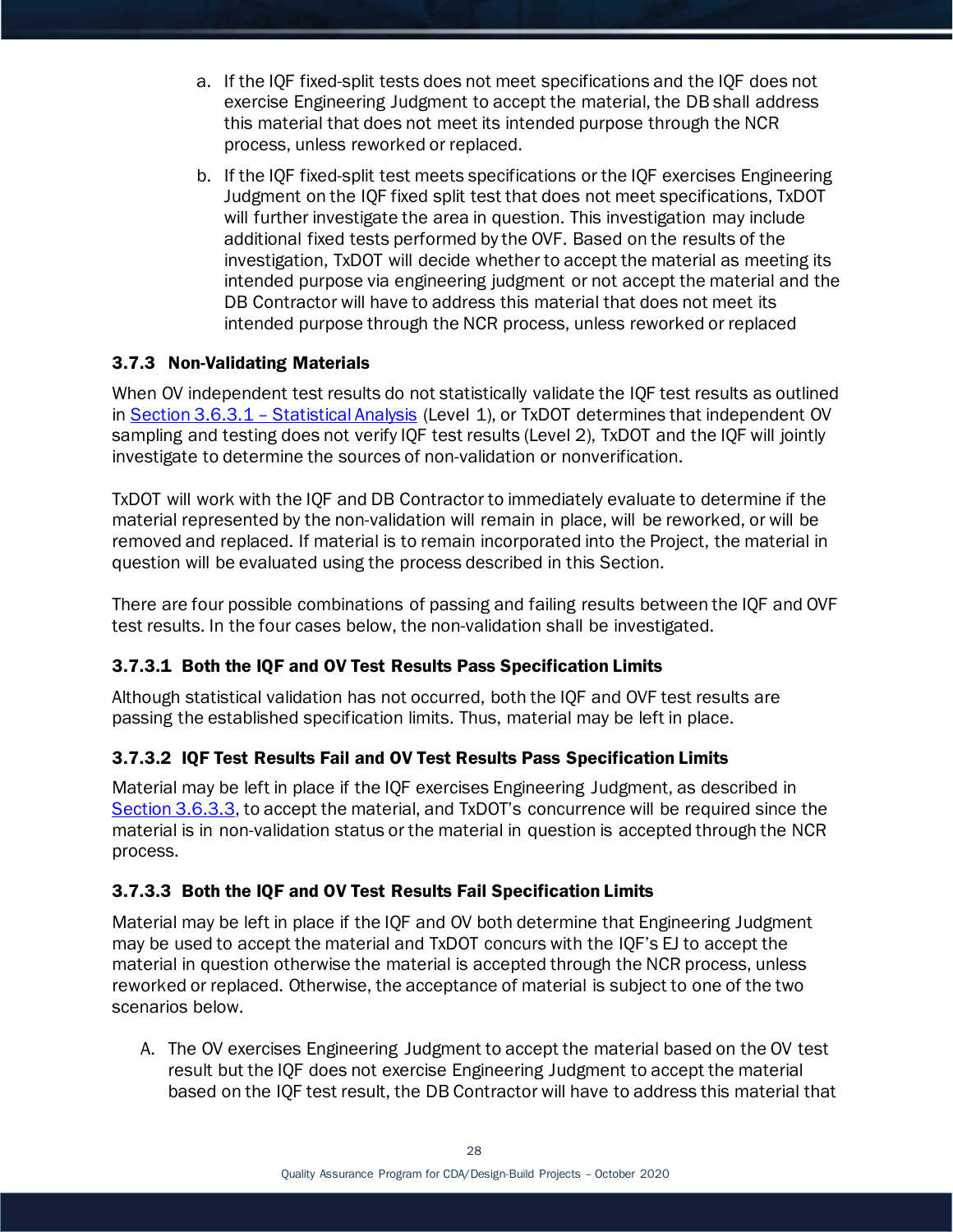does not meet its intended purpose through the NCR process, unless reworked or replaced.

B. The IQF exercises Engineering Judgment to accept the material based on the IQF test result but the OVF does not immediately exercise Engineering Judgment to accept the material based on the OV test result, the IQF will perform a fixed split test at the OV failing test location to assist with the investigation. This investigation may include additional fixed tests performed by the OVF. Based on the results of the investigation, TxDOT will decide to accept the material in question via Engineering Judgment, or not to accept the material and DB contractor shall address the failing material that does not meet its intended purpose through the NCR process, unless reworked or replaced.

## 3.7.3.4 IQF Test Results Pass but OV Test Results Fail Specification Limits

Material may be left in place if TxDOT determines that Engineering Judgment may be used to accept the material or if the material is accepted through the NCR process. This is subject to TxDOT response in the two scenarios below.

- A. OV test results indicate reasonable conformance with specification requirements, TxDOT exercises Engineering Judgment to accept the material.
- B. OV test results do not indicate reasonable conformance with specification requirement, the IQF will perform a fixed split test at the failing OV test location.
	- a. If the IQF fixed-split test does not meet specifications and the IQF does not exercise Engineering Judgment to accept the material, the DB Contractor will have to address this material that does not meet its intended purpose through the NCR process, unless reworked or replaced.
	- b. If the IQF fixed-split test meets specifications or the IQF exercises Engineering Judgment on the IQF fixed-split test that does not meet specifications, TxDOT will further investigate the area in question. This investigation may include additional fixed tests performed by the OVF. Based on the results of the investigation, TxDOT will decide whether to accept the material as meeting its intended purpose via Engineering Judgment or not accept the material and the DB Contractor will have to address this material that does not meet its intended purpose through the NCR process, unless reworked or replaced.

#### 3.7.4 Retesting after Reworking Material

If material is reworked, test results on the material in question before the rework are excluded from any verification analyses. For the IQF, fixed tests at the location of the original failing test locations and new random-independent tests are required with OV verification to accept the material in question.

#### 3.7.5 Nonverifying Analysis Runs and Analysis Categories

When OV test results do not statistically validate the IQF test results as outlined in [Section](#page-21-0)  3.6.3.1 – [Statistical Analysis](#page-21-0) (Level 1), or TxDOT determines that independent OV sampling and testing does not verify IQF test results (Level 2), TxDOT and the IQF will jointly investigate to determine the sources of non-validation/nonverification. TxDOT and the IQF will adjust sampling and testing processes to correct any sampling and testing deficiencies, align testing procedures, calibrate equipment, and reduce testing bias as identified during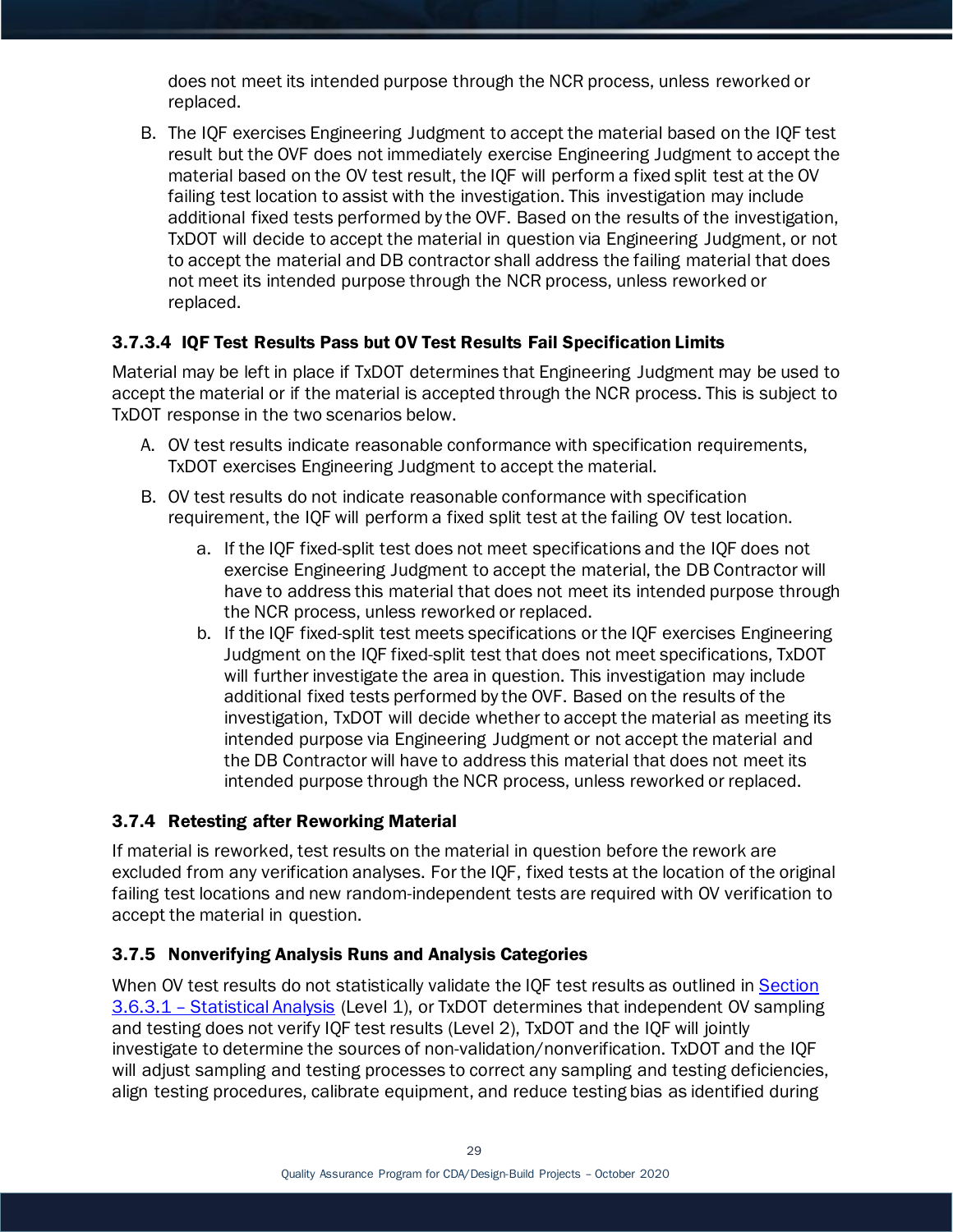the joint investigation. TxDOT may increase the OV sampling and testing frequency to provide additional OV data for potential continuing non-validation analyses.

If the non-validation persists (5 or more consecutive non-validations analysis runs on either the F- test or the t-test), a process NCR will be issued to formally document and seek resolution to the non-validation. This process NCR can only be closed out by TxDOT when the non-validation analysis category is brought back into validation on both the F-test and the ttest for 2 or more consecutive times and based on the results of the investigation.

If non-validation continues, TxDOT shall increase the OV sampling and testing frequency (close to minimum DB guide schedule testing frequency) to provide additional OV data to help in the non-validation investigation and to provide additional test results to use in the acceptance decision.

#### 3.7.5.1 Level 1 - Continuous Analysis

Level 1 verification is performed using continuous F- and t- tests at a predetermined level of significance  $(\alpha)$  shown in the DB QAP, Appendix D. If either the F- or the t- test is not validating for a given analysis run, that analysis run is considered non-validating. An individual non-validating analysis run does not make the analysis category non-validating for that reporting period. The following criteria is used to determine if a Level 1 analysis category is validating or non-validating for the purposes of the quarterly OV Report.

- A. Analysis categories which have a maximum of 3 OV test results in the reporting time period with very small standard deviations that lead to statistically significant but not practically significant differences are not reported as non-validating.
- B. Analysis runs that trigger the "no test left behind" rule and have greater than 25 OV test results are not considered non-validating runs due to large OV sample size and the effect it has on the F- and t- test.
- C. It is natural for some analysis runs to be non-validating from time to time. Therefore, an analysis category is considered non-validating for a given quarter and the nonvalidation investigation is presented in the OV Report if the level of non-validation meets the criteria below:
	- a. One or more non-validating analysis runs when there are 5 or less analysis runs in the quarter;
	- b. Two or more non-validating analysis runs when there are between 6 and 20 analysis runs in the quarter;
	- c. Three or more non-validating analysis runs when there are between 21 and 40 analysis runs in a quarter; or
	- d. Four or more non-validating analysis runs when there are more than 40 analysis runs in the quarter.

#### 3.7.5.2 Level 2 – Independent Verification

If Level 2 does not verify, TxDOT will perform an investigation into the analysis categories that are not verifying and present the results of the nonverification investigation in a manner like that for Level 1.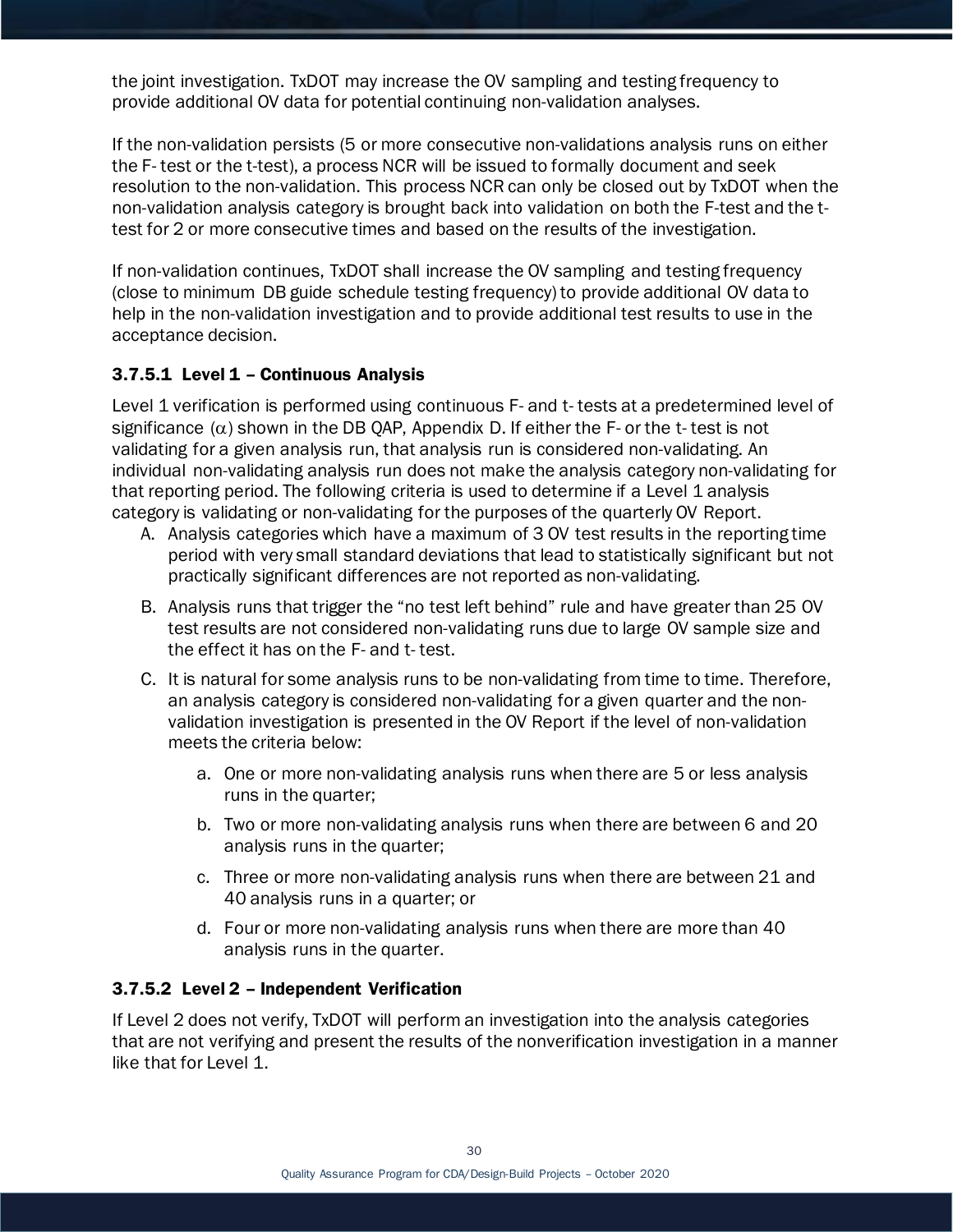#### 3.7.5.3 Level 3 – Observation Verification

If Level 3 observation does not find that the test is performed satisfactorily, the test performed is invalid and a re-test is needed. If the cause for the unsatisfactory test is the technician's performance of test procedure, the technician will be retrained and a follow-up observation performed. If the cause for the unsatisfactory test is related to the equipment, the equipment will be taken out of service until it is repaired or replaced and a follow-up observation performed.

#### 3.7.6 Referee Testing

<span id="page-31-0"></span>Referee testing is only between OVF and IQF. Resolution of discrepancies over specific test results can be achieved in a reliable, unbiased manner by referee testing and evaluation performed by a referee laboratory. The referee laboratory will be TxDOT MTD central laboratory or its designee an independent third-party testing laboratory qualified according to Section 4 – [Independent Assurance Program.](#page-19-1) TxDOT's designee referee laboratory must be approved by TxDOT MTD. Referee testing is solely a TxDOT function; therefore, the thirdparty laboratory cannot be hired by the DB Contractor. The decision by the referee laboratory will be final. Referee test results will be signed and sealed by a licensed professional engineer registered in the state of Texas.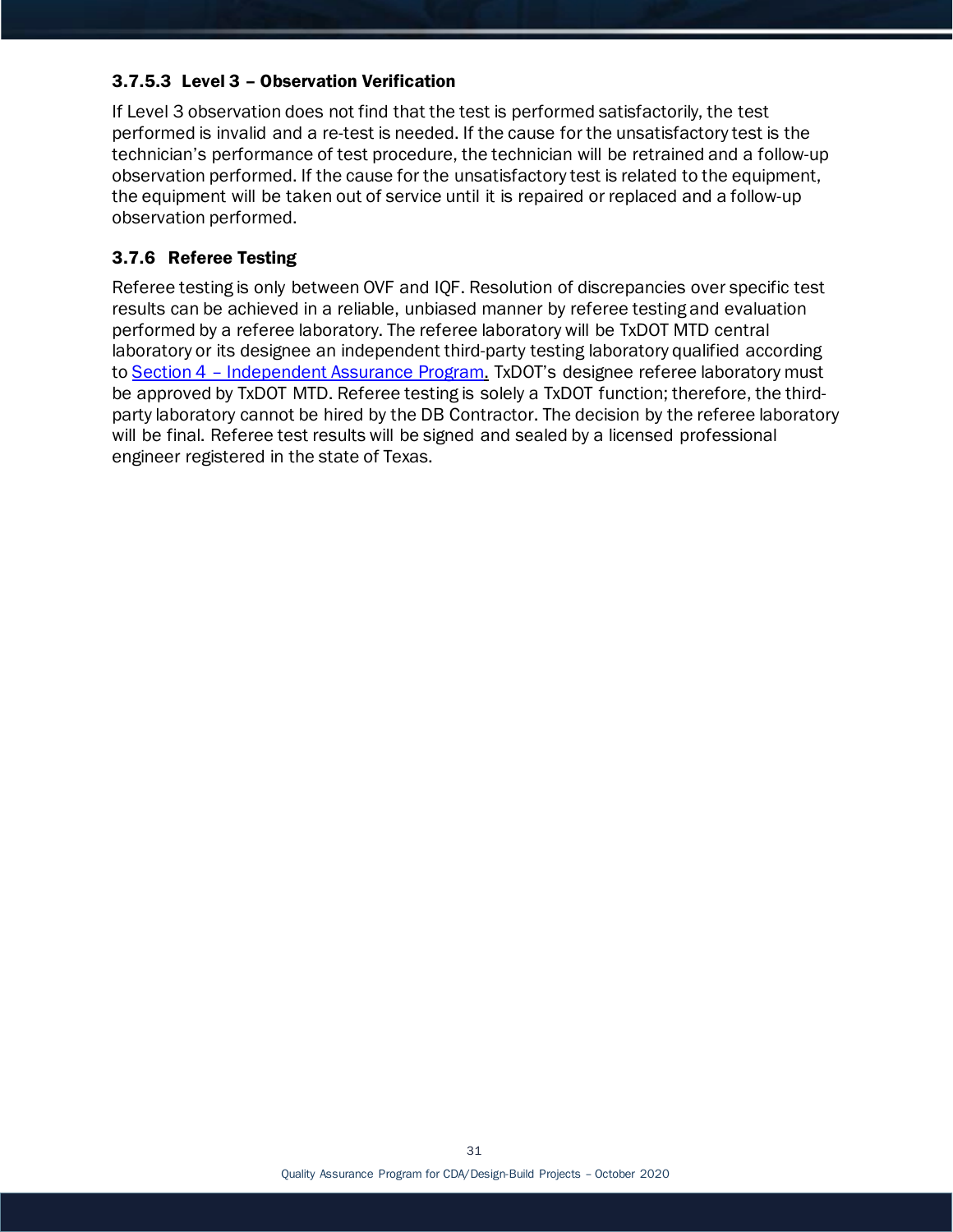# <span id="page-32-0"></span>SECTION 4 - INDEPENDENT ASSURANCE PROGRAM

# <span id="page-32-1"></span>4.1 General

TxDOT, or its designee, will implement the Independent Assurance (IA) Program. This IA program evaluates all sampling and testing procedures, personnel, and equipment used as part of an acceptance decision. The IA program evaluates the qualified sampling and testing personnel and testing equipment and is established using the system approach. The system approach bases frequency of IA activities on time, regardless of the number of tests, quantities of materials, or numbers of projects tested by the individual being evaluated.

This program provides uniform statewide procedures to ensure that tests are performed by qualified personnel and that laboratory facilities and equipment are adequate to perform the required sampling and testing methods.

The following frequencies and activities, as shown in Table 1 below, are required for evaluating sampling and testing personnel and equipment under the system approach to IA.

| <b>Frequencies and Activities</b>                                                                                                                                       |                                                                                                                                                                                                                                         |  |  |  |  |  |
|-------------------------------------------------------------------------------------------------------------------------------------------------------------------------|-----------------------------------------------------------------------------------------------------------------------------------------------------------------------------------------------------------------------------------------|--|--|--|--|--|
| <b>Time</b>                                                                                                                                                             | <b>Activity</b>                                                                                                                                                                                                                         |  |  |  |  |  |
| Before performing acceptance sampling<br>and testing.                                                                                                                   | Qualification is required under Sections 4.3 and<br>4.4 of this QAP.                                                                                                                                                                    |  |  |  |  |  |
| Within 12 months after Observation and<br>Qualification, not to exceed 15 months.                                                                                       | Each qualified technician is required to<br>participate in the first available proficiency or<br>split sample for each test method requiring IA.<br>Results must compare to the IA test results to<br>within the established tolerance. |  |  |  |  |  |
| Within 24 months after Observation and<br>Qualification, not to exceed 27 months.                                                                                       | Each qualified technician is required to<br>participate in one proficiency or split sample test<br>for each test method requiring IA. Results must<br>compare to the IA test results to within the<br>established tolerance.            |  |  |  |  |  |
| Within 36 months of Qualification. (Only<br>required for certifications issued by<br>TxDOT or TxAPA, which has a 3-year<br>certification cycle.)                        | Qualification is again required under Sections<br>4.3 and 4.4 of this QAP.                                                                                                                                                              |  |  |  |  |  |
| Within 36 months after Observation and<br>Qualification, not to exceed 39 months.<br>(Only required for ACI certifications,<br>which has a 5-year certification cycle.) | Each qualified technician is required to<br>participate in one proficiency or split sample test<br>for each test method requiring IA. Results must<br>compare to the IA test results to within the<br>established tolerance.            |  |  |  |  |  |
| Within 48 months after Observation and<br>Qualification, not to exceed 51 months.                                                                                       | Each qualified technician is required to<br>participate in one proficiency or split sample test                                                                                                                                         |  |  |  |  |  |

*Table 1: Frequencies and Activities Required Under the IA System Approach*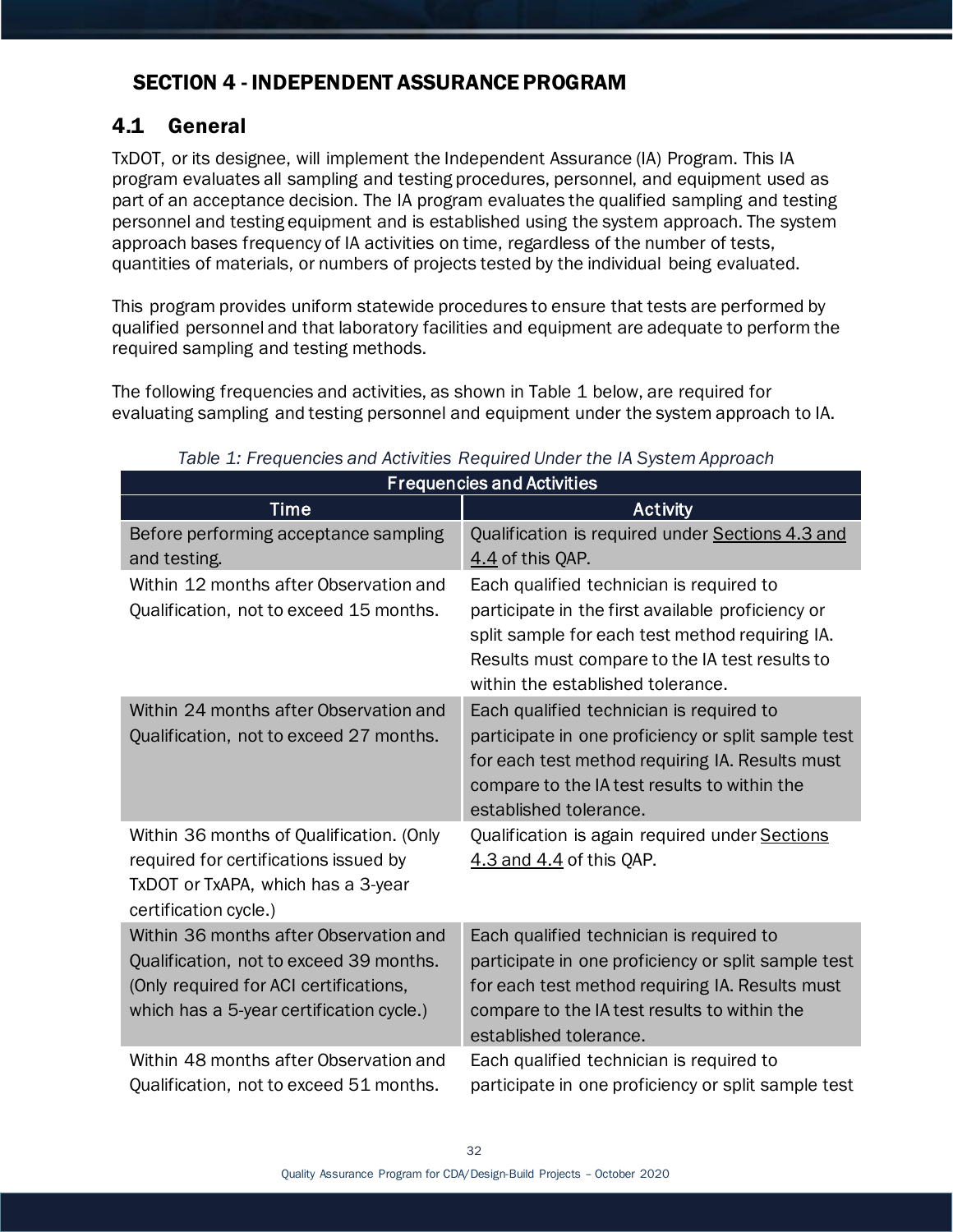|                                          | (Only required for ACI, which has a 5-year for each test method requiring IA. Results must |
|------------------------------------------|--------------------------------------------------------------------------------------------|
| certification cycle.)                    | compare to the IA test results to within the                                               |
|                                          | established tolerance.                                                                     |
| Within 60 months of Qualification. (Only | Qualification is again required under the                                                  |
| required for ACI, which has a 5-year     | Sections 4.3 and 4.4 of this QAP.                                                          |
| certification cycle.)                    |                                                                                            |

Maintaining technician qualification under the IA system approach requires continuation of the above cycle of qualification and successful split or proficiency sample testing, as applicable. Failure to satisfactory complete annual split or proficiency testing will result in certification revocation.

# <span id="page-33-0"></span>4.2 Independent Assurance Quality Plan

TxDOT or its designated agent will develop an Independent Assurance Quality Plan (IAQP). The IAQP must be submitted to TxDOT MTD for approval before construction starts. The IAQP will clearly address, at minimum, how IA staff will address methods and procedures that clearly define the administration of the IA program, including all requirements in this Section.

## <span id="page-33-1"></span>4.3 Personnel Qualifications

IA personnel must be qualified by TxDOT MTD or its designee to issue certifications for the project. Personnel performing tests on the Project must be qualified in the appropriate test methods.

## 4.3.1 Required Certifications

Sampling and testing personnel must obtain and keep current the following certifications unless otherwise waived by governing specifications.

- A. ACI Concrete Field Testing Technician Grade 1
- B. ACI Concrete Strength Testing Technician
- C. TXAPA Aggregate Specialists AGG101
- D. TXAPA HMA Plant Production Specialist Level 1A
- E. TXAPA HMA Roadway Specialist Level 1B
- F. TXAPA HMA Mix Design Specialist Level 2
- G. TXAPA Properties Specialist SB 101
- H. TXAPA Field Specialist SB 102
- I. TXAPA Materials Analysis Specialist SB 103
- J. TXAPA Strength Specialist SB 201
- K. TXAPA Compressive Strength Specialist SB 202

Reciprocity may be granted to individuals who have been successfully qualified under another state's program. These situations will be considered on a case-by-case basis and must meet the approval of the Director of TxDOT MTD.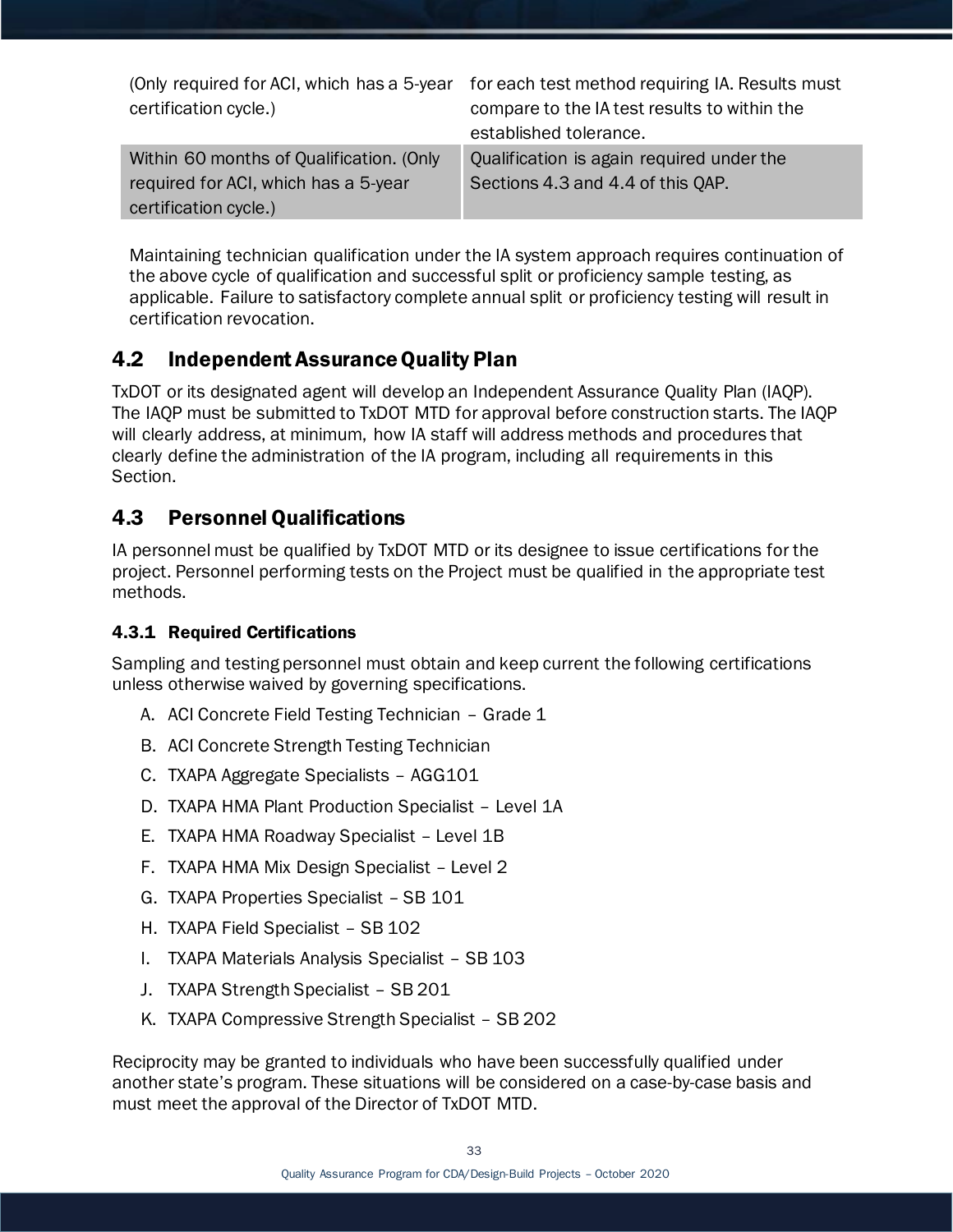For those testing procedures not covered by the above certifications, the following personnel may qualify an individual to perform the required sampling and testing of materials:

- A. Qualified Independent Assurance Laboratory personnel who have been authorized by TxDOT to perform personnel qualifications, and
- B. TxDOT Materials and Tests Division (MTD) personnel.

Note: For all other test procedures not covered by the above certification programs or authorized personnel, certification will be in accordance with the specifications, applicable material quality program, applicable DMS, and Contract Requirements.

#### 4.3.2 Provisional Certifications

If the above listed certifications cannot be readily obtained due to course availability, schedule conflicts, or other extenuating circumstances, provisional certifications administered by the designated project IA laboratory will be allowed, per the following stipulations:

- A. Provisional certifications must be approved by the TxDOT project manager (PM);
- B. Provisional certifications will be valid for up to 6 months; and
- C. The candidate must show evidence of having enrolled in the required ACI or TXAPA course.

#### 4.3.3 IQF, OVF, and IA Personnel

Any individual who performs tests on materials for acceptance must be qualified to perform tests in the areas of hydraulic cement concrete, soils and aggregates, and bituminous materials.

Appendix E – [Test Methods for Personnel Qualifications](#page-61-0) provides test methods for which individuals are to be qualified. There may be other tests required, based on project-specific specifications, which may require qualification.

Performance test: An individual must successfully perform the specific test and the necessary calculations required to determine specification compliance in the presence of an authorized evaluator. Successful performance is defined as demonstrating the ability to properly perform the key elements for each test method. If the individual fails to demonstrate the ability to perform a test, the individual will be allowed one retest per test method at the evaluator's convenience. The maximum number of attempts cannot exceed 3 trials in a 90-day period of time.

Written test: An individual must also pass a written examination (minimum score of 80%) administered by an authorized evaluator. The maximum amount of time allocated per test will be one hour. If an individual cannot complete the written test in an hour, it will result in failure. An individual failing the written examination may request a retest. The retest must be scheduled and administered within 30 days of notification of failure; however, the maximum number of attempts cannot exceed 3 trials in a 90-day period of time.

Under unique circumstances, the qualification authority may grant a verbal examination upon request. The reasons for requesting a verbal examination must be presented and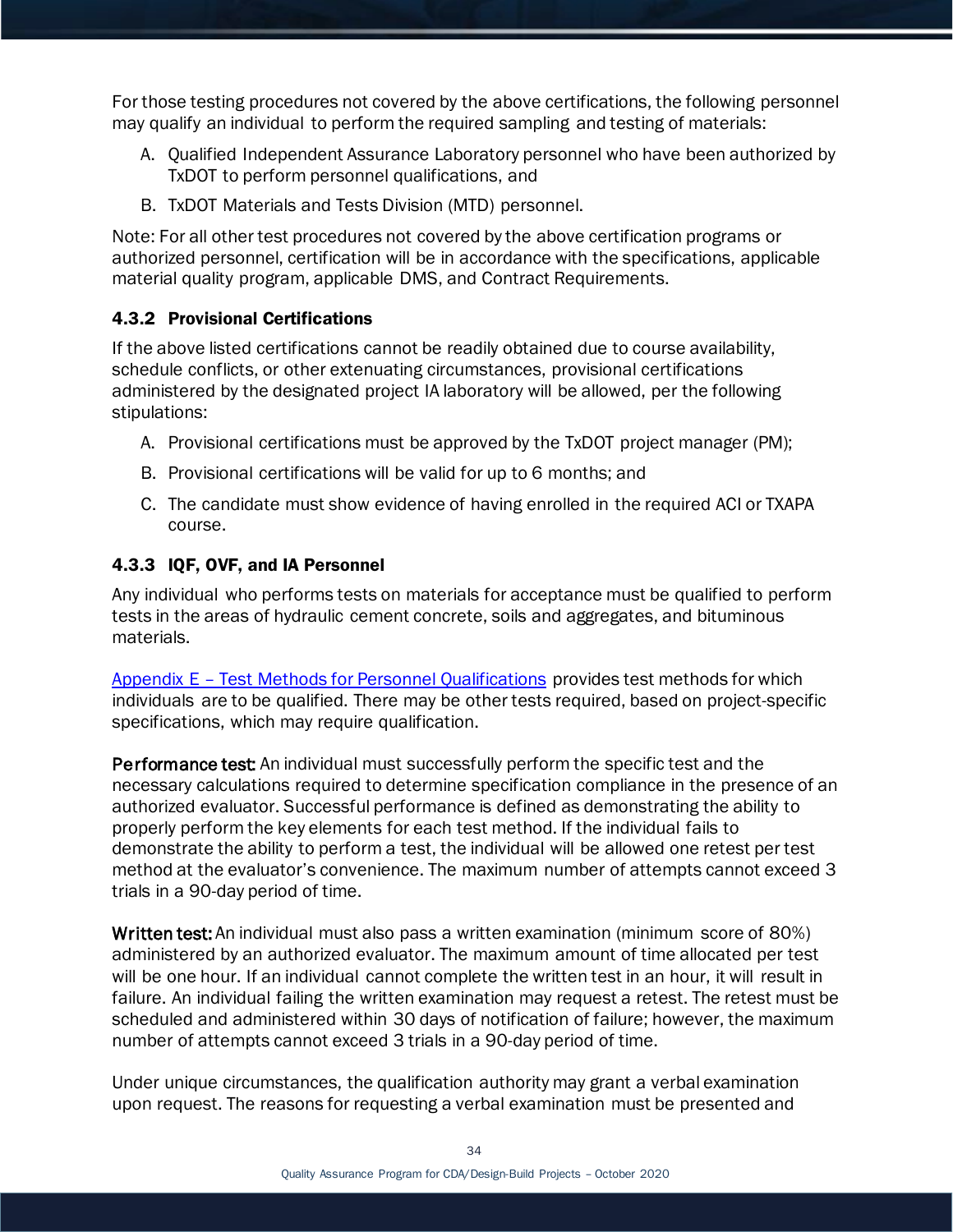documented before the individual being allowed to take the examination. Should the technician fail the retest examination, the technician will not be allowed to test again unless the IA Manager receives a letter from the technician's employer stating that the technician has received additional training. Failure to pass the third written examination will be considered as failing the entire qualification.

Successful qualification is defined as passing both the performance and written examinations.

In addition, for tests for which TxDOT MTD requires an annual split or proficiency sample evaluation, the individual must participate in split or proficiency samples given by the qualification authority to validate the qualification. If the individual performance ratings result in a rating of 2 or below, a Notice to Respond is required to maintain the certification in the pertinent proficiency program. Appendix F – [Test Methods for Split/Proficiency](#page-65-0)  [Evaluation](#page-65-0) provides a list of testing procedures required for split or proficiency evaluation. TxDOT MTD determines the qualification authority for the split or proficiency sample. Split sample results will be evaluated against TxDOT's acceptable tolerance limits shown in Appendix B – [Alignment/Split Sample Tolerance Limits.](#page-48-0) Split sample test results must be within the sample tolerance limits. If the comparisons of the test results do not comply with the tolerances, an engineering review of the test procedures and equipment will be performed immediately to determine the source of the discrepancy. Corrective actions must be identified and incorporated as appropriate, before the individual performing additional testing on that test method.

Unless otherwise stated, qualification of an individual is valid for not more than 3 years. (except for ACI which has a 5-yr. certification), after which the individual must be re-qualified. Under the IA system approach, annual split or proficiency will be required as specified in *Table 1: Frequencies and Activities Required Under the IA System Approach.*

#### 4.3.4 Documentation

The IA laboratory manager is responsible for maintaining documentation of all individuals qualified under their authority who perform required tests for acceptance of materials. Documentation to be maintained includes:

- A. Copies of any qualification certificates issued by ACI and TXAPA;
- B. Copies of the qualification certificates issued by the IA laboratory, with expiration dates;
- C. A report showing the examinations for test procedures administered to each technician by the IA laboratory, with clear identification of technician's name, qualifier's name, score, and date taken;
- D. Original performance examinations for test procedures administered to each technician by the IA laboratory, with clear identification of technician's name, qualifier's name, qualification status, and date; and
- E. Results of annual proficiency testing administered by the IA laboratory for each technician.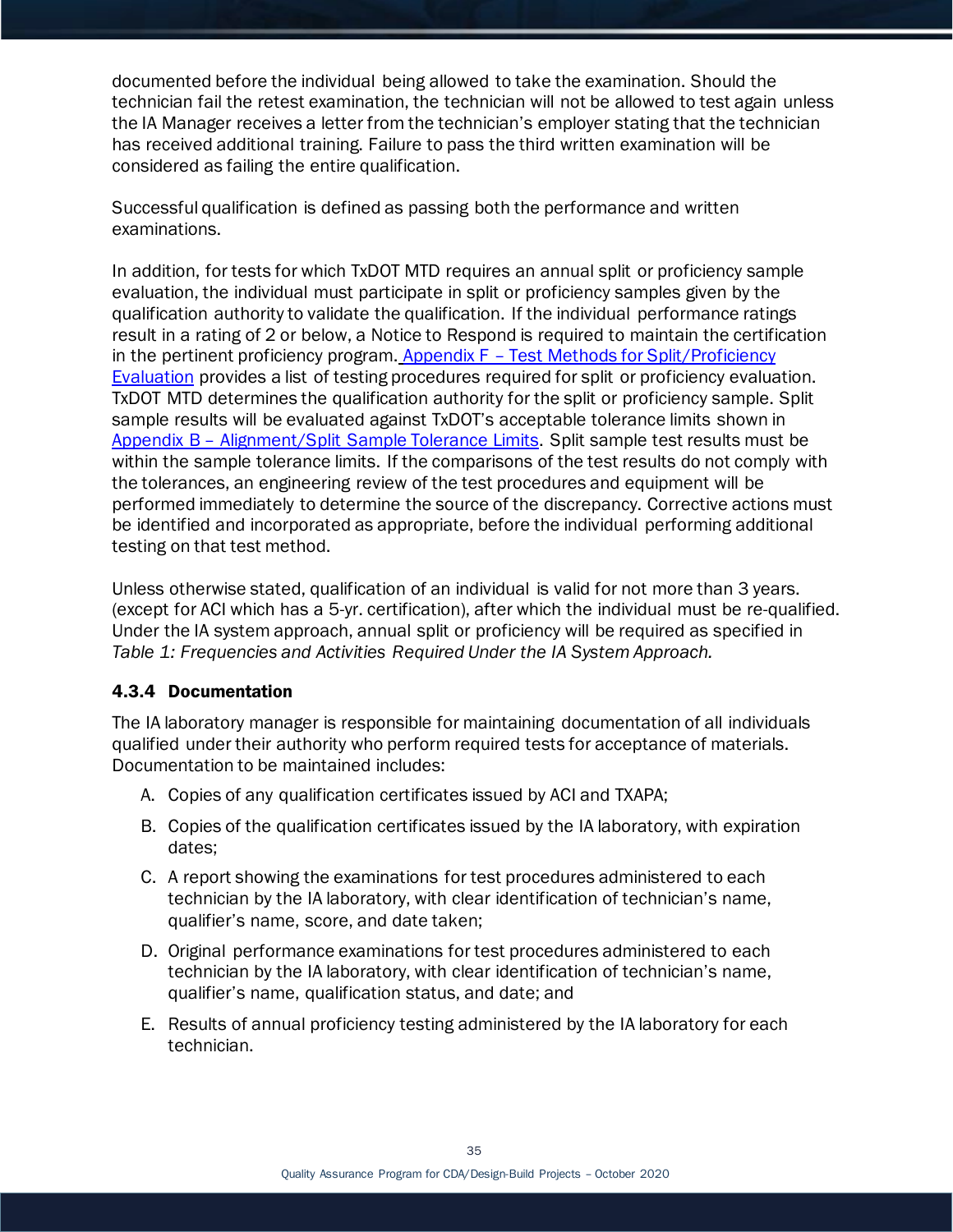Documentation retention will be for the life of the qualification, as detailed in the State of Texas Records Retention Schedule. Qualification authority must be shown on the certificate given to each individual.

### 4.3.5 Disqualification

Accusations of misconduct by testing technicians will be made to the responsible TxDOT representative. Table 2 defines the 3 levels of misconduct: neglect, abuse, and breach of trust.

| Term                   | <b>Definition</b>                                                                                                                                                                                                                                                                                                                                                                                                                                                               |
|------------------------|---------------------------------------------------------------------------------------------------------------------------------------------------------------------------------------------------------------------------------------------------------------------------------------------------------------------------------------------------------------------------------------------------------------------------------------------------------------------------------|
| <b>Neglect</b>         | Unintentional deviations from testing procedures or<br>specifications.                                                                                                                                                                                                                                                                                                                                                                                                          |
| Abuse                  | Careless or deliberate deviation from testing<br>procedures or specifications.                                                                                                                                                                                                                                                                                                                                                                                                  |
| <b>Breach of Trust</b> | Violation of the trust placed in the certified technician<br>including, but not limited to:<br>falsification of records;<br>п<br>being aware of improprieties in sampling, testing,<br>п<br>or production by others and not reporting them to<br>appropriate supervisors involved in the project;<br>re-sampling or retesting without awareness and<br>п<br>consent of appropriate supervisors involved in the<br>project; and<br>manipulating compensation or production.<br>п |

|  |  | Table 2: Levels of Misconduct |
|--|--|-------------------------------|
|--|--|-------------------------------|

Findings of any investigative activities performed will be promptly reported to the TxDOT PM and TxDOT MTD IA program manager.

Penalties may be implemented upon recommendation by the responsible TxDOT representative. Penalties may range from a reprimand to a permanent revocation of the certification.

Any technician found guilty of breach of trust will have their certification permanently revoked. Any technician with a revoked certification will be removed from the project and will not be allowed to be employed on any TxDOT project statewide.

## <span id="page-36-0"></span>4.4 Laboratory Qualifications

Laboratories where IA, IQF, and OVF tests will be performed must be qualified. [Appendix H](#page-68-0) provides the minimum qualification requirements for laboratories.

Note: IQF and OVF project or field laboratories performing Tex-242-F, Tex-113-E, and Tex-117-E tests must be an approved laboratory from TxDOT's MPL.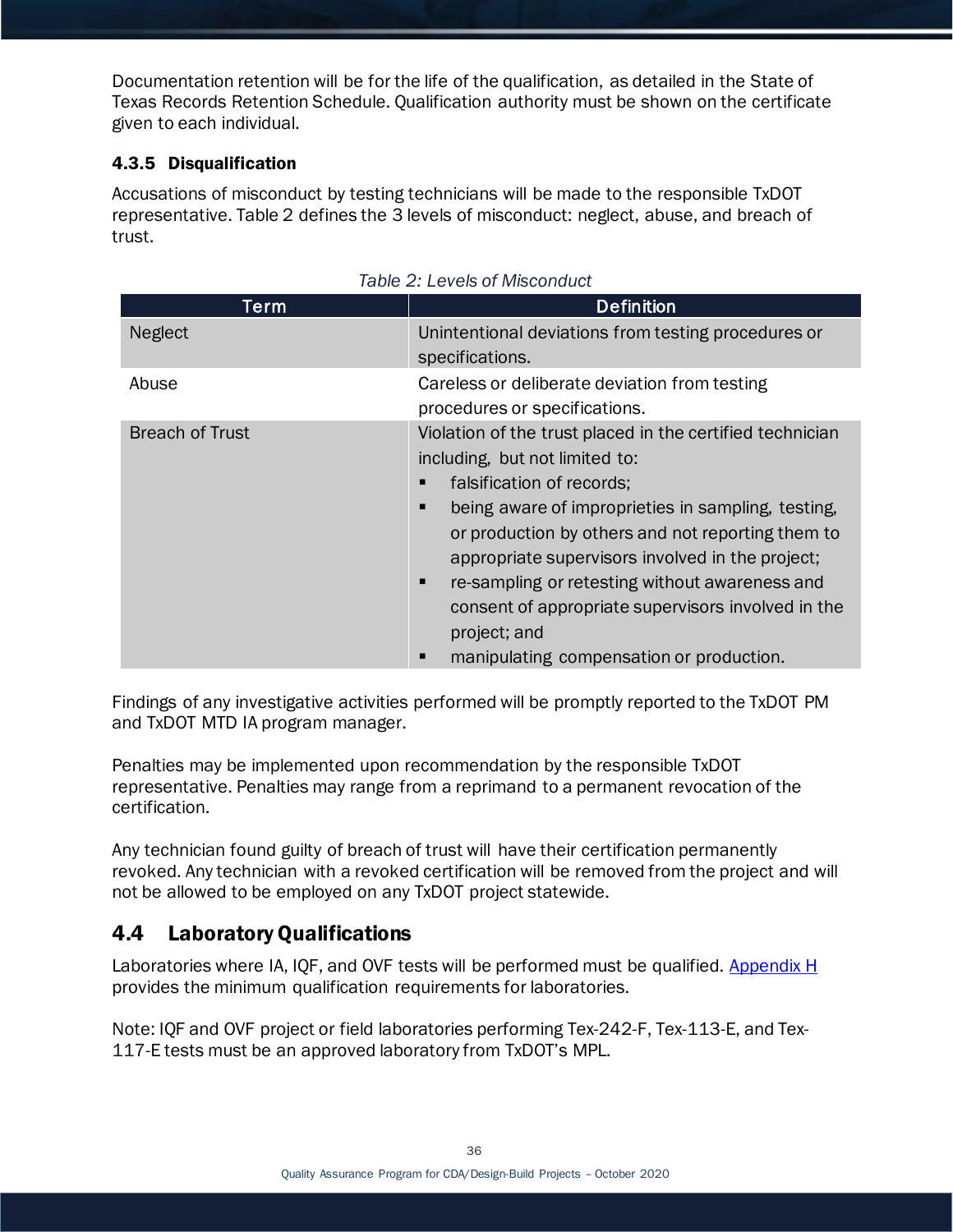### 4.4.1 Laboratory Qualification Responsibility

The TxDOT MTD central laboratory will be accredited by one of the following, FHWA- and TxDOT-approved, AASHTO Accreditation Programs (AAP) accrediting bodies:

- A. AASHTO re:source and Cement and Concrete Reference Laboratory (CCRL);
- B. Construction Materials Engineering Council (CMEC); or
- C. Laboratory Accreditation Bureau (L-A-B).

TxDOT MTD is responsible for overseeing the statewide laboratory qualification program and for qualifying the IA laboratory. The IA laboratory is responsible for qualifying IQF and OV laboratories.

### 4.4.2 Laboratories to be Qualified

All laboratories performing testing for TxDOT require qualification. These include, but are not limited to the following:

- A. TxDOT MTD central laboratory;
- B. TxDOT MTD field laboratories;
- C. IAF laboratory;
- D. Referee laboratory;
- E. IQF laboratory; and
- F. OVF laboratory.

### 4.4.3 Qualification Process

The laboratory qualifying authority will:

- A. Identify the scope of testing to be performed;
- B. Verify that manuals or test methods used to perform tests are available and up to date;
- C. Document that the laboratory has the required equipment to perform the tests; and
- D. Check the calibration or verification records for each piece of equipment, to include:
	- a. Description of equipment;
	- b. Identification of any traceable standard used;
	- c. Frequency of calibration;
	- d. Date of last calibration;
	- e. Date of next calibration;
	- f. Procedure used to calibrate equipment; and
	- g. Procedure used to identify equipment not in compliance.

In addition, all equipment may be subject to calibration verification or other inspection by the qualifying authority.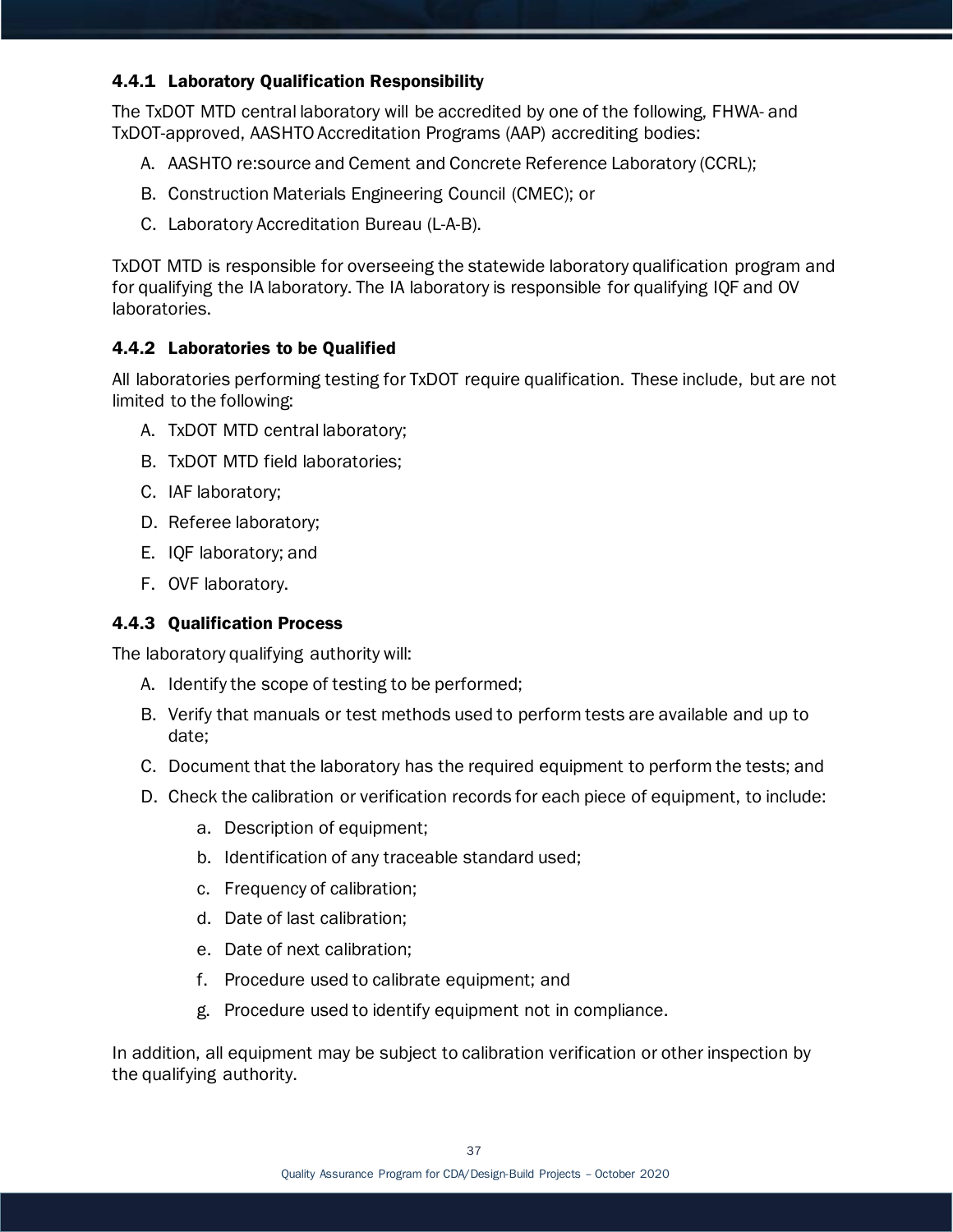### 4.4.4 Independent Assurance Testing Equipment

TxDOT MTD will qualify IA laboratory testing equipment used for IA sampling and testing according to Section 4.4 – [Laboratory Qualifications.](#page-36-0)

The IA laboratory will qualify all other IQF and OVF testing equipment and AASHTO re:source and CCRL -, CMEC-, or L-A-B-accredited commercial laboratory equipment used for IA sampling and testing.

The qualifying authority will qualify testing equipment according to the following guidelines:

- A. Frequency for qualifying IA sampling and testing equipment will not exceed 1 year;
- B. Calibration or verification is required whenever the laboratory or equipment is moved; and
- C. IA equipment will be other than that used for performing OV, IQ, or QC testing.

Any equipment used to perform OV and IQ sampling and testing in making an acceptance decision will be evaluated by IA sampling and testing personnel. This evaluation includes calibration checks and split or proficiency sample tests. The requirements for and frequency of equipment calibrations are shown in TxDOT's test procedures, as referenced in Section 4.4.5 – [Calibration Standards for Laboratory Equipment.](#page-38-0) Acceptable tolerance limits for the comparison of test results from split or proficiency samples are shown in [Appendix B](#page-48-0)  – [Alignment/Split Sample Tolerance Limits.](#page-48-0)

### <span id="page-38-0"></span>4.4.5 Calibration Standards for Laboratory Equipment

The standards for calibration and the frequencies for laboratory equipment calibrations are given in:

- A. Tex-198-E, "Minimum Standards for Acceptance of a Laboratory for Soils and Flexible Base Testing";
- B. Tex-237-F, "Minimum Standards for Acceptance of a Laboratory for Hot-Mix Testing";
- C. Tex-498-A, "Minimum Standards for Acceptance of a Laboratory for Concrete and Aggregate Testing"; and
- D. Tex-900-K Series, procedures for calibrating, verifying, and certifying equipment and devices.

### 4.4.6 Frequency for Laboratory Qualification

Laboratories are qualified at an interval not to exceed 3 years. Calibration or verification is required whenever the laboratory or equipment is moved.

#### 4.4.7 Documentation

The Project Owner is responsible for verifying that laboratories are qualified to perform TxDOT testing. Documentation must be kept by the qualified laboratory and the Project Owner. Calibration records will be maintained for a minimum of 3 years, unless another agency requires a longer period.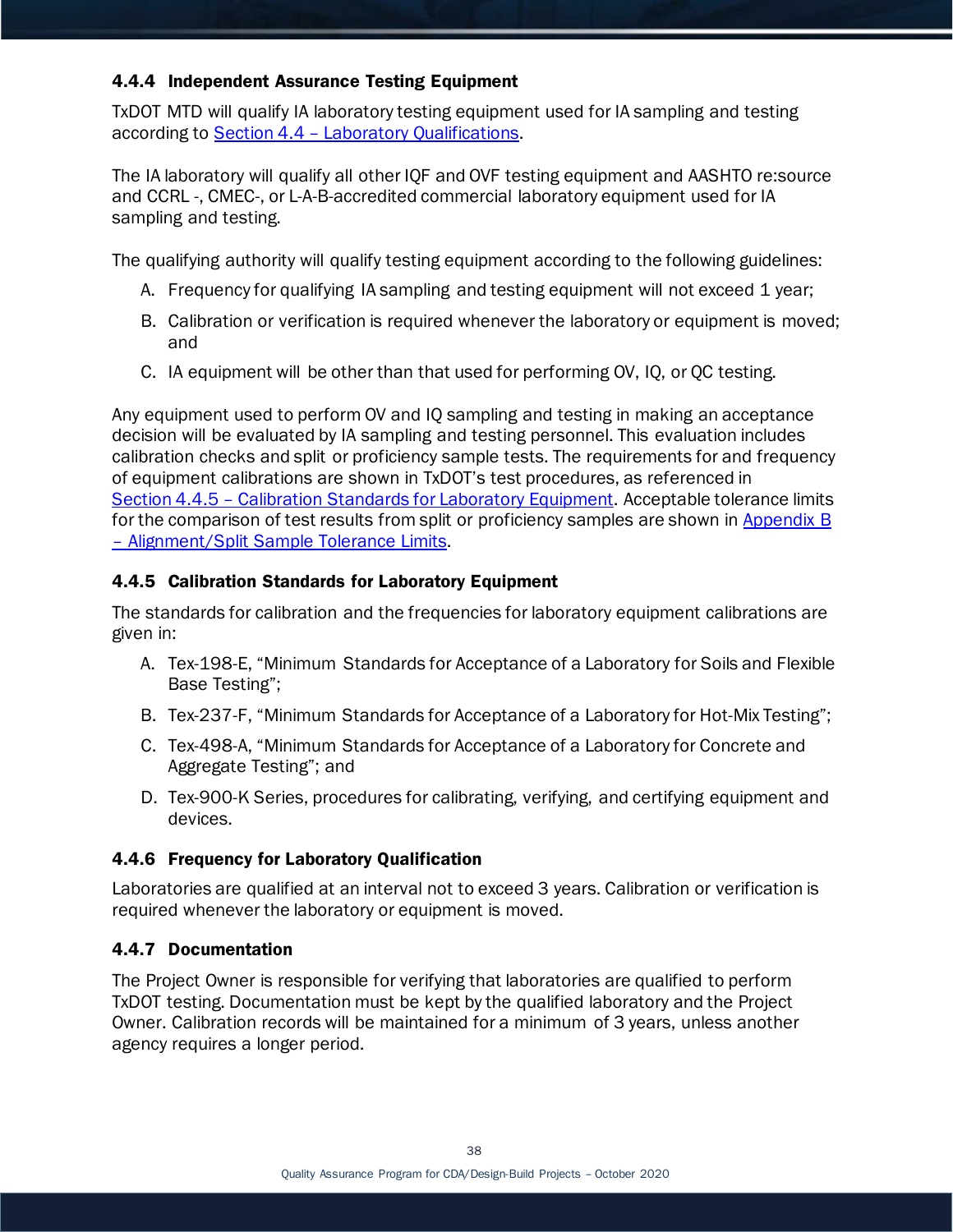### 4.4.8 Non-Compliance

A laboratory that does not meet the above requirements is subject to disqualification. Any equipment in a qualified laboratory failing to meet specified equipment requirements for a specific test method will not be used for that test method.

### 4.4.9 Resolution of Disputes

The next higher qualification authority will resolve disputes concerning calibration and verification of equipment. For disputes that cannot be resolved at the project level, TxDOT MTD will be the final authority.

### 4.4.10Laboratory Accreditation

In addition to TxDOT laboratory qualification, IA, referee, and the central laboratories of IQ and OV firms will be accredited by one of the following FHWA- and TxDOT-approved AAP accrediting bodies:

- A. AASHTO re:source and CCRL;
- B. Construction Materials Engineering Council (CMEC); or
- C. Laboratory Accreditation Bureau (L-A-B).

The accreditation must be maintained throughout the life of the project. A copy of the accreditation certificates will be transmitted to TxDOT upon receipt by the testing laboratory. The accreditation will include all test methods equivalent to TxDOT's test methods shown in Appendix H – [Minimum Qualification Requirements for Laboratories](#page-68-0) that the laboratory is performing. The IA, referee, and central laboratories of the IQF and OVF will be required to grant TxDOT MTD permission to monitor the laboratories' accreditation status. In the event of a suspension or revocation in a required method, the laboratory will provide formal documentation explaining why the suspension or revocation occurred and when it will be reinstated.

The IQF and OVF project or field laboratories do not have to be AAP accredited but will implement and follow the quality management system of their accredited central laboratory. Project or field laboratories must be qualified by the project IA laboratory.

To perform a test at the project laboratory, the firm's central laboratory AAP accreditation must include the methods shown in Appendix H – Minimum Qualification Requirements for [Laboratories.](#page-68-0) The project laboratory also must provide documentation that it has implemented the accredited central laboratory's quality system, including:

- A. A copy of the central laboratory quality manual revised to include project laboratory-specific location, test methods, and personnel; and
- B. Record of an internal audit by the central laboratory verifying compliance with the requirements of AASHTO R18-17, Section 5.6, Figures X1.3 and X1.4.

The IA qualification of the project laboratory will be based on review of the project laboratory quality manual and internal audit, and a laboratory visit to check equipment availability and calibration. Personnel qualification will be performed as discussed in [Section 4.3](#page-33-0) – [Personnel Qualifications.](#page-33-0)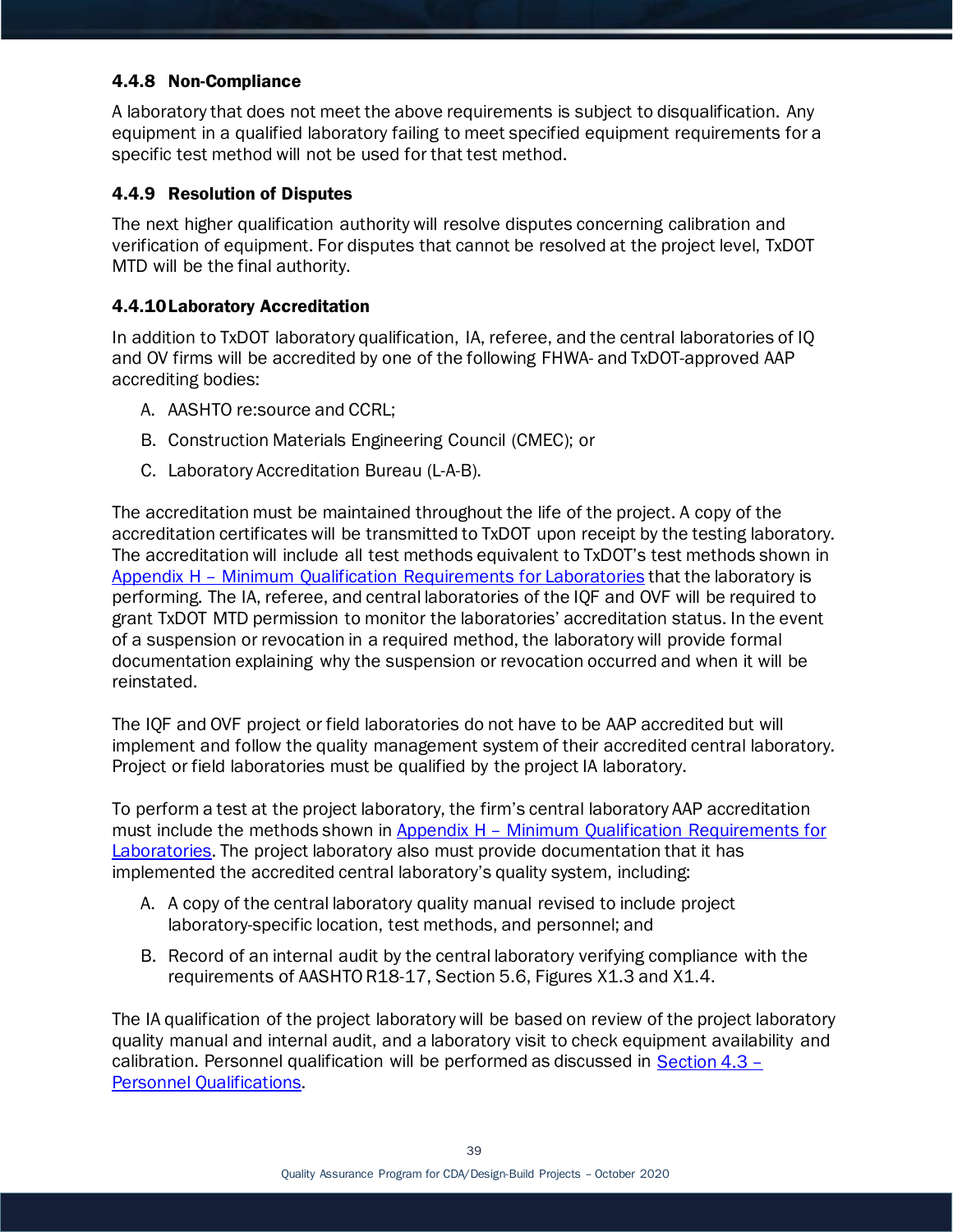The project laboratory quality system will be updated for each new mobilization of laboratory equipment. In addition, the IA laboratory will perform a project laboratory qualification before the start of testing using the added equipment.

In addition, the laboratory must participate in the proficiency sample testing as specified by the accrediting body. The firm's central laboratory will grant TxDOT MTD permission, before construction starts, to monitor the laboratory's performance on proficiency samples and allow TxDOT MTD to review corrective actions for low ratings.

### 4.4.11Annual Report

The IA laboratory will compile and submit a project-level IA report to TxDOT MTD Quality Assurance, IA Program Manager.

TxDOT MTD will compose and submit an annual report to the FHWA Division Administrator summarizing the results of TxDOT's systems approach IA program. This report will identify:

- A. Number of sampling and testing personnel evaluated by the systems approach IA testing;
- B. Number of IA evaluations found to be acceptable;
- C. Number of IA evaluations found to be unacceptable; and
- D. Summary of any significant system-wide corrective actions taken.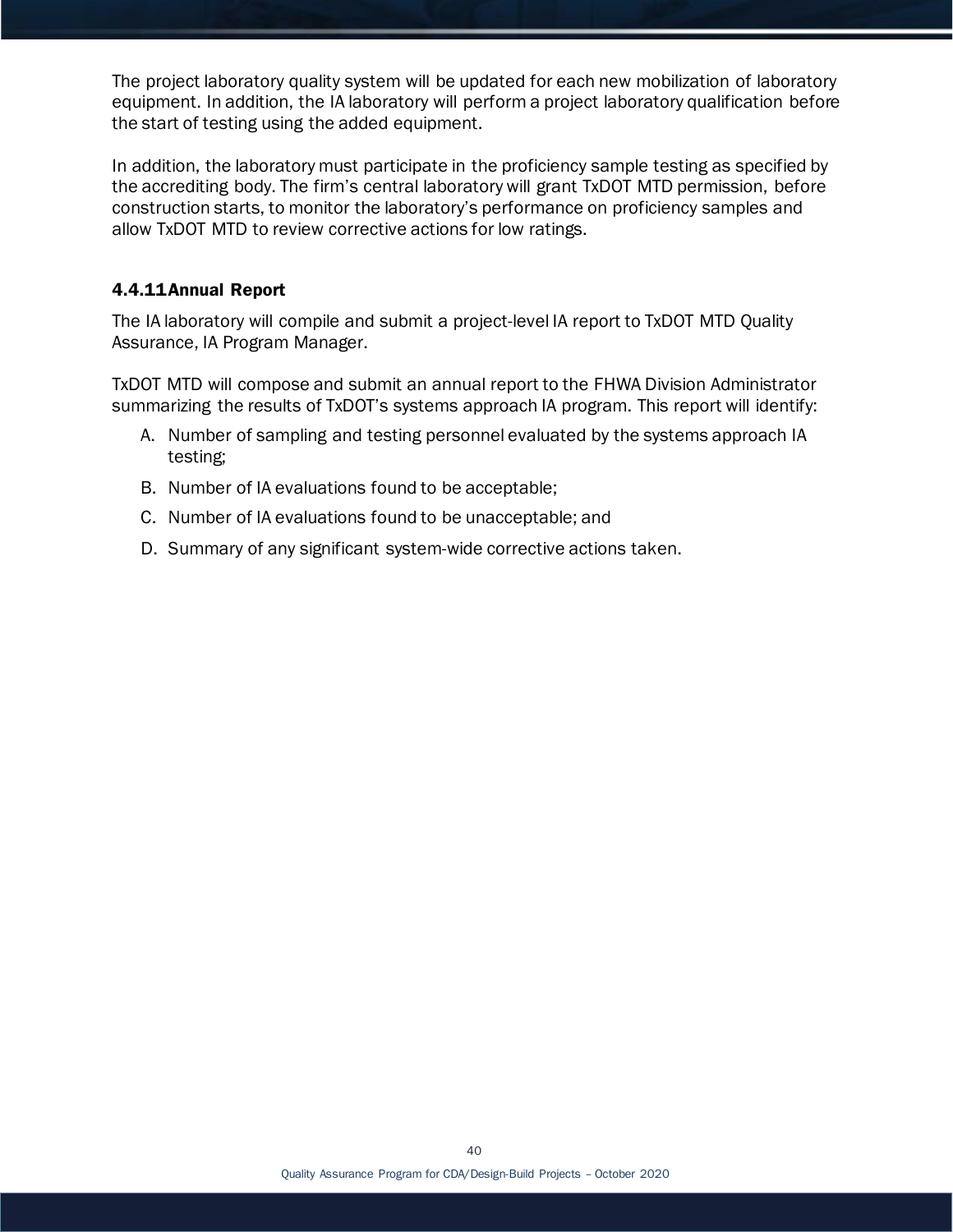## SECTION 5 - CDA / DESIGN-BUILD QAP IMPLEMENTATION GUIDE

The TxDOT *[Quality Assurance Program for CDA/Design-Build Projects Implementation Guide](https://ftp.dot.state.tx.us/pub/txdot-info/cst/db_qap_guide.pdf)* provides guidance for the finalization and implementation of the QAP for CDA and DB projects undertaken by the Texas Department of Transportation (TxDOT).

The guide covers four primary topics:

- 1. Finalization of the DB QAP;
- 2. Approval of the Owner Verification and Testing and Inspection Plan (OVTIP) and the Construction Quality Management Plan (CQMP);
- 3. Implementation of the approved DB QAP during construction; and
- 4. Closing out the project.

The primary objectives of the guide are to:

- 1. Provide consistency and practical guidance in the QAP implementation processes on TxDOT CDA/DB projects, and
- 2. Outline the processes for finalizing the CDA or DB QAP, approving the OVTIP and CQMP, implementing the approved CDA or DB QAP during construction, and closing out the project.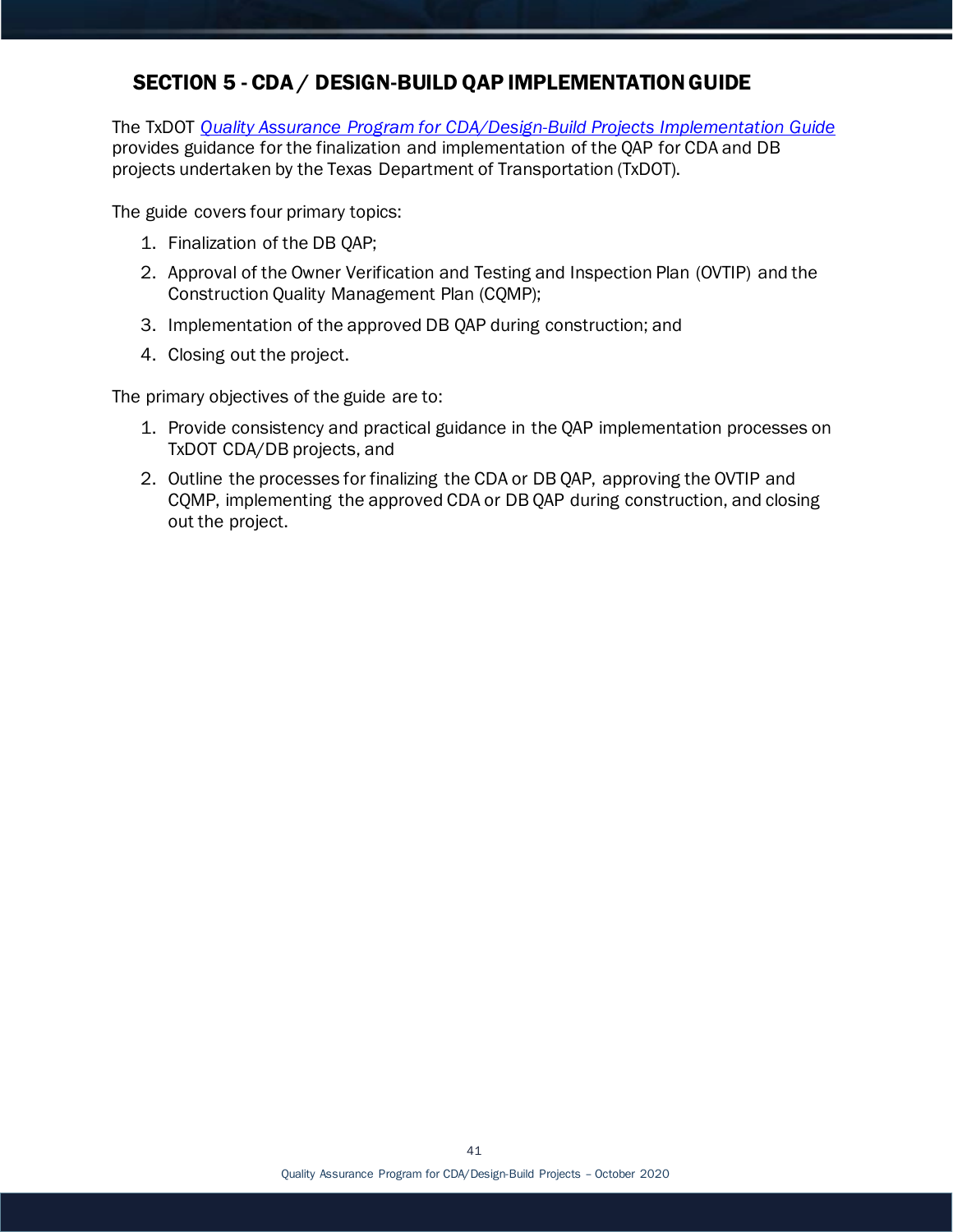# Appendix A Acronyms and Definitions

The following terms and definitions are referenced in this manual and have the meanings set forth below.

| <b>AAP</b>    | <b>AASHTO Accreditation Program</b>                            |
|---------------|----------------------------------------------------------------|
| <b>AASHTO</b> | American Association of State Highway Transportation Officials |
| <b>ACI</b>    | American Concrete Institute                                    |
| <b>AQMP</b>   | Aggregate Quality Monitoring Program                           |
| <b>CAR</b>    | <b>Corrective Action Report</b>                                |
| <b>CCRL</b>   | Cement and Concrete Reference Laboratory                       |
| <b>CDA</b>    | <b>Comprehensive Development Agreement</b>                     |
| <b>CDR</b>    | <b>Construction Deficiency Report</b>                          |
| <b>CFR</b>    | <b>Code of Federal Regulations</b>                             |
| <b>CQCM</b>   | <b>Construction Quality Control Manager</b>                    |
| <b>CQMP</b>   | <b>Construction Quality Management Plan</b>                    |
| <b>CMEC</b>   | <b>Construction Materials Engineering Council</b>              |
| <b>CVL</b>    | <b>Controlled Vocabulary List</b>                              |
| <b>DBA</b>    | Design-Build Agreement                                         |
| <b>EOR</b>    | <b>Engineer of Record</b>                                      |
| <b>ESOC</b>   | Early Start of Construction                                    |
| <b>FHWA</b>   | <b>Federal Highway Administration</b>                          |
| <b>HMAC</b>   | <b>Hot-Mix Asphalt Center</b>                                  |
| IA            | <b>Independent Assurance</b>                                   |
| <b>IAQP</b>   | Independent Assurance Quality Plan                             |
| <b>IQF</b>    | <b>Independent Quality Firm</b>                                |
| <b>IQFM</b>   | <b>Independent Quality Firm Manager</b>                        |
| $L-A-B$       | Laboratory Accreditation Bureau                                |
| <b>MPL</b>    | <b>Material Producer List</b>                                  |
| <b>MTD</b>    | <b>Materials and Tests Division</b>                            |
| <b>NCR</b>    | Nonconformance Report                                          |
| <b>NDC</b>    | Notice of Design Change                                        |
| $\mathbf{O}$  | <b>Owner Verification</b>                                      |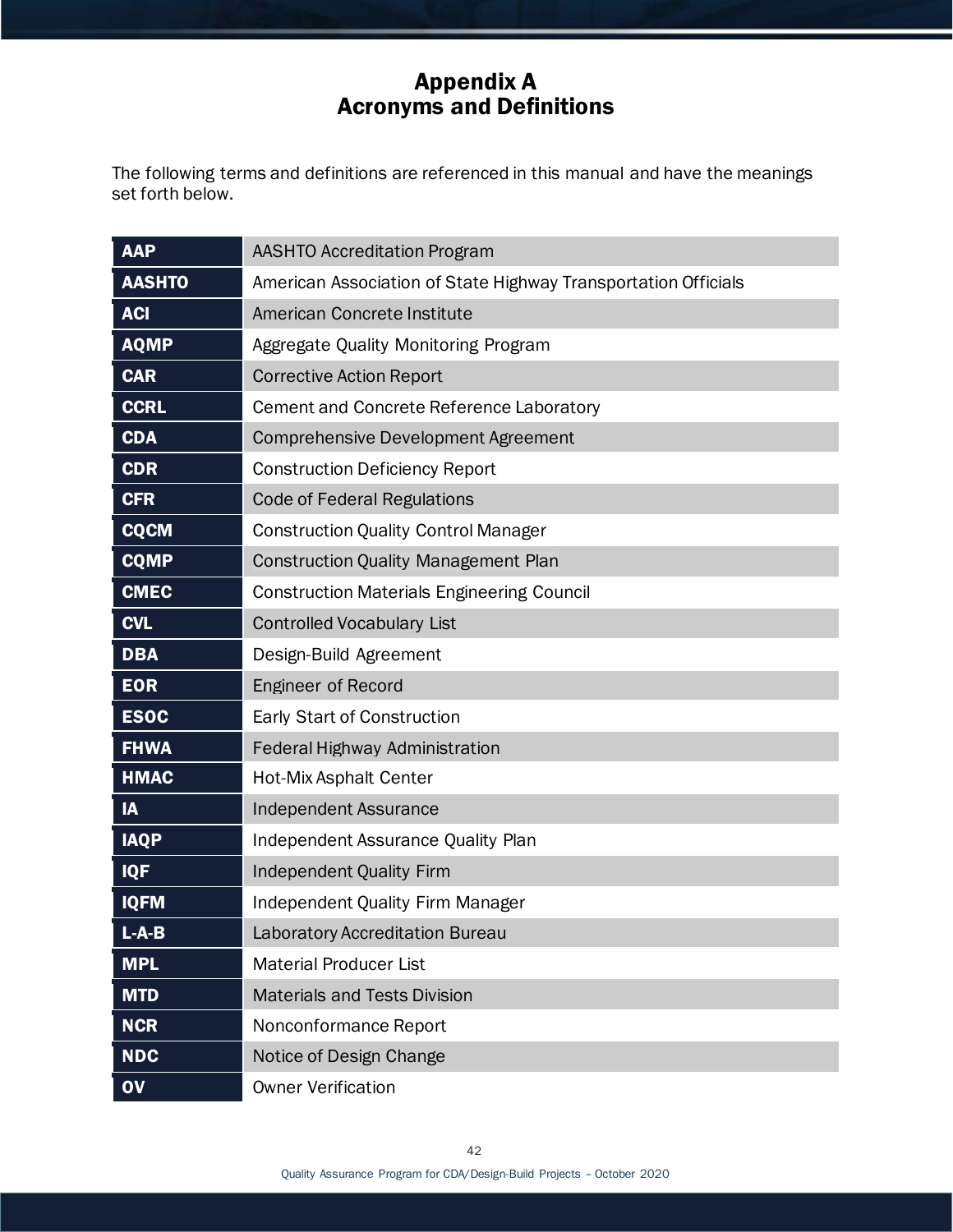| <b>OVF</b>   | <b>Owner Verification Firm</b>                 |
|--------------|------------------------------------------------|
| <b>OVTIP</b> | Owner Verification Testing and Inspection Plan |
| <b>PBS</b>   | <b>Project Baseline Schedule</b>               |
| QA           | <b>Quality Assurance</b>                       |
| QAP          | <b>Quality Assurance Program</b>               |
| <b>QC</b>    | <b>Quality Control</b>                         |
| <b>RFC</b>   | Released-for-Construction                      |
| <b>RFI</b>   | Request for Information                        |
| <b>TXAPA</b> | <b>Texas Asphalt Pavement Association</b>      |
| <b>TxDOT</b> | <b>Texas Department of Transportation</b>      |

Acceptance Program—all factors that comprise TxDOT's program to determine quality of the product as specified in the contract requirements. These factors include acceptance and verification sampling, testing, and inspection, and may include results of quality control sampling and testing.

Aggregate Quality Monitoring Program (AQMP)—governed by Tex-499-A, provides the requirements and procedures for the Materials and Tests Division (MTD) to accept aggregate products that have demonstrated continuing quality and uniformity.

Construction Deficiency Items—work features that are typically still "work in progress"; are not a finished product and that do not require a design change; can be reworked in the field to be in compliance with the original requirements immediately or in a later construction phase. These will be documented and reworked in accordance with the governing design and/or specifications and re-inspected by construction QC and IQF staff for compliance. These deficiencies shall be noted in the daily inspection reports and entered in the CDR log.

Construction Deficiency Report (CDR)—a report of how Construction Deficiency Items have been documented and resolved.

Contract Documents—meaning set forth in the executed agreement between TxDOT and DB Contractor.

Controlled Vocabulary List—the list of agreed-upon nomenclature used to uniquely identify each IQF and OV testing report.

Design Firm—the qualified licensed professional engineer's firm responsible for the design of the Project.

Design Documents—all drawings (including plans, profiles, cross-sections, notes, elevations, sections, details, and diagrams), specifications, reports, studies, calculations, electronic files, records, and submittals necessary for, or related to, the design of the Project and/or the Utility Adjustments in accordance with the Contract Documents, the Governmental Approvals, and applicable Law.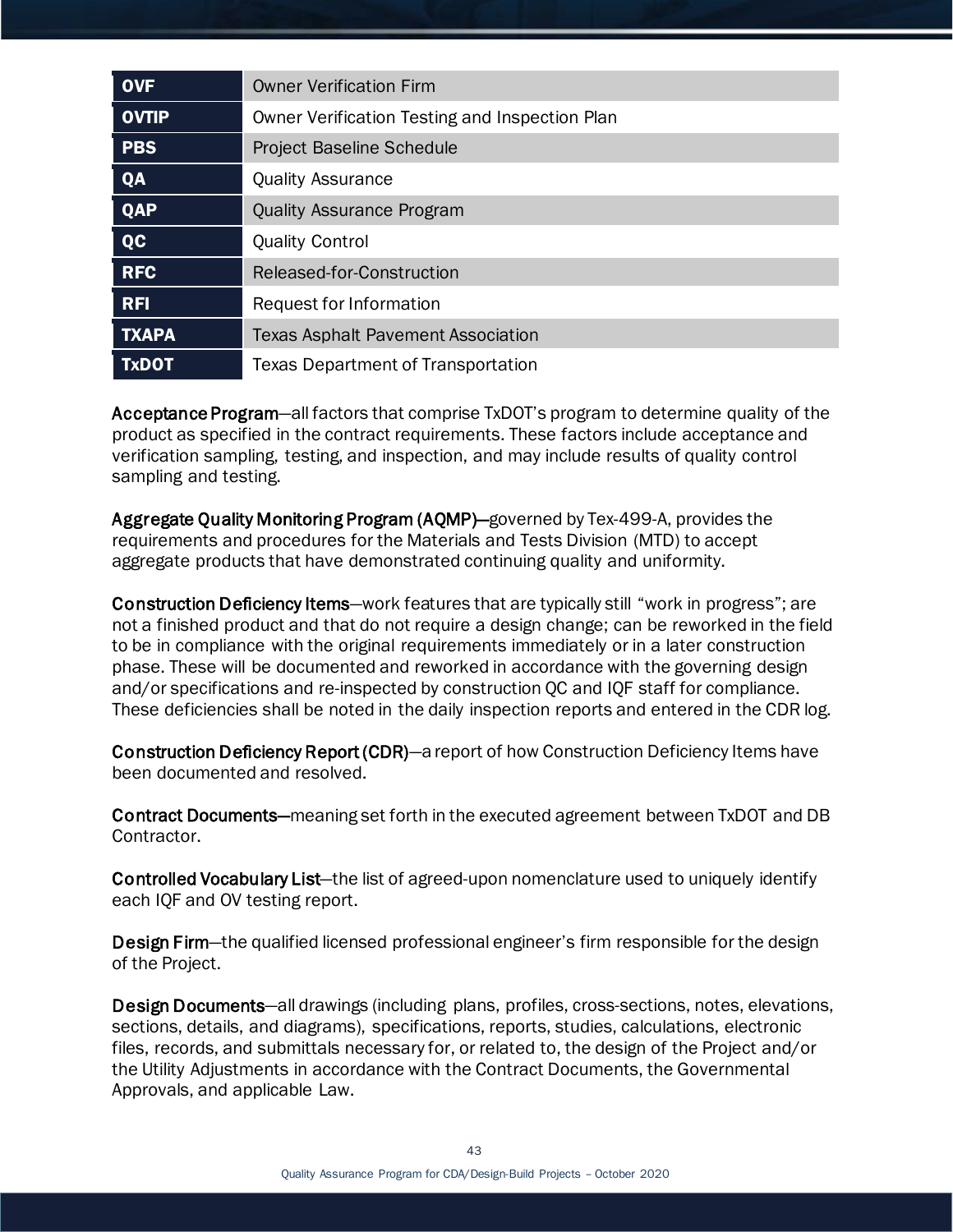DB Contractor—the entity identified in the Agreement to perform Work under the Project, together with its successors and assigns.

Engineer—when interpreting standards, policies, and specifications referenced in the TxDOT Standard Specifications and DB Specifications, the following apply.

- A. References to the project owner mean TxDOT.
- B. References to the Engineer in the context of provider of compliance judgment may mean the Professional Services Quality Assurance Firm (PSQAF), the Independent Quality Firm (IQF), or it may mean a TxDOT representative, depending on the context, as determined by TxDOT in its discretion.

Engineering Judgment—determinations as to whether a material failing to meet specification requirements and not within applicable tolerances should be accepted, or not accepted, will be based upon sound engineering principles, experience, and/or related results of applicable material tests, and be made by a licensed professional engineer.

Engineer of Record (EOR)—the engineers in responsible charge of each item, element, or phase of the Work shall possess the necessary licenses and registrations in the state of Texas and will be personally responsible for directly supervising the Work. The EOR will sign and seal the Professional Services product for a given item, element, or phase of the Work as applicable.

Final Acceptance—the occurrence of all of the events and satisfaction of all of the conditions set forth in the CDA or DBA, as and when confirmed by TxDOT's issuance of a certificate of Final Acceptance.

F-test—the statistical analysis to compare the variances of two independent sets of data.

Fixed Independent Test—location that is not determined by random numbers, such as due to a localized concern, and is also independent.

Fixed Split Test—sample location of a split sample that is determined by any other method other than the use of random numbers.

Governmental Approval— meaning set forth in the executed agreement between TxDOT and DB Contractor.

Governmental Entity— meaning set forth in the executed agreement between TxDOT and DB Contractor.

Independent Assurance Program—all activities that are included in an unbiased and independent evaluation program for all the sampling and testing procedures used in the Acceptance Program.

Independent Quality Firm (IQF)—the independent firm identified in the Proposal (or such other firm approved by TxDOT in its discretion) responsible for managing the quality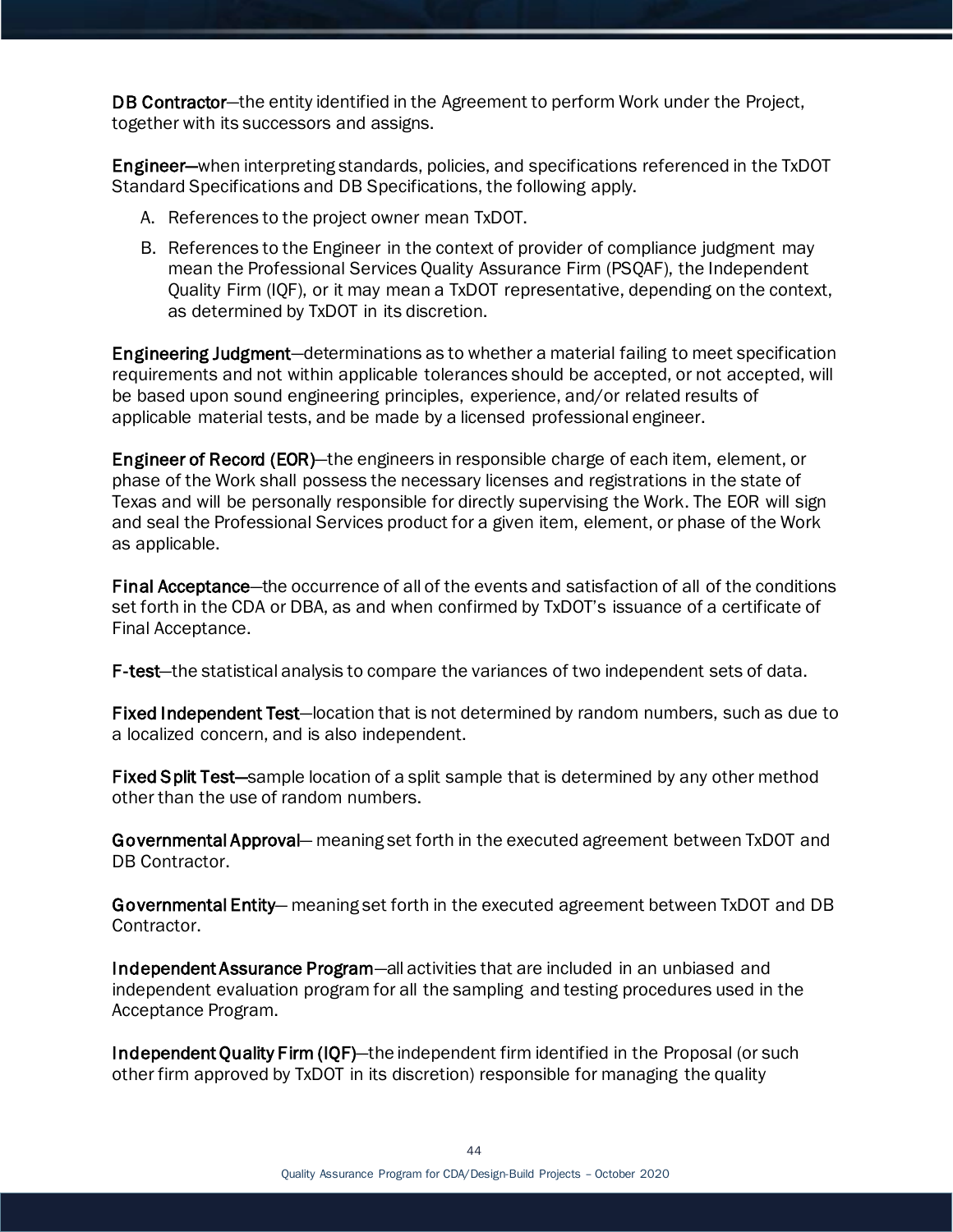assurance program for the Construction Work and performing independent quality sampling, testing, inspection, and audits of the CQMP.

Independent Test-sample location that is obtained independent of another sample location.

Law or Laws— meaning set forth in the executed agreement between TxDOT and DB Contractor.

Level of Significance (alpha)—the probability of erroneously rejecting the null hypothesis when it should have been accepted.

Licensed Professional Engineer (PE)—a person who is duly licensed and registered by the Texas Board of Professional Engineers to engage in the practice of engineering in the State.

[Material Producer List](http://www.txdot.gov/business/resources/producer-list.html) (MPL)—TxDOT-approved products and materials from various manufacturers and producers, located at: <http://www.txdot.gov/business/resources/producer-list.html>

Nonconforming Work (Nonconformance)—Work that does not conform to the requirements of the Contract Documents, the Governmental Approvals, applicable Law, ESOC plans, or RFC Documents.

Nonconformance Report (NCR)—a report documenting Nonconforming Work and the ultimate disposition of such Nonconforming Work, including the efforts undertaken to repair, replace, or otherwise remediate such work in accordance with the Contract Documents.

Owner Verification (OV) Report—quarterly report developed by the OVF in conjunction with TxDOT to document the validation or verification of the materials quality and construction inspection requirements in accordance with the Contract documents.

Owner Verification—testing and inspection performed as part of the validation or verification processes.

Owner Verification Firm—TxDOT, or its designated agent tasked with performing OV services.

Proficiency Samples—homogenous samples that are distributed and tested by two or more laboratories or personnel. The test results are compared to assure that the laboratories or personnel are obtaining the same results.

Project—meaning set forth in the Contract Documents.

Project Baseline Schedule (PBS)—the current project schedule submitted by the DB Contractor.

Qualification—a quality, ability, or accomplishment that makes a person technically competent for a particular position or task.

Quality Assurance—all planned and systematic actions necessary to provide confidence that a product or service will satisfy given requirements for quality.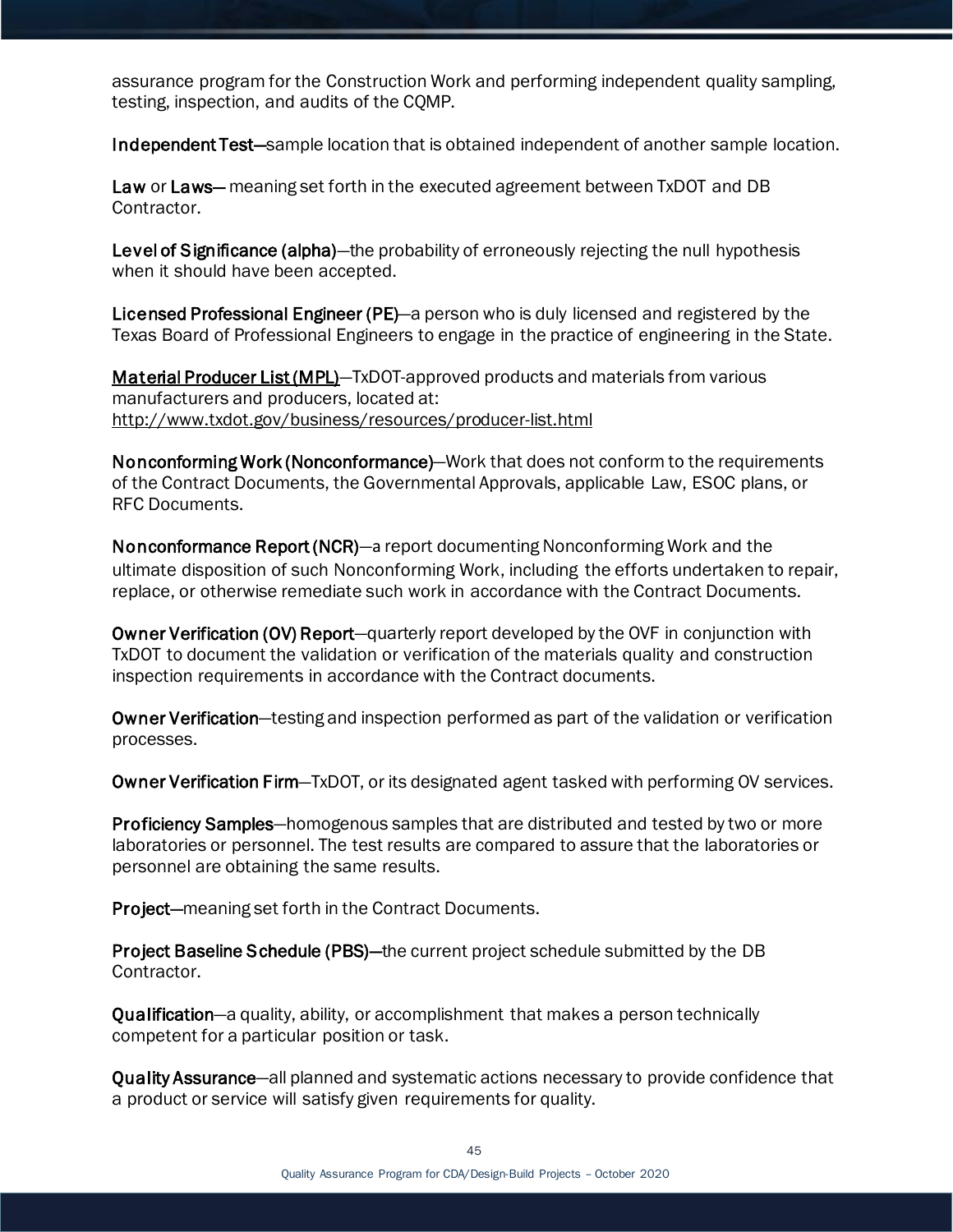Quality Assurance Program—the program for quality management and control of the Project and Work, as described in this document.

Quality Control—all contractor or vendor operational techniques and activities that are performed or conducted to fulfill the contract requirements.

Random Sampling—a process whereby each element of the population has an equal chance of being selected.

Random Test—the sample location is identified by applying a random number methodology to the entire sample lot that each identifiable portion of the lot has an equal opportunity to be sampled and tested.

Rules—the Texas Administrative Code.

Split Sample—a sample that has been divided into two or more portions representing the same material.

Substantial Completion—the occurrence of all of the events and satisfaction of all of the conditions set forth in the Contract Documents, as and when confirmed by TxDOT's issuance of a Certificate of Substantial Completion.

Subcontractor—any party with whom the DB Contractor has entered into any Subcontract to perform any part of the Work or provide any materials, equipment, or supplies for the Project on behalf of the DB Contractor, and any other party with whom any Subcontractor has further subcontracted any part of the Work, at all tiers.

Supplier—any Person not performing work at or on the Site who supplies machinery, equipment, materials, hardware, software systems, or any other appurtenance to the Project to the DB Contractor or to any Subcontractor in connection with the performance of the Work. Persons who merely transport, pick up, deliver, or carry materials, personnel, parts, or equipment or any other items or persons to or from the Site will not be deemed to be performing Work at the Site.

TxDOT Standard Specifications—the *Standard Specifications for Construction and Maintenance of Highways, Streets, and Bridges* adopted by the Texas Department of Transportation, including all revisions thereto applicable on the effective date of the Contract Documents.

t-test—the statistical analysis to compare the means of two independent sets of data.

Utility(ies) or utility(ies)—a public, private, cooperative, municipal, and/or government line, facility, or system used for the carriage, transmission, and/or distribution of cable television, electric power, telephone, telegraph, water, gas, oil, petroleum products, steam, chemicals, hydrocarbons, telecommunications, sewage, storm water not connected with the drainage of the Project, and similar substances that directly or indirectly serve the public. The term "Utility(ies)" or "utility(ies)" also includes radio towers or transmission towers (including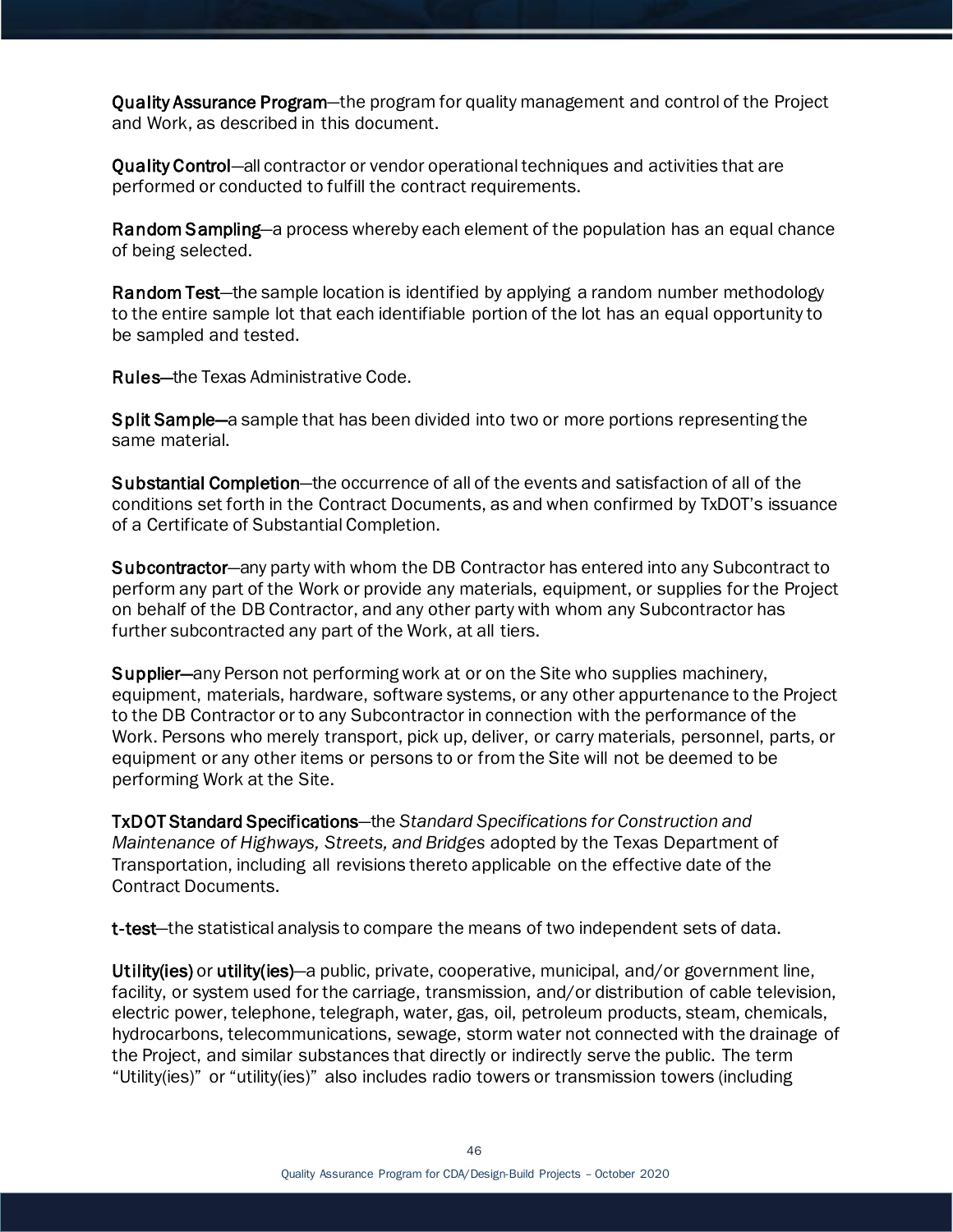cellular). Oil and gas gathering lines and production supply lines are included in this definition and are classified as a Utility.

Utility Owner-the owner or operator of any Utility (including both privately held and publicly held entities, cooperative utilities, and municipalities and other governmental agencies).

Vendor—a supplier of project-produced material that is not the DB Contractor.

Verification Testing—sampling and testing performed to verify the quality of the product. The sampling and testing must be performed by qualified testing personnel employed by TxDOT, excluding the DB Contractor and vendor.

Work—all of the work required under the Contract Documents, including all administrative, Professional Services, engineering, real property acquisition and occupant relocation, support services, utility adjustment work to be furnished or provided by the DB Contractor, reimbursement of Utility Owners for utility adjustment work furnished or provided by such Utility Owners or their contractors and consultants, procurement, professional, manufacturing, supply, installation, construction, landscaping, supervision, management, testing, verification, labor, materials, equipment, maintenance, documentation, and other duties and services to be furnished and provided by the DB Contractor as required by the Contract Documents, including all efforts necessary or appropriate to achieve Final Acceptance of the Project, except for those efforts that such Contract Documents expressly specify will be performed by Persons other than the DB Contractor-Related Entities.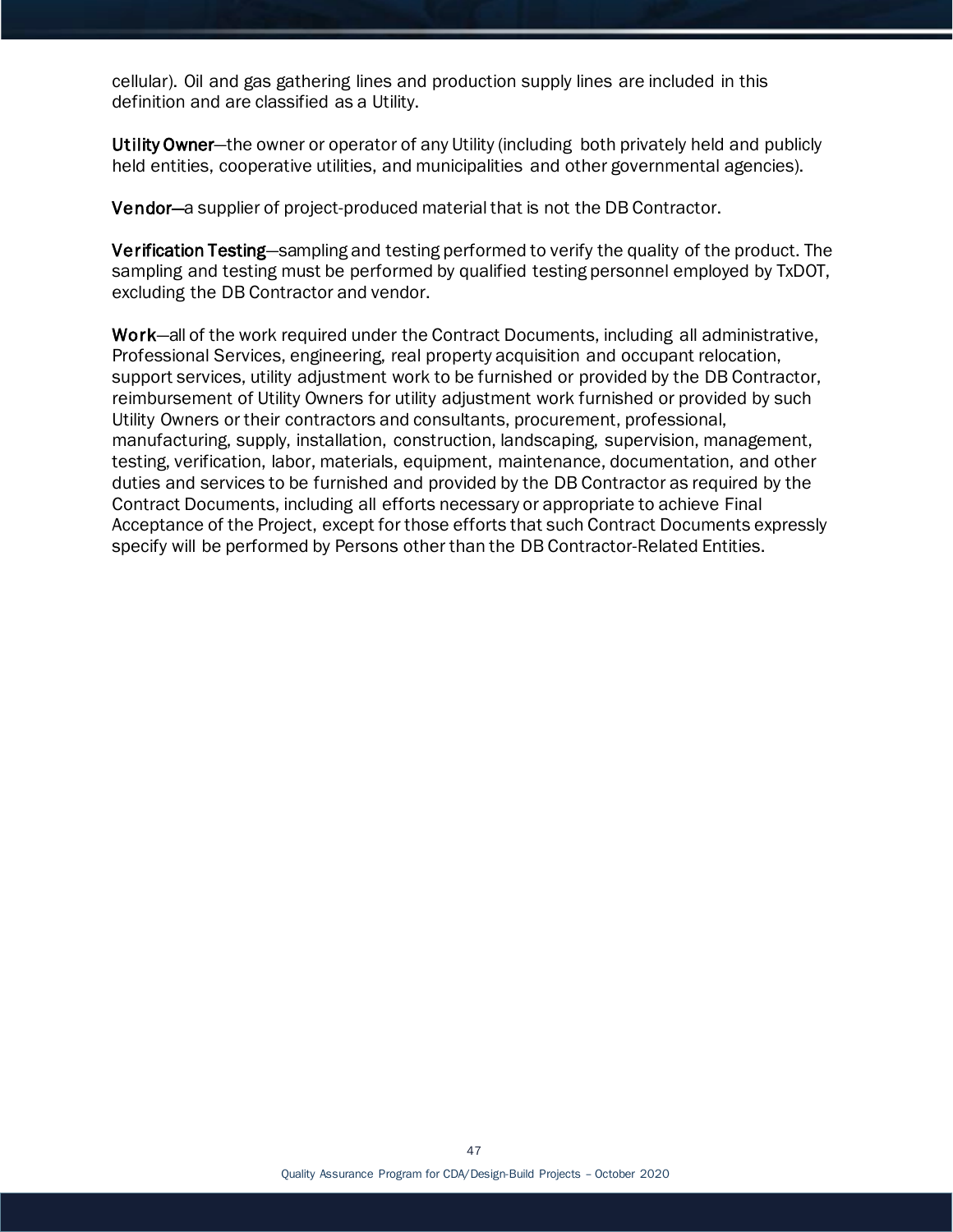## Appendix B Alignment/Split Sample Tolerance Limits

<span id="page-48-0"></span>A minimum of five split samples for Level 1 and Level 2 tests will be performed during startup operations to ensure alignment between IQF and OVF laboratories. Split sample test results must be within the tolerances established below.

| <b>Procedure</b>                                                                                | <b>Test Method</b>     | <b>Tolerance</b>                                                        |
|-------------------------------------------------------------------------------------------------|------------------------|-------------------------------------------------------------------------|
| <b>Pulverization Gradation</b>                                                                  | Tex-101-E.<br>Part III | > No. 4 sieve: ±5% points<br>$\leq$ No. 4 sieve: $\pm$ 3% points        |
| Determining Moisture Content in Soil<br><b>Materials</b>                                        | Tex-103-E              | $±1\%$ point                                                            |
| Liquid Limit of Soils                                                                           | Tex-104-E              | $15\%$ of mean <sup>1</sup>                                             |
| <b>Plastic Limit of Soils</b>                                                                   | Tex-105-E              | 15% of mean <sup>1</sup>                                                |
| <b>Plasticity Index of Soils</b>                                                                | Tex-106-E              | $20\%$ of mean <sup>1</sup>                                             |
| <b>Bar Linear Shrinkage</b>                                                                     | Tex-107-E              | ±2%                                                                     |
| Particle Size Analysis of Soils, Part I                                                         | Tex-110-E              | > No. 4 sieve: ±5% points<br>$\leq$ No. 4 sieve: $\pm$ 3% points        |
| Moisture-Density Relationship of Base<br><b>Materials</b>                                       | Tex-113-E              | Density: 2.0 pcf of mean <sup>1</sup><br>Moisture Content: ±0.5% points |
| Moisture-Density Relationship of<br>Subgrade, Embankment Soils, and<br><b>Backfill Material</b> | Tex-114-E              | Density: 2.0 pcf of mean <sup>1</sup><br>Moisture Content: ±0.5% points |
| In-Place Density of Soils and Base<br><b>Materials</b>                                          | Tex-115-E              | ±2.5%                                                                   |
| Wet Ball Mill                                                                                   | Tex-116-E              | $10\%$ of mean <sup>1</sup>                                             |
| <b>Compressive Strength for Disturbed Soils</b><br>and Base Materials                           | Tex-117-E              | $±15$ psi                                                               |
| Compressive Strength for Soil-Cement<br><b>Materials</b>                                        | <b>Tex-120-E</b>       | $±15$ psi                                                               |
| <b>Compressive Strength for Soil-Lime</b><br><b>Materials</b>                                   | Tex-121-E              | $±15$ psi                                                               |
| Molding, Testing, and Evaluating<br><b>Bituminous Black Base Materials</b>                      | Tex-126-E              | ±1.0%                                                                   |
| Determining Soil pH                                                                             | Tex-128-E              | ±0.2                                                                    |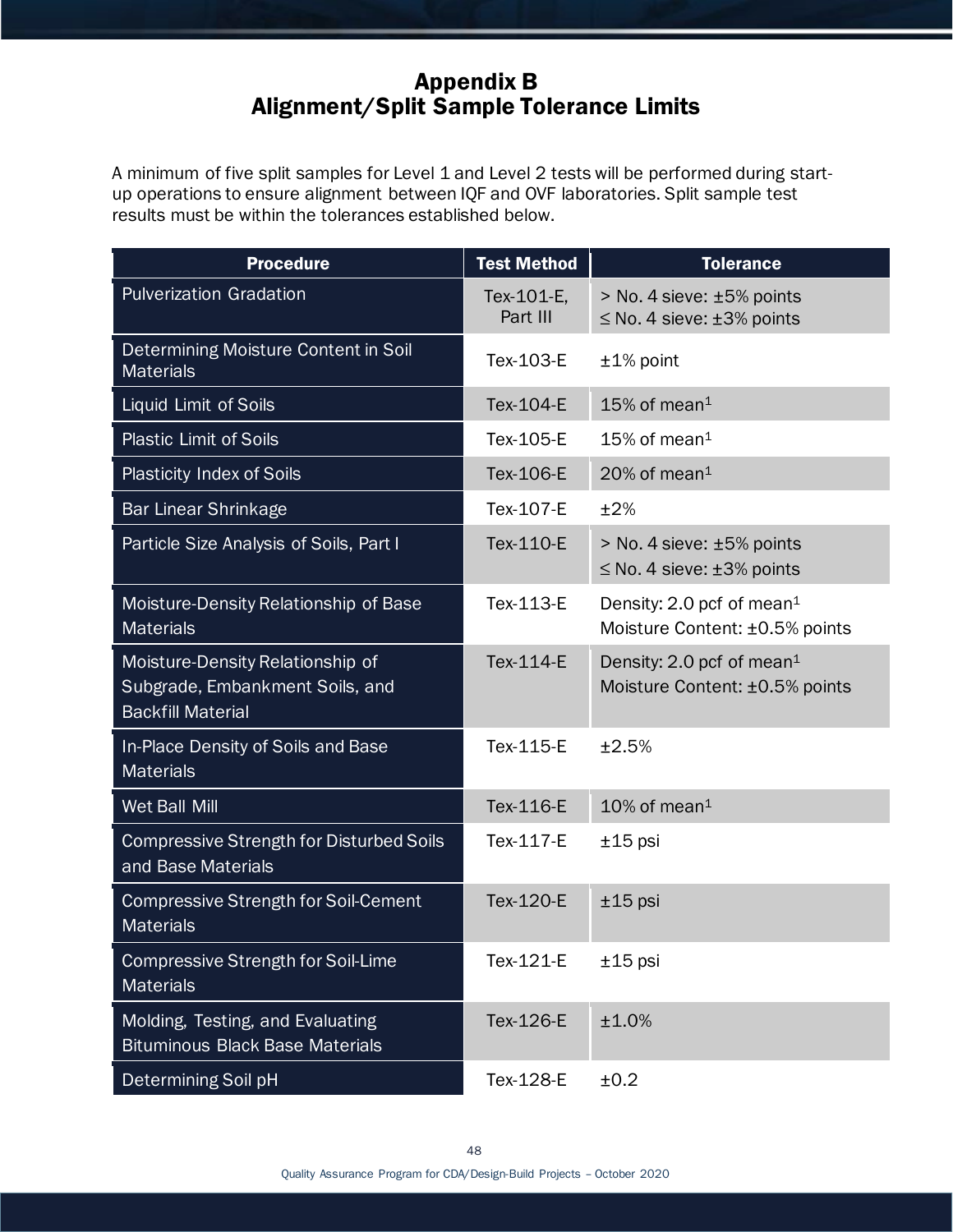| <b>Procedure</b>                                                               | <b>Test Method</b> | <b>Tolerance</b>                                                                                                                                                       |
|--------------------------------------------------------------------------------|--------------------|------------------------------------------------------------------------------------------------------------------------------------------------------------------------|
| Measuring the Resistivity of Soil Materials                                    | Tex-129-E          | $±1,000$ ohm-cm                                                                                                                                                        |
| Measuring Thickness of Pavement Layer                                          | Tex-140-E          | $0.25$ in.                                                                                                                                                             |
| Determining Sulfate Content in Soils -<br><b>Colorimetric Method</b>           | Tex-145-E          | $±500$ ppm                                                                                                                                                             |
| Soil Organic Content Using UV-Vis Method                                       | <b>Tex-148-E</b>   | ±0.2%                                                                                                                                                                  |
| Sieve Analysis of Fine and Coarse<br>Aggregates                                | <b>Tex-200-F</b>   | > 5/8" sieve: ±5% points (individual<br>% retained)<br>$\leq$ 5/8"-No. 200 sieve: $\pm$ 3% points<br>(individual % retained)<br>Passing No. 200 sieve: ±1.6%<br>points |
| <b>Sand Equivalent Test</b>                                                    | Tex-203-F          | ±5                                                                                                                                                                     |
| <b>Compacting Specimens Using the Texas</b><br><b>Gyratory Compactor (TGC)</b> | <b>Tex-206-F</b>   | ±1.0% laboratory-molded density<br>calculated in accordance with<br>Tex-207-F                                                                                          |
| Determining Density of Compacted<br><b>Bituminous Mixtures</b>                 | Tex-207-F          | Laboratory-molded density: $\pm 1.0\%$<br>Laboratory-molded bulk specific<br>gravity: $\pm 0.020$<br>In-place air voids (cores): $\pm 1.0\%$                           |
|                                                                                | Tex-210-F          | ±0.3%                                                                                                                                                                  |
| <b>Determining Asphalt Content</b>                                             | <b>Tex-228-F</b>   | ±0.3%                                                                                                                                                                  |
|                                                                                | <b>Tex-236-F</b>   | ±0.3%                                                                                                                                                                  |
| Determining Moisture Content of<br><b>Bituminous Mixtures</b>                  | Tex-212-F          | ±0.2%                                                                                                                                                                  |
| Determining Deleterious Material in<br><b>Coarse Aggregates</b>                | Tex-217-F          | ±0.3%                                                                                                                                                                  |
| Decantation Test for Coarse Aggregate                                          | Tex-217-F          | $20\%$ of mean <sup>1</sup>                                                                                                                                            |
| <b>Flakiness Index</b>                                                         | Tex-224-F          | ±5%                                                                                                                                                                    |
| Indirect Tensile Strength                                                      | <b>Tex-226-F</b>   | $±12$ psi                                                                                                                                                              |
| Theoretical Maximum Specific Gravity of<br><b>Bituminous Mixtures</b>          | Tex-227-F          | ±0.020                                                                                                                                                                 |
| <b>Draindown Characteristic of Bituminous</b><br>Mixture                       | Tex-235-F          | ±0.70%                                                                                                                                                                 |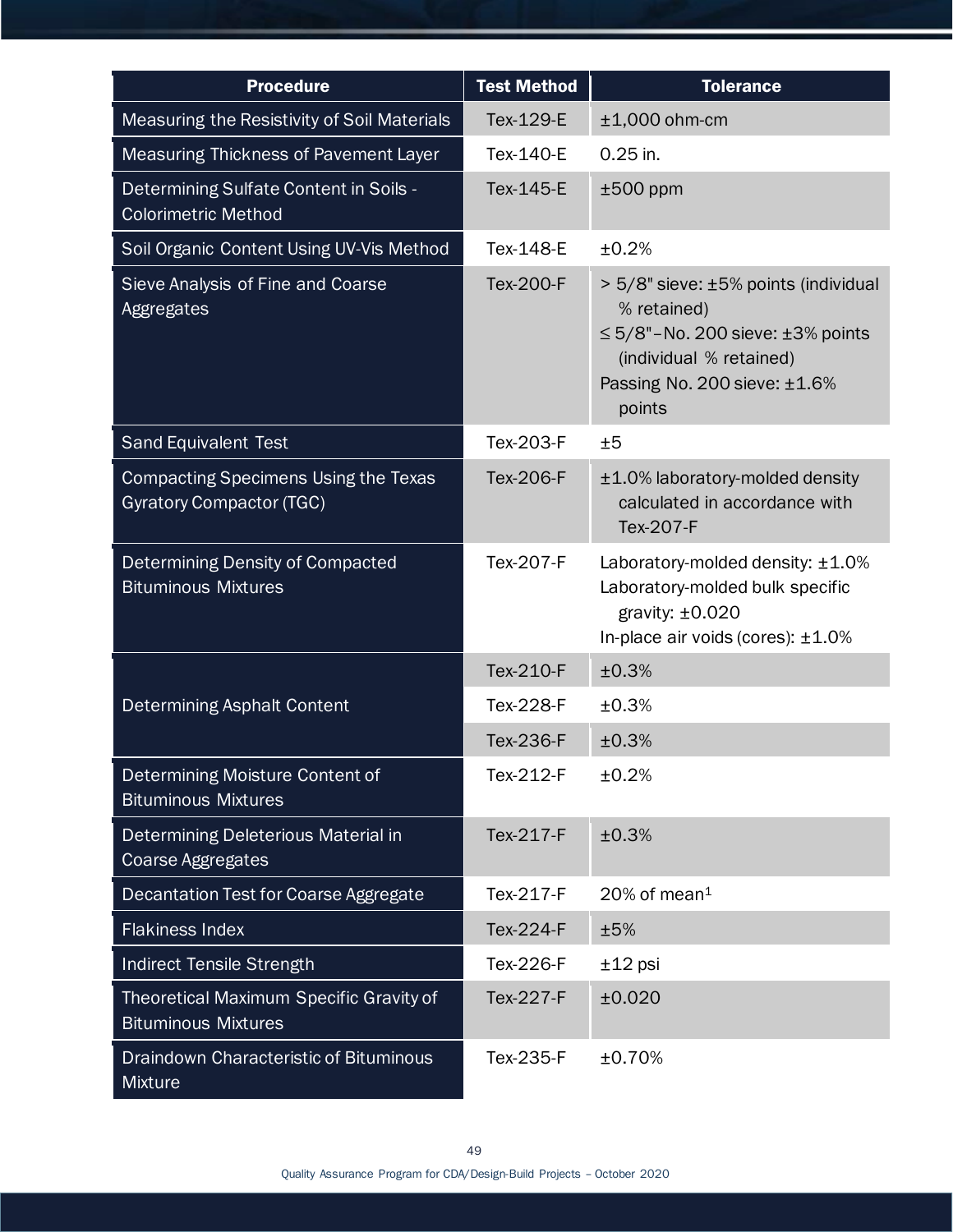| <b>Procedure</b>                                                                  | <b>Test Method</b> | <b>Tolerance</b>                                                                            |
|-----------------------------------------------------------------------------------|--------------------|---------------------------------------------------------------------------------------------|
| Hamburg Wheel Tracker Testing                                                     | Tex-242-F          | ±2 mm rut depth at specified<br>number of passes                                            |
| <b>Cantabro Loss</b>                                                              | Tex-245-F          | ±5%                                                                                         |
| Permeability or Water Flow of Hot Mix<br>Asphalt                                  | Tex-246-F          | $±6$ seconds                                                                                |
| Sieve Analysis of Concrete Fine and<br>Coarse Aggregate                           | Tex-401-A          | > No. 4 sieve: ±5% points<br>$\leq$ No. 4 sieve: $\pm$ 3% points                            |
| <b>Fineness Modulus of Concrete Fine</b><br>Aggregate                             | Tex-402-A          | ±0.2                                                                                        |
| Decantation Test for Concrete Aggregates                                          | Tex-406-A          | $20\%$ of mean <sup>1</sup>                                                                 |
| Determining Deleterious Material in<br><b>Concrete Mineral Aggregate</b>          | Tex-413-A          | ±0.3%                                                                                       |
| Air Content of Freshly Mixed Concrete by<br>the Volumetric Method <sup>2, 3</sup> | Tex-414-A          | ±1.0%                                                                                       |
| Slump of Hydraulic Cement Concrete                                                | Tex-415-A          | $±1$ in.                                                                                    |
| Air Content of Freshly Mixed Concrete by<br>the Pressure Method <sup>3</sup>      | Tex-416-A          | ±1%                                                                                         |
| <b>Compressive Strength of Cylindrical</b><br><b>Concrete Specimens</b>           | Tex-418-A          | 17% of mean <sup>1</sup> (4 $\times$ 8 in.)<br>14% of mean <sup>1</sup> (6 $\times$ 12 in.) |
| Measuring Temperature of Freshly Mixed<br><b>Portland Cement Concrete</b>         | Tex-422-A          | $2^{\circ}F$                                                                                |
| <b>Concrete Thickness by Direct</b><br><b>Measurement</b>                         | Tex-423-A          | $±0.25$ inches                                                                              |
| <b>Coarse Aggregate Angularity</b>                                                | Tex-460-A          | ±5                                                                                          |
| Micro-Deval Abrasion                                                              | Tex-461-A          | ±2%                                                                                         |
| Moisture Susceptibility of Bituminous<br><b>Materials</b>                         | Tex-530-C          | ±10%                                                                                        |
| Dynamic Cone Penetrometer                                                         | <b>ASTM D6951</b>  | ±1 ksi for a depth of 6 inches                                                              |

- 1. The difference between compared test results will not exceed the indicated percentage of the mean of the compared test results where the mean is the average of the two test results.
- 2. Required when volumetric method is used.
- 3. Required only when air entrained concrete is specified.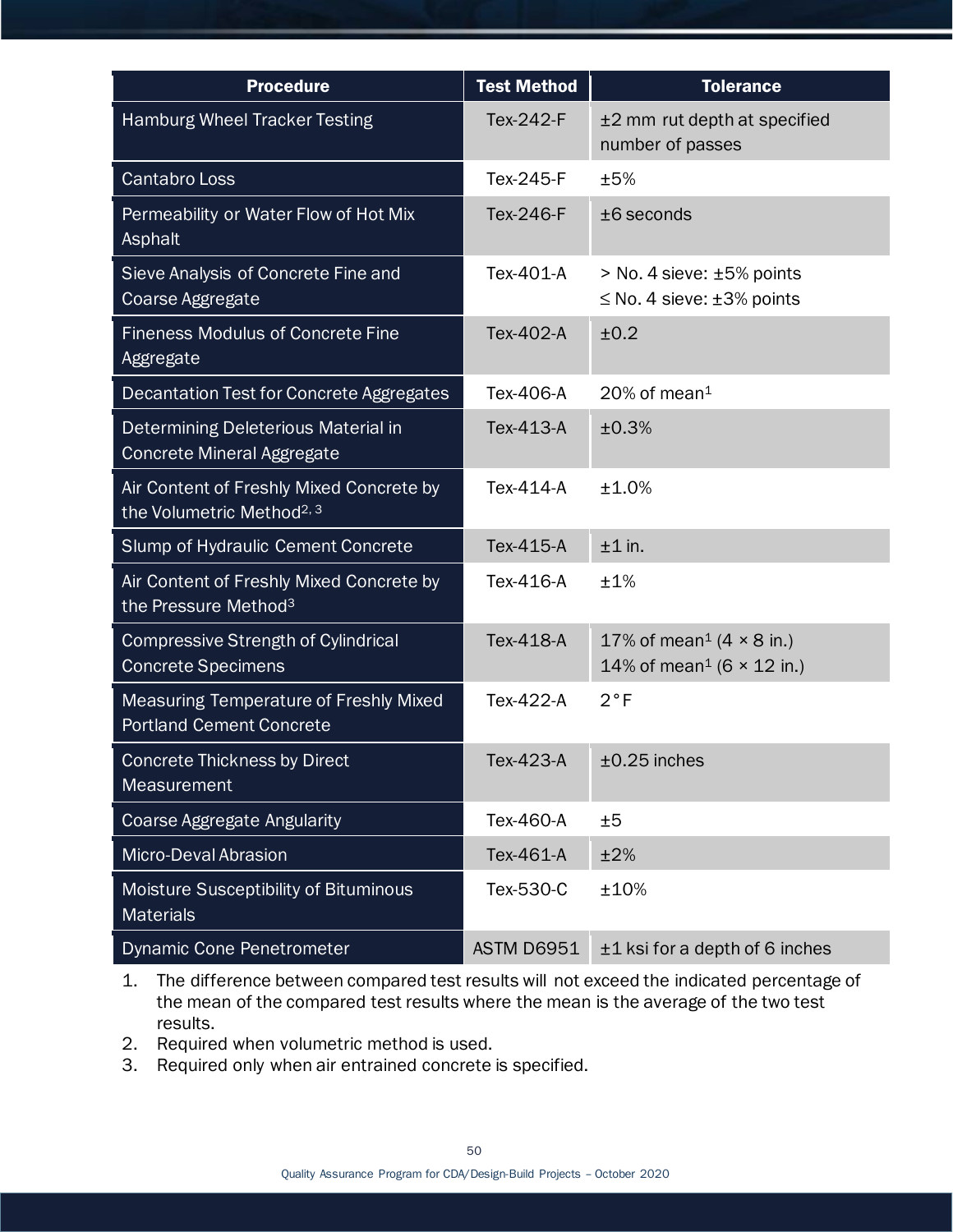# Appendix C IQF Data Transfer Requirements

XML submission allows for the transfer of all IQF's laboratory test results into I2MS from other IQF data systems without additional levels of data entry. An example XML sample submission and I2MS Test Form Fields are available at the following link: <http://ftp.dot.state.tx.us/pub/txdot-info/cst/I2MSTestFormFields.pdf>.

If there is a specific test that is not listed in the database that is required in I2MS, the schema and report set up will need to be submitted to TxDOT for approval, 60 days before testing submission.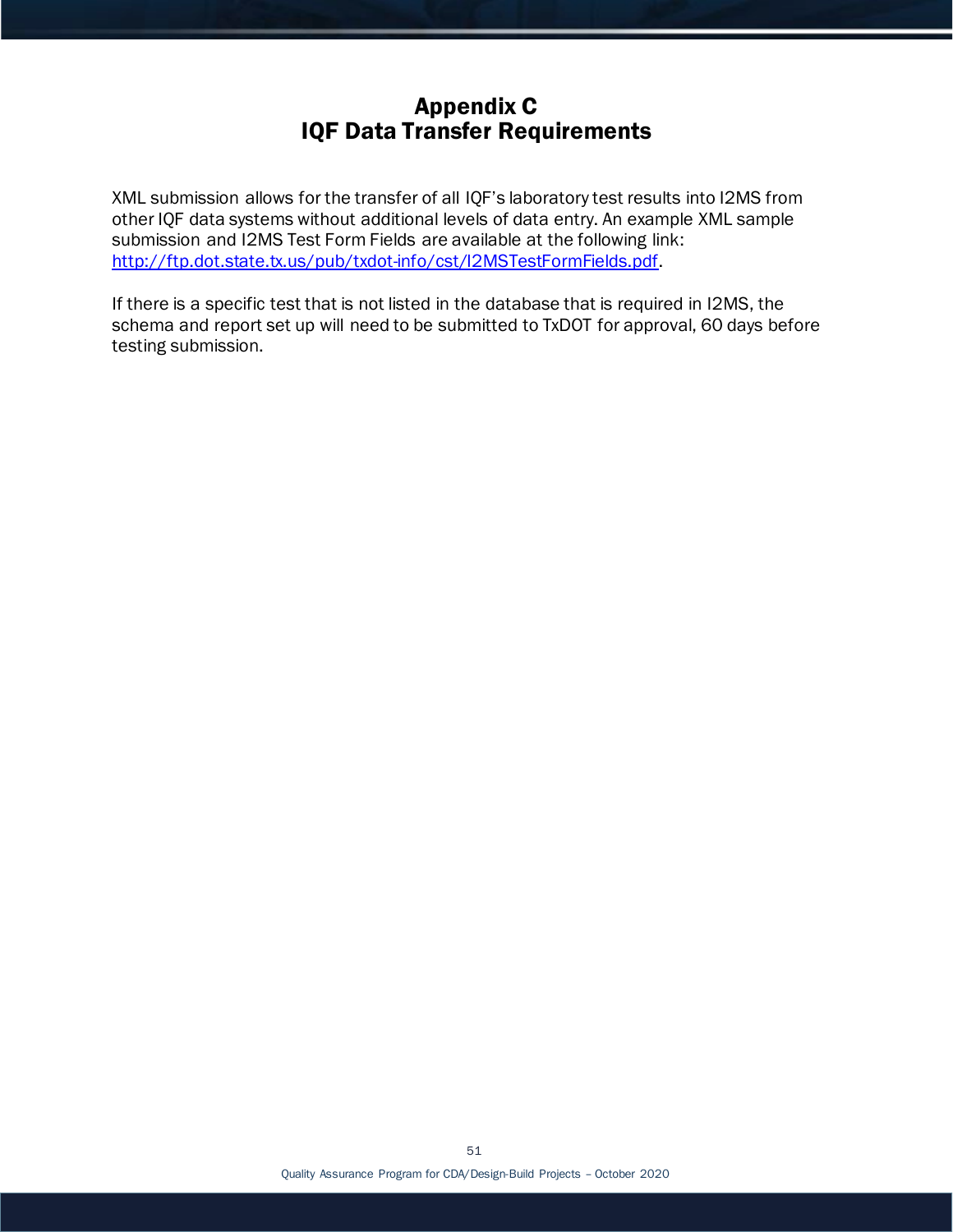# Appendix D OV Levels for Materials Testing Validation/Verification

### Start-Up Requirements

During start-up operations, in addition to random sample location testing, the IQF (Independent Quality Firm) and OVF (Owner Verification Firm) will perform a minimum of 5 split sample testing for all tests listed as Level 1 or Level 2 to ensure alignment. The OV firm will evaluate split sample results against TxDOT's split sample tolerance limits contained in Appendix B. For those test methods that do not verify during start-up operations, both the IQF and OVF firm will collaborate to determine the cause(s) of the nonverification and will both take appropriate corrective actions during the early phases of material production to align the testing operations. For tests listed as Level 3, the OV firm will observe and review the IQF's initial start-up testing operations.

The level of significance  $(\alpha)$  used for statistical analyses are provided below unless otherwise approved in writing by TxDOT.

| <b>Material Category</b>                                | Level of Significance $(\alpha)$ |
|---------------------------------------------------------|----------------------------------|
| Embankment, Subgrades, Backfill, and Base Courses       | 0.01                             |
| Asphalt Treated Base (Plant-Mixed)                      | 0.01                             |
| <b>Surface Treatments</b>                               | 0.01                             |
| Hydraulic Cement Concrete - Structural                  | 0.025                            |
| Hydraulic Cement Concrete - Non-Structural              | 0.01                             |
| <b>Hydraulic Cement Concrete Pavements</b>              | 0.025                            |
| Hot-Mix Asphalt Pavement (Items 341, 342, 344, and 346) | 0.025                            |

As a minimum, perform testing using the levels listed below.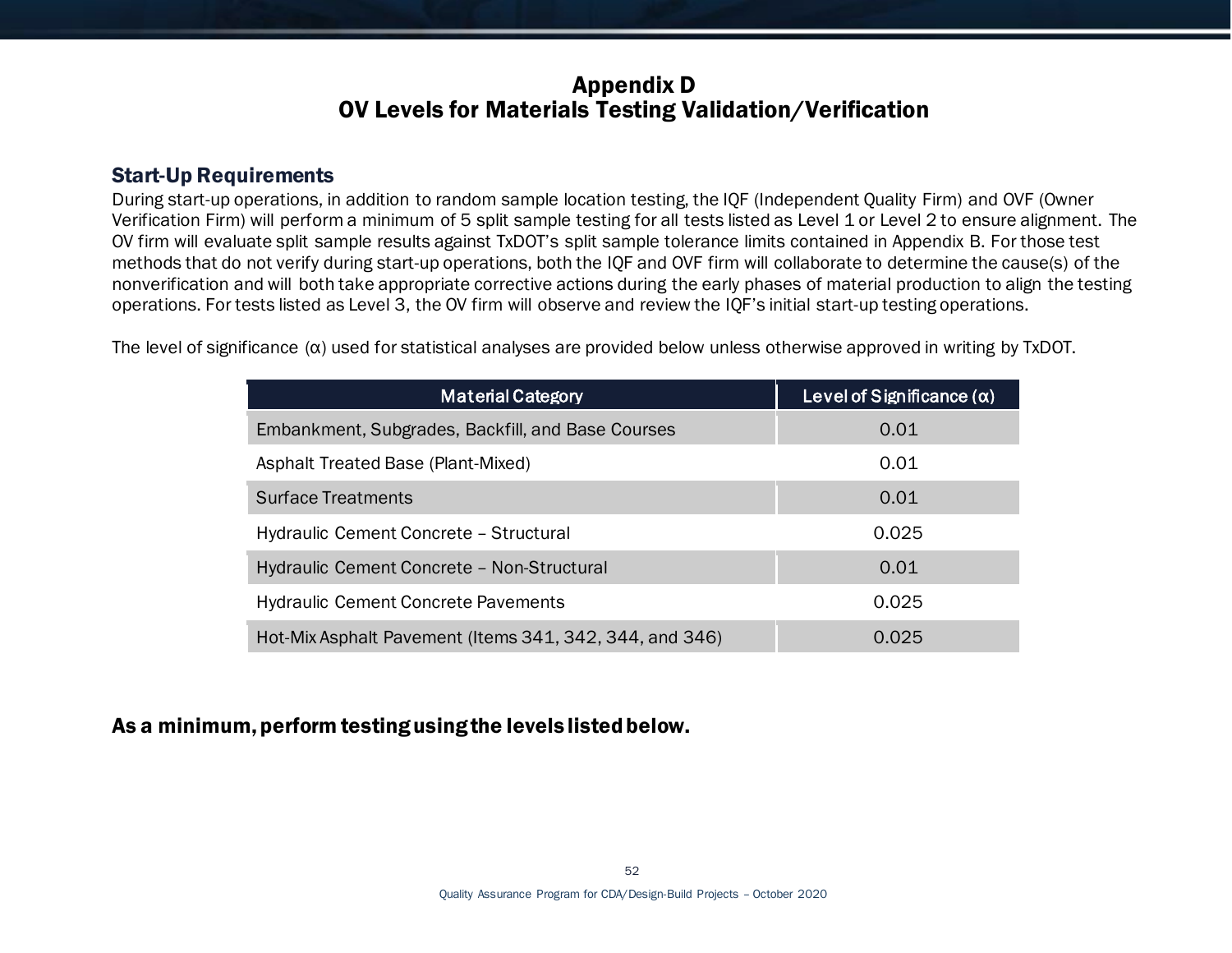### Level 1 Tests: F- and t- tests

The OV firm will perform continuous F- and t- test analyses on Level 1 tests with the minimum OV testing frequency set at the higher of 10% of the IQF testing frequency or 3 OV tests per quarter. The continuous analysis, as described in [Appendix I –](#page-73-0) I2MS 3.2 [Continuous Analysis Algorithm,](#page-73-0) will be run daily, with new OV test results being added to the OV sample population as older OV test results are removed. The analyses will be performed against the corresponding IQF sample population. Note: OV sampling and testing frequency will not be greater than the IQF sampling and testing frequency, so the number of OV tests will be the same as the number of IQF tests if the number of IQF tests required to meet the DB Guide Schedule is 3 or less.

## Level 2 Tests: Independent Verification

The OV firm will perform independent verification on Level 2 tests with the minimum OV testing frequency of three per quarter with lower frequency tests missed during one quarter being specifically targeted the next quarter. This verification will be performed by comparing the independent OV test results with a group of corresponding IQF test results as an independent check of the IQF test results. Note: For small materials quantities used per quarter where required IQF number of tests is three or less tests per quarter, OVF testing frequency will be the minimum guide schedule testing frequency.

### Level 3 Tests: Observation Verification

The OV firm will observe and review the IQF's initial start-up testing operations and records, as appropriate. Periodic observation verification shall also be performed during ongoing production operations to verify compliance with test procedures. Split testing may be used during initial start-up testing to verify alignment between OVF and IQF laboratories.

| <b>OV Levels for Materials Testing</b><br><b>Verification</b> | Level 1                                            | Level 2                         | Level 3                  |
|---------------------------------------------------------------|----------------------------------------------------|---------------------------------|--------------------------|
|                                                               | EMBANKMENTS, SUBGRADES, BACKFILL, AND BASE COURSES |                                 |                          |
| <b>MATERIAL OR PRODUCT</b>                                    | <b>TEST FOR</b>                                    | TEST NO.                        | <b>TXDOT RECOMMENDED</b> |
|                                                               | Liquid Limit                                       | Tex-104-E                       | $\overline{2}$           |
|                                                               | Plasticity Index                                   | Tex-106-E                       |                          |
| <b>EMBANKMENT</b>                                             | <b>Linear Shrinkage</b>                            | Tex-107-E                       | $\overline{2}$           |
| (CUTS AND FILLS)                                              | Gradation                                          | Tex-110-E                       | 2                        |
|                                                               | Moisture/Density                                   | Tex-114-E                       | 3                        |
|                                                               | In-Place Density                                   | Tex-115-E <sub>1</sub> , Part I |                          |
| RETAINING WALL                                                | Liquid Limit                                       | Tex-104-E                       | $\overline{2}$           |
| (NON-SELECT BACKFILL)                                         | Plasticity Index                                   | Tex-106-E                       |                          |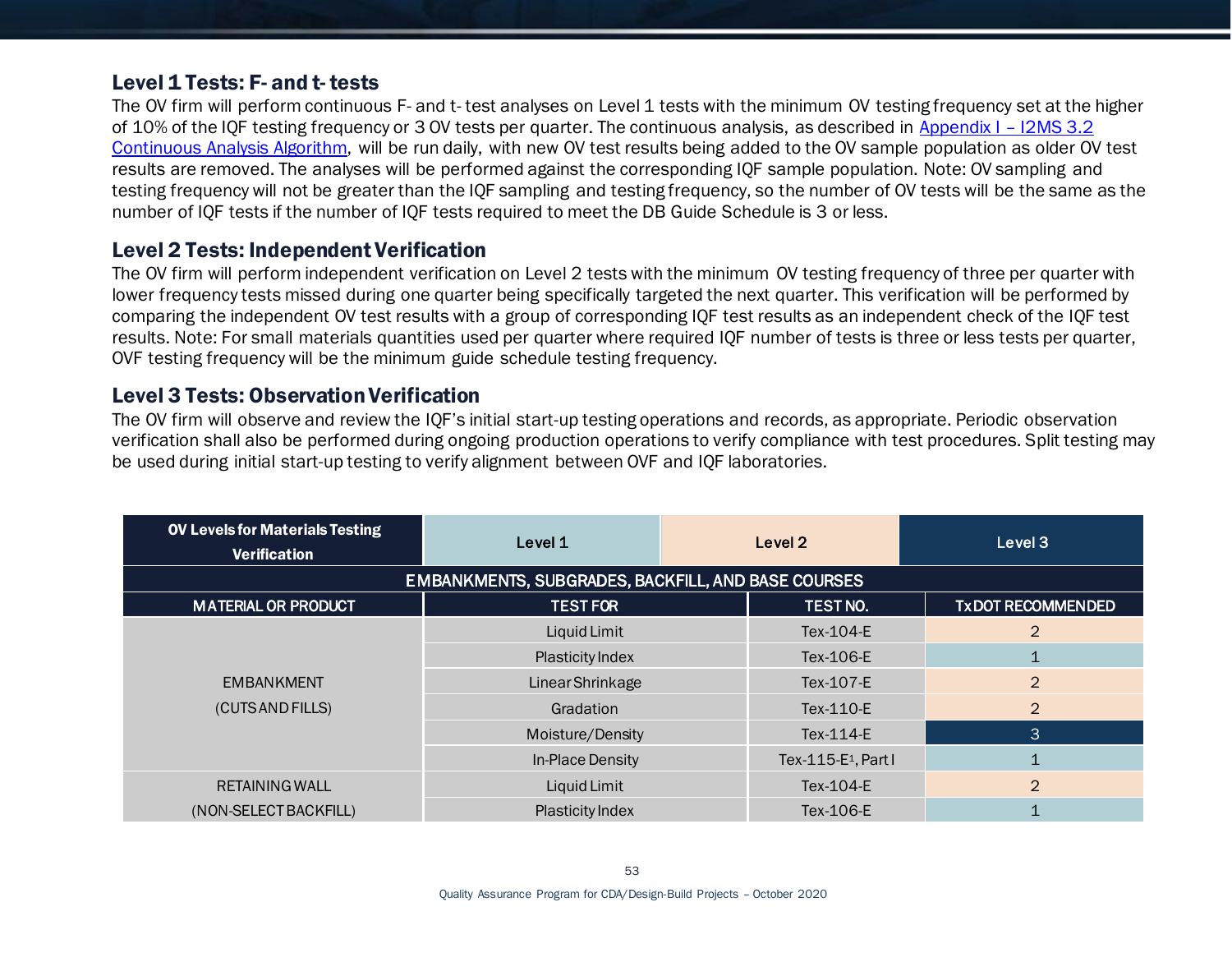| <b>OV Levels for Materials Testing</b><br><b>Verification</b> |                           | Level 1                                  |  | Level <sub>2</sub>              | Level 3        |
|---------------------------------------------------------------|---------------------------|------------------------------------------|--|---------------------------------|----------------|
| <b>RETAINING WALL</b>                                         |                           | <b>Linear Shrinkage</b>                  |  | Tex-107-E                       | $\overline{2}$ |
| (NON-SELECT BACKFILL)                                         |                           | Gradation                                |  | Tex-110-E                       | $\overline{2}$ |
| (CONTINUED)                                                   |                           | Moisture/Density                         |  | Tex-114-E                       | $\overline{3}$ |
|                                                               |                           | In-Place Density                         |  | Tex-115-E <sup>1</sup> , Part I | $\mathbf{1}$   |
|                                                               |                           | Plasticity Index (TyCS)                  |  | Tex-106-E                       | $\mathbf{1}$   |
|                                                               |                           | Gradation (Backfill/Drainage Aggregate)  |  | Tex-401-A/Tex-110-E             | $\overline{2}$ |
| <b>RETAINING WALL</b>                                         |                           | Resistivity                              |  | Tex-129-E                       | 2              |
| (SELECT BACKFILL)                                             |                           | pH                                       |  | Tex-128-E                       | $\overline{2}$ |
|                                                               |                           | In-Place Density                         |  | Tex-115-E <sup>1</sup>          | $\mathbf{1}$   |
| UNTREATED SUBGRADE                                            |                           | Uniformity: Dynamic Cone Penetration     |  | <b>ASTM D6951</b>               | 2 <sup>2</sup> |
|                                                               |                           | Liquid Limit                             |  | Tex-104-E                       | $\overline{2}$ |
|                                                               |                           | Plasticity Index                         |  | Tex-106-E                       | $\mathbf{1}$   |
|                                                               |                           | <b>Linear Shrinkage</b>                  |  | Tex-107-E                       | $\overline{2}$ |
| <b>UNTREATED BASE</b><br><b>COURSES</b>                       |                           | Gradation                                |  | Tex-110-E                       | $\overline{2}$ |
|                                                               |                           | <b>Crushed Face Count</b>                |  | Tex-460-A, Part I               | $\overline{2}$ |
|                                                               |                           | Moisture/Density                         |  | Tex-113-E                       | 3              |
|                                                               |                           | Wet Ball Mill                            |  | Tex-116-E                       | $\overline{2}$ |
|                                                               |                           | Strength                                 |  | Tex-117-E                       | $\overline{2}$ |
|                                                               |                           | In-Place Density                         |  | Tex-115-E <sup>1</sup> , Part I | $\mathbf{1}$   |
|                                                               |                           | Moisture Content (when performed by IQF) |  | Tex-103-E                       | $\overline{2}$ |
|                                                               |                           | Ride Quality - Surface Test Type B       |  | Tex-1001-S                      | 2 <sup>3</sup> |
|                                                               | Subgrade<br><b>Before</b> | Organic Content                          |  | Tex-148-E                       | $\overline{2}$ |
| <b>TREATED SUBGRADE</b>                                       | Treatment                 | <b>Sulfate Content</b>                   |  | Tex-145-E                       | $\overline{2}$ |
| AND BASE COURSES                                              |                           | Liquid Limit                             |  | Tex-104-E                       | 2              |
|                                                               | <b>New Base</b>           | Plasticity Index                         |  | Tex-106-E                       | $\mathbf{1}$   |
|                                                               | Material                  | Linear Shrinkage                         |  | Tex-107-E                       | $\overline{2}$ |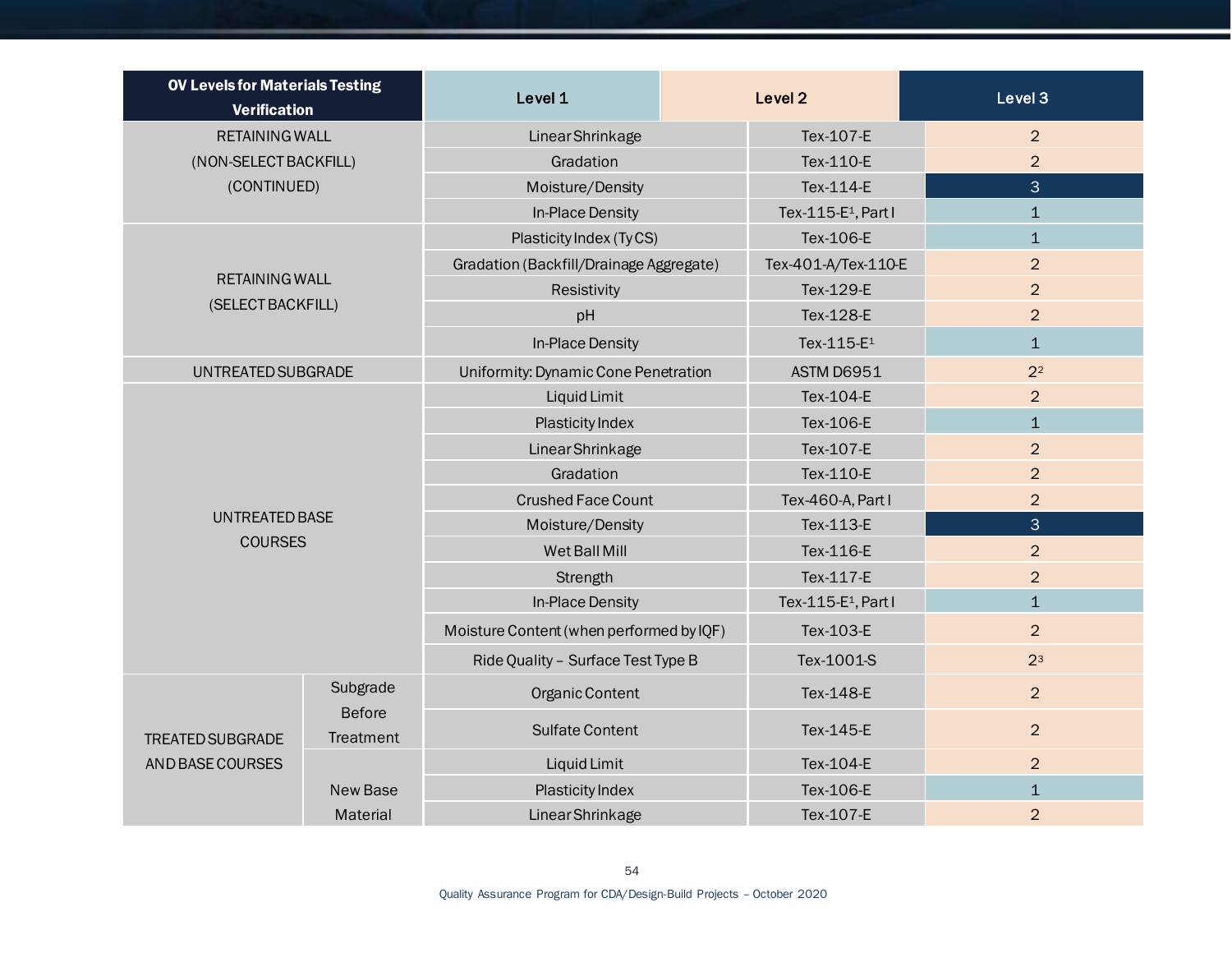| <b>OV Levels for Materials Testing</b><br><b>Verification</b>                |                               | Level 1                                                                          | Level 2   |                                 | Level 3        |
|------------------------------------------------------------------------------|-------------------------------|----------------------------------------------------------------------------------|-----------|---------------------------------|----------------|
| New Base                                                                     |                               | Gradation                                                                        |           | Tex-110-E                       | $\overline{2}$ |
|                                                                              | Material                      | Wet Ball Mill                                                                    |           | Tex-116-E                       | $\overline{2}$ |
|                                                                              |                               | Strength                                                                         |           | Tex-117-E                       | 2              |
|                                                                              |                               | <b>Pulverization Gradation</b>                                                   |           | Tex-101-E, Part III             | $\overline{2}$ |
| <b>TREATED SUBGRADE</b><br>AND BASE COURSES<br>(CONTINUED)                   |                               | Moisture Content (when performed by IQF)                                         |           | Tex-103-E                       | $\overline{2}$ |
|                                                                              | Uncompacted<br><b>Mixture</b> | Moisture-Density and Compressive Strength<br>(Cement Treated Materials)          |           | Tex-120-E, Part II              | $\overline{2}$ |
|                                                                              |                               | Moisture-Density and Compressive Strength<br>(Lime Treated Materials)            |           | Tex-121-E, Part II              | $\overline{2}$ |
|                                                                              |                               | In-Place Density                                                                 |           | Tex-115-E <sup>1</sup> , Part I | $\mathbf{1}$   |
|                                                                              | <b>Mixture</b>                | Compacted<br>Uniformity: Dynamic Cone Penetration<br>(for treated subgrade only) |           | <b>ASTM D6951</b>               | 2 <sup>2</sup> |
| Sulfate Content (Crushed concrete only)<br>RECLAIMED ASPHALT PAVEMENT (RAP), |                               |                                                                                  | Tex-145-E | $\overline{2}$                  |                |
| CRUSHED CONCRETE, AND                                                        |                               | <b>Deleterious Material</b>                                                      |           | Tex-413-A                       | $\overline{2}$ |
| RECYCLED MATERIALS                                                           |                               | Decantation                                                                      |           | Tex-406-A                       | $\overline{2}$ |

1. OV Use of IQF Proctors

- During startup operations, test 5 split samples with the IQF and ensure that all values are within the split sample tolerance, currently set at 2.0 pcf of mean, as specified in Appendix B.
- The IQF must provide OV lab with complete curve data for all proctor tests. Beforetesting in-place densities, IQF will furnish the selected curve for each in-place density point.
- The OV either agrees that the IQF proctor is representative of the material being tested or the OV will obtain in-place density values and sample the material to conduct a one-point proctor to ensure that proctor values are within 2.0 pcf of curve estimates.
- 2. With the exception of Dynamic Cone Penetration test, whichwill require a minimum 10% of IQF sampling and testing frequencies.
- 3. OVF shall perform Ride Quality verification testing in accordance with TxDOT's Standard Specification Item 585.3.3.2.2.1.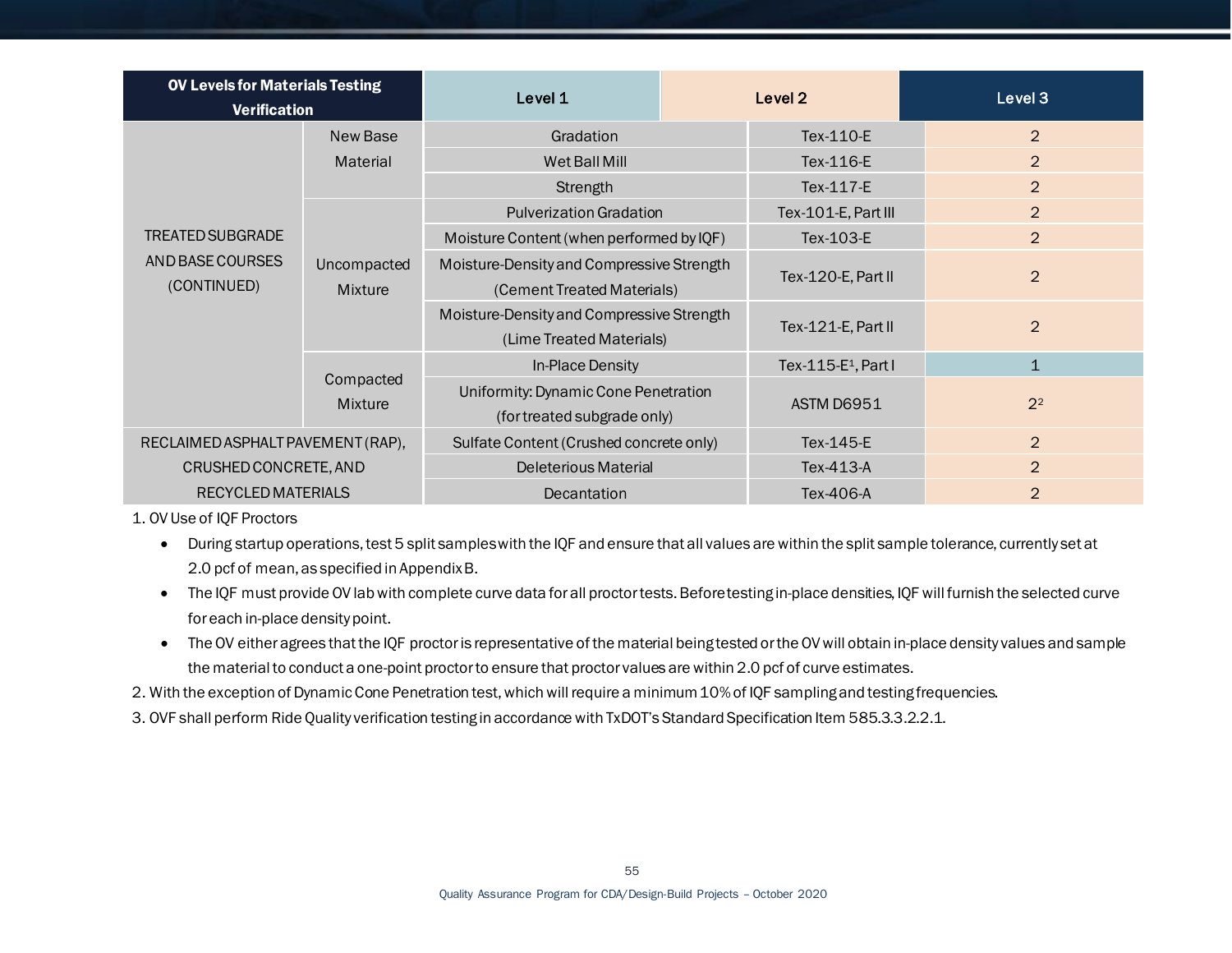| <b>OV Levels for Materials Testing</b><br><b>Verification</b> | Level 1                                   | Level <sub>2</sub>  | Level 3                  |
|---------------------------------------------------------------|-------------------------------------------|---------------------|--------------------------|
|                                                               | <b>ASPHALT TREATED BASE (Plant-Mixed)</b> |                     |                          |
| <b>MATERIAL OR PRODUCT</b>                                    | <b>TEST FOR</b>                           | <b>TEST NUMBER</b>  | <b>TXDOT RECOMMENDED</b> |
|                                                               | Liquid Limit                              | Tex-104-E           | $\overline{2}$           |
|                                                               | Plasticity Index                          | Tex-106-E           | $\mathbf{1}$             |
| AGGREGATE                                                     | Linear Shrinkage                          | Tex-107-E           | $\overline{2}$           |
|                                                               | Wet Ball Mill                             | Tex-116-E           | 3                        |
|                                                               | Decantation                               | Tex-406-A, part I   | $\overline{2}$           |
|                                                               | Lab-Molded Density                        | Tex-126-E           | $\mathbf{1}$             |
|                                                               | Gradation                                 | Tex-200-F, Part I   | $\overline{2}$           |
|                                                               | Percent Asphalt                           | Tex-236-F           | $\mathbf{1}$             |
| <b>COMPLETE MIXTURE</b>                                       | <b>Moisture Content</b>                   | Tex-212-F, Part II  | $\overline{2}$           |
|                                                               | Indirect Tensile Strength                 | Tex-226-F           | 3                        |
|                                                               | <b>Moisture Susceptibility</b>            | Tex-530-C           | 3                        |
| <b>ROADWAY</b>                                                | <b>Ride Quality</b>                       | <b>Surface Test</b> |                          |
|                                                               |                                           | Type A              | $\overline{2}$           |
|                                                               | In-Place Air Voids                        | Tex-207-F           | $\mathbf{1}$             |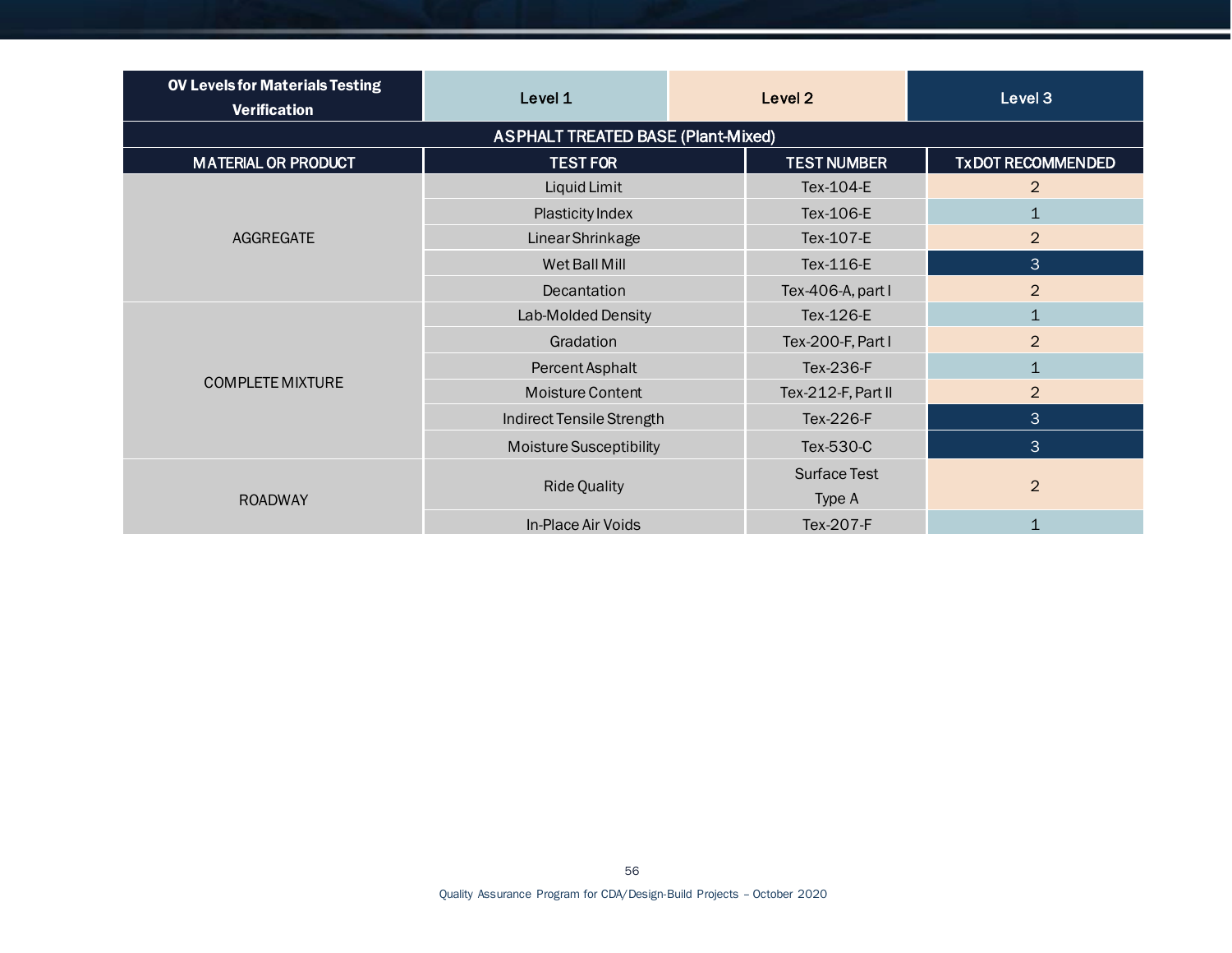| <b>OV Levels for Materials Testing</b><br><b>Verification</b> | Level 1                | Level 2            | Level 3                  |
|---------------------------------------------------------------|------------------------|--------------------|--------------------------|
|                                                               | <b>SEALCOAT</b>        |                    |                          |
| <b>MATERIAL OR PRODUCT</b>                                    | <b>TEST FOR</b>        | <b>TEST NUMBER</b> | <b>TXDOT RECOMMENDED</b> |
|                                                               | Gradation              | Tex-200-F, Part I  |                          |
|                                                               | Crushed Face Count     | Tex-460-A, Part I  | $\overline{2}$           |
| AGGREGATE                                                     | Deleterious Material   | Tex-217-F, Part I  | 2                        |
|                                                               | Decantation            | Tex-406-A          | 2                        |
|                                                               | <b>Flakiness Index</b> | $Tex-224-F$        | 3                        |
|                                                               | Micro-Deval Abrasion   | Tex-461-A          | 3                        |
| PRECOATED AGGREGATE                                           | <b>Asphalt Content</b> | Tex-236-F          | $\overline{2}$           |

| <b>OV Levels for Materials Testing</b><br><b>Verification</b> |                            | Level 1                                       |  | Level 2                | Level 3                  |
|---------------------------------------------------------------|----------------------------|-----------------------------------------------|--|------------------------|--------------------------|
|                                                               |                            | <b>HYDRAULIC CEMENT CONCRETE - STRUCTURAL</b> |  |                        |                          |
|                                                               |                            | (Classes: C, F, H, S, CO, K, LMC, or SS)      |  |                        |                          |
|                                                               | <b>MATERIAL OR PRODUCT</b> | <b>TEST FOR</b>                               |  | <b>TEST NUMBER</b>     | <b>TXDOT RECOMMENDED</b> |
|                                                               | <b>COARSE AGGREGATE</b>    | <b>Decantation</b>                            |  | Tex-406-A              | $\overline{2}$           |
| <b>MINERAL</b>                                                |                            | Sieve Analysis                                |  | Tex-401-A              | $\overline{2}$           |
|                                                               |                            | Deleterious Materials                         |  | Tex-413-A              | 3                        |
|                                                               | <b>FINE AGGREGATE</b>      | Sand Equivalent                               |  | Tex-203-F              | $\overline{2}$           |
| AGGREGATE                                                     |                            | Organic Impurities                            |  | Tex-408-A              | 3                        |
|                                                               |                            | Sieve Analysis                                |  | Tex-401-A              | $\overline{2}$           |
|                                                               |                            | <b>Fineness Modulus</b>                       |  | Tex-402-A              | $\overline{2}$           |
|                                                               |                            | Deleterious Material                          |  | Tex-413-A              | $\lvert 3 \rvert$        |
| <b>CONCRETE</b>                                               |                            | <b>Compressive Strength</b>                   |  | Tex-418-A              |                          |
|                                                               |                            | Entrained Air (When specified by plans)       |  | Tex-416-A or Tex-414-A |                          |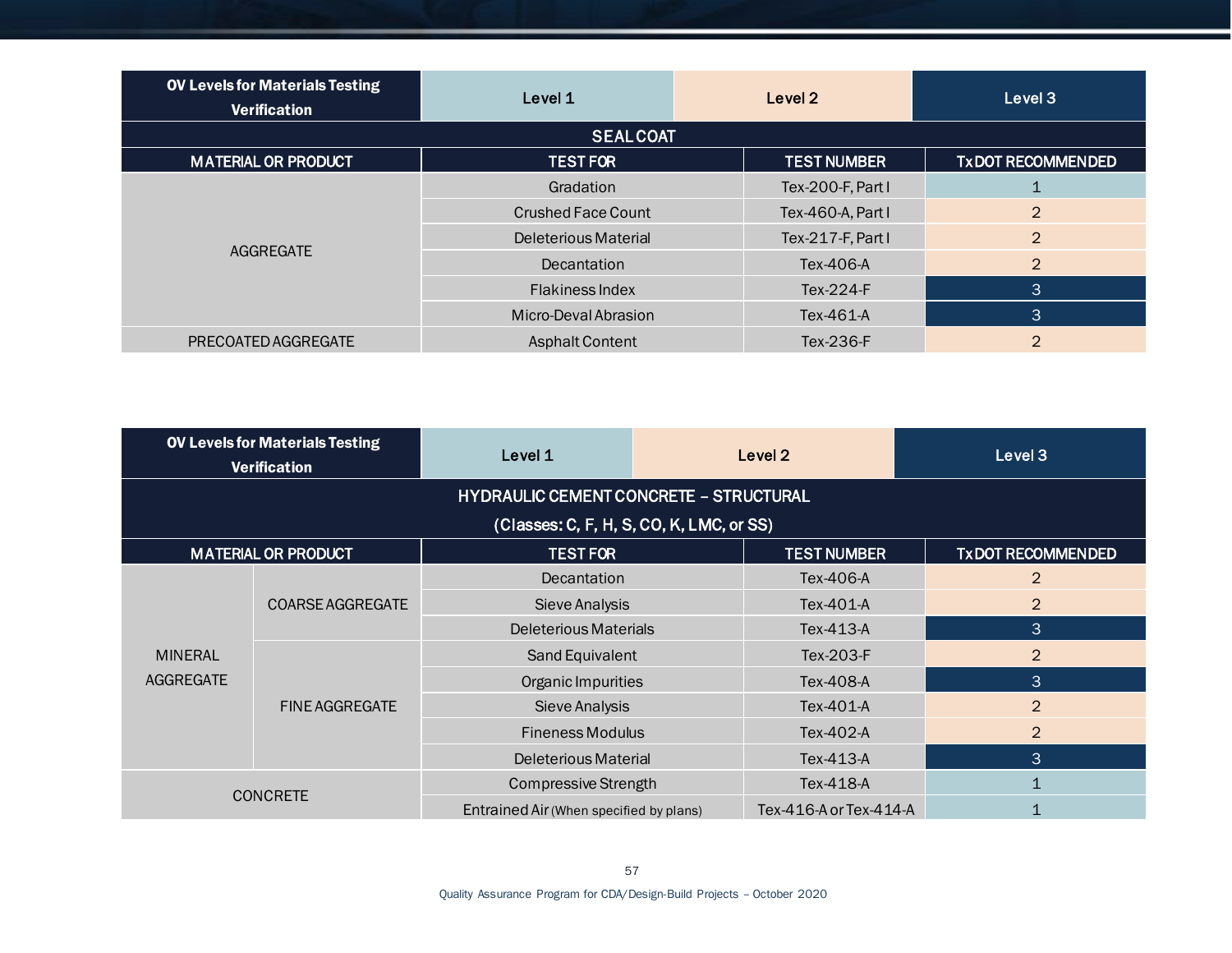| <b>OV Levels for Materials Testing</b><br>Level 1<br><b>Verification</b> |                                                                         | Level 2            | Level 3                  |  |
|--------------------------------------------------------------------------|-------------------------------------------------------------------------|--------------------|--------------------------|--|
| <b>HYDRAULIC CEMENT CONCRETE - STRUCTURAL</b>                            |                                                                         |                    |                          |  |
|                                                                          | (Classes: C, F, H, S, CO, K, LMC, or SS)                                |                    |                          |  |
| (CONTINUED)                                                              |                                                                         |                    |                          |  |
| <b>MATERIAL OR PRODUCT</b><br><b>TEST FOR</b>                            |                                                                         | <b>TEST NUMBER</b> | <b>TXDOT RECOMMENDED</b> |  |
| <b>CONCRETE</b><br>(CONTINUED)                                           | Slump                                                                   | Tex-415-A          | 2                        |  |
|                                                                          | Temperature of Concrete                                                 | Tex-422-A          | $\overline{2}$           |  |
|                                                                          | Bridge Deck or Culvert Top Slab Thickness<br>and Depth of Reinforcement | Tex-423-A, Part II | 2 <sup>1</sup>           |  |

1. OVF shall perform a minimum 10% of IQF testing frequency of total number of bays per span. A minimum of three concrete thickness and steel depth readings per bay are required by test procedure.

| <b>OV Levels for Materials Testing</b><br><b>Verification</b> | Level 1                                           |                    | Level 2                  | Level 3 |
|---------------------------------------------------------------|---------------------------------------------------|--------------------|--------------------------|---------|
|                                                               | <b>HYDRAULIC CEMENT CONCRETE - NON-STRUCTURAL</b> |                    |                          |         |
| (Classes: A, B, D, or E)                                      |                                                   |                    |                          |         |
| <b>MATERIAL OR PRODUCT</b><br><b>TEST FOR</b>                 |                                                   | <b>TEST NUMBER</b> | <b>TXDOT RECOMMENDED</b> |         |
| <b>CONCRETE</b>                                               | Compressive Strength                              |                    | Tex-418-A                |         |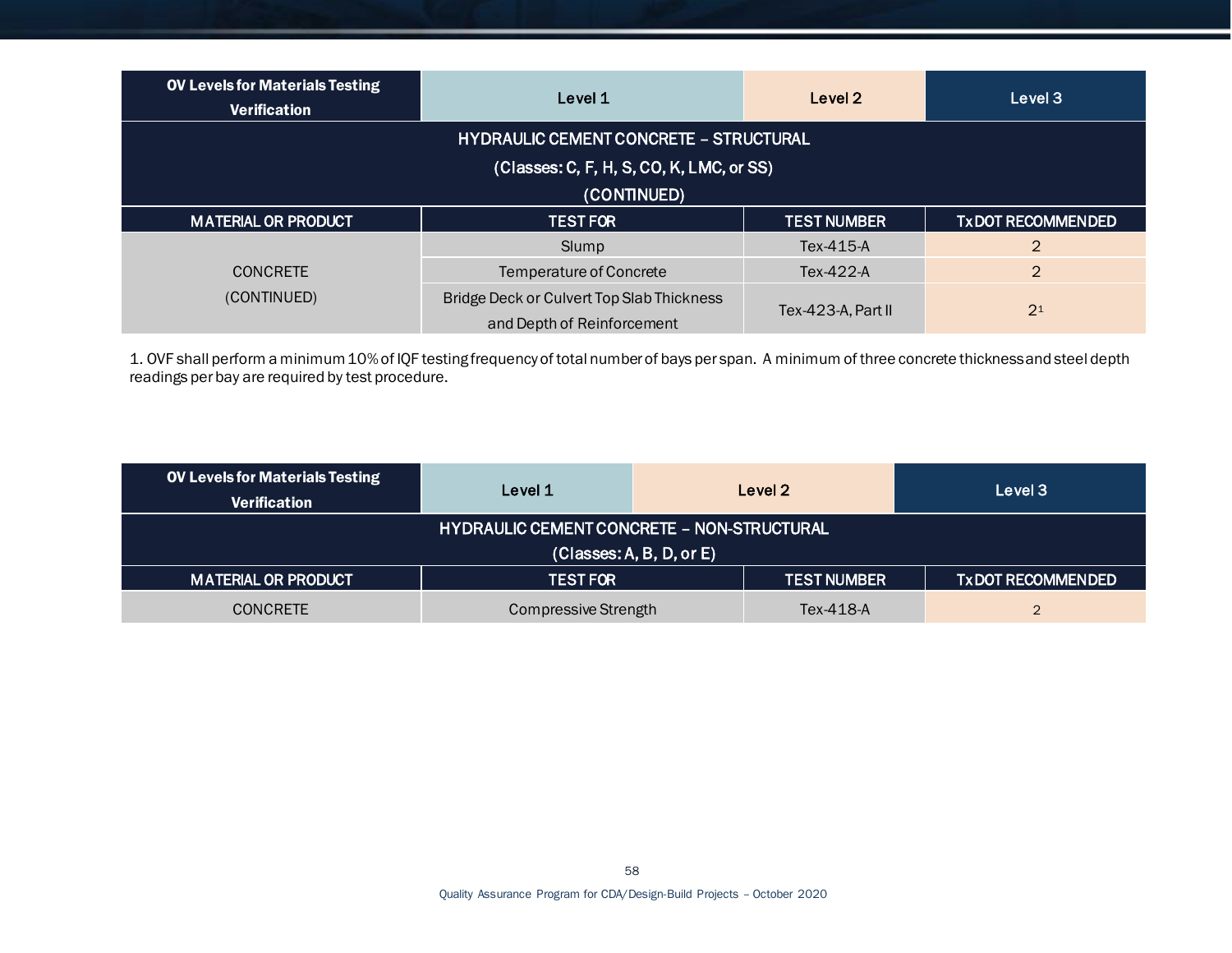| <b>OV Levels for Materials Testing</b><br><b>Verification</b> |                                            | Level 1                                 |                                                | Level <sub>2</sub>     | Level 3                  |  |  |
|---------------------------------------------------------------|--------------------------------------------|-----------------------------------------|------------------------------------------------|------------------------|--------------------------|--|--|
|                                                               | <b>HYDRAULIC CEMENT CONCRETE PAVEMENTS</b> |                                         |                                                |                        |                          |  |  |
|                                                               |                                            | (Classes: P, CO, LMC, K, or HES)        |                                                |                        |                          |  |  |
|                                                               | <b>MATERIAL OR PRODUCT</b>                 | <b>TEST FOR</b>                         |                                                | <b>TEST NUMBER</b>     | <b>TXDOT RECOMMENDED</b> |  |  |
|                                                               |                                            | Decantation                             |                                                | Tex-406-A              | $\overline{2}$           |  |  |
|                                                               | <b>COARSE AGGREGATE</b>                    | Sieve Analysis                          |                                                | Tex-401-A              | $\overline{2}$           |  |  |
|                                                               |                                            | <b>Deleterious Materials</b>            |                                                | Tex-413-A              | 3                        |  |  |
| <b>MINERAL</b>                                                |                                            | Sand Equivalent                         |                                                | Tex-203-F              | $\overline{2}$           |  |  |
| <b>AGGREGATE</b>                                              | <b>FINE AGGREGATE</b>                      | Organic Impurities                      |                                                | Tex-408-A              | 3                        |  |  |
|                                                               |                                            | Sieve Analysis                          |                                                | Tex-401-A              | $\overline{2}$           |  |  |
|                                                               |                                            | <b>Fineness Modulus</b>                 |                                                | Tex-402-A              | $\overline{2}$           |  |  |
|                                                               |                                            | <b>Deleterious Material</b>             |                                                | Tex-413-A              | 3                        |  |  |
|                                                               |                                            | Strength                                |                                                | Tex-448-A or Tex-418-A | $\mathbf{1}$             |  |  |
| <b>CONCRETE</b>                                               |                                            | Slump (Formed Pavement)                 |                                                | Tex-415-A              | $\overline{2}$           |  |  |
|                                                               |                                            | Entrained Air (When specified by plans) |                                                | Tex-416-A or Tex-414-A | $\mathbf{1}$             |  |  |
|                                                               |                                            | Temperature                             |                                                | Tex-422-A              | $\overline{2}$           |  |  |
|                                                               |                                            | <b>Thickness</b>                        |                                                | Tex-423-A, Part I      | 2 <sup>1</sup>           |  |  |
|                                                               |                                            |                                         | Pavement Texture (only if carpet drag is used) |                        | $\overline{2}$           |  |  |
|                                                               |                                            | <b>Ride Quality</b>                     |                                                | Tex-1001-S             | 2 <sup>2</sup>           |  |  |

1. OVF shall perform a minimum 10% of IQF testing frequency.

2. OVF shall perform Ride Quality verification testing in accordance with TxDOT's Standard Specification Item 585.3.3.2.2.1.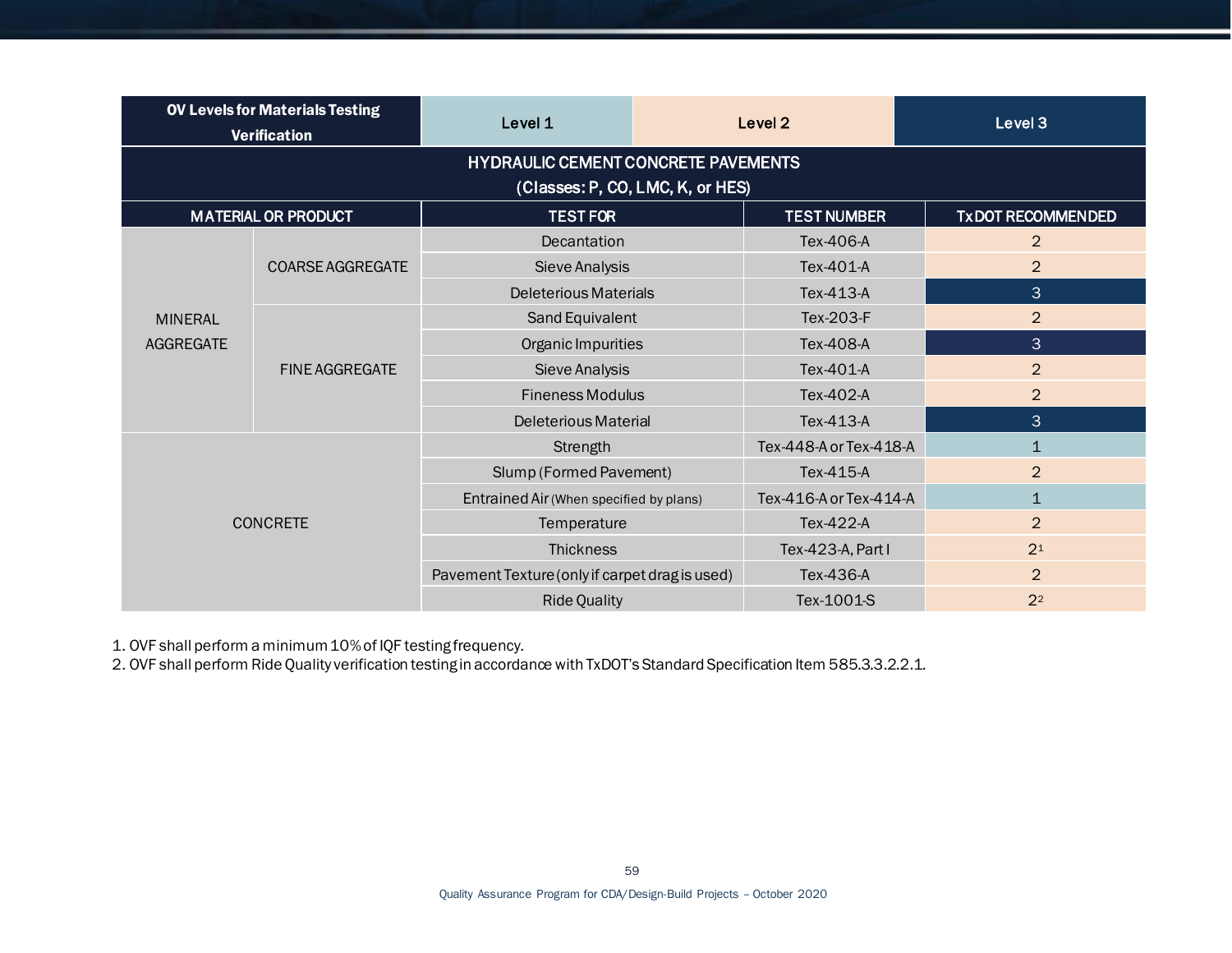| <b>OV Levels for Materials Testing</b><br><b>Verification</b> | Level 1                                                           |  | Level <sub>2</sub>        | Level 3                  |
|---------------------------------------------------------------|-------------------------------------------------------------------|--|---------------------------|--------------------------|
|                                                               | HOT-MIX ASPHALT PAVEMENT (Items 341, 342, 344, 346, 347, and 348) |  |                           |                          |
| <b>MATERIAL OR PRODUCT</b>                                    | <b>TEST FOR</b>                                                   |  | <b>TEST NUMBER</b>        | <b>TXDOT RECOMMENDED</b> |
|                                                               | Micro-Deval Abrasion                                              |  | Tex-461-A                 | 3                        |
| <b>COARSE AGGREGATE</b>                                       | Mix Design                                                        |  | Tex-204-F                 | 3                        |
| COMBINED AGGREGATE                                            | Sand Equivalent                                                   |  | Tex-203-F                 | 3                        |
|                                                               | Asphalt Binder Content                                            |  | Tex-236-F                 | $\mathbf{1}$             |
|                                                               | Gradation                                                         |  | Tex-200-F                 | $\overline{2}$           |
|                                                               | <b>Moisture Susceptibility</b>                                    |  | Tex-530-C                 | 3                        |
|                                                               | Indirect Tensile Strength (Dry)                                   |  | Tex-226-F                 | 3                        |
|                                                               | <b>Moisture Content</b>                                           |  | Tex-212-F, Part II        | 3                        |
| <b>COMPLETE MIXTURE</b>                                       | Theoretical Maximum Specific Gravity                              |  | Tex-227-F                 | $\overline{2}$           |
|                                                               | Lab-Molded Density                                                |  | Tex-207-F, Parts l and VI | $\mathbf{1}$             |
|                                                               | Drain-Down                                                        |  | Tex-235-F                 | 3                        |
|                                                               | Hamburg Wheel Test                                                |  | Tex-242-F                 | 3                        |
|                                                               | <b>Cantabro Loss</b>                                              |  | Tex-245-F                 | 3                        |
|                                                               | In-Place Air Voids                                                |  | Tex-207-F, Parts I and VI | $\mathbf{1}$             |
|                                                               | Segregation Profile                                               |  | Tex-207-F, Part V         | 3                        |
|                                                               | Longitudinal Joint Density                                        |  | Tex-207-F, Part VII       | 3                        |
| <b>ROADWAY</b>                                                | <b>Ride Quality</b>                                               |  | Tex-1001-S                | 2 <sup>1</sup>           |
|                                                               | <b>Thermal Profile</b>                                            |  | Tex-244-F                 | 3                        |
|                                                               | Permeability                                                      |  | Tex-246-F                 | 3                        |

1. OVF shall perform Ride Quality verification testing in accordance with TxDOT's Standard Specification Item 585.3.3.2.2.1.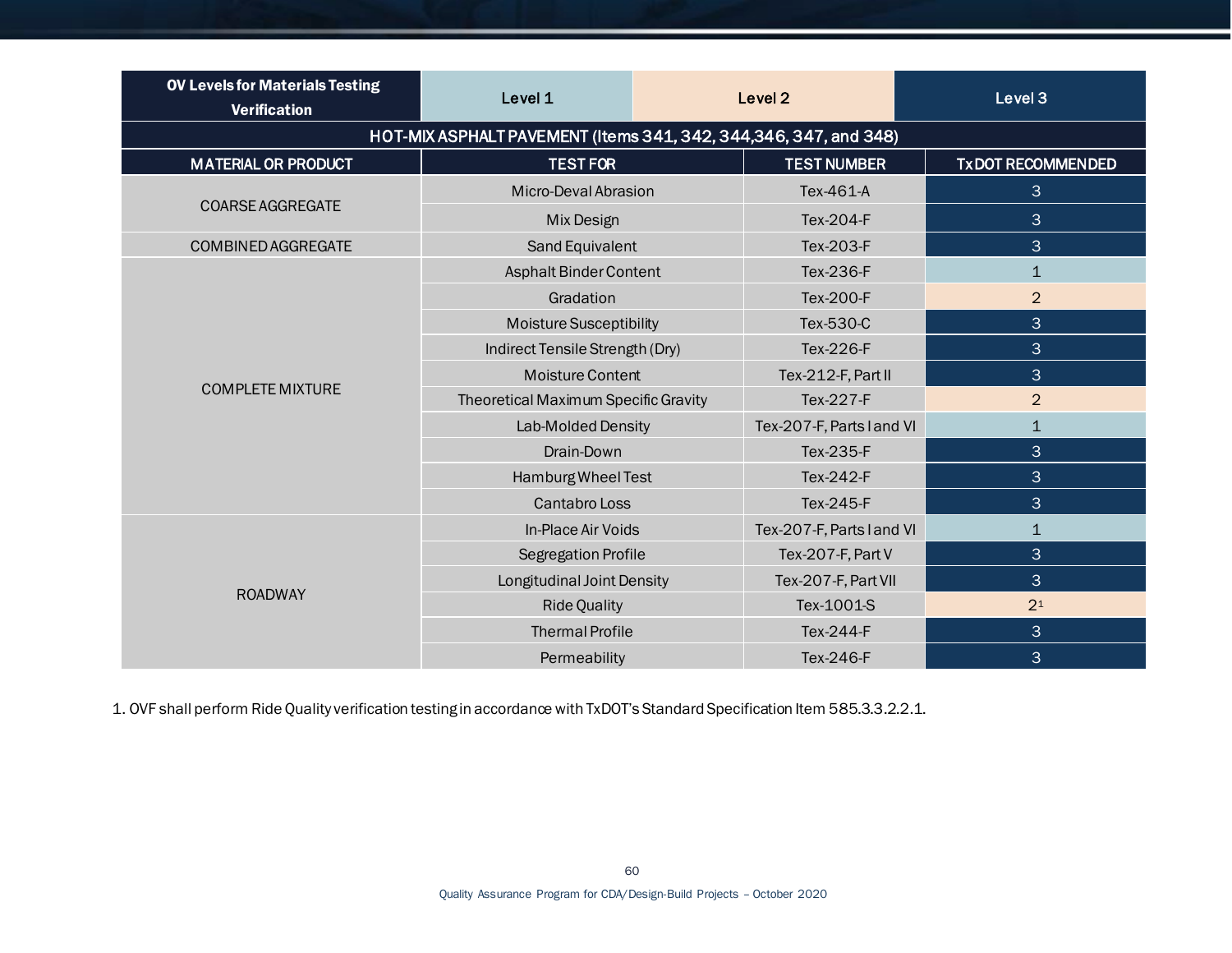# Appendix E Test Methods for Personnel Qualifications

| <b>Test Procedure</b> | <b>TXAPA Soils and Flexible Base Testing Certifications</b>                                  |
|-----------------------|----------------------------------------------------------------------------------------------|
|                       | LevelSB <sub>101</sub>                                                                       |
| Tex-100-E             | Surveying and Sampling of Soils for Highways                                                 |
| Tex-101-E             | Preparing Soil and Flexible Base Materials for Testing (Parts I and II)                      |
| Tex-102-E             | <b>Determining Slaking Time</b>                                                              |
| Tex-103-E             | Determining Moisture Content in Soil Materials                                               |
| Tex-104-E             | Determining Liquid Limit of Soils                                                            |
| Tex-105-E             | Determining Plastic Limit of Soils                                                           |
| Tex-106-E             | Calculating the Plasticity Index of Soils                                                    |
| Tex-107-E             | Determining Bar Linear Shrinkage of Soils                                                    |
| Tex-110-E             | Particle Size Analysis of Soils (Part I)                                                     |
| Tex-116-E             | Ball Mill Method for Determining the Disintegration of Flexible Base<br><b>Material</b>      |
| Tex-400-A             | Sampling Stone, Gravel, Sand, and Mineral Aggregates                                         |
| Tex-600-J             | Sampling and Testing Lime (Part I)                                                           |
|                       | LevelSB <sub>102</sub>                                                                       |
| Tex-100-E             | Surveying and Sampling of Soils for Highways                                                 |
| Tex-101-E             | Preparing Soil and Flexible Base Materials for Testing (Parts I and II)                      |
| Tex-103-E             | Determining Moisture Content in Soil Materials                                               |
| Tex-115-E             | Field Method for Determining In-Place Density of Soils and Base Materials                    |
| Tex-140-E             | <b>Measuring Thickness of Pavement Layer</b>                                                 |
| Tex-400-A             | Sampling Stone, Gravel, Sand, and Mineral Aggregates                                         |
| Tex-600-J             | Sampling and Testing Lime (Part I)                                                           |
|                       | LevelSB <sub>103</sub>                                                                       |
| Tex-100-E             | Surveying and Sampling of Soils for Highways                                                 |
| Tex-101-E             | Preparing Soil and Flexible Base Materials for Testing (Parts I and II)                      |
| Tex-128-E             | Determining Soil pH                                                                          |
| Tex-129-E             | Measuring the Resistivity of Soils                                                           |
| Tex-145-E             | Determining Sulfate Content in Soils, Colorimetric Method                                    |
| Tex-400-A             | Sampling Stone, Gravel, Sand, and Mineral Aggregates                                         |
| Tex-600-J             | Sampling and Testing Lime (Part I)                                                           |
|                       | LevelSB201                                                                                   |
| Tex-100-E             | Surveying and Sampling of Soils for Highways                                                 |
| Tex-101-E             | Preparing Soil and Flexible Base Materials for Testing (Parts I and II)                      |
| Tex-113-E             | Laboratory Compaction Characteristics and Moisture-Density Relationship<br>of Base Materials |
| Tex-142-E             | Laboratory Classification of Soils for Engineering Purposes                                  |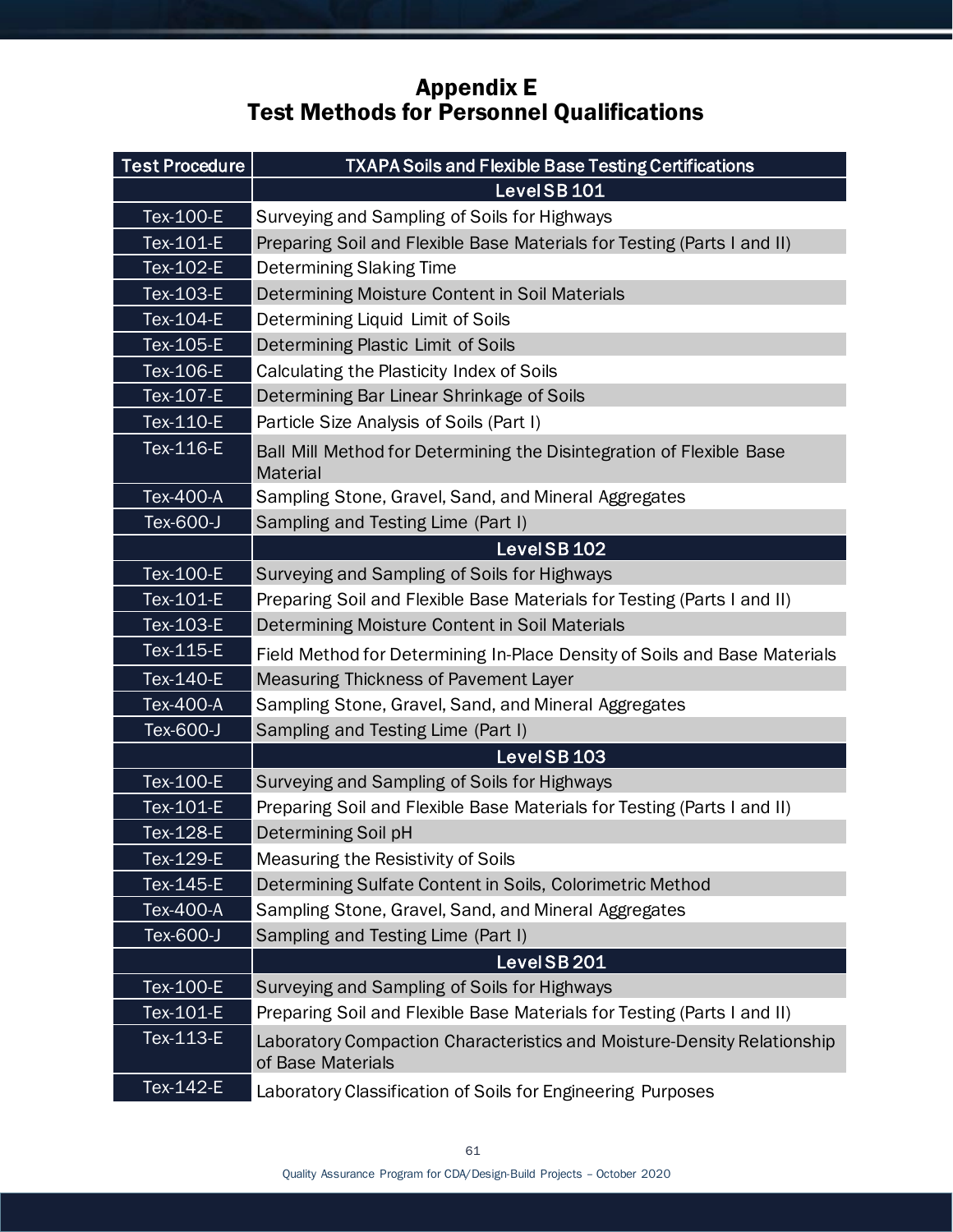| <b>Test Procedure</b> | <b>TXAPA Soils and Flexible Base Testing Certifications</b>                                                |  |  |
|-----------------------|------------------------------------------------------------------------------------------------------------|--|--|
|                       | Level SB 201 (Continued)                                                                                   |  |  |
| Tex-114-E             | Laboratory Compaction Characteristics and Moisture-Density Relationship<br>of Subgrade and Embankment Soil |  |  |
| Tex-400-A             | Sampling Stone, Gravel, Sand, and Mineral Aggregates                                                       |  |  |
| Tex-600-J             | Sampling and Testing Lime (Part I)                                                                         |  |  |
|                       | LevelSB202                                                                                                 |  |  |
| Tex-100-E             | Surveying and Sampling of Soils for Highways                                                               |  |  |
| Tex-101-E             | Preparing Soil and Flexible Base Materials for Testing (Parts I and II)                                    |  |  |
| Tex-117-E             | Triaxial Compression for Disturbed Soils and Base Materials                                                |  |  |
| Tex-120-E             | <b>Soil-Cement Testing</b>                                                                                 |  |  |
| Tex-121-E             | Soil-Lime Testing                                                                                          |  |  |
| Tex-128-E             | Determining Soil pH                                                                                        |  |  |
| Tex-400-A             | Sampling Stone, Gravel, Sand, and Mineral Aggregates                                                       |  |  |
| Tex-600-J             | Sampling and Testing Lime (Part I)                                                                         |  |  |

| <b>Test Procedure</b> | <b>TXAPA Hot-Mix Asphalt Testing Certifications</b>                                              |
|-----------------------|--------------------------------------------------------------------------------------------------|
|                       | Level 1A                                                                                         |
| Tex-200-F             | Sieve Analysis of Fine and Coarse Aggregate (Parts I and II)                                     |
| Tex-206-F             | Compacting Specimens Using the Texas Gyratory Compactor (TGC)                                    |
| Tex-207-F             | Determining Density of Compacted Bituminous Mixtures (Parts I, VI, and VIII)                     |
| Tex-212-F             | Determining Moisture Content of Bituminous Mixtures (Part II)                                    |
| Tex-221-F             | Sampling Aggregate for Bituminous Mixtures, Surface Treatments, and<br>Limestone Rock Asphalt    |
| Tex-222-F             | <b>Sampling Bituminous Mixtures</b>                                                              |
| Tex-225-F             | Random Selection of Bituminous Mixture Samples (Parts I and II)                                  |
| Tex-226-F             | <b>Indirect Tensile Strength Test</b>                                                            |
| Tex-227-F             | <b>Theoretical Maximum Specific Gravity of Bituminous Mixtures</b>                               |
| Tex-233-F             | Preparing Control Charts for Asphaltic Concrete Paving Projects                                  |
| Tex-235-F             | Determining Draindown Characteristics in Bituminous Materials                                    |
| Tex-236-F             | Determining Asphalt Content of Asphalt Paving Mixtures by Ignition Method                        |
| $Tex-241-F$           | Superpave Gyratory Compacting of Test Specimens of Bituminous Mixtures                           |
| Tex-242-F             | <b>Hamburg Wheel-Tracking Test</b>                                                               |
| Tex-245-F             | Cantabro Loss                                                                                    |
| Tex-251-F             | Obtaining and Trimming Cores of Bituminous Mixture                                               |
| Tex-500-C             | Sampling Bituminous Materials, Pre-Molded Joint Fillers, and Joint Sealers<br>(Parts II and III) |
| Tex-530-C             | <b>Effect of Water on Bituminous Paving Mixtures</b>                                             |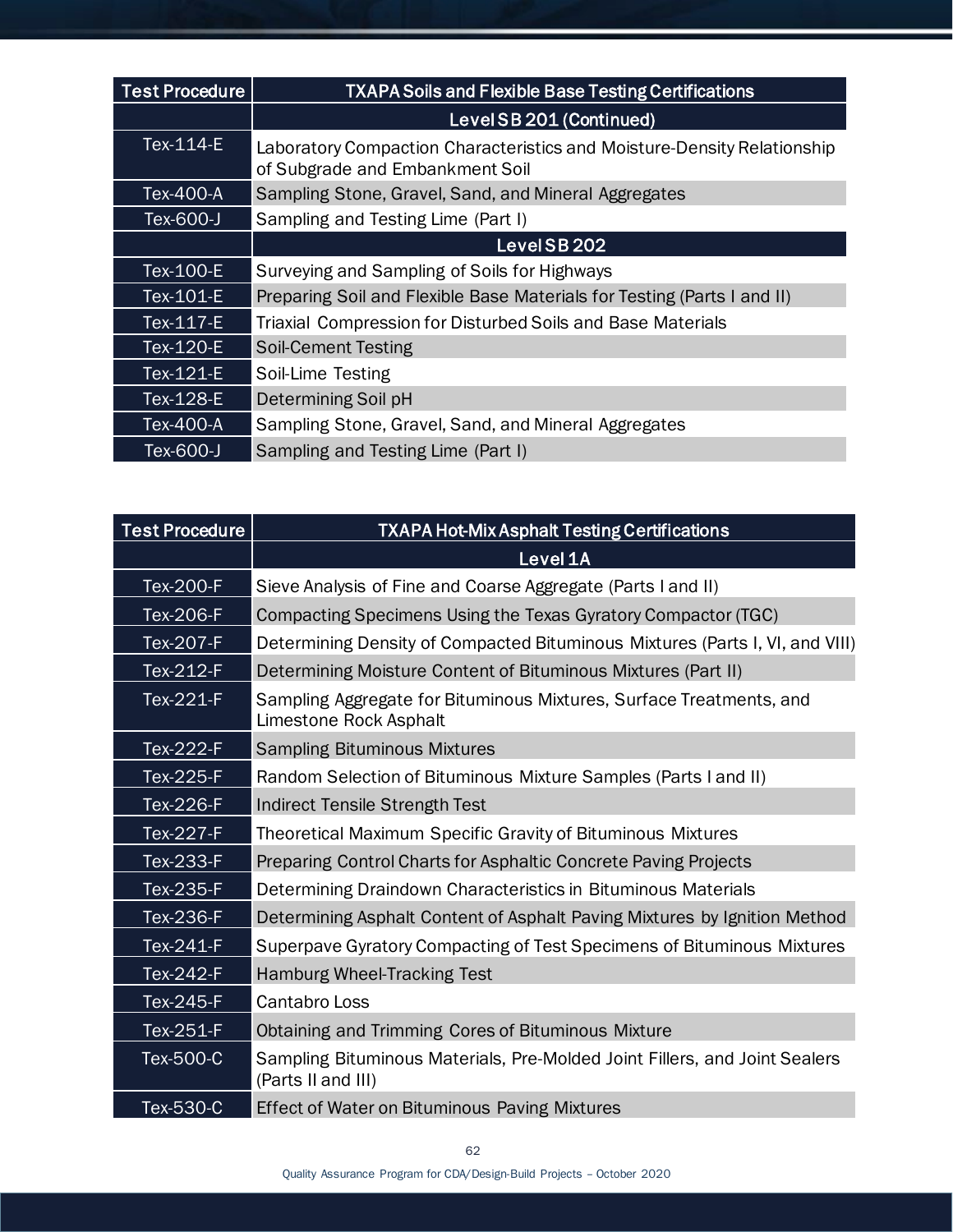| <b>Test Procedure</b> | TXAPA Hot-Mix Asphalt Testing Certifications                                                     |
|-----------------------|--------------------------------------------------------------------------------------------------|
|                       | Level 1B                                                                                         |
| <b>Tex-207-F</b>      | Determining Density of Compacted Bituminous Mixtures (Parts I, IV, V, VI,<br>and VII)            |
| Tex-222-F             | <b>Sampling Bituminous Mixtures</b>                                                              |
| Tex-225-F             | Random Selection of Bituminous Mixture Samples (Part II)                                         |
| Tex-244-F             | Thermal Profile of Hot-Mix Asphalt                                                               |
| Tex-246-F             | Permeability or Water Flow of Hot-Mix Asphalt                                                    |
| Tex-251-F             | Obtaining and Trimming Cores of Bituminous Mixture                                               |
| Tex-500-C             | Sampling Bituminous Materials, Pre-Molded Joint Fillers, and Joint Sealers<br>(Parts II and III) |
|                       | AGG101                                                                                           |
| Tex-107-F             | Determining the Bar Linear Shrinkage of Soils                                                    |
| Tex-200-F             | Sieve Analysis of Fine and Coarse Aggregate (Parts 1 and 2)                                      |
| Tex-203-F             | Sand Equivalent                                                                                  |
| Tex-212-F             | Determining Moisture Content of Bituminous Mixtures (Part 2)                                     |
| Tex-217-F             | Determining Deleterious Material and Decantation Test for Coarse<br>Aggregates                   |
| Tex-221-F             | Sampling Aggregate for Bituminous Mixtures, Surface Treatments, and<br><b>LRA</b>                |
| Tex-224-F             | Determining Flakiness Index                                                                      |
| Tex-280-F             | Determining Flat and Elongated Particles                                                         |
| Tex-400-A             | Sampling Flexible Base, Stone, Gravel, Sand, and Mineral Aggregates                              |
| Tex-401-F             | Sieve Analysis of Fine and Coarse Aggregate                                                      |
| Tex-402-F             | <b>Fineness Modulus of Fine Aggregate</b>                                                        |
| Tex-404-F             | Determining Unit Mass (Weight) of Aggregates                                                     |
| Tex-406-F             | Decantation Test for Concrete Aggregate                                                          |
| Tex-408-F             | Organic Impurities in Fine Aggregate                                                             |
| Tex-413-F             | Determining Deleterious Material in Mineral Aggregate                                            |
| Tex-460-F             | Determining Crushed Face Particle Count                                                          |
| Tex-461-F             | Degradation of Coarse Aggregate by Micro-Deval Abrasion                                          |
|                       | Level <sub>2</sub>                                                                               |
| Tex-204-F             | Design of Bituminous Mixtures                                                                    |
| Tex-205-F             | Laboratory Method of Mixing Bituminous Mixtures                                                  |
| Tex-236-F             | Determining Asphalt Content from Asphalt Paving Mixtures by the Ignition<br>Method               |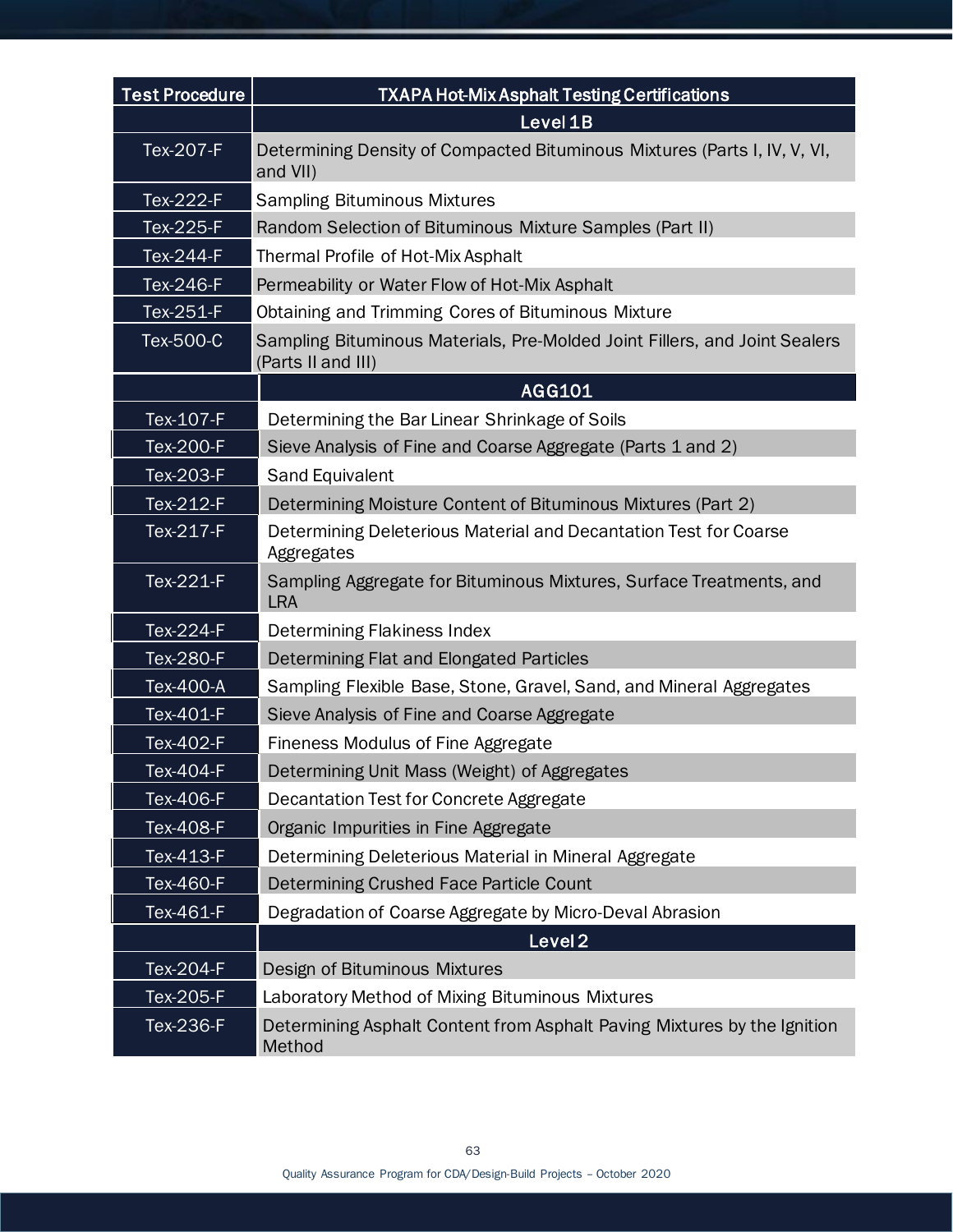| <b>Test Procedure</b> | American Concrete Institute (ACI) Certifications                       |  |  |
|-----------------------|------------------------------------------------------------------------|--|--|
|                       | Concrete Field Testing Technician - Grade I                            |  |  |
| Tex-407-A             | <b>Sampling Freshly Mixed Concrete</b>                                 |  |  |
| Tex-414-A             | Air Content of Freshly Mixed Concrete by the Volumetric Method         |  |  |
| Tex-415-A             | Slump of Portland Cement Concrete                                      |  |  |
| Tex-416-A             | Air Content of Freshly-Mixed Concrete by the Pressure Method           |  |  |
| Tex-417-A             | Unit Weight, Yield, and Air Content (Gravimetric) of Concrete          |  |  |
| Tex-422-A             | Measuring Temperature of Freshly Mixed Portland Cement<br>Concrete     |  |  |
| Tex-447-A             | Making and Curing Concrete Test Specimens (Part I)                     |  |  |
|                       | <b>Concrete Strength Testing Technician</b>                            |  |  |
| Tex-418-A             | <b>Compressive Strength of Cylindrical Concrete Specimens</b>          |  |  |
| Tex-448-A             | Flexural Strength of Concrete Using Simple Beam Third-Point<br>Loading |  |  |
| Tex-450-A             | Capping Cylindrical Concrete Specimens                                 |  |  |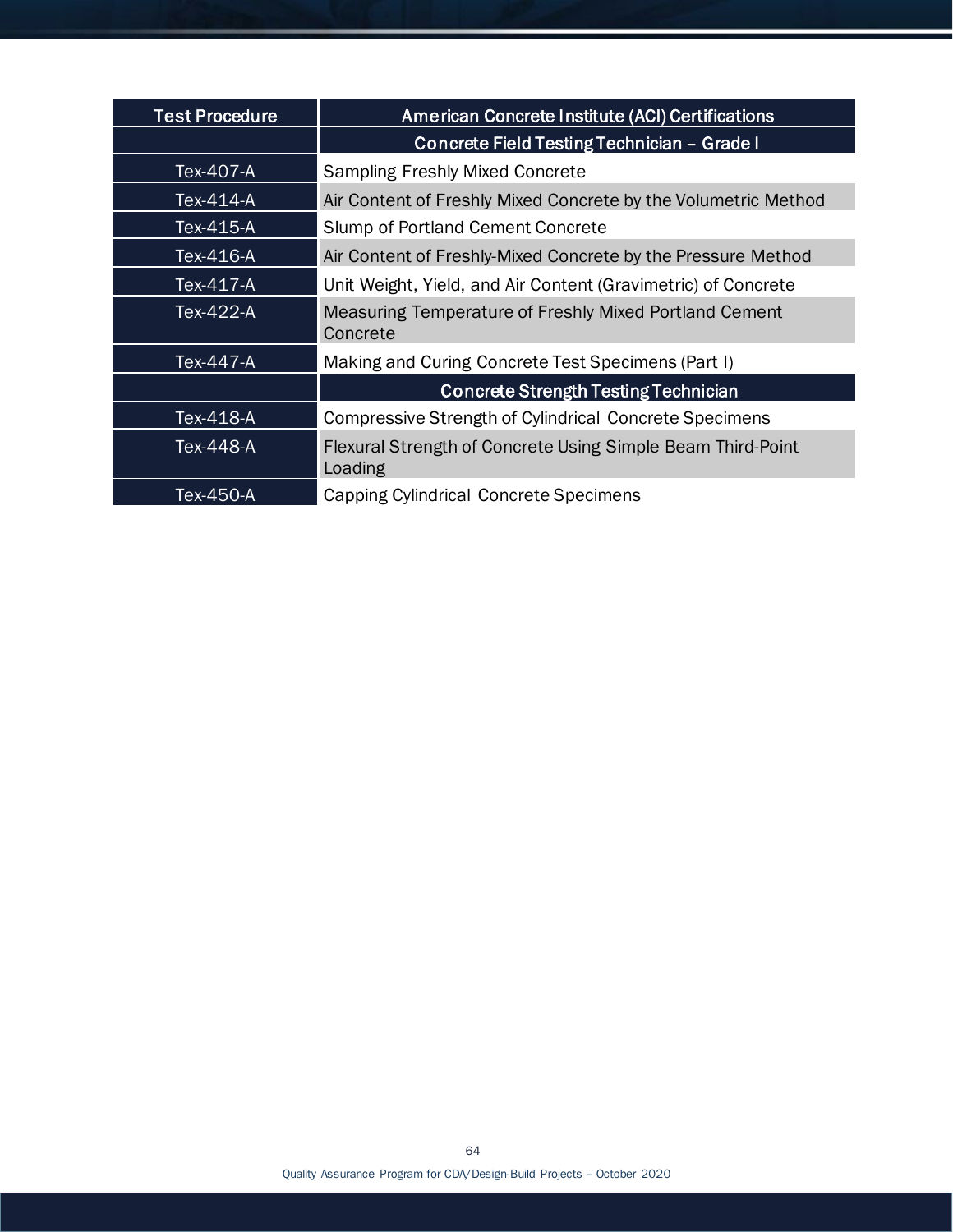# Appendix F Test Methods for Split/Proficiency Evaluation

After observation and qualification, each qualified technician is required to participate annually in one proficiency or split sample test for each test method requiring independent assurance. Split sample test results must compare to the independent assurance test results to within the established tolerance as described in  $\Delta p$  and  $\Delta p$  – Alignment/Split [Sample Tolerance Limits.](#page-48-0) Proficiency sample test results must be within  $\pm 2$  standard deviations of the proficiency sample mean.

|                       | <b>Proficiency Sample Test Procedures</b>                                                           |
|-----------------------|-----------------------------------------------------------------------------------------------------|
| <b>Test Procedure</b> | <b>Description</b>                                                                                  |
| Tex-104-E             | Determining Liquid Limit of Soils                                                                   |
| Tex-105-E             | Determining Plastic Limit of Soils                                                                  |
| Tex-106-E             | Calculating the Plasticity Index of Soils                                                           |
| Tex-107-E             | Determining the Bar Linear Shrinkage of Soils                                                       |
| Tex-110-E             | Particle Size Analysis of Soils                                                                     |
| Tex-113-E             | Laboratory Compaction Characteristics and Moisture-Density<br><b>Relationship of Base Materials</b> |
| Tex-117-E             | Triaxial Compression for Disturbed Soils and Base Materials                                         |
| Tex-200-F             | Sieve Analysis of Fine and Coarse Aggregate                                                         |
| Tex-207-F             | Determining Density of Compacted Bituminous Mixtures                                                |
| Tex-227-F             | <b>Theoretical Maximum Specific Gravity of Bituminous Mixtures</b>                                  |
| Tex-236-F             | Determining Asphalt Content of Asphalt Paving Mixtures by the Ignition<br>Method                    |
| Tex-241-F             | Compacting Bituminous Specimens Using the Superpave Gyratory<br>Compactor (SGC)                     |
|                       | <b>Split Sample Test Procedures</b>                                                                 |
| <b>Test Procedure</b> | <b>Description</b>                                                                                  |
| Tex-418-A             | <b>Compressive Strength of Cylindrical Concrete Specimens</b>                                       |

The following table lists the test procedures required for evaluation.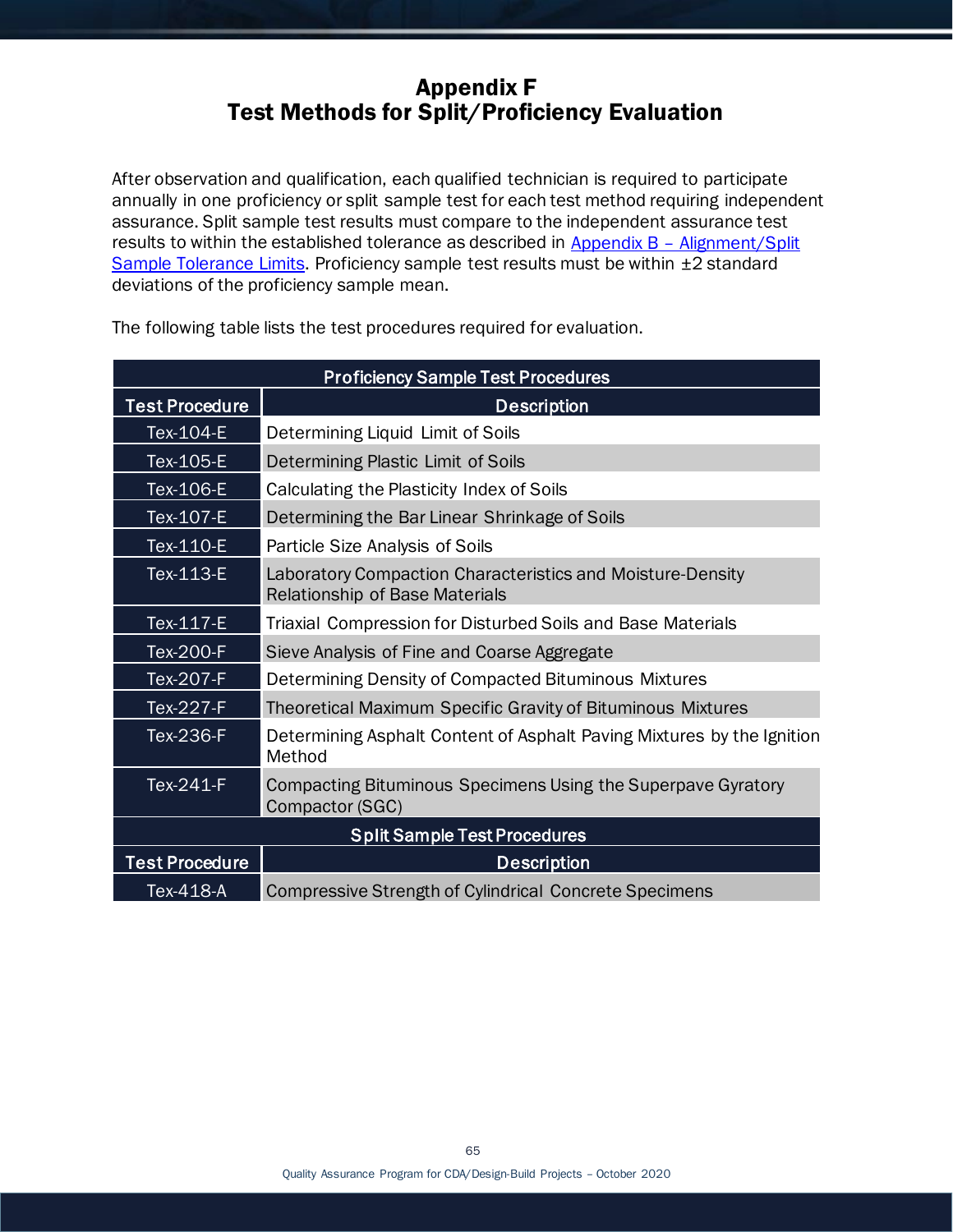## Appendix G Material Certification Example Letter

The intent of the material certification is to ensure that the quality of all materials incorporated into the project is in conformance with the plans and specifications, thus ensuring a service life equivalent to the design life. Any material represented by an acceptance test that does not meet the criteria contained on the plans and specifications is considered an exception. Exceptions should be investigated to determine if in fact the material is in reasonably close conformity with the plans and specifications. Nonconforming materials and workmanship will be tracked, monitored, and appropriately addressed. Submit a monthly IQFM Material Certification Letter in the OV Report. An example follows.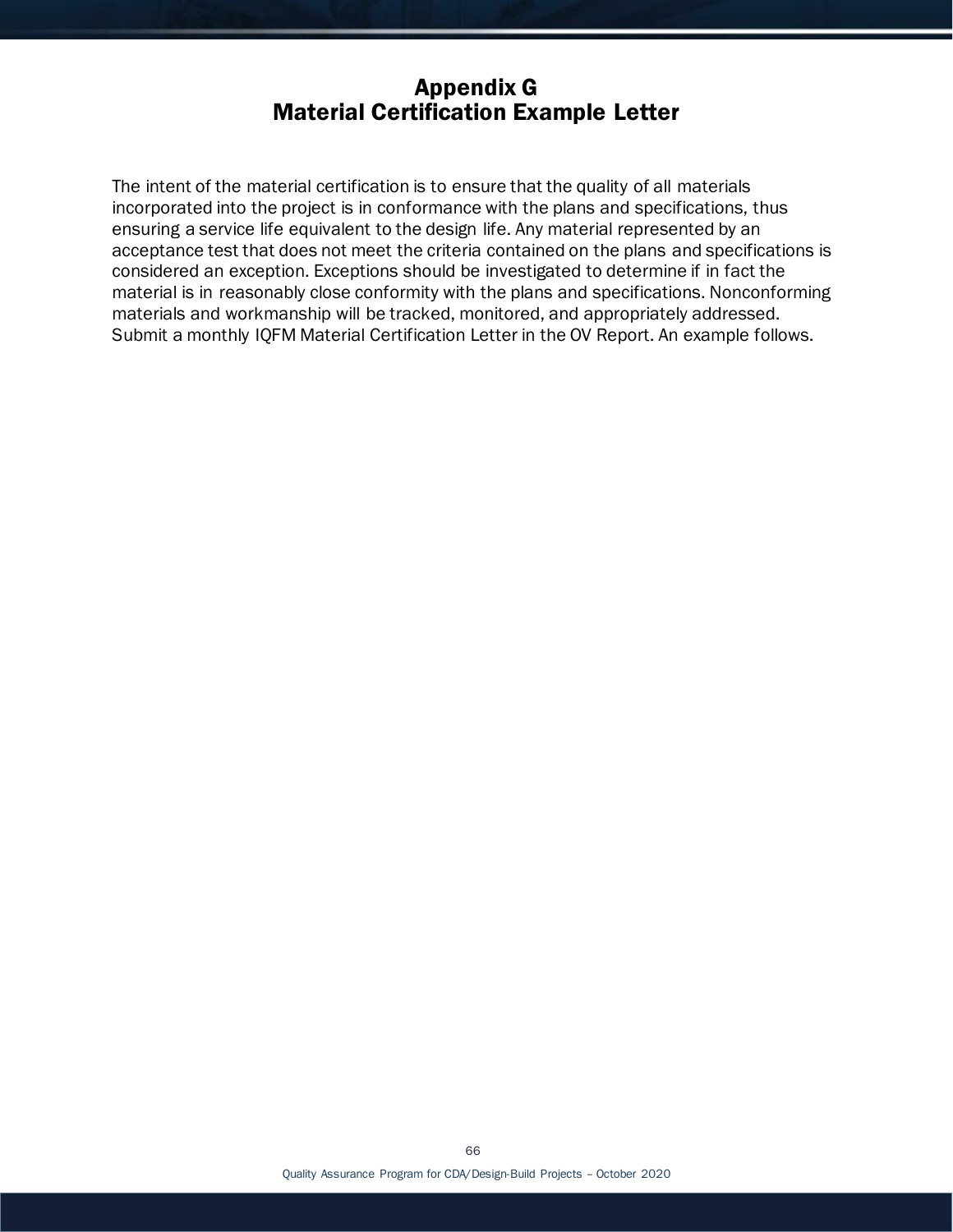### Independent Quality Firm Certification

### Draw Request No. \_\_ Certification

The undersigned hereby certifies that:

- 1. Except as specifically noted in this certification, all Work that is the subject of the Draw Request, including Subcontractors, and Suppliers, has been checked or inspected by the Independent Quality Firm, with respect to the Construction Work;
- 2. Except as specifically noted in this certification, all Work that is the subject of the Draw Request has been inspected and tested in accordance with the approved CQMP (including the DB Guide Schedule), and there are no known deficiencies, nonconformances or other deviations that are outstanding associated with the Work that is the subject of this Draw Request. Therefore, the Work conforms to the requirements of the Contract Documents.
- 3. The results of the tests used in the acceptance program indicate that the materials incorporated in the construction work, and the construction operations controlled by sampling and testing, were in conformity with the approved plans and specifications;
- 4. All the measures and procedures provided in the Construction Quality Management Plan are functioning properly and are being followed;
- 5. The construction percentages and incorporated material values indicated are accurate and correct; and
- 6. All quantities for which payment is requested on a unit price basis are accurate. Such quantities have been submitted to TxDOT as part of the payment request.

\_\_\_\_\_\_\_\_\_\_\_\_\_\_\_\_\_\_\_\_\_\_\_\_\_\_\_\_\_\_\_\_\_\_\_\_\_\_\_\_\_\_\_\_\_\_\_\_\_\_\_\_\_\_\_\_\_\_\_\_\_\_\_\_\_\_\_\_\_\_\_\_\_\_\_\_\_\_

\_\_\_\_\_\_\_\_\_\_\_\_\_\_\_\_\_\_\_\_\_\_\_\_\_\_\_\_\_\_\_\_\_\_\_\_\_\_\_\_\_\_\_\_\_\_\_\_\_\_\_\_\_\_\_\_\_\_\_\_\_\_\_\_\_\_\_\_\_\_\_\_\_\_\_\_\_\_

Exceptions:

Signature:

Name: \_\_\_\_\_\_\_\_\_\_\_\_\_\_\_\_\_\_\_\_\_\_ Seal: (Print)



\_\_\_\_\_\_\_\_\_\_\_\_\_\_\_\_\_\_\_\_\_\_\_\_\_\_\_\_\_\_\_\_\_\_\_\_ Independent Quality Firm Manager

Date: \_\_\_\_\_\_\_\_\_\_\_\_\_\_\_\_\_\_\_\_\_\_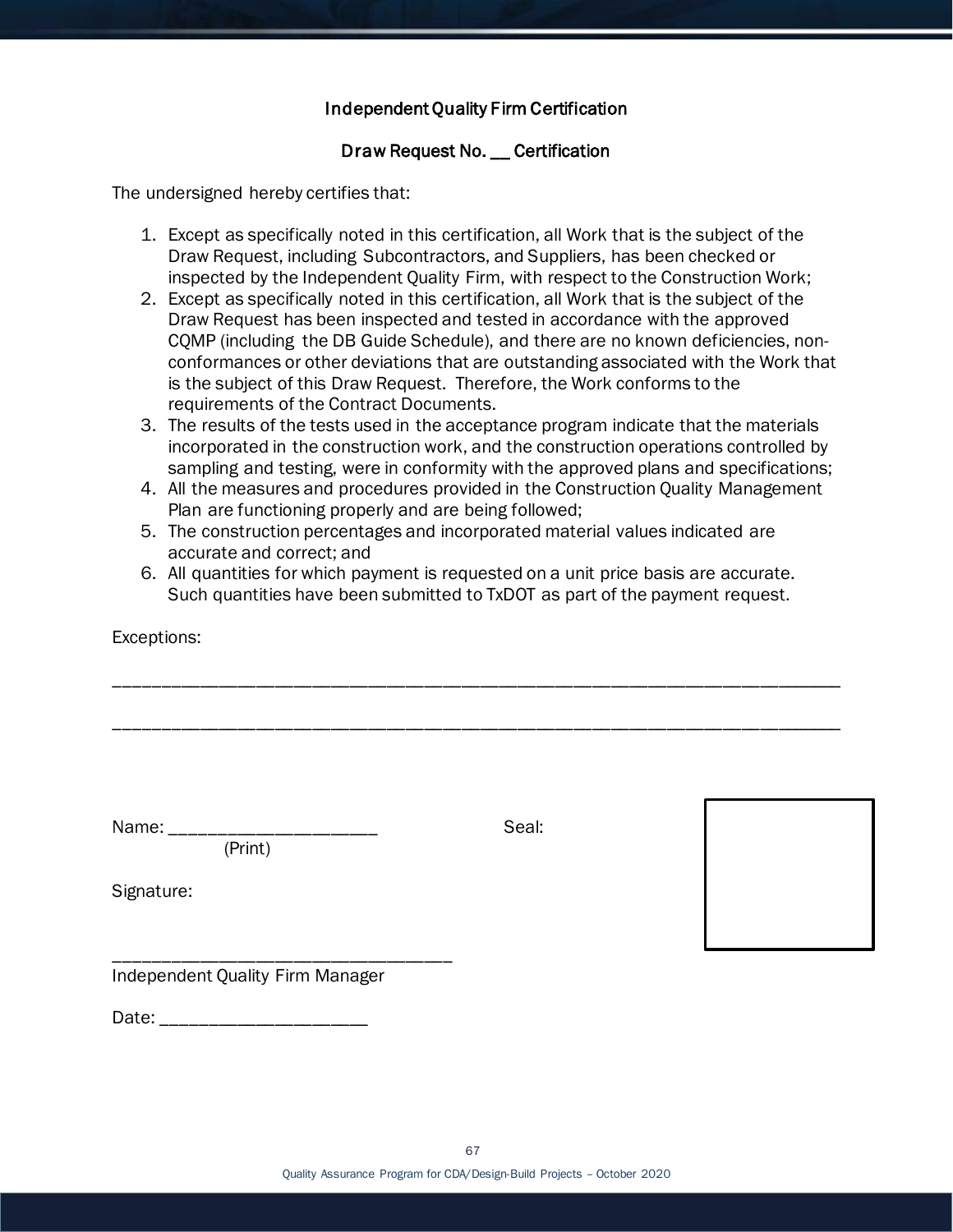## <span id="page-68-0"></span>Appendix H Minimum Qualification Requirements for Laboratories

All laboratories performing acceptance testing for TxDOT require qualification, at a minimum, in the test procedures identified in the tables below. Project-specific requirements may necessitate qualifications in additional test procedures. Qualification for IQF, OV, and IA central laboratories will be required through the AASHTO Accreditation Program (AAP) for those test methods identified in the tables below if those tests are performed by the laboratory. The accreditation must be maintained throughout the life of the project and the laboratory must participate in the AASHTO re:source Proficiency Sample Program (PSP)/ Concrete and Cement Reference Laboratory (CCRL) proficiency program. The project laboratory is required to implement the approved quality system from the central laboratory at the project laboratory, and provide documentation that this is complete. In addition, TxDOT MTD, or its designee, will qualify the laboratory in TxDOT test methods. The laboratory technicians must participate in the TxDOT Hot-Mix Asphalt, Concrete, and Soils statewide proficiency programs with the results documented as indicated in **Section 4 - Independent** [Assurance Program.](#page-19-0)

| Embankments, Subgrades, Backfill, and Base Materials |                  |                        |                                                                                                      |
|------------------------------------------------------|------------------|------------------------|------------------------------------------------------------------------------------------------------|
| <b>ASTM</b>                                          | <b>AASHTO</b>    | <b>TxDOT</b>           | <b>Description</b>                                                                                   |
|                                                      |                  | Tex-100-E              | Surveying and Sampling of Soils for Highways                                                         |
|                                                      | T87              | Tex-101-E              | Preparing Soil and Flexible Base Materials for Testing                                               |
| ---                                                  |                  | Tex-102-E              | Determining Slaking Time                                                                             |
| D2216                                                | T <sub>265</sub> | Tex-103-E              | Moisture Content in Soil Materials                                                                   |
| D4318                                                | T89 / T90        | Tex-104-<br>106-E      | Liquid Limit; Plastic Limit; Plasticity Index                                                        |
|                                                      | $---$            | Tex-107-E              | Bar Linear Shrinkage                                                                                 |
|                                                      | T311             | Tex-110-E              | <b>Particle Size Analysis</b>                                                                        |
| D1140                                                |                  | Tex-111-E              | Amount of Material in Soils Finer than the 75 um<br>(No. 200) Sieve                                  |
| D1557                                                | T <sub>180</sub> | Tex-113-E <sub>1</sub> | Compaction and Moisture-Density Relationship of Base<br><b>Materials</b>                             |
| D698                                                 | <b>T99</b>       | Tex-114-E              | Compaction and Moisture-Density Relationship of<br>Subgrade, Embankment Soils, and Backfill Material |
| D6938                                                | T310             | Tex-115-E              | Field Method for In-Place Density of Soils and Base<br><b>Materials</b>                              |
| ---                                                  |                  | Tex-116-E              | Ball Mill Method for Disintegration of Flexible Base<br>Material                                     |
|                                                      |                  | Tex-117-E <sup>1</sup> | Triaxial Compression for Disturbed Soils and Base<br><b>Materials</b>                                |
| D558                                                 | T134             | Tex-120-E              | Soil-Cement Testing                                                                                  |
| D5102                                                |                  | Tex-121-E              | Soil-Lime Testing                                                                                    |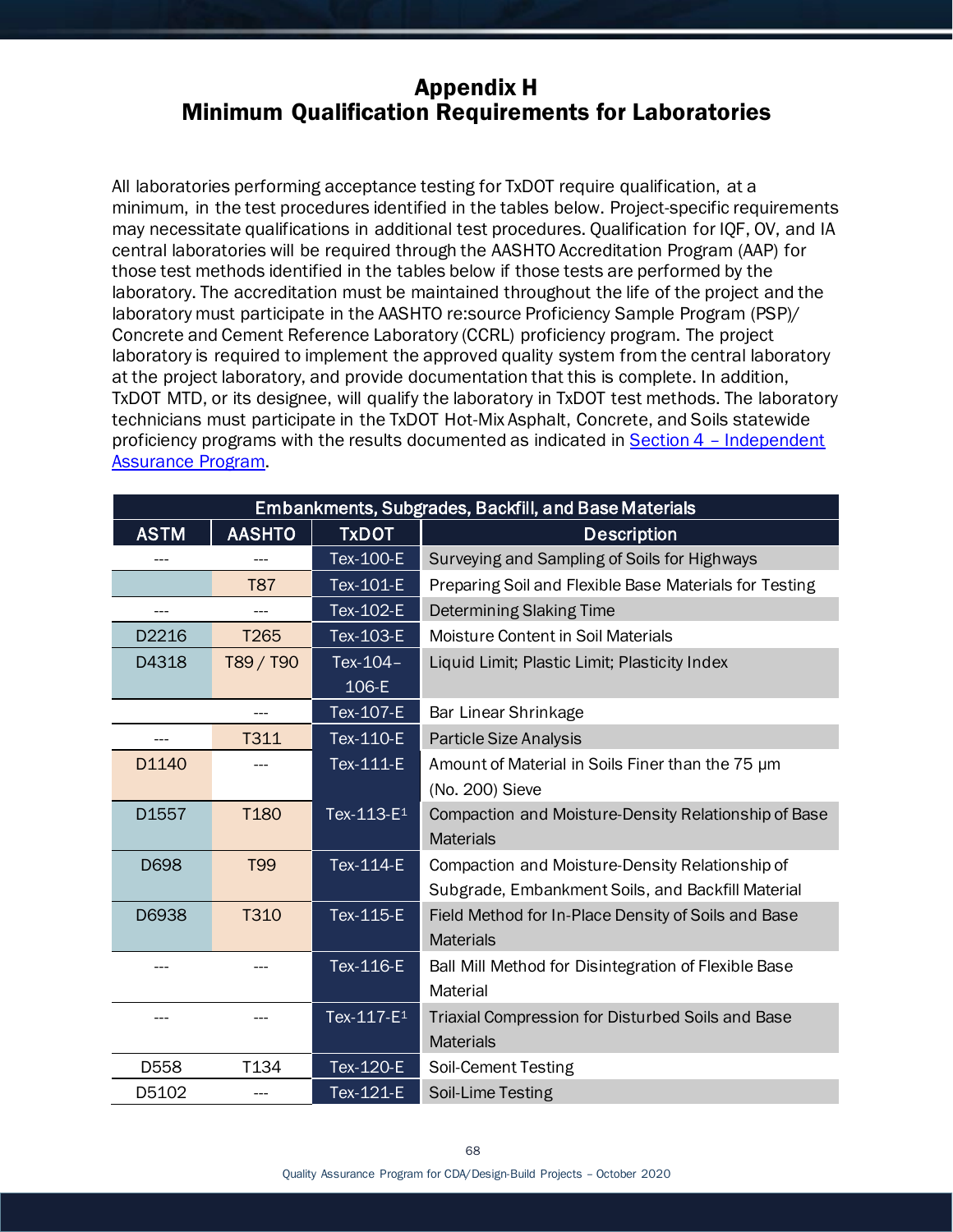| <b>Embankments, Subgrades, Backfill, and Base Materials</b> |               |              |                                                           |
|-------------------------------------------------------------|---------------|--------------|-----------------------------------------------------------|
| <b>ASTM</b>                                                 | <b>AASHTO</b> | <b>TxDOT</b> | <b>Description</b>                                        |
|                                                             |               | Tex-124-E    | <b>Potential Vertical Rise</b>                            |
| ---                                                         |               | Tex-126-E    | Laboratory Molded Density of Asphalt Treated Base         |
| D4972                                                       |               | Tex-128-E    | Soil pH                                                   |
|                                                             |               | Tex-129-E    | <b>Resistivity of Soil Materials</b>                      |
| ---                                                         |               | Tex-140-E    | Thickness of Pavement Layer                               |
| D <sub>2487</sub>                                           |               | Tex-142-E    | Laboratory Classification of Soils for Engineering        |
|                                                             |               |              | Purposes                                                  |
| ---                                                         |               | Tex-145-E    | Sulfate Content in Soils-Colorimetric Method              |
|                                                             |               | Tex-146-E    | Conductivity Test for Field Detection of Sulfates in Soil |
| ---                                                         |               | Tex-148-E    | Organic Content                                           |
| D3740                                                       |               | Tex-198-E    | Minimum Standards for Acceptance of a Laboratory          |
|                                                             |               |              | (Soils/Base)                                              |

1. IQF and OVF project/field laboratories performing Tex-113-E and Tex-117-E tests must be an approved laboratory from TxDOT's MPL.

| <b>Bituminous Mixtures</b> |                  |                  |                                                                                                 |
|----------------------------|------------------|------------------|-------------------------------------------------------------------------------------------------|
| <b>ASTM</b>                | <b>AASHTO</b>    | <b>TxDOT</b>     | <b>Description</b>                                                                              |
| D3203                      | T <sub>269</sub> | <b>Tex-206-F</b> | Compacting Specimens Using the Texas Gyratory<br>Compactor                                      |
| D2726                      | T <sub>166</sub> | <b>Tex-207-F</b> | Density of Compacted Bituminous Mixtures (SSD<br>Method)                                        |
| D6752                      | T331             | Tex-207-F        | Density of Compacted Bituminous Mixtures (Vacuum<br>Method)                                     |
| D1461                      | T <sub>110</sub> | Tex-212-F        | <b>Moisture Content</b>                                                                         |
| D1461                      | T110             | Tex-213-F        | Determining Hydrocarbon Volatile Content of Bituminous<br><b>Mixtures</b>                       |
| D75                        |                  | Tex-221-F        | Sampling Aggregate for Bituminous Mixtures, Surface<br>Treatments, and Limestone Rock Aggregate |
| D979                       | ---              | Tex-222-F        | <b>Sampling Bituminous Mixtures</b>                                                             |
| D6931                      |                  | <b>Tex-226-F</b> | Indirect Tensile Strength                                                                       |
| D2041                      | T <sub>209</sub> | <b>Tex-227-F</b> | Theoretical Maximum Specific Gravity of Bituminous<br><b>Mixtures</b>                           |
| D6390                      |                  | <b>Tex-235-F</b> | Determining Draindown Characteristics in Bituminous<br><b>Materials</b>                         |
| D6307                      | T308             | Tex-236-F        | Asphalt Content by the Ignition Method                                                          |
| D3666                      |                  | <b>Tex-237-F</b> | Minimum Standards for Acceptance of a Laboratory<br>(HMA)                                       |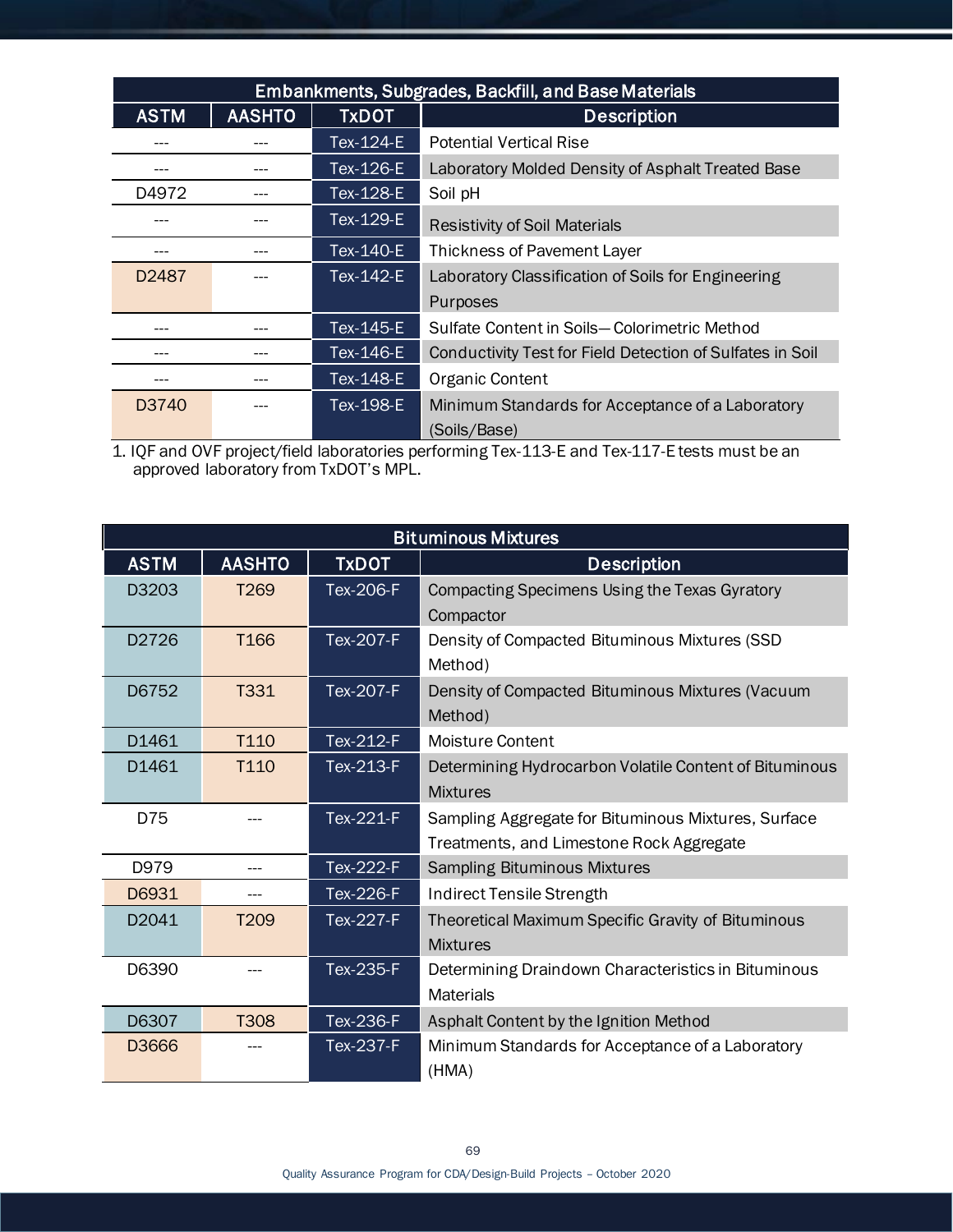| <b>Bituminous Mixtures</b> |               |               |                                                          |
|----------------------------|---------------|---------------|----------------------------------------------------------|
| <b>ASTM</b>                | <b>AASHTO</b> | <b>TxDOT</b>  | <b>Description</b>                                       |
| D6925                      | T312          | Tex-241-F     | Compacting Specimens Using the Superpave Gyratory        |
|                            |               |               | Compactor                                                |
|                            | T324          | Tex-242- $F1$ | Hamburg Wheel-Tracking Test                              |
|                            |               | Tex-244-F     | Thermal Profile of Hot Mix Asphalt                       |
| C131/                      | TP108         | Tex-245-F     | Cantabro Loss                                            |
| D7064                      |               |               |                                                          |
| D <sub>140</sub>           | R66           | Tex-500-C     | Sampling Bituminous Materials, Pre-Molded Joint Fillers, |
|                            |               |               | and Joint Sealers                                        |
|                            |               | Tex-246-F     | Permeability or Water Flow of Hot Mix Asphalt            |
| ---                        |               | Tex-530-C     | <b>Effect of Water on Bituminous Paving Mixtures</b>     |

1. IQF and OVF project/field laboratories performing Tex-242-F must be an approved laboratory from TxDOT's MPL.

| <b>Aggregates</b> |                 |                  |                                                       |
|-------------------|-----------------|------------------|-------------------------------------------------------|
| <b>ASTM</b>       | <b>AASHTO</b>   | <b>TxDOT</b>     | <b>Description</b>                                    |
| D5444             | <b>T30</b>      | <b>Tex-200-F</b> | Sieve Analysis of Fine and Coarse Aggregates          |
| C128              | <b>T84</b>      | Tex-201-F        | Bulk Specific Gravity and Water Absorption of Fine    |
|                   |                 |                  | Aggregate                                             |
| D2419             | T176            | <b>Tex-203-F</b> | Sand Equivalent                                       |
|                   |                 | <b>Tex-204-F</b> | Design of Bituminous Mixtures                         |
|                   |                 | Tex-217-F        | Deleterious Materials and Decantation for Coarse      |
|                   |                 |                  | Aggregate                                             |
| ---               | ---             | $Tex-224-F$      | <b>Flakiness Index</b>                                |
| D4791             |                 | <b>Tex-280-F</b> | <b>Flat and Elongated Particles</b>                   |
| C702              | T248            | Tex-400-A        | Sampling Stone, Gravel, Sand, and Mineral Aggregates  |
| C136              | T <sub>27</sub> | Tex-401-A        | Sieve Analysis of Fine and Coarse Aggregate           |
|                   |                 | Tex-402-A        | Fineness Modulus of Fine Aggregate                    |
| C127              | <b>T85</b>      | Tex-403-A        | Saturated Surface-Dry Specific Gravity and Absorption |
| C29               | T <sub>19</sub> | Tex-404-A        | Determining Unit Weight of Aggregate                  |
| C117              | T <sub>11</sub> | Tex-406-A        | Material Finer than the 75 µm (No. 200) Sieve in      |
|                   |                 |                  | Mineral Aggregate                                     |
| C40               | <b>T21</b>      | Tex-408-A        | Organic Impurities in Fine Aggregate for Concrete     |
| C566              | T255            | Tex-409-A        | Free Moisture and Water Absorption                    |
| C131              | <b>T96</b>      | Tex-410-A        | Abrasion of Coarse Aggregate Using the Los Angeles    |
|                   |                 |                  | Machine                                               |
| <b>C88</b>        | T104            | Tex-411-A        | Magnesium Sulfate Soundness                           |
| C142              | T112            | Tex-413-A        | <b>Deleterious Materials</b>                          |
|                   |                 | Tex-431-A        | Pressure Slaking Test of Synthetic Coarse Aggregate   |
| ---               |                 | Tex-432-A        | Coarse Aggregate Freeze-Thaw                          |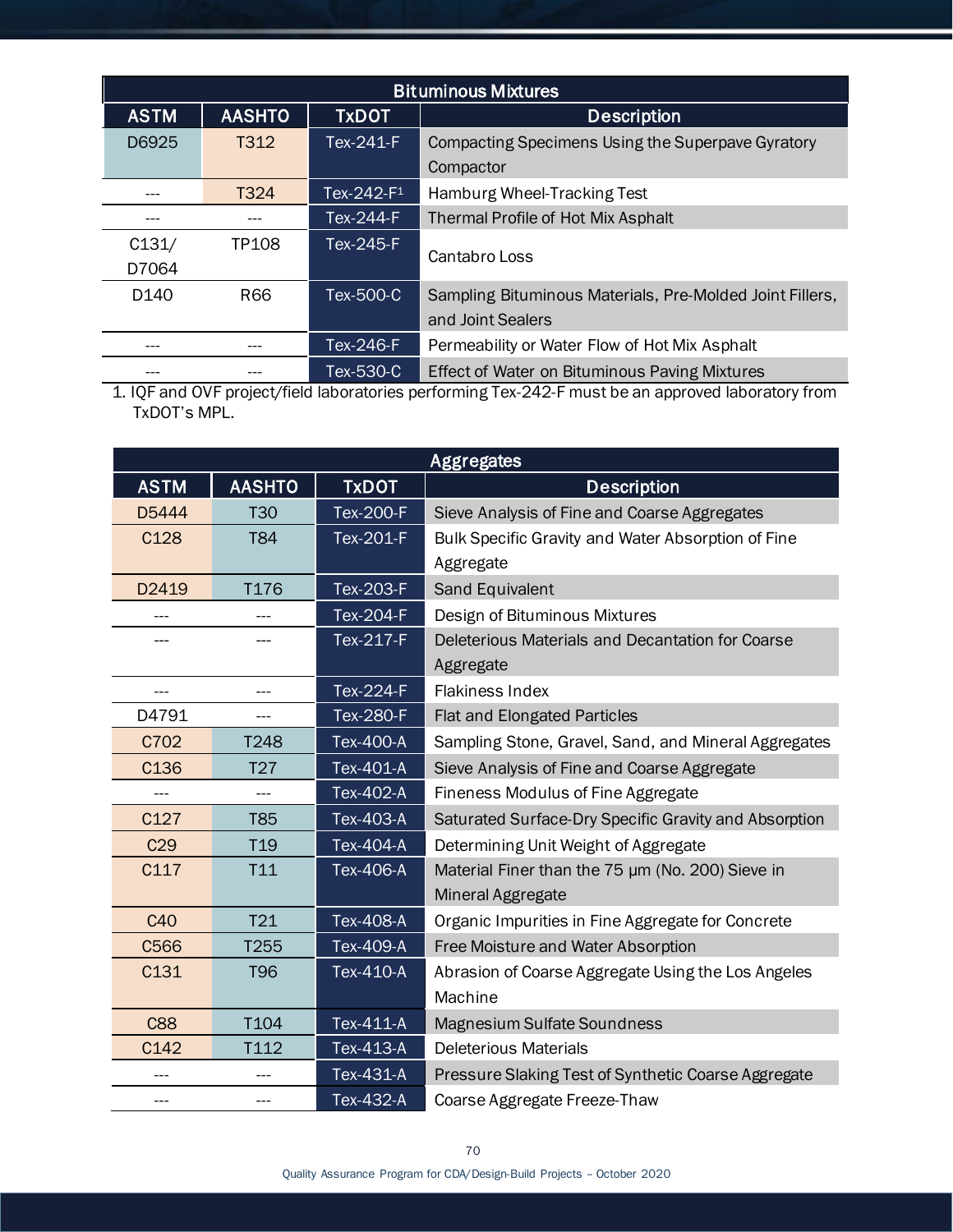| Aggregates        |               |                  |                                                         |
|-------------------|---------------|------------------|---------------------------------------------------------|
| <b>ASTM</b>       | <b>AASHTO</b> | <b>TxDOT</b>     | <b>Description</b>                                      |
|                   | T103          | Tex-433-A        | Absorption and Dry Bulk Specific Gravity of Lightweight |
|                   |               |                  | Coarse Aggregate                                        |
| D5821             |               | Tex-460-A        | <b>Crushed Face Count</b>                               |
| D6928             | T327          | Tex-461-A        | Micro-Deval Abrasion                                    |
| C <sub>1077</sub> |               | <b>Tex-498-A</b> | Minimum Standards for Acceptance of a Laboratory        |
|                   |               |                  | (Concrete and Aggregate)                                |
| ---               |               | Tex-499-A        | Aggregate Quality Monitoring Program (AQMP) Surface     |
|                   |               |                  | Aggregate Classification (SAC)                          |
|                   |               | Tex-612-J        | Acid Insoluble Residue                                  |

| <b>Hydraulic Cement Concrete</b> |                  |                  |                                                       |
|----------------------------------|------------------|------------------|-------------------------------------------------------|
| <b>ASTM</b>                      | <b>AASHTO</b>    | <b>TxDOT</b>     | <b>Description</b>                                    |
| C172                             | T141             | Tex-407-A        | <b>Sampling Freshly Mixed Concrete</b>                |
| C173                             | T <sub>196</sub> | Tex-414-A        | Air Content of Freshly Mixed Concrete by the          |
|                                  |                  |                  | <b>Volumetric Method</b>                              |
| C143                             | T119             | Tex-415-A        | Slump of Hydraulic Cement Concrete                    |
| C231                             | T152             | Tex-416-A        | Air Content by the Pressure Method                    |
| C138                             | T121             | Tex-417-A        | Unit Weight, Yield, and Air Content (Gravimetric) of  |
|                                  |                  |                  | Concrete                                              |
| C <sub>39</sub>                  | T <sub>22</sub>  | Tex-418-A        | Compressive Strength of Cylindrical Concrete          |
|                                  |                  |                  | Specimens                                             |
| C1064                            | T309             | <b>Tex-422-A</b> | Measuring Temperature of Freshly Mixed Portland       |
|                                  |                  |                  | <b>Cement Concrete</b>                                |
|                                  |                  | Tex-423-A        | Determining Concrete Thickness by Direct              |
|                                  |                  |                  | Measurement (Parts I and II)                          |
| C42/C174                         | T24/T148         | Tex-424-A        | Determining and Testing Drilled Cores of Concrete     |
| E965                             |                  | Tex-436-A        | Measuring Texture Depth by Sand Patch Method          |
| C <sub>31</sub>                  | T <sub>23</sub>  | Tex-447-A        | Making and Curing Specimens                           |
| C78                              | T97              | Tex-448-A        | Flexural Strength of Concrete Using Simple Beam Third |
|                                  |                  |                  | Point Loading                                         |
| C617                             | T231             | Tex-450-A        | Capping Cylindrical Concrete Specimens                |
| C1231                            |                  | Tex-450-A        | Use of Unbonded Caps in Determination of              |
|                                  |                  |                  | Compressive Strength of Hardened Concrete Cylinders   |
| C1077                            |                  | Tex-498-A        | Minimum Standards for Acceptance of a Laboratory      |
|                                  |                  |                  | (Concrete and Aggregate)                              |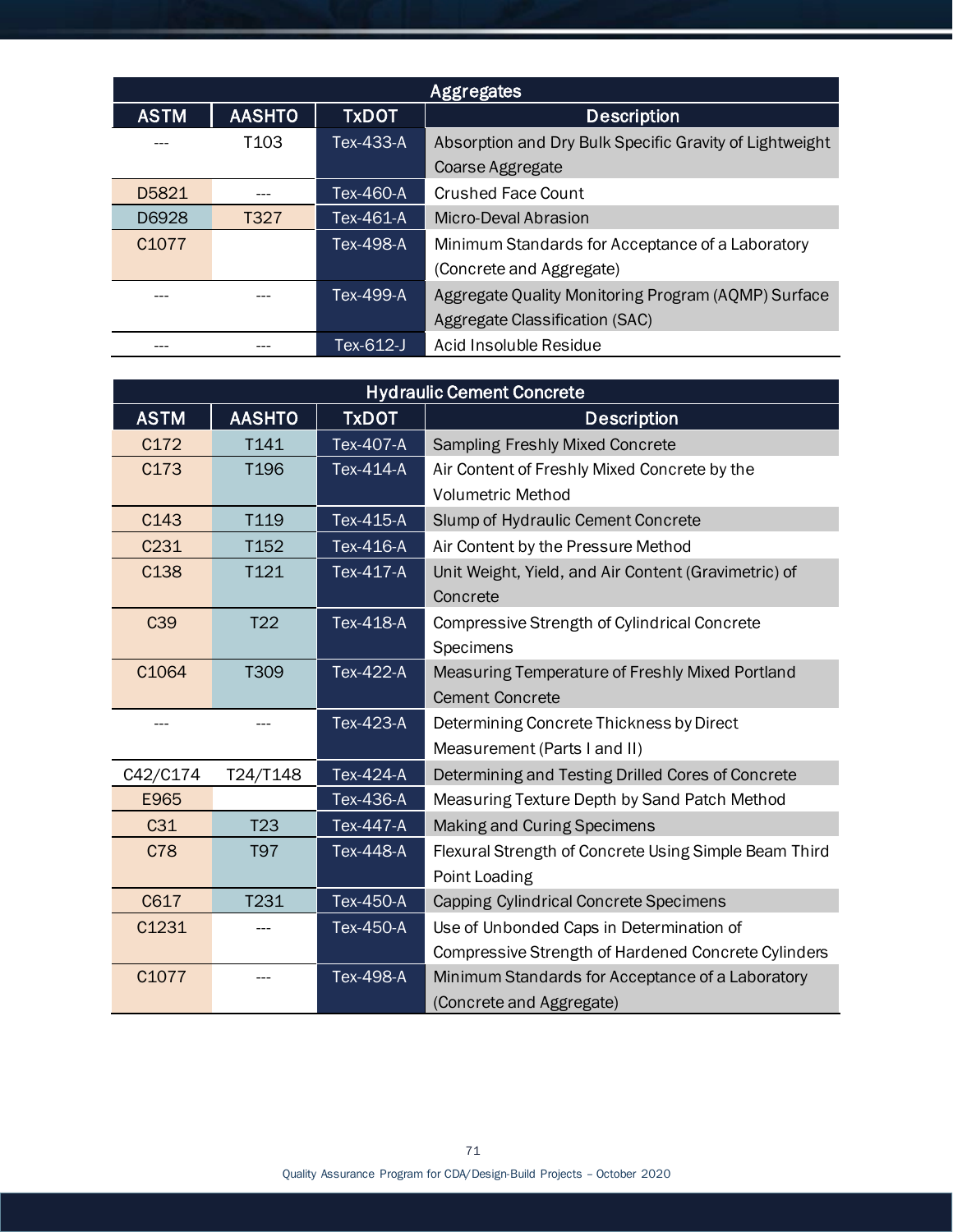| <b>Miscellaneous Procedures</b> |               |              |                                                     |
|---------------------------------|---------------|--------------|-----------------------------------------------------|
| <b>ASTM</b>                     | <b>AASHTO</b> | <b>TxDOT</b> | <b>Description</b>                                  |
| E329                            |               |              | Standard Specification for Inspection and Testing   |
| D6951                           |               |              | Dynamic Cone Penetrometer                           |
| D3665                           |               |              | Standard Practice for Random Sampling of            |
|                                 |               |              | <b>Construction Materials</b>                       |
|                                 |               | Tex-600-J    | Sampling and Testing Lime                           |
|                                 |               |              | Calibration Procedures (calibrating, verifying, and |
|                                 |               | Tex-900-K    | certifying equipment and devices)                   |
|                                 |               | Tex-1001-S   | <b>Ride Quality</b>                                 |

| Preferred test procedure for AASHTO Accreditation               |  |
|-----------------------------------------------------------------|--|
| Acceptable test procedure for AASHTO Accreditation              |  |
| Test procedure qualified by TxDOT MTD designee or IA Laboratory |  |

Note: Contact MTD Quality Assurance for qualifications in test procedures not covered by ASTM or AASHTO.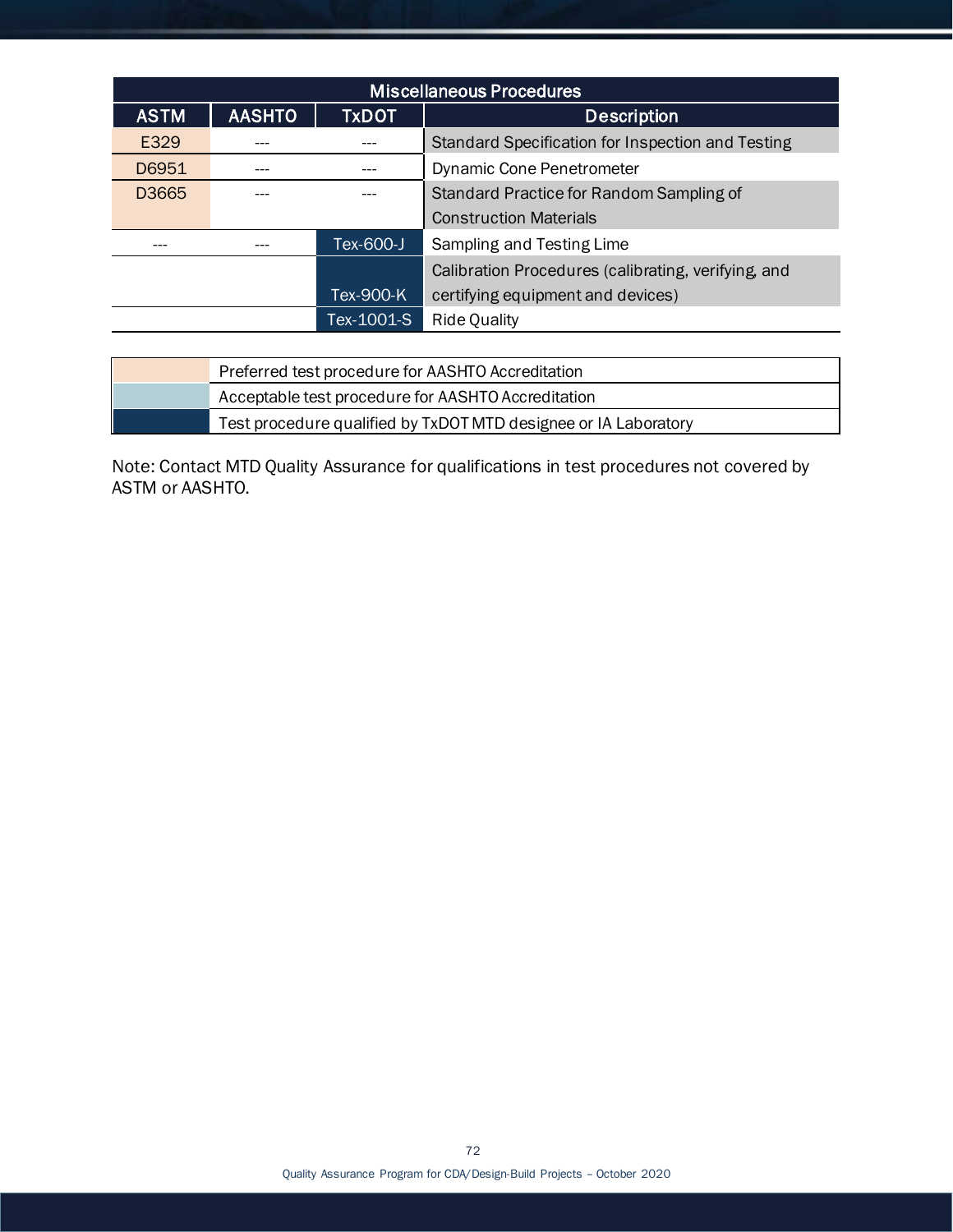## Appendix I I2MS 3.2 Continuous Analysis Algorithm

The following describes the I2MS 3.2 algorithm used in the continuous statistical analysis referenced in Appendix D – [OV Levels for Materials Testing Validation/Verification.](#page-52-0)

### Categorizing for Analysis

When a test version record is saved to I2MS, the first step is to assign it to any applicable analysis categories. A test record must have Sample Type "Random-Independent" or "Random-Split" to be associated with any category<sup>1</sup>. Assignment to a category is made immediately when the record enters the system, but the record will not be included in any analyses until it is set "For Analysis" (i.e., it is Approved or intermediate break data is Reviewed).

Note: A new version of an existing record can actually belong to a different analysis category than a previous version if the header values were changed. This is not a problem, as an analysis run represents a snapshot of the current data in the system at the time the analysis was done.

### Finding Categories to Analyze

Every night, I2MS scans data in the system for categories that need to be analyzed. A category is triggered for analysis whenever a NEW OV record appears. A record is new if it is For Analysis and has never been analyzed before. Some examples of new OV records are:

- A test was added and approved today;
- A test was added a month ago and approved/reviewed today; or
- A test that was added and analyzed last week was revised and reapproved. This new version has never been analyzed, so it will trigger an analysis the same as if it were the first version of the record.

### Analyzing a Category

 $\overline{a}$ 

The first step in the analysis is to find the date range of the analysis populations. The age of a record is determined by its SAMPLED DATE.

I2MS has a desired maximum number of days that can be configured in Project Settings. By default, this is 90 days. Also configurable is the desired maximum number of OV records to include in one analysis run. This defaults to 25 records.

The end date of analysis will always be the current date. The start date of the analysis is determined by the following.

<span id="page-73-0"></span> $1$  These restrictions can be reconfigured at the analysis-group level (e.g., Concrete, Asphalt) if the list of Sample types or the business rule changes.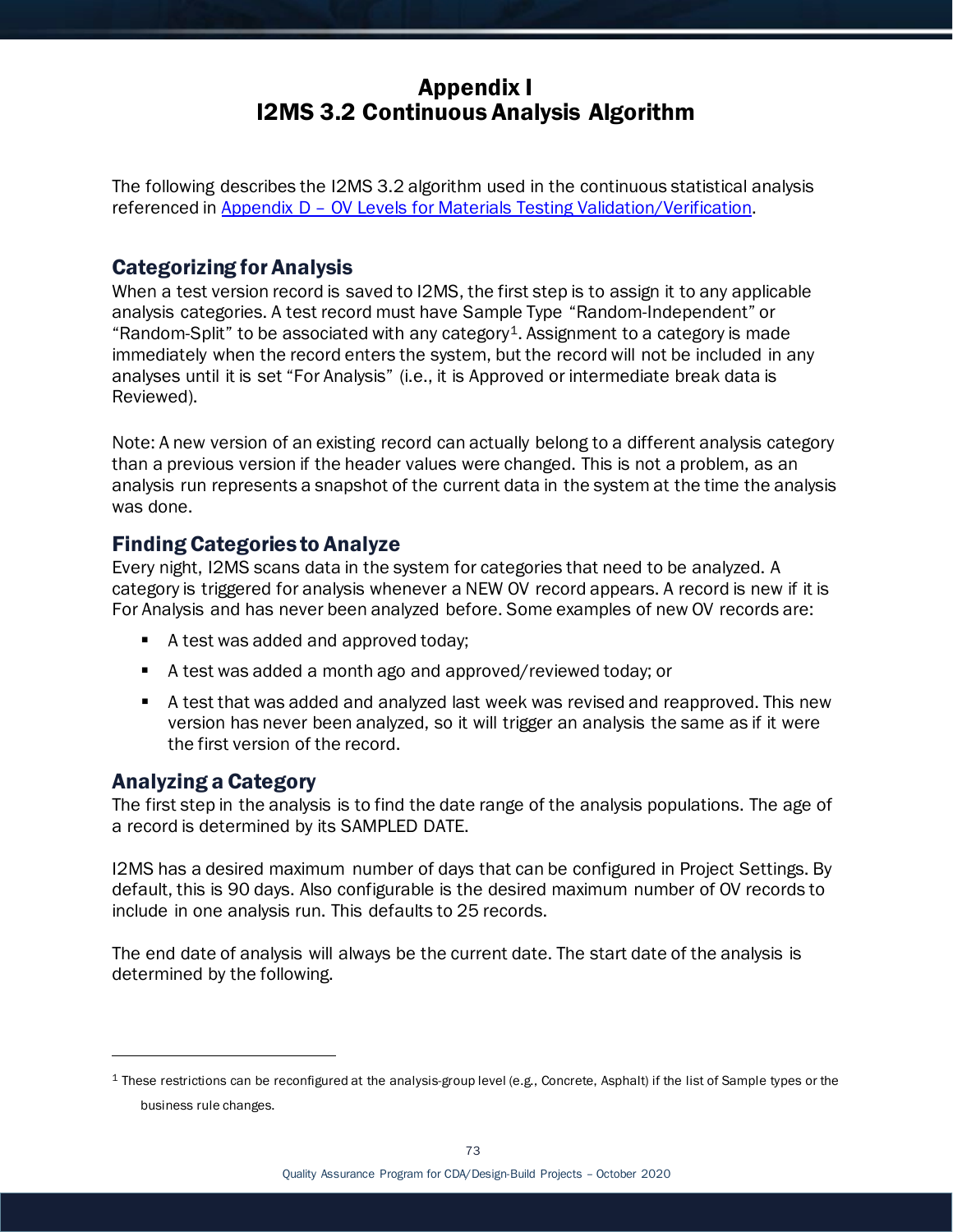- **If there is an unanalyzed record for either the OVF or IQF that is OLDER than 90 days,** the start date is that record's Sampled Date. Analysis will run on ALL records from that date forward.
- If there are fewer than 25 OV records within the previous 90 days, the start date will be 89 days before the current date (i.e., 90 days total in the analysis).
- If there are 25 OV records or more within the previous 90 days, use a smaller date range. The Sampled Date of the 25th OV record before the current date will be the start date of the analysis.

The next step is to pull all of the data points for the analysis. Pull values for all "For Analysis" OVF and IQF records between the start date and the end date, using ONLY the latest versions of those records.

Finally, perform the F- and t- statistical analysis and save the P-values for review by the materials manager. The analysis requires at least 2 points from each population to calculate. If there are fewer than 2 data points for either OVF or IQF, skip the analysis. The category will be picked up again the next time an approved OV record comes in.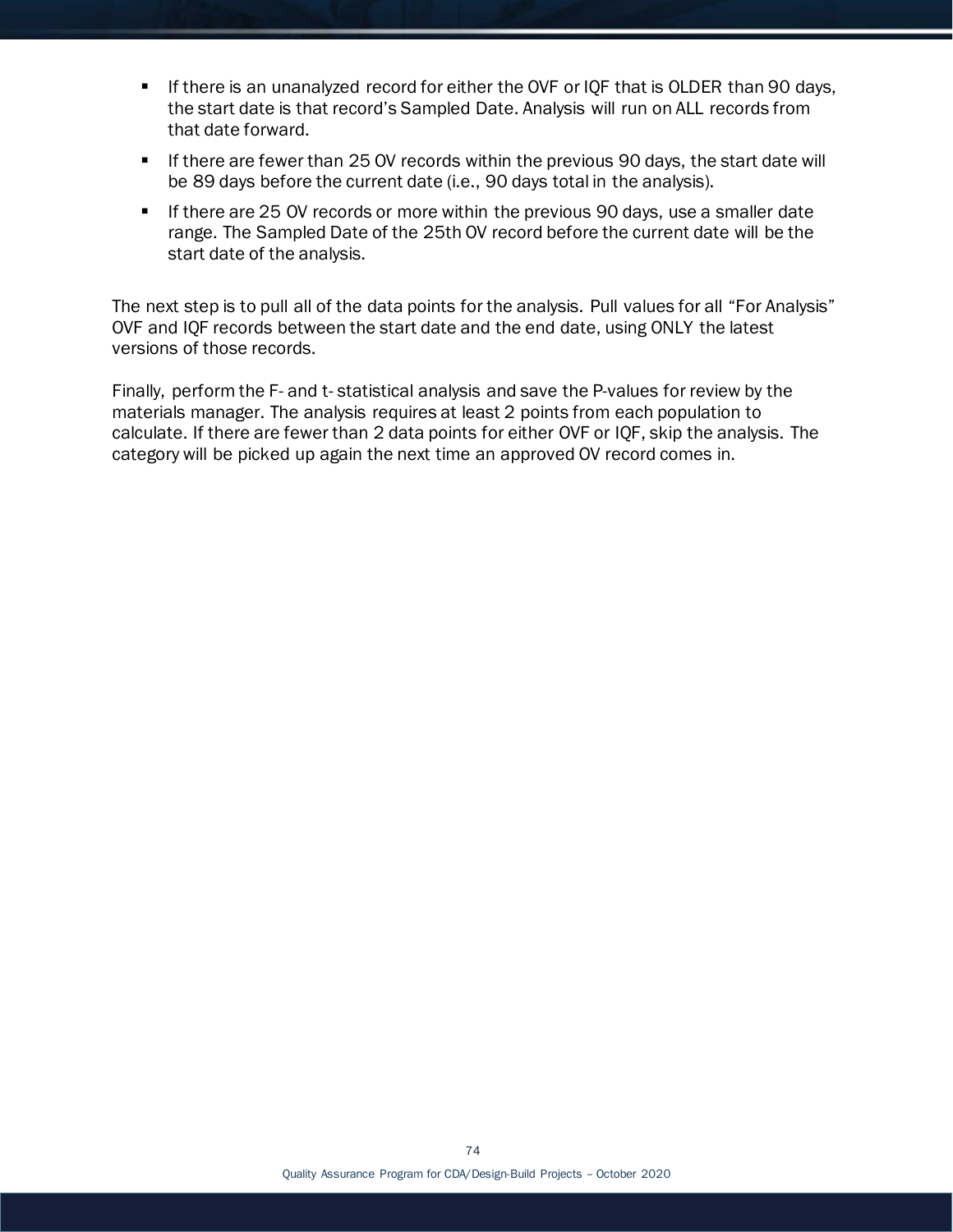# Appendix J Minimum Construction Hold Points

The minimum milestones at which construction Independent Quality (IQ) hold points must be established include the following, but not limited to:

### Environmental Mitigation Measures

- A. Prior to crossing any stream, dewatering, diverting watercourses, or building cofferdams
- B. Before beginning construction for conformance with the Storm Water Pollution Prevention Plan (SWPPP) and NPDES permit
- C. Bi-weekly and after each rainfall event of 1/2 in. or more, for monitoring and maintaining temporary erosion and pollution hold devices

### Embankments

- A. One per shift per crew for drainage and utility installation with IQ pre-backfill inspection documentation for all associated work provided at the hold point
- B. After all clearing, grubbing, and excavation, before embankment placement
- C. Before beginning borrow pit excavation for permissions and materials testing
- D. Per specifications for lift requirements (applicable to all embankments, including walls)
- E. Before removal of surcharge
- F. Before placing embankment or MSE backfill on ground improvements

### Drainage

- A. Before placing drainage pipe for bedding and pipe conditions
- B. After pipe placement and bedding compaction and before beginning backfill
- C. After backfill for roundness of pipe and other defects
- D. Before opening for structure grouting and pipe and structure cleanliness

#### **Structures**

#### Bridges

- A. At completion of bridge embankment settlement and before start of bridge foundation pile driving
- B. At IQ approval of pile-driving submittals (including design calculations, wave analysis, and hammer specification)
- C. After completion of pile driving at each structure support (pile group), including pile-driving results and records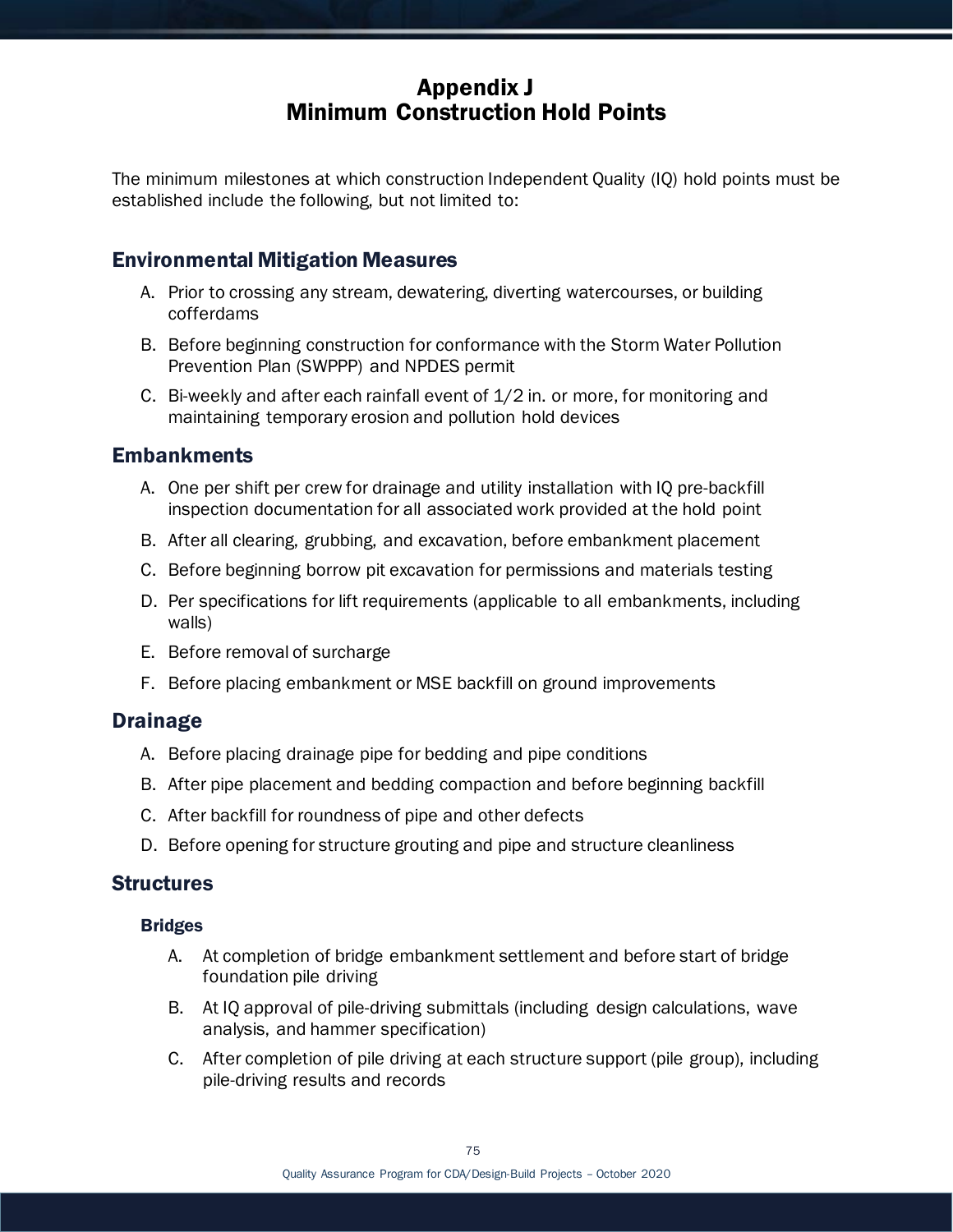- D. After excavation for drilled shafts and spread footings
- E. Before sonic logging drilled shafts
- F. Before beginning drilled shaft remediation, if needed
- G. Before placement of reinforced concrete in superstructure and substructure elements, including pre-drilled piling
- H. Before and after construction of MSE fill system behind abutments
- I. After removal of unsound bridge deck concrete from existing bridges
- J. Before and after structural steel erection
- K. Before allowing traffic below erected structural steel girders or concrete beams
- L. Before and after post-tensioning and grouting operations
- M. Before backfilling bridge components
- N. Before placement of reinforcing steel above permanent steel stay-in-place deck forms and above partial depth precast concrete deck panels
- O. Before filling full-depth concrete deck panels grout pockets

#### Walls

- A. Before placement of wall on ground improvements
- B. Before placement of leveling pad for any retaining wall system
- C. After placement of every 10 ft. (measured vertically) of MSE wall panels or blocks
- D. Before placement of reinforced concrete
- E. After rebar placement but before final form placement for cast-in-place retaining walls
- F. Before backfilling at any type of retaining wall system
- G. Before and after post-tensioning and grouting operations for tie-back anchors and soil nails
- H. During soil nail anchor verification test (before production)
- I. During proof testing of production nails
- J. During placement of drains and welded wire mesh for soil nail walls
- K. Before placement of shotcrete for soil nail walls

#### Drainage Box Structures

- A. After excavation for drainage box structures
- B. Before placement of reinforced concrete for drainage box structures
- C. After rebar placement but before final form placement for drainage box structures taller than 6 ft.
- D. Before backfilling drainage box structures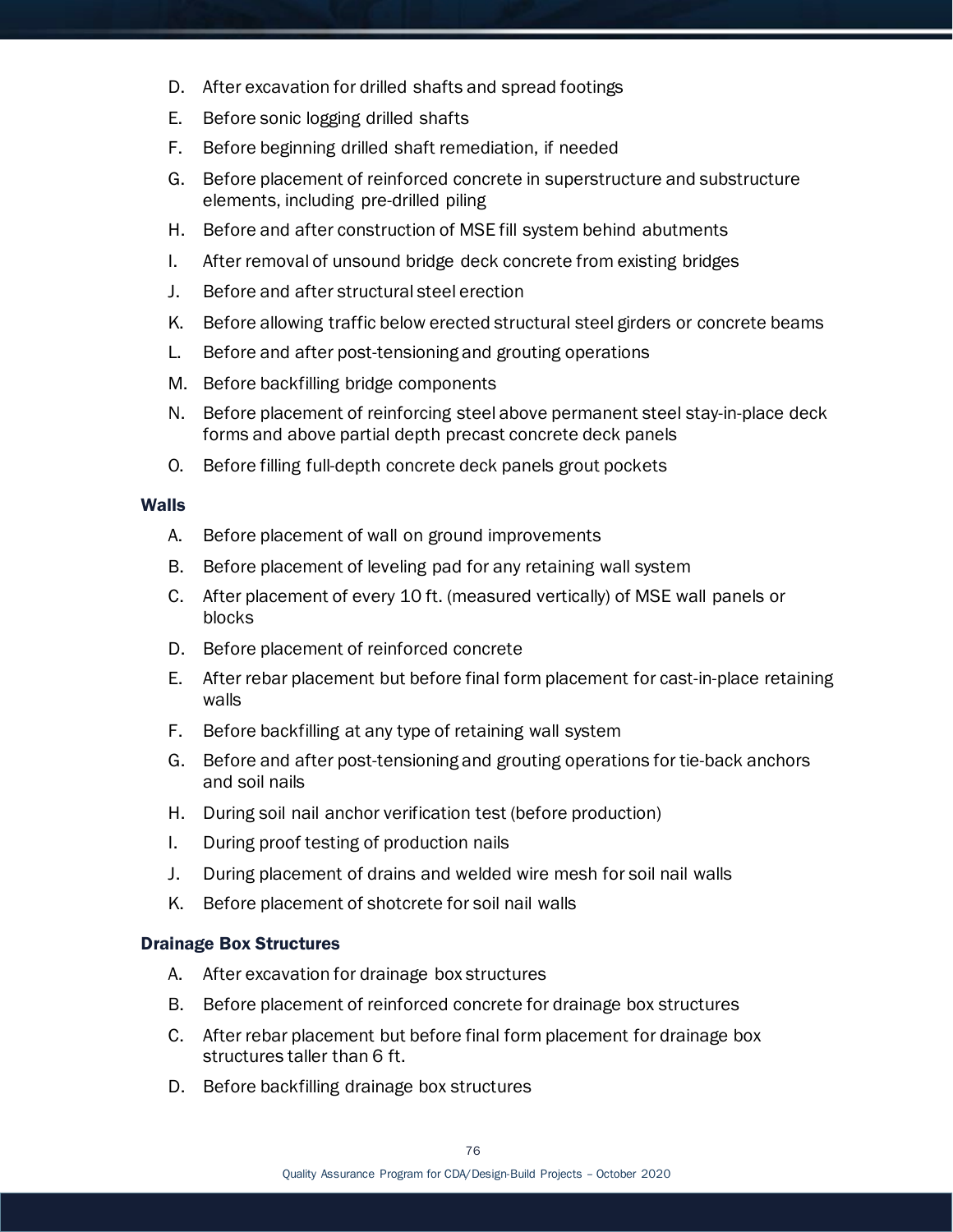#### Sign, Signal, Lighting, and ITS Support Structures

- A. Before installation of foundations for sign, signal, lighting, and ITS support structures
- B. During installation of sign, signal, lighting, and ITS structures

#### Signs and Pavement Markings

- A. Before installation of material
- B. During installation

#### Temporary Structures

A. Before allowing traffic on, below, above, or adjacent to temporary structures, shoring, or bracing

#### Surfacing, Paving, and Concrete

- A. After batch plants are set up, for calibration
- B. Before placement of each course above subgrade on permanent roadway components (treated base, granular base, etc.)
- C. Before placement of each lift of asphalt or PCC paving on permanent roadway components
- D. Before any placement of concrete

#### Traffic Devices and Management of Traffic

- A. Before opening to traffic
- B. Before implementation of a full or partial closure on any roadway
- C. Before changing the traffic configuration or alignment on any roadway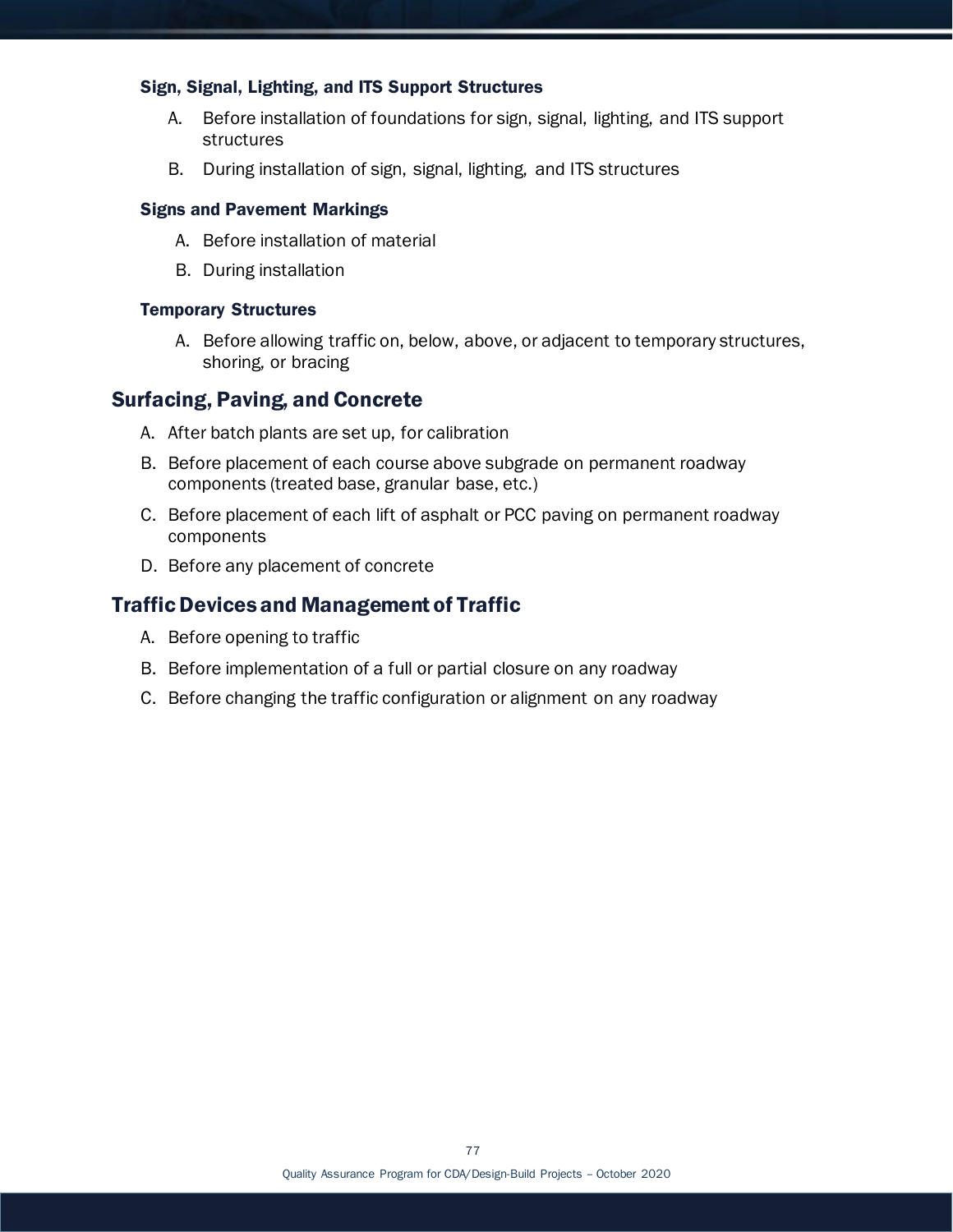# Appendix K Example Engineering Judgment Agreement

July 1, 2017

Mr. Q.M. Jones Independent Quality Firm Manager Top Quality Engineering 1000 Mockingbird Lane Dallas, TX 75207

Reference: Example Design Build (DB) Project, TxDOT Contract No. 41-3XXDB012 Subject: Delegation of Engineering Authority

Dear Mr. Jones:

Attached to this letter please find the guidelines for delegation of engineering authority and acceptance decisions for the Example DB project. This list may be revised periodically.

Sincerely,

Dusty Rhodes, P.E. Project Manager

cc: Bobby Builder, DB Project Constructors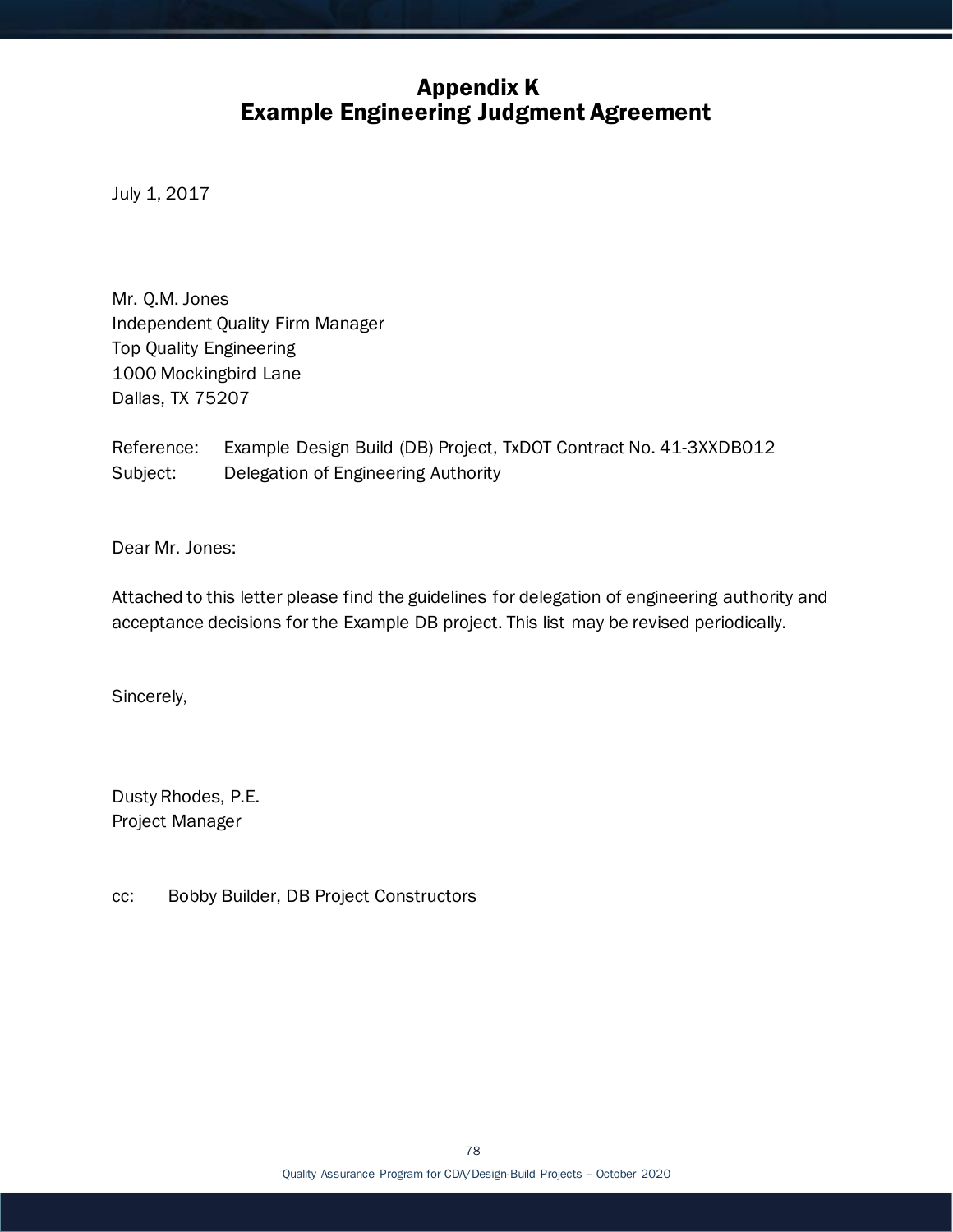# Example DB Project Agreement for Delegation of Engineering Authority and Acceptance Decisions

The intent of the delegation of engineering authority is to provide some latitude at the field level for the IQF to allow work to continue for minor deviations from the specification requirements where materials will otherwise meet the intent of the design or where a rejection of materials poses a larger threat to the quality of the project. Delegation to the IQF does not release TxDOT from responsibility to monitor and review the IQF decisions since TxDOT cannot delegate material acceptance.

TxDOT is required to provide FHWA with a Final Materials Certification when the project is complete. This Materials Certification is TxDOT's certification that materials used on the project meet the approved plans and specifications for the project, except as noted. The documentation for any exceptions must be provided to TxDOT for inclusion in the OV Reports.

When TxDOT submits the OV Reports to the FHWA, TxDOT must be in agreement that the IQF and OV Engineering Judgment Logs, and NCR portions of the report are complete and that TxDOT is in agreement with the decisions included in those logs.

### Authority of the Engineer as specifically identified in the 2014 TxDOT Standard Specifications, Item 5.1.

- 1) Acceptance of defective or unauthorized work will follow the guidance established in Item 5.3 in the current TxDOT Standard Specifications.
- 2) The IQFM may exercise engineering authority or may delegate to another Licensed Professional Engineer, registered in the State of Texas, within the IQF organization. However, the IQFM is ultimately responsible for all delegated engineering judgment decisions as demonstrated by signing the Monthly Materials Certification Letter.
- 3) Inspectors are limited to authority described in Item 5.10 in the current TxDOT Standard Specifications.
- 4) Where indicated in the current TxDOT Standard Specifications that the Engineer has approval of drawings, methods, etc. related to the design of elements of Work involving safety of the public or workers, the Engineer will be the Design Engineer responsible for the element.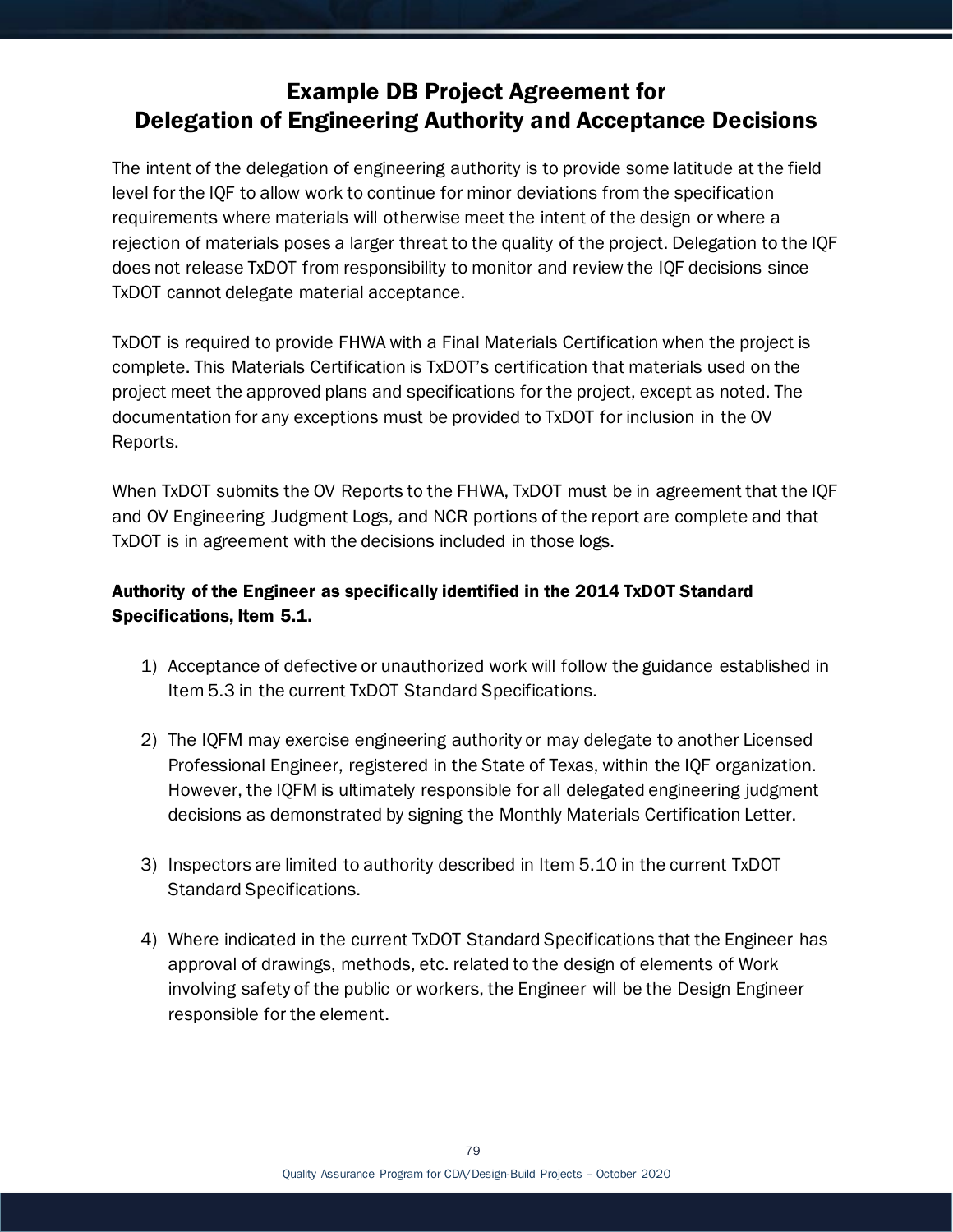#### Engineering judgment to accept material or work failing specification requirements:

- 1) Engineering authority is delegated to the IQFM or designees with the exception of those inspection and testing items that might, 1) affect the safety of project personnel or the traveling public, or 2) conflict with approved shop drawings or erection manuals.
- 2) The individual making the engineering judgment will apply sound engineering practices to verify quality of accepted material and will document his or her acceptance and justification in the Engineering Judgment Log.
- 3) The IQF records management system will be capable of generating an Engineering Judgment Log that is sortable by test procedure, date range, and material from each specification. The log will include the comments explaining the logic in making each judgment and the magnitude of the deviation from specification requirements. This log will be available at all times to TxDOT.

The development of the Project must proceed with a reasonable approach to the quality duties of the IQF and the extension of the IQF's ability to render decisions in the field with regard to the Work performed. TxDOT recognizes that the IQF is an element of DB Contractor's team working to progress the development of the Project for TxDOT, and working alongside DB Contractor who is responsible for compliance. TxDOT recognizes that the IQF should be afforded the opportunity, in concert with their independent role, to render engineering decisions with respect to appropriate documents for inspection and testing as long as the following conditions are met.

- A. Engineering decisions will be delegated no lower than an engineer in charge of a section of the Project. This engineer may be an employee of TxDOT, OVF, or IQF, and must be a Licensed Professional Engineer in the State of Texas. Engineering decisions will be within an individual's area of expertise.
- B. Engineering Judgment to accept material or Work failing specifications will never be applied solely to promote "partnering" or to help out DB Contractor. The Project's quality will be regarded as the highest order of concern. Schedule is a secondary consideration with respect to quality delivery of the Project.
- C. If these guiding principles do not address the situation, the individual applying Engineering Judgment must provide a decision to TxDOT as to whether a material failing to meet specification requirements and not within applicable tolerances should be accepted, or not accepted, based on sound engineering principles, experience, and/or related results of applicable material tests.
- D. Engineering Judgment to accept materials or Work failing specification requirements will be applied only in cases where natural resources may be lost that will otherwise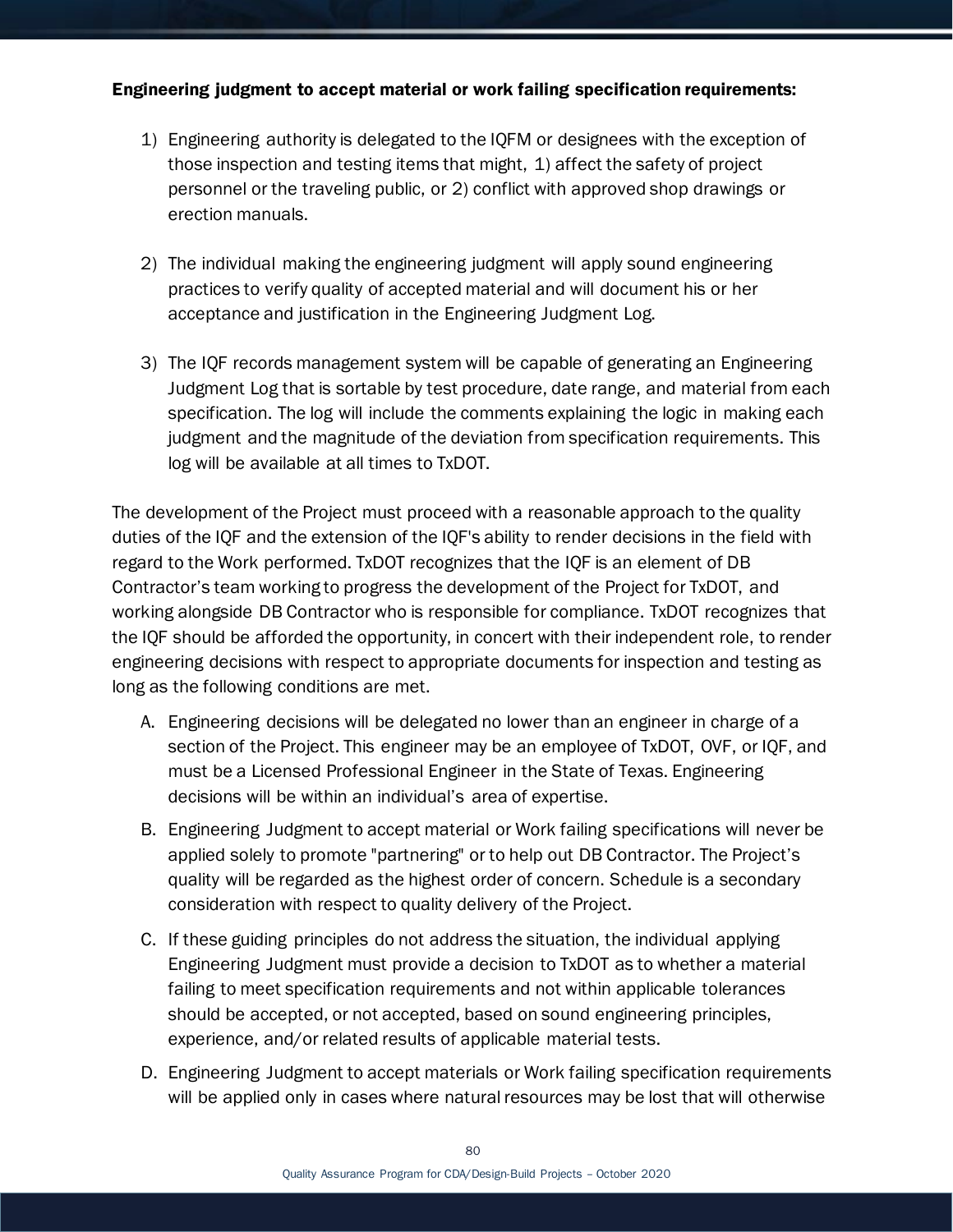meet the intent of the design (i.e., strength tests versus slump requirements); rejection of material endangers quality or loss of a larger or more significant item (i.e., by rejecting load of concrete, a structure element subject to a cold joint, reflective cracking, etc.); or some other issue that unduly threatens the overall quality/schedule of the Project. In general, engineering judgment is typically allowed on factors that are only indicators of final product quality, such as slump, or are "rule of thumb" type things as written into specifications such as the number of mixing revolutions or time to discharge since batching. Use of judgment supported by logical engineering analysis of the actual situation/conditions can allow production to continue. Materials that failed to meet the specification requirement may continue to be used as long as adjustments are made by the contractor to correct the cause of the failing factor (concrete failing slump, mixing time or over revolutions may actually still produce concrete exceeding design strength). It is advised that strength samples should be taken as fixed independent tests in these situations to verify the ultimate strength of the load of concrete, for instance.

- E. Engineering judgment should not be used by the IQF on test results that are the ultimate acceptance criteria for the item such as concrete compressive strength, density of HMAC, pavement thickness, deck thickness, cover on steel, etc. These are generally not field situations that can be adjusted to correct during on-going production or are immediately necessary to sustain production. They are factors that ultimately determine if the product that is furnished meets contract and design requirements or not and affect performance, durability, and maintenance of the product. Accepting failing tests in these areas should be through the NCR process only after analysis and consideration by the EOR and TxDOT and may include assessment of liquidated damages.
- F. Failed results of material tests may be accepted only for individual tests. Patterns of failure will not be accepted and will be considered a breakdown in Quality Control activities and will be addressed in the CQMP. Recurring use of Engineering Judgment for the same plan or specification deviation should result in process corrections to the construction operations to assure material and Work is conforming to plan and specification requirements. As a general rule of thumb, if failing tests are 5% or less and the process is consistent, then that process is generally under control. If failing tests rise to 8% or more, then increased process control testing and process adjustments are indicated as needed to get back to a uniform controlled process. The intent of delegating Engineering Judgment Authority to the IQF is not to allow widening of a specification requirement on a continuing basis, but is necessary to allow for reasonable production efforts to adjust and control their processes by the DB contractor.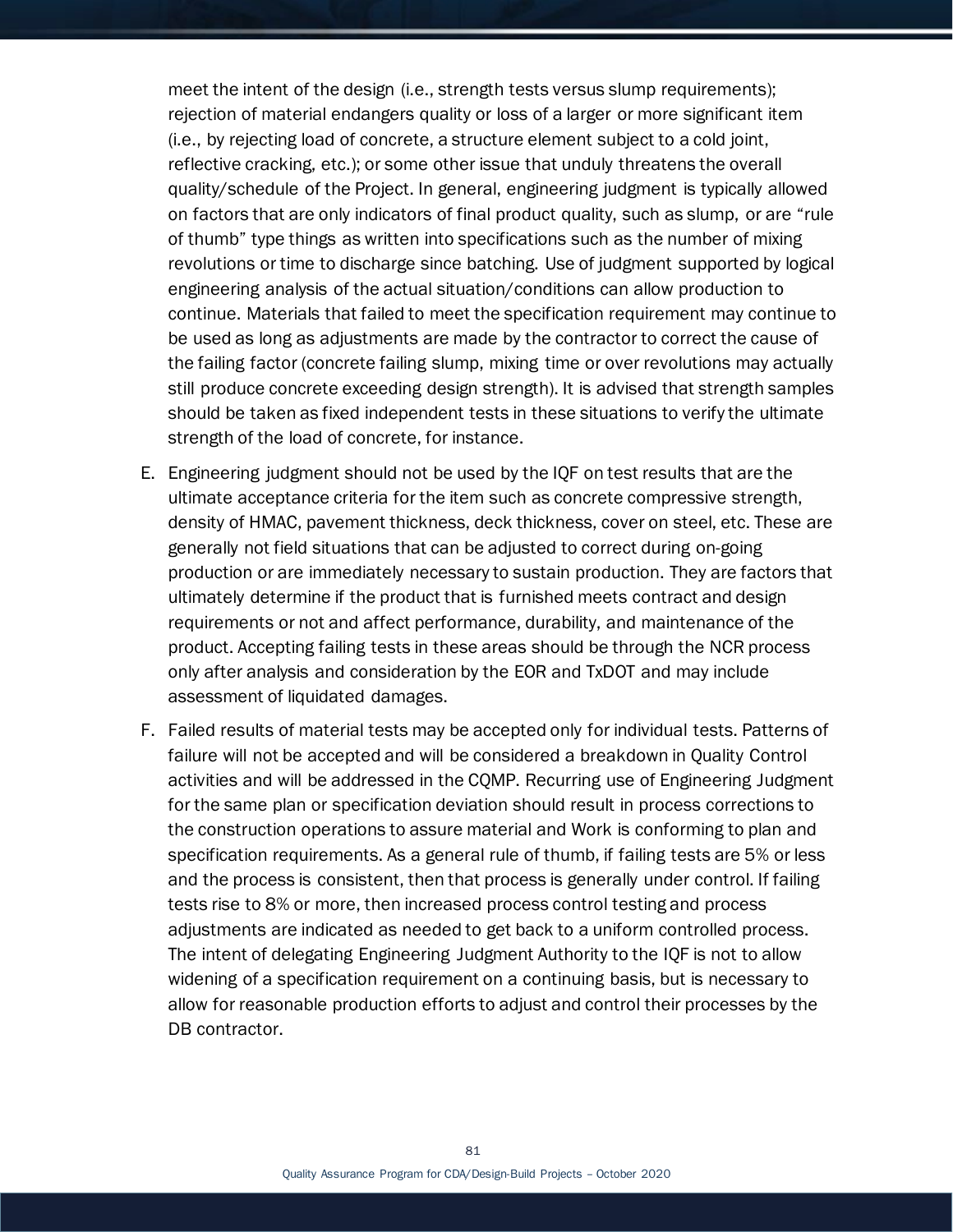- G. The IQFM may use Engineering Judgment to direct that an amount of acceptance testing greater than the required minimum be done when deemed necessary. The IQFM must document any variations from the prescribed frequencies.
- H. The individual making the Engineering Judgment will apply good engineering practices to ensure quality of accepted material by making additional tests, through engineering analysis, etc., and will document his or her acceptance and justification.
- I. Engineering Judgment in acceptance of material or Work not meeting specification requirements will be applied only to situations that are technically sound, in consideration of localized conditions. Engineering Judgment will not be used to waive specifications for conditions that have project-wide implications. The acceptance of materials or Work not meeting specifications in one instance at a location will not become a corridor-wide or project-wide decision. Each situation will be judged on the merits of its unique characteristics.
- J. TxDOT may, at any time, remove Engineering Judgment authority from the IQFM in specific circumstances.
- K. TxDOT and FHWA have oversight agreements in place that requires specific documentation relating to nonconforming material that is allowed to remain in place. Any instance of the application of these guiding principles will be accompanied by appropriate documentation.
- L. The IQF is encouraged but not required to consult with TxDOT before making acceptance decisions.
- M. IQF personnel are not placed, and do not appear to be placed, in a position that exhibits signs that they were pressured by DB Contractor to accept, approve, or continue the duties of the IQF scope of work as detailed in the Project under duress.
- N. Excessive use of Engineering Judgment in any specific area, as determined by the IQF or TxDOT, will require a Corrective Action Report (CAR) by the DB Contractor which will include a root cause analysis for the repeated noncompliance with the specification requirement and actions to eliminate or significantly reduce the use of engineering judgment in that area. Anyone in the project can initiate a CAR.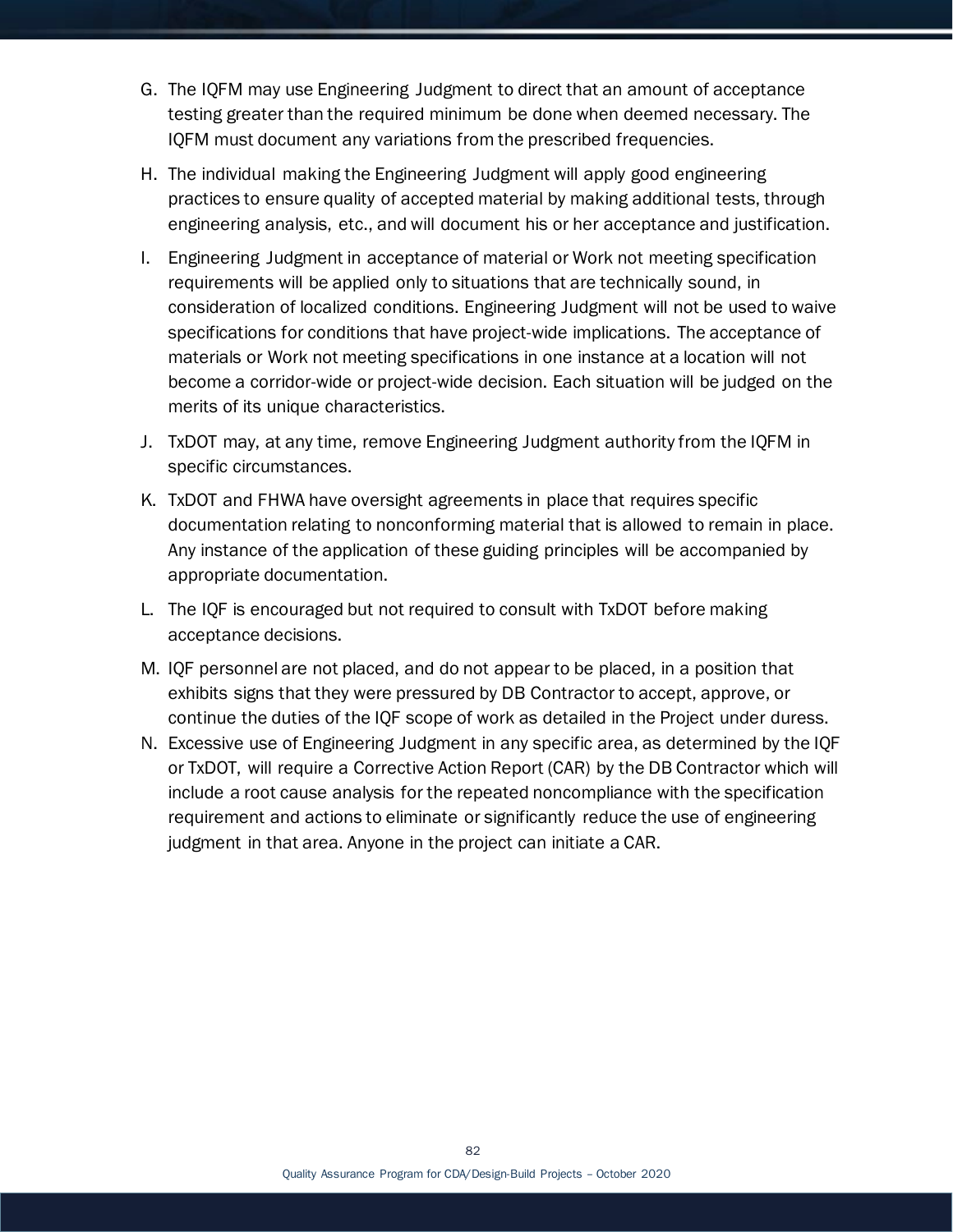# Example DB Project Engineer Decision Delegation List

The following list represents opportunities extended to the IQFM to exercise Engineering Judgment with respect to reference within the TxDOT 2014 Standard Specifications. This is a supplement to Guiding Principles for Engineering Decisions on this project.

| <b>Specification Issue</b> |                                                                                                                   | <b>Comment</b>                                                                                                                                                                                                                                                                               |
|----------------------------|-------------------------------------------------------------------------------------------------------------------|----------------------------------------------------------------------------------------------------------------------------------------------------------------------------------------------------------------------------------------------------------------------------------------------|
|                            | 1. Concrete slump deviation from<br>specification                                                                 | The IQFM may exercise Engineering Judgment<br>and accept materials that do not meet the<br>specified requirement. The basis of acceptance<br>will be documented on the test form and<br>compiled into a list for attachment to the Letter<br>to the FHWA of Certification of Materials Used. |
|                            | 2. Concrete air content not meeting<br>specification requirements (ref:<br>Article 421.4.2.4 and 421.4.8)         | The IQFM may exercise Engineering Judgment<br>and accept materials that do not meet the<br>specified requirement. The basis of acceptance<br>will be documented on the test form and<br>compiled into a list for attachment to the Letter<br>to the FHWA of Certification of Materials Used. |
|                            | 3. Deviation from 1 hour time<br>between successive concrete lifts<br>(ref: Article 420.4.7.8 par 5)              | The IQFM may exercise Engineering Judgment for<br>deviation from the 1 hr. specification when the<br>first 2 sentences of this paragraph are attained.                                                                                                                                       |
|                            | 4. Deviation from specified concrete<br>discharge time<br>(ref: Article 420.4.7.2, Article<br>421.4.6.2 Table 14) | The IQFM may exercise Engineering Judgment.                                                                                                                                                                                                                                                  |
|                            | 5. Materials acceptance while<br>deviating from optimum moisture<br>requirements.                                 | The IQFM may exercise Engineering Judgment<br>and accept materials that do not meet the<br>specified requirement. The basis of acceptance<br>will be documented on the test form and<br>compiled into a list for attachment to the Letter<br>to the FHWA of Certification of Materials Used. |
|                            | 6. Construction Joint parallel to<br>toewall of riprap under bridge<br>structures involving streams or<br>creeks. | The IQFM has the authority to permit<br>construction joints in this example.                                                                                                                                                                                                                 |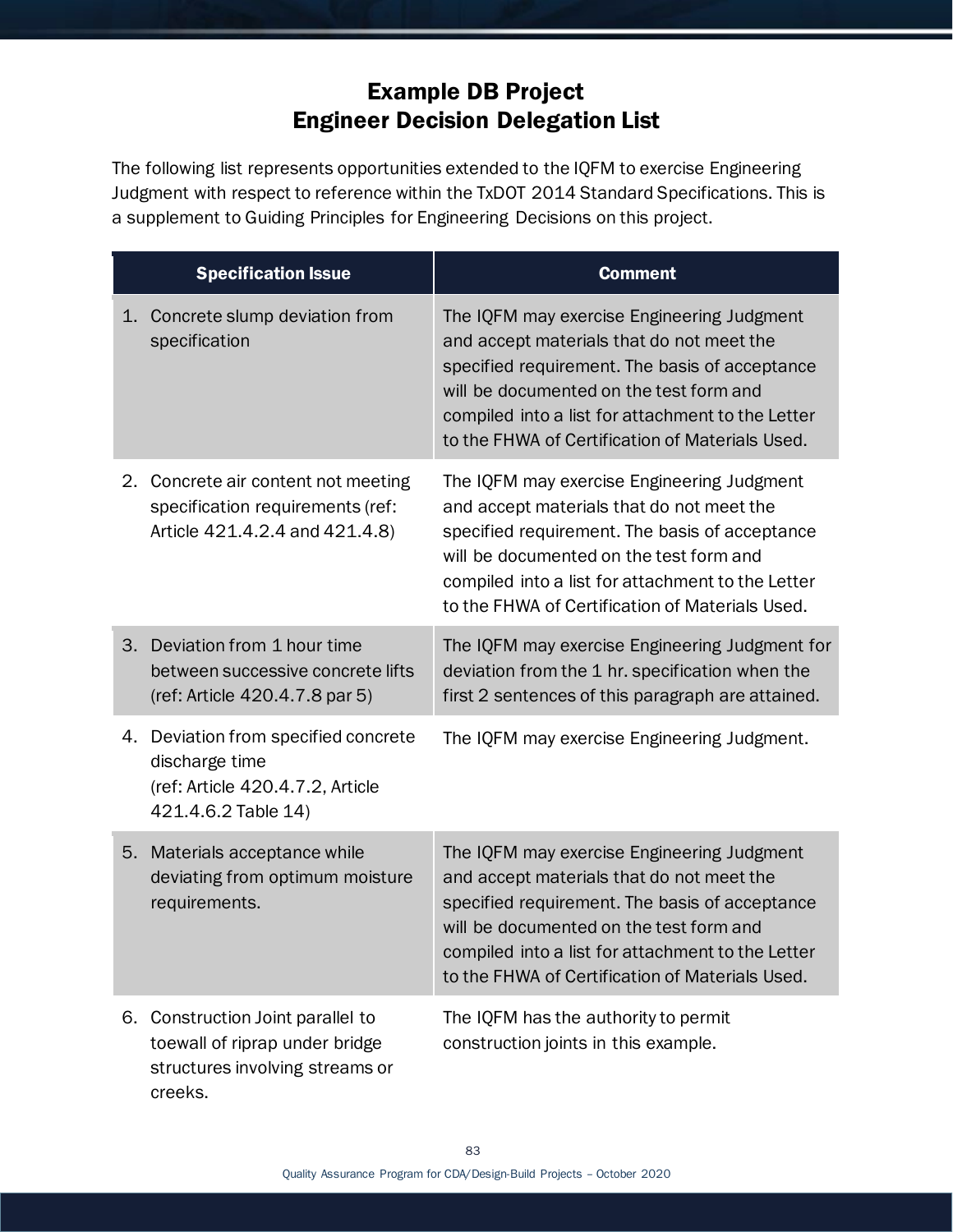| <b>Specification Issue</b>                                                                                                                                                                                                                 | <b>Comment</b>                                                                                                                                                                                                                                                                                                                                                                                                                                                                                                                                                                                                 |
|--------------------------------------------------------------------------------------------------------------------------------------------------------------------------------------------------------------------------------------------|----------------------------------------------------------------------------------------------------------------------------------------------------------------------------------------------------------------------------------------------------------------------------------------------------------------------------------------------------------------------------------------------------------------------------------------------------------------------------------------------------------------------------------------------------------------------------------------------------------------|
| 7. Optimum Moisture Deviation<br>specifications in embankment<br>construction.                                                                                                                                                             | The IQFM has the authority to render engineering<br>decisions with respect to deviations in<br>attainment of optimum moisture content based<br>on sound engineering principles.                                                                                                                                                                                                                                                                                                                                                                                                                                |
| 8. Standard Plan sheets for wingwalls<br>and headwalls for box culverts<br>("When structure is founded on<br>solid rock, depth of toewalls for<br>culverts and wingwalls may be<br>reduced or eliminated as directed<br>by the Engineer.") | TxDOT is comfortable with the IQFM making this<br>decision with the following condition. If the<br>toewall is deleted, please dowel #5 bars at 2'-0"<br>C-C max. into the rock at the end of the apron.<br>The dowels should be grouted into the rock at a<br>depth of 6 in. min. and should extend up into the<br>apron a distance of Z-2."                                                                                                                                                                                                                                                                   |
| 9. Barricades, Signs, and Traffic<br>Control                                                                                                                                                                                               | The IQFM is designated to be the Engineer in<br>regards to decisions as the Engineer with<br>exception to the following conditions held solely<br>by TxDOT as operational items.<br>Lane closures and all associated items<br>(time, duration, notification, etc.)<br>Narrow Lanes (<12ft.)<br>$\bullet$<br>Notifications (including message board<br>wording)<br>Items associated with proper implementation of<br>traffic control items and making minor site<br>specific adjustments to adapt the approved plan<br>to field conditions are incorporated in this<br>delegation list and handled by the IQFM. |
| 10. Item 421                                                                                                                                                                                                                               | The IQFM is delegated the decision to not<br>perform air content tests on concrete where the<br>specifications do not have a requirement for air<br>content, but the supplier has chosen to include<br>air entrainment admixture into the batch of<br>concrete, as long as the amount of air<br>entrainment admixture included is at or below<br>the mix design requirement. The IQFM will<br>maintain a database of concrete strength results<br>for each class of concrete.                                                                                                                                  |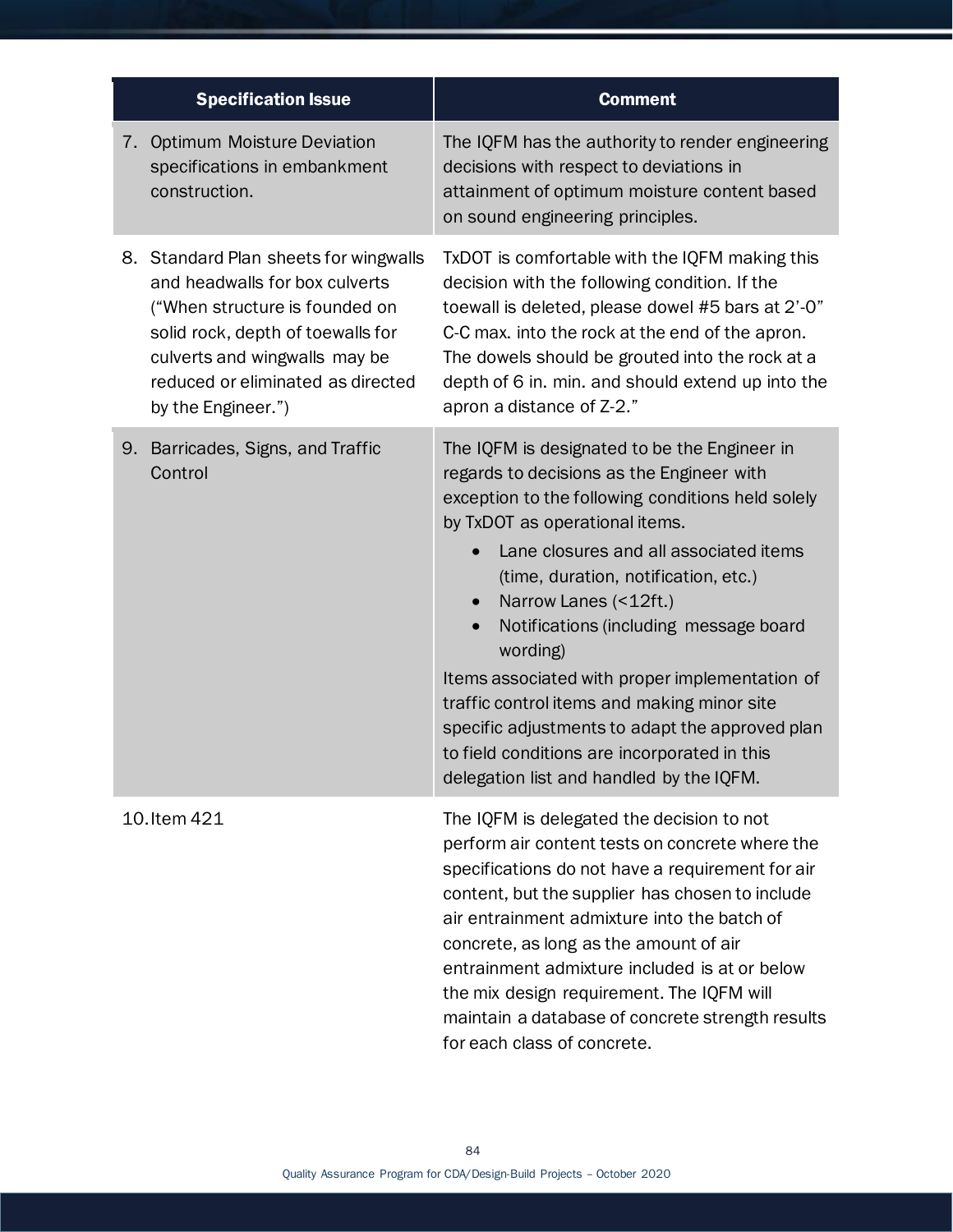| <b>Specification Issue</b>       | <b>Comment</b>                                                                                                                                                                                                                                                                                                                                                                |
|----------------------------------|-------------------------------------------------------------------------------------------------------------------------------------------------------------------------------------------------------------------------------------------------------------------------------------------------------------------------------------------------------------------------------|
| 11. Special Provision 420--013   | The IQFM is delegated the Engineering decision<br>to determine authorization for construction traffic<br>before the application of concrete surface<br>treatment.                                                                                                                                                                                                             |
| <b>12.Soil Retention Blanket</b> | The IQFM is delegated the Engineering decision<br>to recommend and approve alternate<br>placements of soil retention blankets than are<br>shown on the ESOC plans, Temporary Work<br>plans, or RFC documents. (NOTE: this example<br>only applies if the ECM role is incorporated as<br>part of the IQF.)                                                                     |
| 13. Article 440.3.4 Splices      | The IQFM is delegated the Engineering decision<br>to approve splices in reinforcing steel deviating<br>from Table 6 of Article 440.3.4 or the plan<br>requirements. The Engineer choosing to make<br>approval may either rest on his or her own<br>engineering judgment or contact the engineer<br>responsible for the design and obtain their<br>approval for the deviation. |
| 14. Reinforcement projection     | The IQFM is delegated the Engineering decision<br>to approve projections in reinforcing steel<br>deviating from the RFC plan requirements. The<br>Engineer choosing to make approval may either<br>rest on his or her own engineering judgment or<br>contact the engineer responsible for the design<br>and obtain their approval for the deviation.                          |
| 15. CRCP groove depth            | The IQFM is delegated the Engineering decision<br>to approve deviation from the specified depth of<br>grooves (Reference Article 360.4.8.3.)                                                                                                                                                                                                                                  |
| 16. Non-Swell Zone PI Acceptance | The IQFM may accept materials within the Non-<br>Swell Zone with the inclusion of % binder with the<br>P.I. of the material placed.                                                                                                                                                                                                                                           |
| 17. Sprinkling of Aggregate      | The IQFM is delegated the decision authority for<br>the sprinkling of stockpile aggregated.                                                                                                                                                                                                                                                                                   |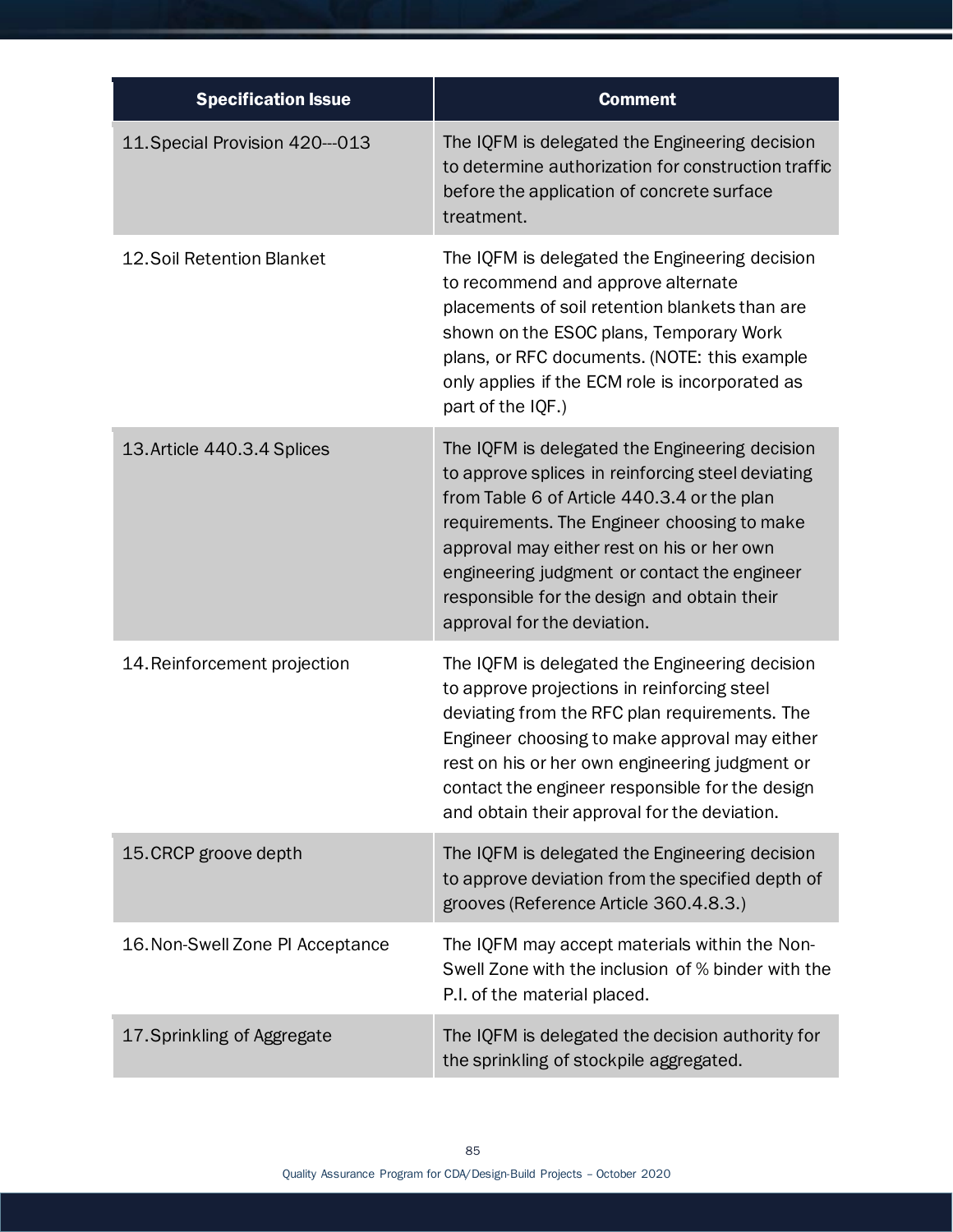| <b>Specification Issue</b>                                                     | <b>Comment</b>                                                                                                                                                                                                                                                                                                                                                                                                                                                                                                                                                                                                                                                                                   |
|--------------------------------------------------------------------------------|--------------------------------------------------------------------------------------------------------------------------------------------------------------------------------------------------------------------------------------------------------------------------------------------------------------------------------------------------------------------------------------------------------------------------------------------------------------------------------------------------------------------------------------------------------------------------------------------------------------------------------------------------------------------------------------------------|
| 18. Bridge Beam Clearance to<br><b>Backwall</b>                                | The IQFM is delegated the decision to adjust<br>clearances between the ends of beams on<br>bridges. Clearances approaching 1-1/2 in.<br>between the end of a beam to the face of the<br>abutment backwall will require TxDOT<br>concurrence.                                                                                                                                                                                                                                                                                                                                                                                                                                                     |
| 19. Rock Riprap                                                                | The IQFM is delegated the ability to make<br>Engineering decisions with respect to the<br>acceptance of Rock Riprap.                                                                                                                                                                                                                                                                                                                                                                                                                                                                                                                                                                             |
| 20. Hot-Mix Asphaltic Concrete<br><b>Pavement Placement Air</b><br>Temperature | The IQFM is delegated the engineering decision<br>to determine acceptable limits of deviation from<br>pertinent specification requirements for air<br>temperature before placing mix.                                                                                                                                                                                                                                                                                                                                                                                                                                                                                                            |
| 21. Riprap Layout                                                              | The IQF is delegated the Engineering Decision<br>Authority from TxDOT to make decisions on<br>alterations from riprap geometry indicated on<br>RFC drawings.                                                                                                                                                                                                                                                                                                                                                                                                                                                                                                                                     |
| 22.CTSG PI>25                                                                  | The IQFM is delegated the decision ability to<br>accept subgrade materials with a P.I. greater<br>than 25 for treatment with cement.                                                                                                                                                                                                                                                                                                                                                                                                                                                                                                                                                             |
| 23. Engineer for Hot-Mix Specification.                                        | TxDOT will be the engineer for the<br>1.<br>determination of lot size, incompletion lot,<br>and small quantity lot.<br>2. A default lot size of 1600 tons will be used by<br>the IQFM for the corridor-wide hot mix work,<br>with the stipulation of (a) IQFM will close the<br>lot as "incomplete" if the lot is not completed<br>within 2 days; (b) IQFM will close the lot if the<br>IQFM has taken the 4th IQF sublot sample<br>and the production at the end of the day has<br>not reached 1600 tons; and (c) lot size<br>different from 1600 tons needs to be by<br>request and approved by TxDOT on a case by<br>case basis.<br>TxDOT will make the call on Small Quantity<br>3.<br>Lots. |